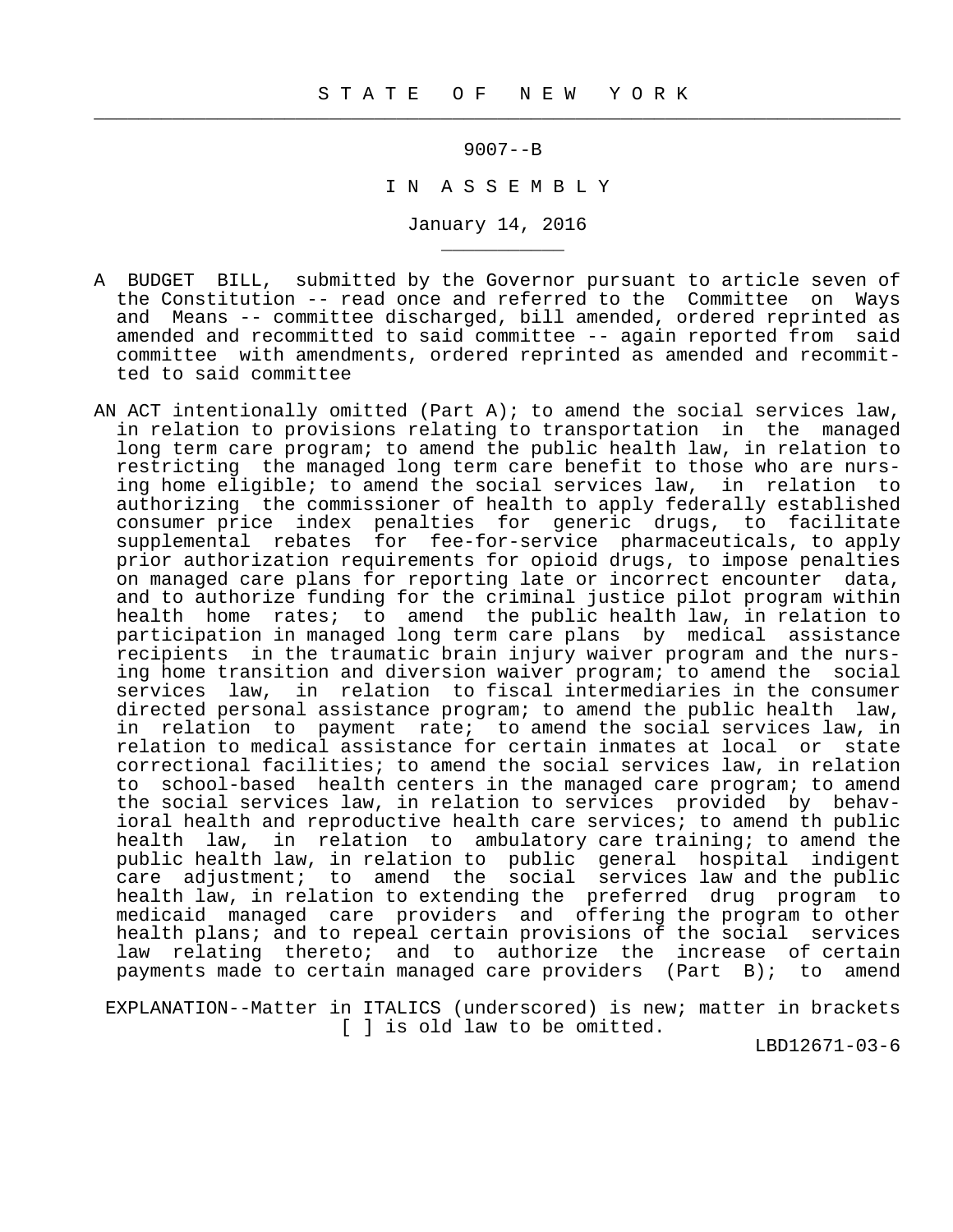chapter 266 of the laws of 1986, amending the civil practice law and rules and other laws relating to malpractice and professional medical conduct, in relation to apportioning premium for certain policies; and to amend part J of chapter 63 of the laws of 2001 amending chapter 266<br>of the laws of 1986, amending the civil practice law and rules and the laws of 1986, amending the civil practice law and rules and other laws relating to malpractice and professional medical conduct, in relation to extending certain provisions concerning the hospital excess liability pool (Part C); to amend chapter  $474$  of the laws of 1996, amending the education law and other laws relating to rates for residential healthcare facilities, in relation to extending the authority of the department of health to make disproportionate share payments to public hospitals outside of New York City; to amend chap ter 649 of the laws of 1996, amending the public health law, the mental hygiene law and the social services law relating to authorizing the establishment of special needs plans, in relation to the effec tiveness thereof; to amend chapter 56 of the laws of 2013, amending the public health law and other laws relating to general hospital reimbursement for annual rates, relating to the effectiveness thereof; to amend chapter 58 of the laws of 2009, amending the public health law relating to payment by governmental agencies for general hospital inpatient services, relating to the effectiveness thereof; and to amend chapter 56 of the laws of 2013, amending the public health law relating to the general public health work program, relating to the effectiveness thereof (Part D); intentionally omitted (Part E); to amend the public health law, in relation to establishing the statewide health care facility transformation program (Part F); to amend the public health law, in relation to retail clinics (Part G); to amend part D of chapter 111 of the laws of 2010 relating to the recovery of exempt income by the office of mental health for community residences and family-based treatment programs, in relation to the effectiveness thereof (Part H); to amend chapter 723 of the laws of 1989 amending the mental hygiene law and other laws relating to comprehensive psychiatric emergency programs, in relation to the effectiveness of certain provisions thereof (Part I); to amend the education law, in relation to permissible assistance in the creation, development and implementation of service plans relating to the practice of psychol ogy, mental health and social work, to amend chapter 420 of the laws of 2002, amending the education law relating to the profession of social work, in relation to extending certain provisions thereof, to amend chapter 676 of the laws of 2002, amending the education law and other laws relating to defining the practice of psychology, in relation to extending certain provisions thereof, and to amend chapter 130 of the laws of 2010 amending the education law and other laws relating to registration of entities providing certain professional services and licensure of certain professions, in relation to extend ing certain provisions thereof (Part J); intentionally omitted (Part  $K$ ); to amend the mental hygiene law, in relation to the appointment of temporary operators for the continued operation of programs and the provision of services for persons with serious mental illness and/or developmental disabilities (Part L); to amend the mental hygiene law, in relation to sharing clinical records with managed care organiza tions (Part M); to amend the facilities development corporation act, in relation to the definition of mental hygiene facility (Part N); to amend chapter 495 of the laws of 2004 amending the insurance law and the public health law relating to the New York state health insurance

continuation assistance demonstration project, in relation to the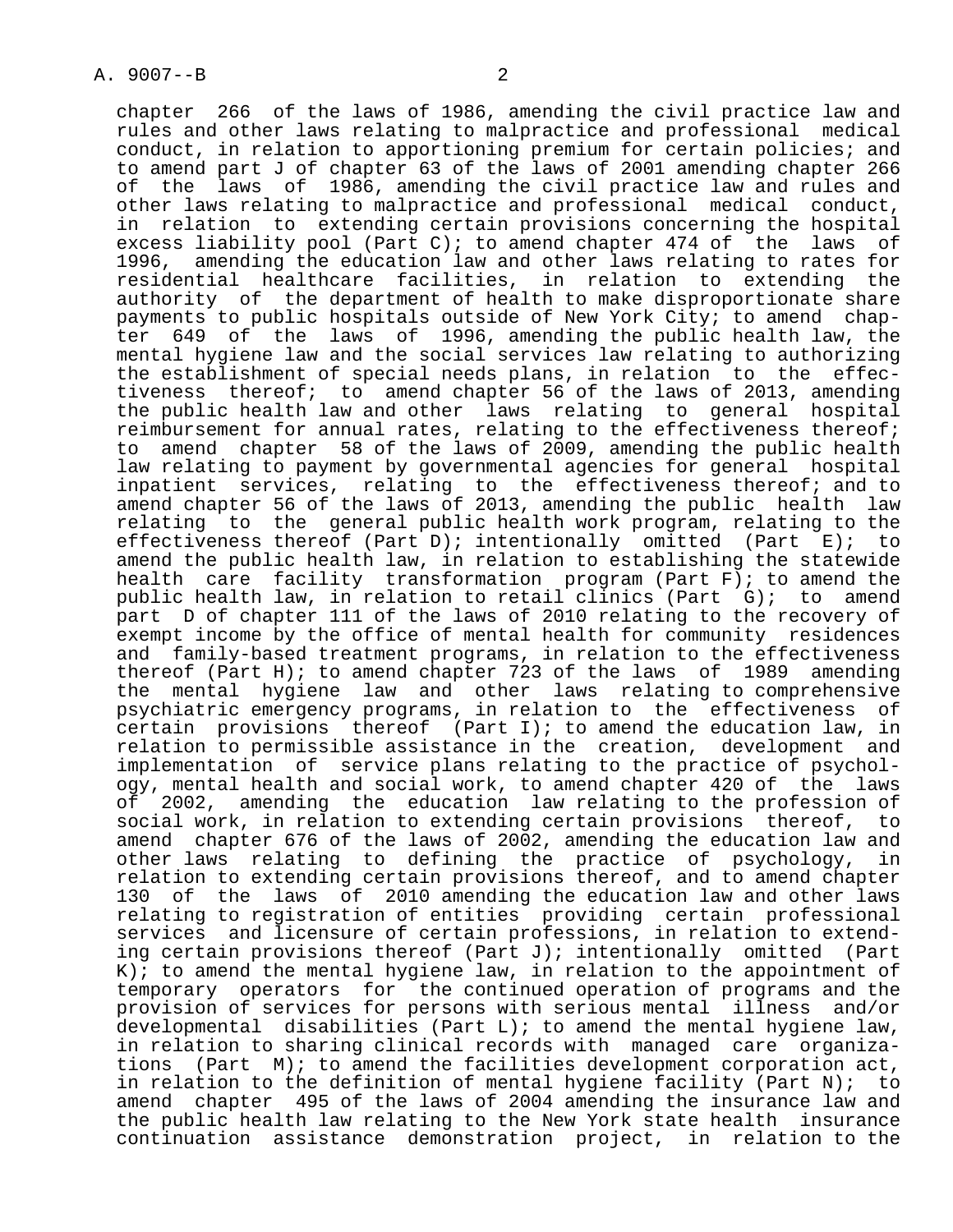effectiveness thereof (Part 0); to amend the mental hygiene law, in relation to the reporting of comprehensive plans of services for persons with mental disabilities; relating to the office for people with developmental disabilities omnibus reporting and providing for the repeal of certain provisions relating thereto upon expiration thereof (Part P); to amend the social services law, in relation to the use of EQUAL program funds for adult care facilities; to amend the public health law, in relation to changes in the application process for physician loan repayment and physician practice support; and to amend the public health law, in relation to registering registered organizations that manufacture medical marihuana (Part  $Q$ ); to amend the mental hygiene law, in relation to the preparation of educational materials relating to substance abuse among students; and to amend the education law, in relation to the designation of employees to provide information regarding substance abuse and referrals to students, parents and staff (Subpart A); to amend the mental hygiene law, in relation to the distribution of educational materials regarding the misuse of and addiction to prescription drugs (Subpart B); to amend the mental hygiene law, in relation to requiring the office of alco holism and substance abuse services to develop training materials for health care providers and qualified health professionals to encourage implementation of the screening, brief intervention, and referral to treatment program (Subpart C); to amend the public health law, in relation to establishing guidelines for hospital substance use disor der policies and procedures; and to amend the mental hygiene law, in relation to the preparation of educational materials to be provided to health care providers to be disseminated to individuals with confirmed or suspected substance abuse disorders (Subpart  $D$ ); to amend the penal law, in relation to criminal possession of a controlled substance in the seventh degree; to amend the general business law, in relation to drug-related paraphernalia; to amend the public health law, in relation to the sale and possession of hypodermic syringes and needles; and to repeal section 220.45 of the penal law relating to criminally possessing a hypodermic instrument (Subpart E); to amend the mental hygiene law, in relation to the heroin and opioid addiction wraparound services program and to amend chapter 32 of the laws of 2014, amending the mental hygiene law relating to the heroin and opioid addiction wraparound services program, in relation to the effectiveness thereof (Subpart F); to amend the mental hygiene law, in relation to establishing the sober living task force; and providing for the repeal of such provisions upon expiration thereof (Subpart G); to amend the criminal procedure law, in relation to a judicial diver sion program for certain felony offenders (Subpart H); to amend the executive law, in relation to law enforcement assisted diversion (Subpart I); to amend the criminal procedure law, the civil practice law and rules and the executive law, in relation to the possession of opioid antagonists (Subpart J); and to amend the public health law, in relation to adding cannabimimetic agents to the schedule of controlled substances (Subpart K)(Part R); and to amend the elder law, in relation to the supportive service program for classic and neighbor hood naturally occurring retirement communities (Part S)

 THE PEOPLE OF THE STATE OF NEW YORK, REPRESENTED IN SENATE AND ASSEM- BLY, DO ENACT AS FOLLOWS: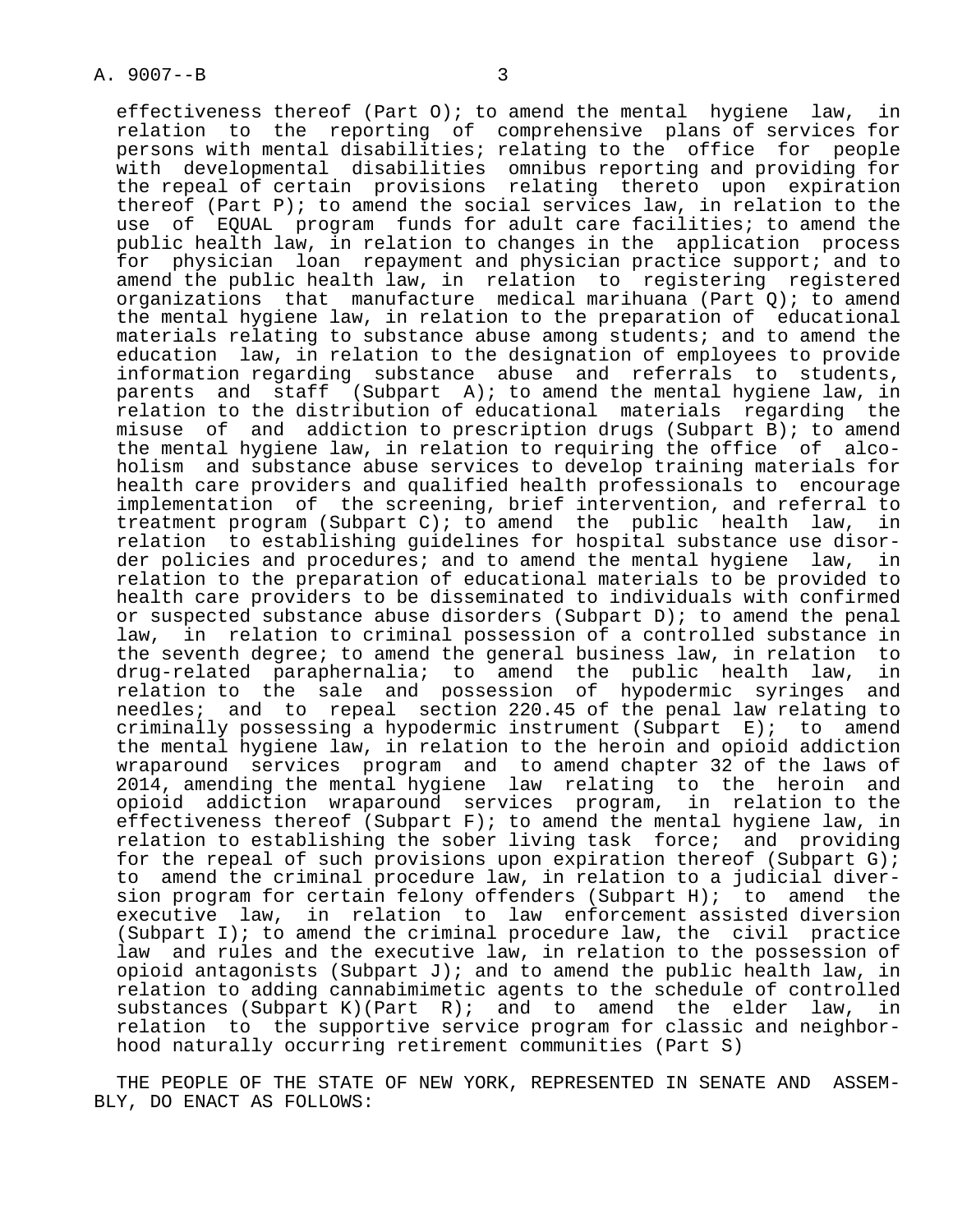A. 9007--B 4

1 Section 1. This act enacts into law major components of legislation<br>2 which are necessary to implement the state fiscal plan for the 2016-2017 2 which are necessary to implement the state fiscal plan for the 2016-2017<br>3 state fiscal year. Each component is wholly contained within a Part 3 state fiscal year. Each component is wholly contained within a Part<br>4 identified as Parts A through S. The effective date for each particular 4 identified as Parts A through S. The effective date for each particular<br>5 provision contained within such Part is set forth in the last section of 5 provision contained within such Part is set forth in the last section of<br>6 such Part, Any provision in any section contained within a Part, includ- 6 such Part. Any provision in any section contained within a Part, includ- 7 ing the effective date of the Part, which makes a reference to a section<br>8 "of this act", when used in connection with that particular component. 8 "of this act", when used in connection with that particular component,<br>8 shall be deemed to mean and refer to the corresponding section of the 9 shall be deemed to mean and refer to the corresponding section of the<br>10 Part in which it is found. Section three of this act sets forth the 10 Part in which it is found. Section three of this act sets forth the 11 general effective date of this act. general effective date of this act.

# 12 PART A

### 13 Intentionally Omitted

#### 14 PART B

15 Section 1. Subdivision 4 of section 365-h of the social services law,<br>16 as separately amended by section 50 of part B and section 24 of part D 16 as separately amended by section 50 of part B and section 24 of part D<br>17 of chapter 57 of the laws of 2015, is amended to read as follows: 17 of chapter  $57$  of the laws of 2015, is amended to read as follows:<br>18  $-4$ . The commissioner of health is authorized to assume respons

18 4. The commissioner of health is authorized to assume responsibility<br>19 from a local social services official for the provision and reimburse-19 from a local social services official for the provision and reimburse-<br>20 ment of transportation costs under this section. If the commissioner 20 ment of transportation costs under this section. If the commissioner<br>21 elects to assume such responsibility, the commissioner shall notify the 21 elects to assume such responsibility, the commissioner shall notify the<br>22 local social services official in writing as to the election, the date 22 local social services official in writing as to the election, the date<br>23 upon which the election shall be effective and such information as to 23 upon which the election shall be effective and such information as to<br>24 transition of responsibilities as the commissioner deems prudent. The 24 transition of responsibilities as the commissioner deems prudent. The<br>25 commissioner is authorized to contract with a transportation manager or 25 commissioner is authorized to contract with a transportation manager or 26 managers to manage transportation services in any local social services<br>27 district, other than transportation services provided or arranged for: 27 district, other than transportation services provided or arranged for:<br>28 enrollees of managed long term care plans issued certificates of author-28 enrollees of managed long term care plans issued certificates of author-<br>29 ity under section forty-four hundred three-f of the public health law; 29 ity under section forty-four hundred three-f of the public health law;<br>20 NURSING HOMES AS DEFINED BY SECTION TWENTY-EIGHT HUNDRED ONE OF THE 30 NURSING HOMES AS DEFINED BY SECTION TWENTY-EIGHT HUNDRED ONE OF THE<br>31 PUBLIC HEALTH LAW; AND ADULT DAY HEALTH CARE PROGRAMS LOCATED AT A 31 PUBLIC HEALTH LAW; AND ADULT DAY HEALTH CARE PROGRAMS LOCATED AT A<br>32 LICENSED RESIDENTIAL HEALTH CARE FACILITY AS DEFINED BY SECTION TWENTY-LICENSED RESIDENTIAL HEALTH CARE FACILITY AS DEFINED BY SECTION TWENTY-33 EIGHT HUNDRED ONE OF THE PUBLIC HEALTH LAW OR AN APPROVED EXTENSION SITE<br>34 THEREOF. Any transportation manager or managers selected by the commis- 34 THEREOF. Any transportation manager or managers selected by the commis- 35 sioner to manage transportation services shall have proven experience in<br>36 coordinating transportation services in a geographic and demographic 36 coordinating transportation services in a geographic and demographic 37 area similar to the area in New York state within which the contractor<br>38 would manage the provision of services under this section. Such a 38 would manage the provision of services under this section. Such a<br>39 contract or contracts may include responsibility for: review, approval 39 contract or contracts may include responsibility for: review, approval<br>40 and processing of transportation orders; management of the appropriate 40 and processing of transportation orders; management of the appropriate<br>41 level of transportation based on documented patient medical need; and 41 level of transportation based on documented patient medical need; and<br>42 development of new technologies leading to efficient transportation 42 development of new technologies leading to efficient transportation<br>43 services. If the commissioner elects to assume such responsibility from 43 services. If the commissioner elects to assume such responsibility from<br>44 a local social services district, the commissioner shall examine and, if 44 a local social services district, the commissioner shall examine and, if<br>45 appropriate, adopt quality assurance measures that may include, but are 45 appropriate, adopt quality assurance measures that may include, but are<br>46 not limited to, global positioning tracking system reporting require-46 not limited to, global positioning tracking system reporting require-<br>47 ments and service verification mechanisms. Any and all reimbursement 47 ments and service verification mechanisms. Any and all reimbursement<br>48 rates developed by transportation managers under this subdivision shall 48 rates developed by transportation managers under this subdivision shall<br>49 be subject to the review and approval of the commissioner. 49 be subject to the review and approval of the commissioner.<br>50 S 2. Subparagraph (i) of paragraph (b) of subdivision

50 S 2. Subparagraph (i) of paragraph (b) of subdivision 7 of section<br>51 4403-f of the public health law, as amended by section 41-b of part H of 51 4403-f of the public health law, as amended by section 41-b of part H of<br>52 chapter 59 of the laws of 2011, is amended to read as follows: chapter 59 of the laws of 2011, is amended to read as follows: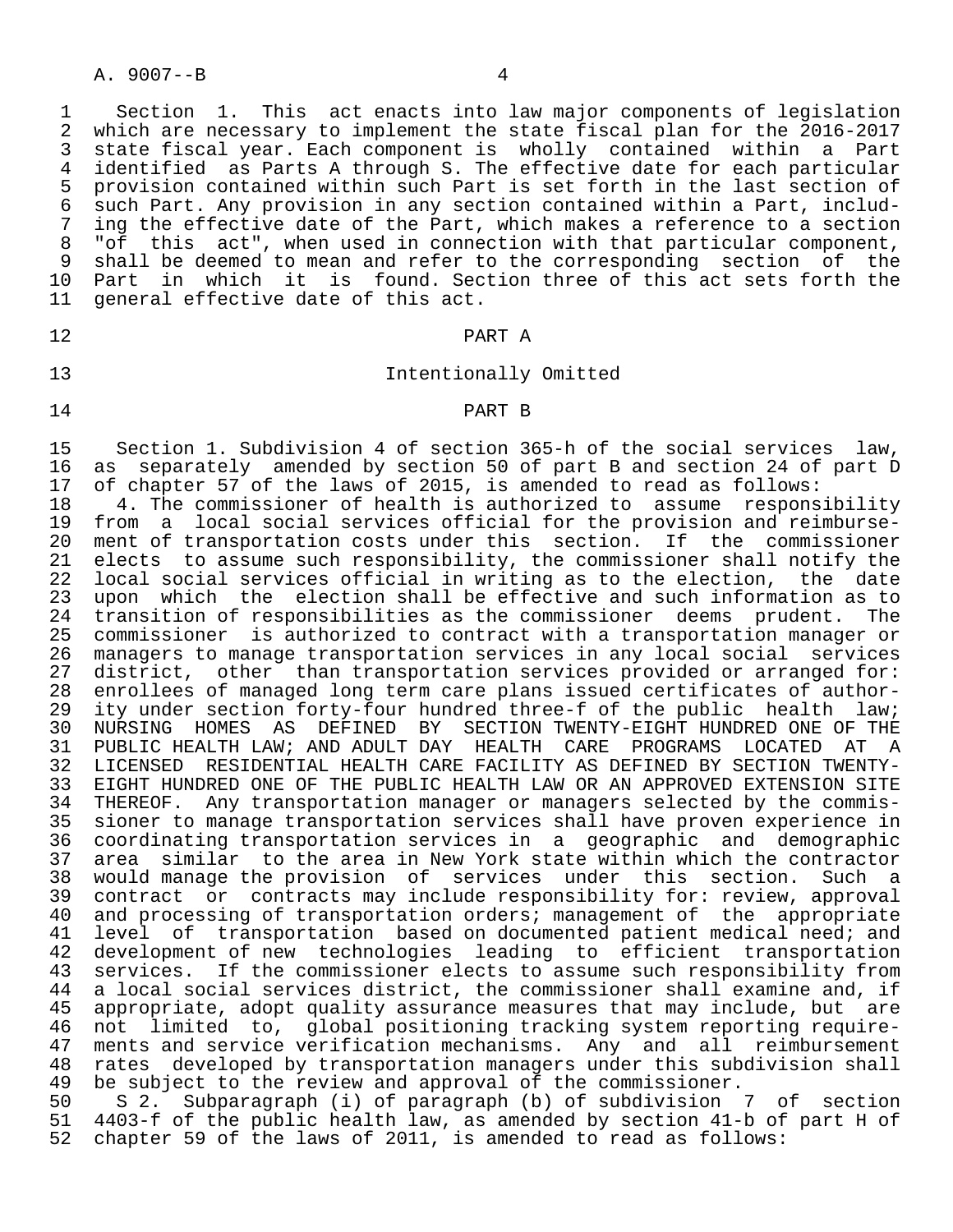1 (i) The commissioner shall, to the extent necessary, submit the appro- 2 priate waivers, including, but not limited to, those authorized pursuant<br>3 to sections eleven hundred fifteen and nineteen hundred fifteen of the 3 to sections eleven hundred fifteen and nineteen hundred fifteen of the<br>4 federal social security act, or successor provisions, and any other 4 federal social security act, or successor provisions, and any other<br>5 waivers necessary to achieve the purposes of high quality, integrated, 5 waivers necessary to achieve the purposes of high quality, integrated,<br>6 and cost effective care and integrated financial eligibility policies 6 and cost effective care and integrated financial eligibility policies<br>7 under the medical assistance program or pursuant to title XVIII of the 7 under the medical assistance program or pursuant to title XVIII of the<br>8 federal social security act. In addition, the commissioner is authorized 8 federal social security act. In addition, the commissioner is authorized<br>8 to submit the appropriate waivers, including but not limited to those 9 to submit the appropriate waivers, including but not limited to those<br>10 authorized pursuant to sections eleven hundred fifteen and nineteen 10 authorized pursuant to sections eleven hundred-fifteen and nineteen<br>11 hundred fifteen of the federal social security act or successor 11 hundred fifteen of the federal social security act or successor<br>12 provisions, and any other waivers necessary to require on or after April 12 provisions, and any other waivers necessary to require on or after April<br>13 first, two thousand twelve, medical assistance recipients who are twen-13 first, two thousand twelve, medical assistance recipients who are twen-<br>14 ty-one years of age or older and who require community-based long term ty-one years of age or older and who require community-based long term 15 care services, as specified by the commissioner, for more than one 16 hundred and twenty days, to receive such services through an available<br>17 plan certified pursuant to this section or other program model that 17 plan certified pursuant to this section or other program model that<br>18 meets quidelines specified by the commissioner that support coordination 18 meets guidelines specified by the commissioner that support coordination<br>19 and integration of services. THE COMMISSIONER MAY, THROUGH SUCH WAIVERS, 19 and integration of services. THE COMMISSIONER MAY, THROUGH SUCH WAIVERS, 20 LIMIT ELIGIBILITY TO AVAILABLE PLANS TO ENROLLEES THAT (A) REOUIRE NURS-20 LIMIT ELIGIBILITY TO AVAILABLE PLANS TO ENROLLEES THAT (A) REQUIRE NURS-<br>21 ING FACILITY LEVEL OF CARE, OR (B) ARE ELIGIBLE FOR COMMUNITY-BASED LONG 21 ING FACILITY LEVEL OF CARE, OR (B) ARE ELIGIBLE FOR COMMUNITY-BASED LONG<br>22 TERM CARE SERVICES WHERE THE SERVICES REOUIRED BY THE ENROLLEE ARE ONLY 22 TERM CARE SERVICES WHERE THE SERVICES REQUIRED BY THE ENROLLEE ARE ONLY<br>23 AVAILABLE TO THE ENROLLEE THROUGH A PLAN CERTIFIED PURSUANT TO THIS 23 AVAILABLE TO THE ENROLLEE THROUGH A PLAN-CERTIFIED PURSUANT TO THIS<br>24 SECTION, NOTWITHSTANDING THE FOREGOING, MEDICAL ASSISTANCE RECIPIENTS 24 SECTION. NOTWITHSTANDING THE FOREGOING, MEDICAL ASSISTANCE RECIPIENTS<br>25 ENROLLED IN A MANAGED LONG TERM CARE PLAN ON APRIL FIRST, TWO THOUSAND 25 ENROLLED IN A MANAGED LONG TERM CARE PLAN ON APRIL FIRST, TWO THOUSAND 26 SIXTEEN MAY CONTINUE TO BE ELIGIBLE FOR SUCH PLANS, IRRESPECTIVE OF<br>27 WHETHER THE ENROLLEE MEETS ANY APPLICABLE NURSING FACILITY LEVEL OF CARE 27 WHETHER THE ENROLLEE MEETS ANY APPLICABLE NURSING FACILITY LEVEL OF CARE<br>28 REOUIREMENTS. Such quidelines shall address the requirements of para-28 REQUIREMENTS. Such guidelines shall address the requirements of para-<br>29 graphs (a), (b), (c), (d), (e), (f), (q), (h), and (i) of subdivision graphs (a), (b), (c), (d), (e), (f), (g), (h), and (i) of subdivision 30 three of this section as well as payment methods that ensure provider 31 accountability for cost effective quality outcomes. Such other program<br>32 models may include long term home health care programs that comply with 32 models may include long term home health care programs that comply with<br>33 such quidelines. Copies of such original waiver applications and amend-33 such guidelines. Copies of such original waiver applications and amend-<br>34 ments thereto shall be provided to the chairs of the senate finance 34 ments thereto shall be provided to the chairs of the senate finance<br>35 committee, the assembly ways and means committee and the senate and 35 committee, the assembly ways and means committee and the senate and<br>36 assembly health committees simultaneously with their submission to the assembly health committees simultaneously with their submission to the 37 federal government.<br>38 S 3. Intentionall

- 38 S 3. Intentionally omitted.<br>39 S 4. Intentionally omitted.
- 39 S 4. Intentionally omitted.<br>40 S 5. Intentionally omitted.
- 40 S 5. Intentionally omitted.<br>41 S 6. Intentionally omitted.
- 41 S 6. Intentionally omitted.<br>42 S 7. Intentionally omitted.
- 42 S 7. Intentionally omitted.<br>43 S 8. Intentionally omitted.
- 43 S 8. Intentionally omitted.<br>44 S 9. Intentionally omitted.
- 44 S 9. Intentionally omitted.<br>45 S 10. Intentionally omitted
- 45 S 10. Intentionally omitted.<br>46 S 11. Intentionally omitted.
- 46 S 11. Intentionally omitted.<br>47 S 12. Intentionally omitted.
- 47 S 12. Intentionally omitted.<br>48 S 13. Intentionally omitted.
- 48 S 13. Intentionally omitted.<br>49 S 14. Section 364-i of the s

 49 S 14. Section 364-j of the social services law is amended by adding a 50 new subdivision 26-a to read as follows:<br>51 26-A. MANAGED CARE PROVIDERS SHALL

 51 26-A. MANAGED CARE PROVIDERS SHALL REQUIRE PRIOR AUTHORIZATION OF 52 PRESCRIPTIONS OF OPIOID ANALGESICS IN EXCESS OF FOUR PRESCRIPTIONS IN A<br>53 THIRTY-DAY PERIOD, PROVIDED, HOWEVER, THAT THIS SUBDIVISION SHALL NOT 53 THIRTY-DAY PERIOD, PROVIDED, HOWEVER, THAT THIS SUBDIVISION SHALL NOT<br>54 APPLY IF THE PATIENT IS A RECIPIENT OF HOSPICE CARE, HAS A DIAGNOSIS OF 54 APPLY IF THE PATIENT IS A RECIPIENT OF HOSPICE CARE, HAS A DIAGNOSIS OF<br>55 CANCER OR SICKLE CELL DISEASE, OR ANY OTHER CONDITION OR DIAGNOSIS FOR 55 CANCER OR SICKLE CELL DISEASE, OR ANY OTHER CONDITION OR DIAGNOSIS FOR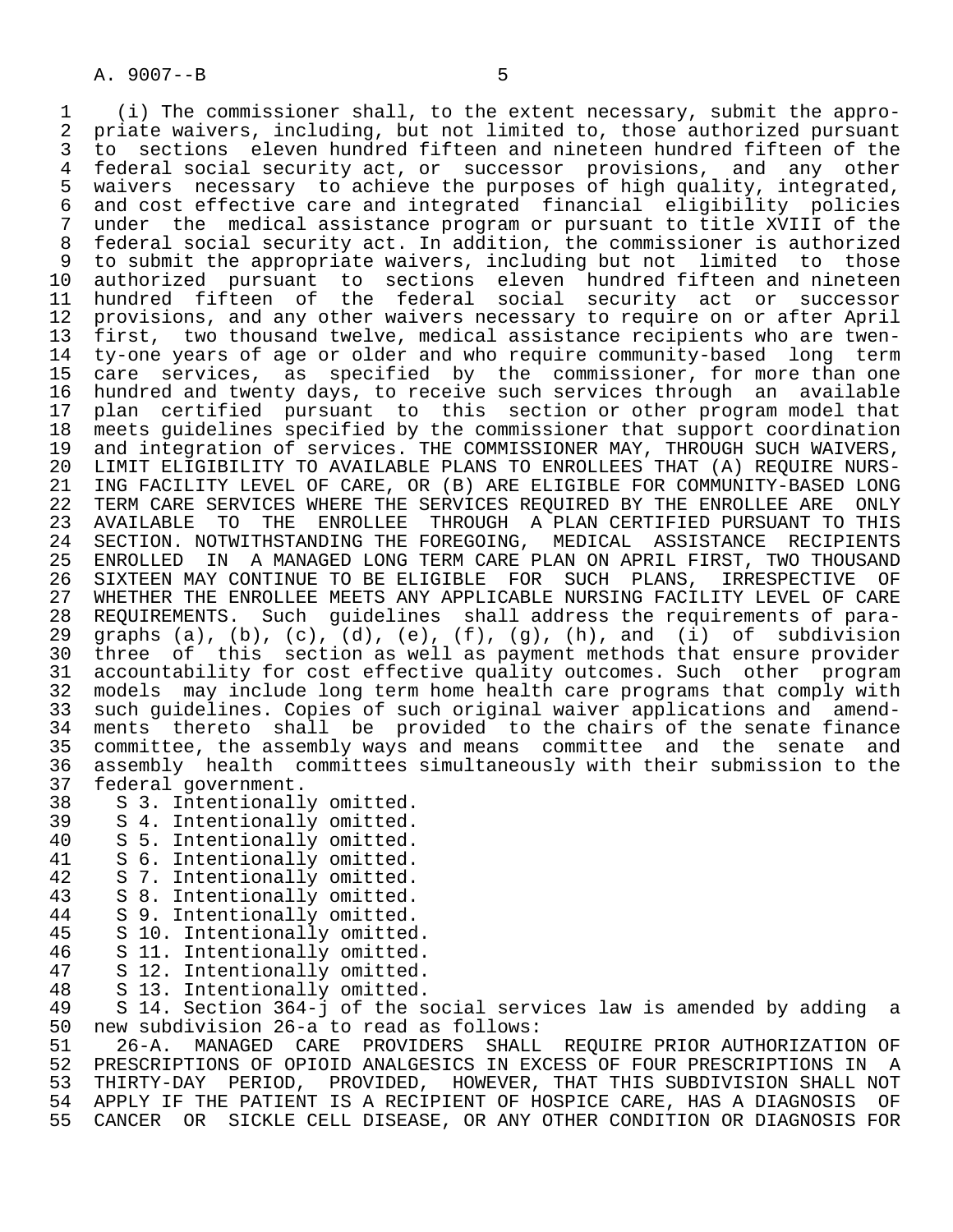1 WHICH THE COMMISSIONER OF HEALTH DETERMINES PRIOR AUTHORIZATION IS NOT<br>2 REOUIRED. 2 REQUIRED.<br>3 S 15. 3 S 15. Section 364-j of the social services law is amended by adding a 4 new subdivision 32 to read as follows: 5 32. (A) THE COMMISSIONER MAY, IN HIS OR HER DISCRETION, APPLY PENAL-<br>6 TIES TO MANAGED CARE ORGANIZATIONS SUBJECT TO THIS SECTION AND ARTICLE 6 TIES TO MANAGED-CARE-ORGANIZATIONS SUBJECT TO THIS SECTION AND ARTICLE 7 FORTY-FOUR OF THE PUBLIC HEALTH LAW FOR UNTIMELY OR INACCURATE 7 FORTY-FOUR OF THE PUBLIC HEALTH LAW FOR UNTIMELY OR INACCURATE<br>8 SUBMISSION OF ENCOUNTER DATA FOR PURPOSES. OF THIS SECTION, "ENCOUNTER 8 SUBMISSION OF ENCOUNTER DATA. FOR PURPOSES OF THIS SECTION, "ENCOUNTER<br>9 DATA" SHALL MEAN THE TRANSACTIONS REOUIRED TO BE REPORTED UNDER THE 9 DATA" SHALL MEAN THE TRANSACTIONS REQUIRED TO BE REPORTED UNDER THE<br>10 MODEL CONTRACT. ANY PENALTY ASSESSED UNDER THIS SUBDIVISION SHALL BE 10 MODEL CONTRACT. ANY PENALTY ASSESSED UNDER THIS SUBDIVISION SHALL BE<br>11 CALCULATED AS A PERCENTAGE OF THE ADMINISTRATIVE COMPONENT OF THE MEDI-11 CALCULATED AS A PERCENTAGE OF THE ADMINISTRATIVE COMPONENT OF THE MEDI-<br>12 CAID PREMIUM CALCULATED BY THE DEPARTMENT. 12 CAID PREMIUM CALCULATED BY THE DEPARTMENT.<br>13 (B) SUCH PENALTIES SHALL BE AS FOLLOWS: 13 (B) SUCH PENALTIES SHALL BE AS FOLLOWS:<br>14 (I) FOR ENCOUNTER DATA SUBMITTED OR RES 14 THE REST ON THE REST OF RESUBMITTED OR RESUBMITTED PAST THE DEADLINES SET 15 FORTH IN THE MODEL CONTRACT. MEDICAID PREMIUMS SHALL BE REDUCED BY ONE 15 FORTH IN THE MODEL CONTRACT, MEDICAID PREMIUMS SHALL BE REDUCED BY ONE 16 AND ONE-HALF PERCENT; AND 16 AND ONE-HALF PERCENT; AND<br>17 (II) FOR INCOMPLETE OR 17 (II) FOR INCOMPLETE OR INACCURATE ENCOUNTER DATA THAT FAILS TO CONFORM<br>18 TO DEPARTMENT DEVELOPED BENCHMARKS FOR COMPLETENESS AND ACCURACY, MEDI-18 TO DEPARTMENT DEVELOPED BENCHMARKS FOR COMPLETENESS AND ACCURACY, MEDI-<br>19 CAID PREMIUMS SHALL BE REDUCED BY ONE-HALF PERCENT; AND 19 CAID PREMIUMS SHALL BE REDUCED BY ONE-HALF PERCENT; AND 20 (III) FOR SUBMITTED DATA THAT RESULTS IN A REJECTION I 20 (III) FOR SUBMITTED DATA THAT RESULTS IN A REJECTION RATE IN EXCESS OF<br>21 TEN PERCENT OF DEPARTMENT DEVELOPED VOLUME BENCHMARKS, MEDICAID PREMIUMS 21 TEN PERCENT OF DEPARTMENT DEVELOPED VOLUME BENCHMARKS, MEDICAID PREMIUMS<br>22 SHALL BE REDUCED BY ONE HALF-PERCENT. 22 SHALL BE REDUCED BY ONE HALF-PERCENT.<br>23 (C) PENALTIES UNDER THIS SUBDIV 23 (C) PENALTIES UNDER THIS SUBDIVISION MAY BE APPLIED TO ANY AND ALL<br>24 CIRCUMSTANCES DESCRIBED IN PARAGRAPH (B) OF THIS SUBDIVISION FOR A DURA-24 CIRCUMSTANCES DESCRIBED IN PARAGRAPH (B) OF THIS SUBDIVISION FOR A DURA-<br>25 TION DETERMINED BY THE COMMISSIONER, IN DETERMINING WHAT, IF ANY, PENAL-TION DETERMINED BY THE COMMISSIONER. IN DETERMINING WHAT, IF ANY, PENAL-26 TY TO ASSESS UNDER THIS SUBDIVISION, THE COMMISSIONER SHALL CONSIDER<br>27 SUCH MANAGED CARE ORGANIZATIONS' GOOD FAITH ATTEMPT TO SUBMIT ON-TIME, 27 SUCH MANAGED CARE ORGANIZATIONS' GOOD FAITH ATTEMPT TO SUBMIT ON-TIME,<br>28 COMPLETE AND ACCURATE ENCOUNTER DATA. 28 COMPLETE AND ACCURATE ENCOUNTER DATA.<br>29 S 16. Intentionally omitted. 29 S 16. Intentionally omitted.<br>30 S 17. Subdivision 2-b of sec 30 S 17. Subdivision 2-b of section 365-l of the social services law, as 31 added by section 25 of part B of chapter 57 of the laws of 2015, is<br>32 amended to read as follows: 32 amended to read as follows:<br>33 2-b. The commissioner 33 2-b. The commissioner is authorized to make [grants] LUMP SUM 34 PAYMENTS OR ADJUST RATES OF PAYMENT TO PROVIDERS up to a gross amount of 35 five million dollars, to establish coordination between the health homes 35 five million dollars, to establish coordination between the health homes<br>36 and the criminal justice system and for the integration of information and the criminal justice system and for the integration of information 37 of health homes with state and local correctional facilities, to the 38 extent permitted by law. SUCH RATE ADJUSTMENTS MAY BE MADE TO HEALTH 39 HOMES PARTICIPATING IN A CRIMINAL JUSTICE PILOT PROGRAM WITH THE PURPOSE<br>40 OF ENROLLING INCARCERATED INDIVIDUALS WITH SERIOUS MENTAL ILLNESS, TWO 40 OF ENROLLING INCARCERATED INDIVIDUALS WITH SERIOUS MENTAL ILLNESS, TWO<br>41 OR MORE CHRONIC CONDITIONS, INCLUDING SUBSTANCE ABUSE DISORDERS, OR 41 OR MORE CHRONIC CONDITIONS, INCLUDING SUBSTANCE ABUSE DISORDERS, OR 42 HIV/AIDS, INTO SUCH HEALTH HOME. Health homes receiving funds under this 43 subdivision shall be required to document and demonstrate the effective<br>44 use of funds distributed herein. 44 use of funds distributed herein.<br>45 S 18. Intentionally omitted. 45 S 18. Intentionally omitted.<br>46 S 19. Clauses 2 and 3 of sub 46 S 19. Clauses 2 and 3 of subparagraph (v) of paragraph (b) of subdivi- 47 sion 7 of section 4403-f of the public health law, as amended by section 48 48 of part A of chapter 56 of the laws of 2013, are amended and three 49 new subparagraphs  $(v-a)$ ,  $(v-b)$  and  $(v-c)$  are added to read as follows: 49 new subparagraphs  $(v-a)$ ,  $(v-b)$  and  $(v-c)$  are added to read as follows:<br>50 (2) a participant in the traumatic brain injury waiver program OR 50 (2) a participant in the traumatic brain injury waiver program OR A<br>51 PERSON WHOSE CIRCUMSTANCES WOULD OUALIFY HIM OR HER FOR THE PROGRAM AS 51 PERSON WHOSE CIRCUMSTANCES WOULD QUALIFY HIM OR HER FOR THE PROGRAM AS<br>52 IT EXISTED ON JANUARY FIRST, TWO THOUSAND FIFTEEN; 52 IT EXISTED ON JANUARY FIRST, TWO THOUSAND FIFTEEN;<br>53 (3) a participant in the nursing home transition 53 (3) a participant in the nursing home transition and diversion waiver

54 program OR A PERSON WHOSE CIRCUMSTANCES WOULD QUALIFY HIM OR HER FOR THE 55 PROGRAM AS IT EXISTED ON JANUARY FIRST. TWO THOUSAND FIFTEEN; PROGRAM AS IT EXISTED ON JANUARY FIRST, TWO THOUSAND FIFTEEN;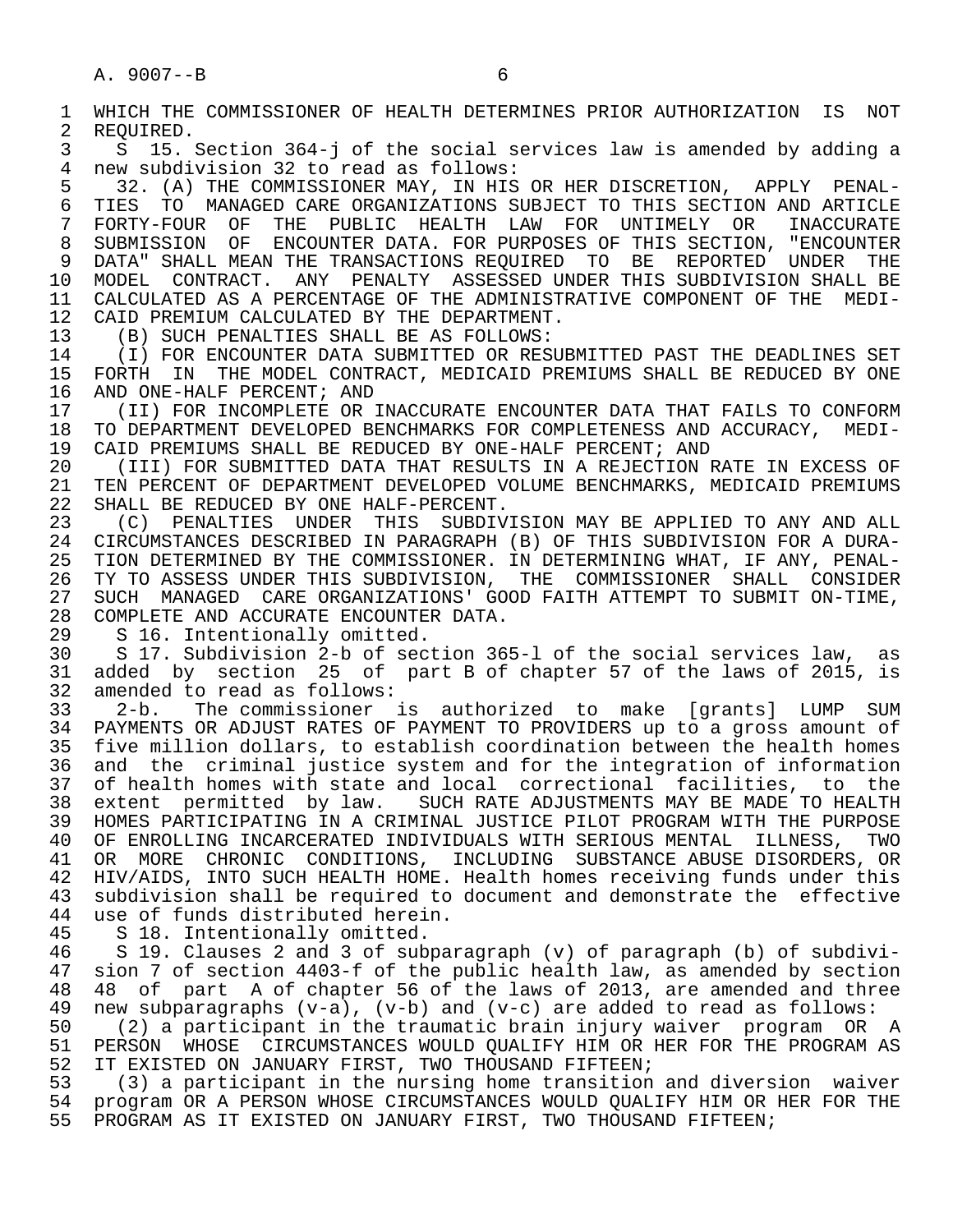1 (V-A) FOR PURPOSES OF CLAUSE (2) OF SUBPARAGRAPH (V) OF THIS PARA- 2 GRAPH, PROGRAM FEATURES SHALL BE SUBSTANTIALLY COMPARABLE TO THOSE<br>3 SERVICES OFFERED TO TRAUMATIC BRAIN INJURY WAIVER PARTICIPANTS AS OF 3 SERVICES OFFERED TO TRAUMATIC BRAIN INJURY WAIVER PARTICIPANTS AS OF 4 JANUARY FIRST, TWO THOUSAND FIFTEEN, INCLUDING BUT NOT LIMITED TO:<br>5 (1) FULL-TIME SERVICE COORDINATORS WHO MAY NOT EXCEED CASELO 5 (1) FULL-TIME SERVICE COORDINATORS WHO MAY NOT EXCEED CASELOADS OF 6 SEVENTEEN PROGRAM PATIENTS PER COORDINATOR AND MAY NOT BE EMPLOYEES OF<br>7 THE PARTICIPANT'S MANAGED CARE PLAN; 7 THE PARTICIPANT'S MANAGED CARE PLAN;<br>8 (2) HOME AND COMMUNITY SUPPORT SER 8 (2) HOME AND COMMUNITY SUPPORT SERVICES;<br>9 (3) POSITIVE BEHAVIORAL INTERVENTIONS AN 9 (3) POSITIVE BEHAVIORAL INTERVENTIONS AND CAREGIVER SUPPORT SERVICES;<br>10 (4) COMMUNITY INTEGRATION COUNSELING SERVICES PROVIDED IN AN INDIVID 10 (4) COMMUNITY INTEGRATION COUNSELING SERVICES PROVIDED IN AN INDIVID-<br>11 UAL OR GROUP SETTING; 11 UAL OR GROUP SETTING;<br>12 (5) APPROPRIATELY S 12 (5) APPROPRIATELY STRUCTURED DAY PROGRAM SERVICES;<br>13 (6) INDEPENDENT LIVING SKILLS TRAINING AND D 13 (6) INDEPENDENT LIVING SKILLS TRAINING AND DEVELOPMENT SERVICES<br>14 PROVIDED IN AN INDIVIDUAL OR GROUP SETTING; 14 PROVIDED IN AN INDIVIDUAL OR GROUP SETTING;<br>15 (7) SUBSTANCE ABUSE PROGRAM SERVICES; 15 (7) SUBSTANCE ABUSE PROGRAM SERVICES;<br>16 (8) ENVIRONMENTAL MODIFICATIONS SERVI 16 (8) ENVIRONMENTAL MODIFICATIONS SERVICES;<br>17 (9) ASSISTIVE TECHNOLOGY SERVICES; 17 (9) ASSISTIVE TECHNOLOGY SERVICES;<br>18 (10) TRANSPORTATION SUPPLEMENTS 18 (10) TRANSPORTATION SUPPLEMENTS FOR NON-MEDICAL ACTIVITIES THAT<br>19 SUPPORT LIVING IN THE COMMUNITY; 19 SUPPORT LIVING IN THE COMMUNITY;<br>20 (11) COMMUNITY TRANSITIONAL SE 20 (11) COMMUNITY TRANSITIONAL SERVICES;<br>21 (12) RESPITE CARE; AND 21 (12) RESPITE CARE; AND<br>22 (13) HOUSING SUBSIDIES 22 (13) HOUSING SUBSIDIES SUBJECT TO APPROPRIATION.<br>23 THE COMMISSIONER MAY APPLY FOR FEDERAL FINANCIAL THE COMMISSIONER MAY APPLY FOR FEDERAL FINANCIAL PARTICIPATION. 24 (V-B) FOR PURPOSES OF CLAUSE (3) OF SUBPARAGRAPH (V) OF THIS PARA- 25 GRAPH, PROGRAM FEATURES SHALL BE SUBSTANTIALLY COMPARABLE TO THOSE 26 SERVICES OFFERED TO NURSING HOME TRANSITION AND DIVERSION WAIVER PARTIC-<br>27 IPANTS AS OF JANUARY FIRST, TWO THOUSAND FIFTEEN, INCLUDING BUT NOT 27 IPANTS AS OF JANUARY FIRST, TWO THOUSAND FIFTEEN, INCLUDING BUT NOT<br>28 LIMITED TO: 28 LIMITED TO:<br>29 (1) THOS 29 (1) THOSE SERVICES IDENTIFIED IN SUBPARAGRAPH (V-A) OF THIS SUBPARA- 30 GRAPH; AND<br>31 (2) HOME 31 (2) HOME DELIVERED AND CONGREGATE MEALS.<br>32 (V-C) ANY MANAGED LONG TERM CARE PROGRAM 32 (V-C) ANY MANAGED LONG TERM CARE PROGRAM OR OTHER CARE COORDINATION 33 MODEL PROVIDING SERVICES UNDER CLAUSE (2) OR (3) OF SUBPARAGRAPH (V) OF 34 THIS PARAGRAPH SHALL HAVE AN ADEQUATE NETWORK OF PROVIDERS TO MEET THE 35 NEEDS OF ENROLLEES AND PROVIDE SERVICES UNDER THIS SUBDIVISION. THEY 35 NEEDS OF ENROLLEES AND PROVIDE SERVICES UNDER THIS SUBDIVISION. THEY<br>36 SHALL ALSO ENSURE THAT PROVIDERS OF SERVICES TO INDIVIDUALS WITH BRAIN SHALL ALSO ENSURE THAT PROVIDERS OF SERVICES TO INDIVIDUALS WITH BRAIN 37 INJURY HAVE APPROPRIATE AND ADEQUATE TRAINING AND COMPETENCY TO MEET THE 38 NEEDS OF THIS POPULATION AND PROVIDE A STANDARD OF CARE THAT IS AT LEAST 39 SUBSTANTIALLY COMPARABLE TO THE 2008 TRAUMATIC BRAIN INJURY WAIVER MANU-<br>40 AL OR 2009 NURSING HOME TRANSITION AND DIVERSION WAIVER MANUAL, AS 40 AL OR 2009 NURSING HOME TRANSITION AND DIVERSION WAIVER MANUAL, AS<br>41 APPROPRIATE TO THE NEEDS OF THE INDIVIDUAL 41 APPROPRIATE TO THE NEEDS OF THE INDIVIDUAL.<br>42 S 20. The department of health shall stud 42 S 20. The department of health shall study and report to the legisla-<br>43 ture, by December 31, 2017 on the need for and feasibility of repatria-43 ture by December 31, 2017 on the need for and feasibility of repatria-<br>44 tion of complex-needs patients placed in out-of-state facilities. 44 tion of complex-needs patients placed in out-of-state facilities.<br>45 S 21. Section 365-f of the social services law is amended by 45 S 21. Section 365-f of the social services law is amended by adding<br>46 two new subdivisions 4-a and 4-b to read as follows: 46 two new subdivisions 4-a and 4-b to read as follows: 47 4-A. FISCAL INTERMEDIARY SERVICES. (A) FOR THE PURPOSES OF THIS SUBDI- 48 VISION:<br>49 (I) 49 (I) "FISCAL INTERMEDIARY" MEANS AN ENTITY THAT PROVIDES FISCAL INTER-<br>50 MEDIARY SERVICES AND HAS A CONTRACT FOR PROVIDING SUCH SERVICES WITH: 50 MEDIARY SERVICES AND HAS A CONTRACT FOR PROVIDING SUCH SERVICES WITH:<br>51 (A) A LOCAL DEPARTMENT OF SOCIAL SERVICES, 51 (A) A LOCAL DEPARTMENT OF SOCIAL SERVICES,<br>52 (B) AN ORGANIZATION LICENSED UNDER ARTICLE 52 (B) AN ORGANIZATION LICENSED UNDER ARTICLE FORTY-FOUR OF THE PUBLIC<br>53 HEALTH LAW, OR 53 HEALTH LAW, OR<br>54 (C) AN ACCOUNTABLE 54 (C) AN ACCOUNTABLE CARE ORGANIZATION CERTIFIED UNDER ARTICLE 55 TWENTY-NINE-E OF THE PUBLIC HEALTH LAW OR AN INTEGRATED DELIVERY SYSTEM 56 COMPOSED PRIMARILY OF HEALTH CARE PROVIDERS RECOGNIZED BY THE DEPARTMENT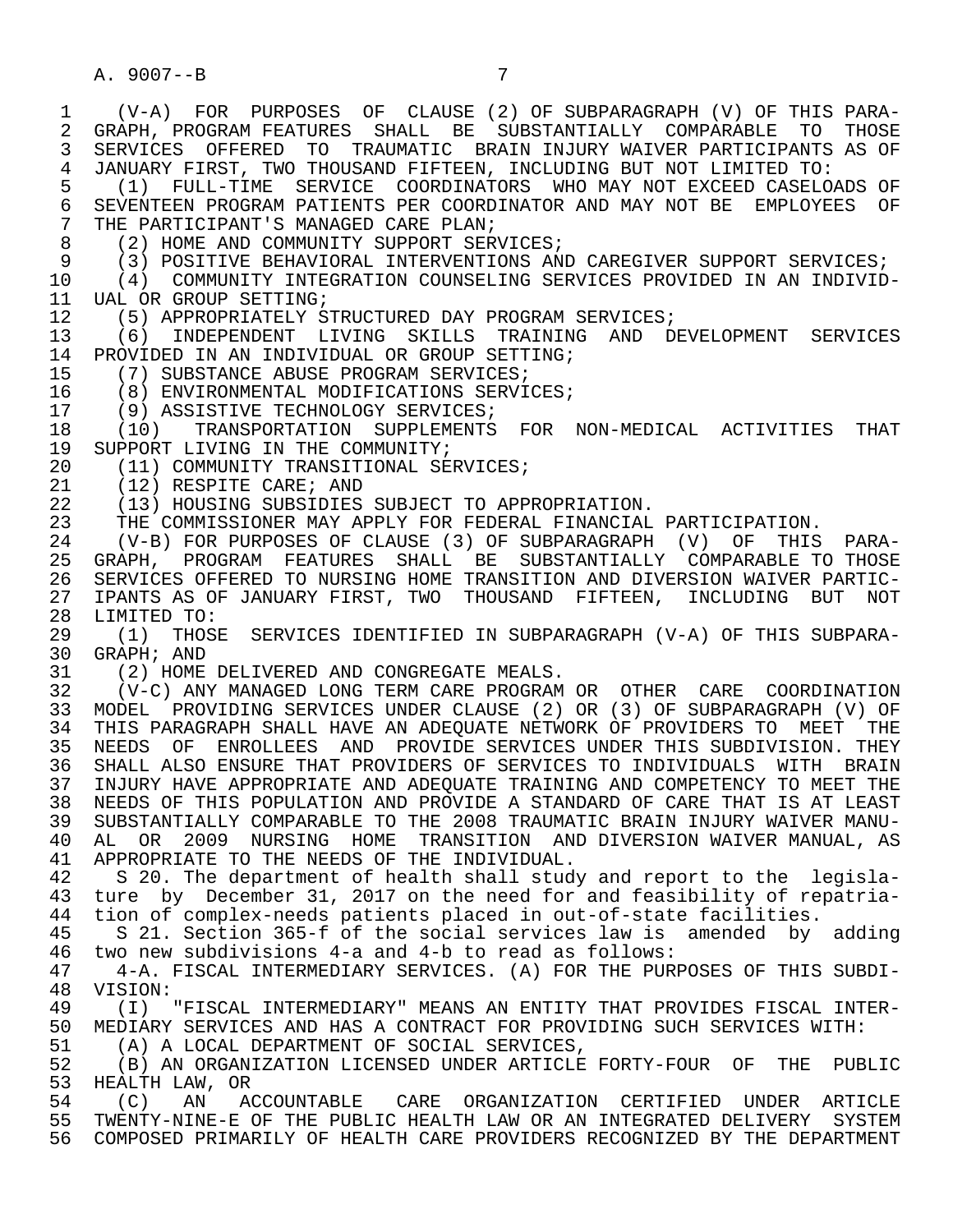1 AS A PERFORMING PROVIDER SYSTEM UNDER THE DELIVERY SYSTEM REFORM INCEN-<br>2 TIVE PAYMENT PROGRAM. 2 TIVE PAYMENT PROGRAM.<br>3 (II) FISCAL INT 3 (II) FISCAL INTERMEDIARY SERVICES SHALL INCLUDE THE FOLLOWING<br>4 SERVICES PERFORMED ON BEHALE OF THE CONSUMER TO FACILITATE HIS OR HER 4 SERVICES, PERFORMED ON BEHALF OF THE CONSUMER TO FACILITATE HIS OR HER<br>5 ROLE AS THE EMPLOYER: 5 ROLE AS THE EMPLOYER:<br>6 (A) WAGE AND BENEFIT 6 (A) WAGE AND BENEFIT PROCESSING FOR CONSUMER DIRECTED PERSONAL ASSIST-  $\begin{array}{cc} 7 & \text{ANTS}; \\ 8 & (B) \end{array}$ 8 (B) PROCESSING ALL INCOME TAX AND OTHER REQUIRED WAGE WITHHOLDINGS;<br>9 (C) COMPLYING WITH WORKERS' COMPENSATION, DISABILITY AND UNEMPLOYM 9 (C) COMPLYING WITH WORKERS' COMPENSATION, DISABILITY AND UNEMPLOYMENT<br>10 REOUIREMENTS; 10 REQUIREMENTS;<br>11 (D) MAINTAI 11 (D) MAINTAINING PERSONNEL RECORDS FOR EACH CONSUMER DIRECTED PERSONAL 12 ASSISTANT, INCLUDING TIME SHEETS AND OTHER DOCUMENTATION NEEDED FOR<br>13 WAGES AND BENEFIT PROCESSING AND A COPY OF THE MEDICAL DOCUMENTATION 13 WAGES AND BENEFIT PROCESSING AND A COPY OF THE MEDICAL DOCUMENTATION<br>14 REQUIRED PURSUANT TO REGULATIONS ESTABLISHED BY THE COMMISSIONER; REQUIRED PURSUANT TO REGULATIONS ESTABLISHED BY THE COMMISSIONER; 15 (E) ENSURING THAT THE HEALTH STATUS OF EACH CONSUMER DIRECTED PERSONAL<br>16 ASSISTANT IS ASSESSED PRIOR TO SERVICE DELIVERY PURSUANT TO REGULATIONS 16 ASSISTANT IS ASSESSED PRIOR TO SERVICE DELIVERY PURSUANT TO REGULATIONS<br>17 ISSUED BY THE COMMISSIONER; 17 ISSUED BY THE COMMISSIONER;<br>18 (F) MAINTAINING RECORDS 18 (F) MAINTAINING RECORDS OF AUTHORIZATIONS OR REAUTHORIZATIONS OF<br>19 SERVICES: 19 SERVICES;<br>20 (G) MON 20 (G) MONITORING THE CONSUMER'S OR, IF APPLICABLE, THE DESIGNATED REPRE-<br>21 SENTATIVE'S CONTINUING ABILITY TO FULFILL THE CONSUMER'S RESPONSIBIL-21 SENTATIVE'S CONTINUING ABILITY TO FULFILL THE CONSUMER'S RESPONSIBIL-<br>22 ITIES UNDER THE PROGRAM AND PROMPTLY NOTIFYING THE AUTHORIZING ENTITY OF 22 ITIES UNDER THE PROGRAM AND PROMPTLY NOTIFYING THE AUTHORIZING ENTITY OF 23 ANY CIRCUMSTANCE THAT MAY AFFECT THE CONSUMER'S OR, IF APPLICABLE, THE 24 DESIGNATED REPRESENTATIVE'S ABILITY TO FULFILL SUCH RESPONSIBILITIES;<br>25 (H) COMPLYING WITH REGULATIONS ESTABLISHED BY THE COMMISSIONER SPEC 25 (H) COMPLYING WITH REGULATIONS ESTABLISHED BY THE COMMISSIONER SPECI- 26 FYING THE RESPONSIBILITIES OF PROVIDERS PROVIDING SERVICES UNDER THIS<br>27 TITLE; AND 27 TITLE; AND<br>28 (I) ENTI 28 (I) ENTERING INTO A DEPARTMENT APPROVED MEMORANDUM OF UNDERSTANDING<br>29 WITH THE CONSUMER THAT DESCRIBES THE PARTIES' RESPONSIBILITIES UNDER 29 WITH THE CONSUMER THAT DESCRIBES THE PARTIES' RESPONSIBILITIES UNDER<br>30 THIS PROGRAM 30 THIS PROGRAM.<br>31 (III) FISCAI 31 (III) FISCAL INTERMEDIARIES ARE NOT RESPONSIBLE FOR, AND FISCAL INTER- 32 MEDIARY SERVICES SHALL NOT INCLUDE, FULFILLMENT OF THE RESPONSIBILITIES 33 OF THE CONSUMER OR, IF APPLICABLE, THE CONSUMER'S DESIGNATED REPRESEN- 34 TATIVE AS ESTABLISHED BY THE COMMISSIONER. A FISCAL INTERMEDIARY'S 35 RESPONSIBILITIES SHALL NOT INCLUDE: MANAGING THE PLAN OF CARE INCLUDING 36 RECRUITING AND HIRING A SUFFICIENT NUMBER OF INDIVIDUALS WHO MEET THE 37 DEFINITION OF CONSUMER DIRECTED PERSONAL ASSISTANT, AS SUCH TERM IS 38 DEFINED BY THE COMMISSIONER, TO PROVIDE AUTHORIZED SERVICES THAT ARE<br>39 INCLUDED ON THE CONSUMER'S PLAN OF CARE; TRAINING, SUPERVISING AND SCHE- 39 INCLUDED ON THE CONSUMER'S PLAN OF CARE; TRAINING, SUPERVISING AND SCHE- 40 DULING EACH ASSISTANT; TERMINATING THE ASSISTANT'S EMPLOYMENT; AND 41 ASSURING THAT EACH CONSUMER DIRECTED PERSONAL ASSISTANT COMPETENTLY AND<br>42 SAFELY PERFORMS THE PERSONAL CARE SERVICES, HOME HEALTH AIDE SERVICES 42 SAFELY PERFORMS THE PERSONAL CARE SERVICES, HOME HEALTH AIDE SERVICES 43 AND SKILLED NURSING TASKS THAT ARE INCLUDED ON THE CONSUMER'S PLAN OF 44 CARE. A FISCAL INTERMEDIARY SHALL EXERCISE REASONABLE CARE IN PROPERLY<br>45 CARRYING OUT ITS RESPONSIBILITIES UNDER THE PROGRAM. CARRYING OUT ITS RESPONSIBILITIES UNDER THE PROGRAM. 46 (B) NO ENTITY SHALL PROVIDE, DIRECTLY OR THROUGH CONTRACT, FISCAL<br>47 INTERMEDIARY SERVICES WITHOUT A LICENSE AS A FISCAL INTERMEDIARY ISSUED 47 INTERMEDIARY SERVICES WITHOUT A LICENSE AS A FISCAL INTERMEDIARY ISSUED<br>48 BY THE COMMISSIONER IN ACCORDANCE WITH THIS SUBDIVISION. 48 BY THE COMMISSIONER IN ACCORDANCE WITH THIS SUBDIVISION.<br>49 (C) AN APPLICATION FOR LICENSURE AS A FISCAL INTER 49 (C) AN APPLICATION FOR LICENSURE AS A FISCAL INTERMEDIARY SHALL BE<br>50 FILED WITH THE COMMISSIONER, TOGETHER WITH SUCH OTHER FORMS AND INFORMA-50 FILED WITH THE COMMISSIONER, TOGETHER WITH SUCH OTHER FORMS AND INFORMA-<br>51 TION AS SHALL BE PRESCRIBED BY, OR ACCEPTABLE TO THE COMMISSIONER. THE 51 TION AS SHALL BE PRESCRIBED BY, OR ACCEPTABLE TO THE COMMISSIONER. THE 52 COMMISSIONER SHALL NOT APPROVE AN APPLICATION FOR LICENSURE UNLESS HE OR 53 SHE IS SATISFIED AS TO THE CHARACTER, COMPETENCE AND STANDING IN THE 54 COMMUNITY OF THE APPLICANT'S INCORPORATORS, DIRECTORS, SPONSORS, STOCK- 55 HOLDERS OR OPERATORS AND FINDS THAT THE PERSONNEL, RULES, CONSUMER 56 CONTRACTS OR AGREEMENTS, AND FISCAL INTERMEDIARY SERVICES ARE FIT AND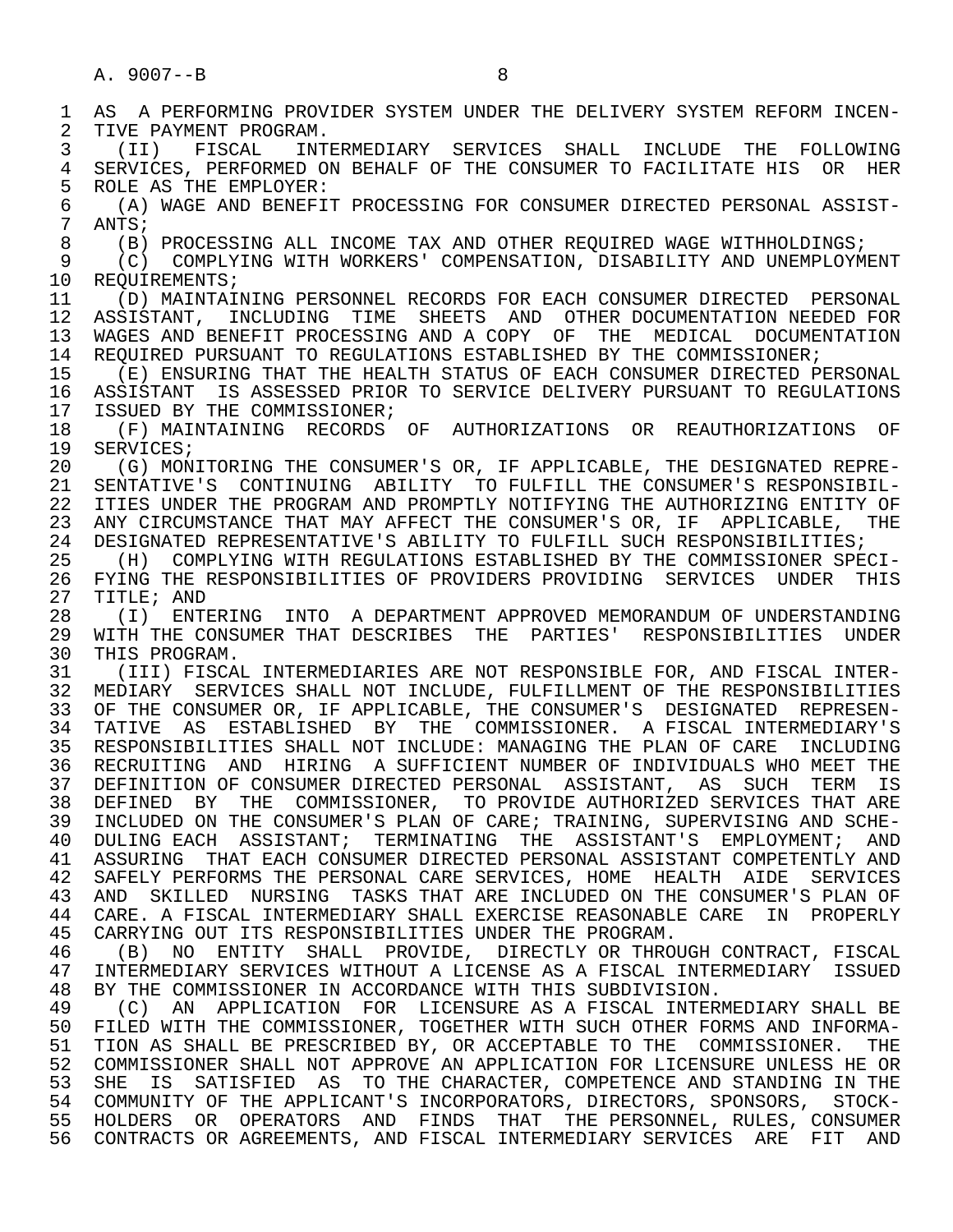1 ADEQUATE, AND THAT THE FISCAL INTERMEDIARY SERVICES WILL BE PROVIDED IN<br>2 THE MANNER REOUIRED BY THIS SUBDIVISION AND THE RULES AND REGULATIONS 2 THE MANNER REQUIRED BY THIS SUBDIVISION AND THE RULES AND REGULATIONS<br>3 THEREUNDER, IN A MANNER DETERMINED BY THE COMMISSIONER. THEREUNDER, IN A MANNER DETERMINED BY THE COMMISSIONER.

 4 (D) NEITHER PUBLIC NEED, TAX STATUS, PROFIT-MAKING STATUS, NOR LICEN- 5 SURE OR CERTIFICATION PURSUANT TO ARTICLE THIRTY-SIX OF THE PUBLIC<br>6 HEALTH LAW SHALL BE CRITERIA FOR LICENSURE. ORGANIZATIONS AUTHORIZED 6 HEALTH LAW SHALL BE CRITERIA FOR LICENSURE. ORGANIZATIONS AUTHORIZED<br>7 PURSUANT TO ARTICLE FORTY-FOUR OF THE PUBLIC HEALTH LAW SHALL NOT BE 7 PURSUANT TO ARTICLE FORTY-FOUR OF THE PUBLIC HEALTH LAW SHALL NOT BE 3 GRANTED A LICENSE AS A FISCAL INTERMEDIARY. 8 GRANTED A LICENSE AS A FISCAL INTERMEDIARY.<br>9 (E) THE COMMISSIONER SHALL CHARGE TO AP

9 (E) THE COMMISSIONER SHALL CHARGE TO APPLICANTS FOR THE LICENSURE OF<br>10 FISCAL INTERMEDIARIES AN APPLICATION FEE OF TWO THOUSAND DOLLARS. 10 FISCAL INTERMEDIARIES AN APPLICATION FEE OF TWO THOUSAND DOLLARS.<br>11 The A-B. PROCEEDINGS INVOLVING THE LICENSE OF A FISCAL INTERMEDIARY

11 4-B. PROCEEDINGS INVOLVING THE LICENSE OF A FISCAL INTERMEDIARY. (A) A<br>12 LICENSE OF A FISCAL INTERMEDIARY MAY BE REVOKED, SUSPENDED, LIMITED OR 12 LICENSE OF A FISCAL INTERMEDIARY MAY BE REVOKED, SUSPENDED, LIMITED OR<br>13 ANNULLED BY THE COMMISSIONER ON PROOF THAT IT HAS FAILED TO COMPLY WITH 13 ANNULLED BY THE COMMISSIONER ON PROOF THAT IT HAS FAILED TO COMPLY WITH 14 THE PROVISIONS OF SUBDIVISION FOUR-A OF THIS SECTION OR REGULATIONS 14 THE PROVISIONS OF SUBDIVISION FOUR-A OF THIS SECTION OR REGULATIONS<br>15 PROMULGATED HEREUNDER.

15 PROMULGATED HEREUNDER.<br>16 (B) NO SUCH LICENSE 16 (B) NO SUCH LICENSE SHALL BE REVOKED, SUSPENDED, LIMITED, ANNULLED OR 17 DENIED WITHOUT A HEARING. HOWEVER, A LICENSE MAY BE TEMPORARILY<br>18 SUSPENDED OR LIMITED WITHOUT A HEARING-FOR A PERIOD-NOT IN-EXCESS OF 18 SUSPENDED OR LIMITED WITHOUT A HEARING FOR A PERIOD NOT IN EXCESS OF<br>19 THIRTY DAYS UPON WRITTEN NOTICE TO THE FISCAL INTERMEDIARY FOLLOWING A 19 THIRTY DAYS UPON WRITTEN NOTICE TO THE FISCAL INTERMEDIARY FOLLOWING A<br>20 FINDING BY THE DEPARTMENT THAT THE PUBLIC HEALTH OR SAFETY IS IN IMMI-20 FINDING BY THE DEPARTMENT THAT THE PUBLIC HEALTH OR SAFETY IS IN IMMI-<br>21 NENT DANGER. SUCH PERIOD MAY BE RENEWED FOR UP TO TWO ADDITIONAL PERIODS 21 NENT DANGER. SUCH PERIOD MAY BE RENEWED FOR UP TO TWO ADDITIONAL PERIODS<br>22 NOT IN EXCESS OF THIRTY DAYS, EACH UPON WRITTEN NOTICE, INCLUDING AN 22 NOT IN EXCESS OF THIRTY DAYS, EACH UPON WRITTEN NOTICE, INCLUDING AN 23 OPPORTUNITY TO SUBMIT EVIDENCE AND WRITTEN ARGUMENT IN OPPOSITION TO THE 23 OPPORTUNITY TO SUBMIT EVIDENCE AND WRITTEN ARGUMENT IN OPPOSITION TO THE 24 RENEWAL, AND A CONTINUED FINDING UNDER THIS PARAGRAPH. 24 RENEWAL, AND A CONTINUED FINDING UNDER THIS PARAGRAPH.<br>25 (C) THE COMMISSIONER SHALL FIX A TIME AND PLACE

(C) THE COMMISSIONER SHALL FIX A TIME AND PLACE FOR THE HEARING. A 26 COPY OF THE CHARGES, TOGETHER WITH THE NOTICE OF THE TIME AND PLACE OF<br>27 THE HEARING, SHALL BE SERVED IN PERSON OR MAILED BY REGISTERED OR CERTI-27 THE HEARING, SHALL BE SERVED IN PERSON OR MAILED BY REGISTERED OR CERTI-<br>28 FIED MAIL TO THE FISCAL INTERMEDIARY AT LEAST TWENTY-ONE DAYS BEFORE THE 28 FIED MAIL TO THE FISCAL INTERMEDIARY AT LEAST TWENTY-ONE DAYS BEFORE THE<br>29 DATE FIXED FOR THE HEARING. THE FISCAL INTERMEDIARY SHALL FILE WITH THE 29 DATE FIXED FOR THE HEARING. THE FISCAL INTERMEDIARY SHALL FILE WITH THE 2018 OF THE HEARING . A WRITTEN 30 DEPARTMENT NOT LESS THAN EIGHT DAYS PRIOR TO THE HEARING, A WRITTEN<br>31 ANSWER TO THE CHARGES. 31 ANSWER TO THE CHARGES.<br>32 (D) ALL ORDERS OR

 32 (D) ALL ORDERS OR DETERMINATIONS UNDER THIS SUBDIVISION SHALL BE 33 SUBJECT TO REVIEW AS PROVIDED IN ARTICLE SEVENTY-EIGHT OF THE CIVIL<br>34 PRACTICE LAW AND RULES. 34 PRACTICE LAW AND RULES.<br>35 S 22. Intentionally o

35 S 22. Intentionally omitted.<br>36 S 22-a. Subdivision 8 of s 36 S 22-a. Subdivision 8 of section 4403-f of the public health law, as<br>37 amended by section 40-a of part B of chapter 57 of the laws of 2015, is 37 amended by section 40-a of part B of chapter 57 of the laws of 2015, is 38 amended to read as follows:<br>39 8. Payment rates for m

 39 8. Payment rates for managed long term care plan enrollees eligible 40 for medical assistance. The commissioner shall establish payment rates<br>41 for services provided to enrollees eligible under title XIX of the 41 for services provided to enrollees eligible under title XIX of the<br>42 federal social security act. Such payment rates shall be subject to 42 federal social security act. Such payment rates shall be subject to<br>43 approval by the director of the division of the budget and shall reflect 43 approval by the director of the division of the budget and shall reflect<br>44 savings to both state and local governments when compared to costs which 44 savings to both state and local governments when compared to costs which<br>45 would be incurred by such program if enrollees were to receive comparawould be incurred by such program if enrollees were to receive compara- 46 ble health and long term care services on a fee-for-service basis in the 47 geographic region in which such services are proposed to be provided.<br>48 EFFECTIVE FOR RATES ESTABLISHED ON AND AFTER APRIL FIRST, TWO THOUSAND 48 EFFECTIVE FOR RATES ESTABLISHED ON AND AFTER APRIL FIRST, TWO THOUSAND<br>49 SIXTEEN, WHERE COSTS ARE INCREASED IN A REGION DUE TO ELEMENTS OF 49 SIXTEEN, WHERE COSTS ARE INCREASED IN A REGION DUE TO ELEMENTS OF 50 GEOGRAPHY, REGIONAL RESOURCE LIMITATIONS, POPULATION DENSITY AND/OR 51 OTHER REGIONAL FACTORS THE COMMISSIONER SHALL APPLY A POSITIVE REGIONAL 52 ADJUSTMENT TO THE RATES FOR PROGRAMS SERVING SUCH REGIONS. Payment rates 53 shall be risk-adjusted to take into account the characteristics of 54 enrollees, or proposed enrollees, including, but not limited to: frail- 55 ty, disability level, health and functional status, age, gender, the 56 nature of services provided to such enrollees, and other factors as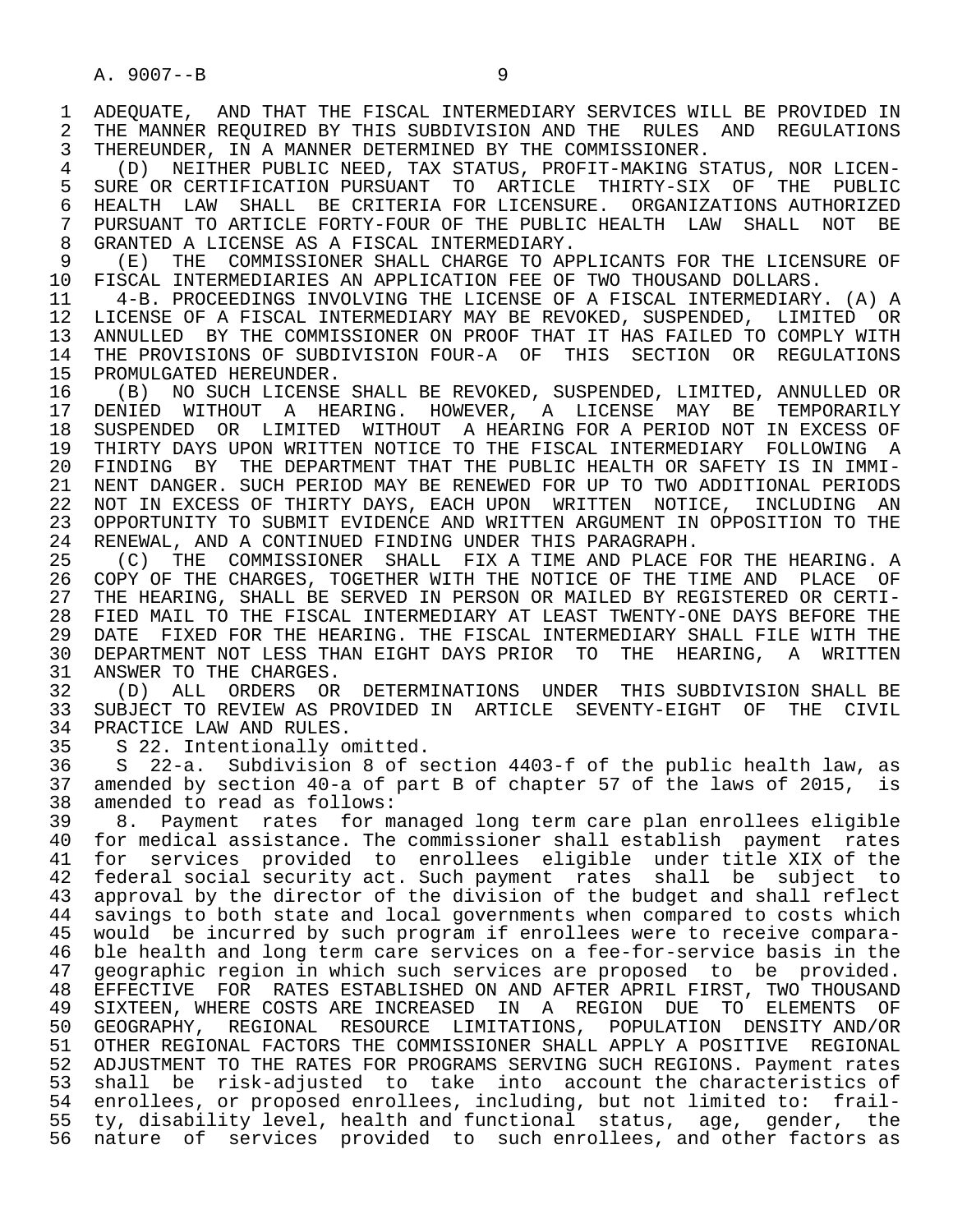1 determined by the commissioner. The risk adjusted premiums may also be<br>2 combined with disincentives or requirements designed to mitigate any 2 combined with disincentives or requirements designed to mitigate any<br>3 incentives to obtain higher payment categories. In setting such payment incentives to obtain higher payment categories. In setting such payment 4 rates, the commissioner shall consider costs borne by the managed care<br>5 program PLANS AND SERVICE PROVIDERS to ensure actuarially sound and 5 program PLANS AND SERVICE PROVIDERS to ensure actuarially sound and<br>6 adequate rates of payment to ensure quality of care. SOUND AND ADEOUATE 6 adequate rates of payment to ensure quality of care. SOUND AND ADEQUATE<br>7 RATES SHALL INCLUDE BUT NOT BE LIMITED TO: 7 RATES SHALL INCLUDE BUT NOT BE LIMITED TO:

8 (A) COMPENSATION NECESSARY FOR RECRUITMENT AND RETENTION OF SUFFICIENT<br>9 DIRECT CARE AND SUPPORT STAFF IN COMPLIANCE WITH STATE AND FEDERAL WAGE. 9 DIRECT CARE AND SUPPORT STAFF IN COMPLIANCE WITH STATE AND FEDERAL WAGE,<br>10 MINIMUM WAGE, AND OVERTIME COMPENSATION BENEFITS, AS WELL AS WORKERS' 10 MINIMUM WAGE, AND OVERTIME COMPENSATION BENEFITS, AS WELL AS<br>11 COMPENSATION, OTHER LABOR MANDATES, AND THE EXIGENCIES OF CO 11 COMPENSATION, OTHER LABOR MANDATES, AND THE EXIGENCIES OF COMPETITIVE 12 LABOR MARKET; 12 LABOR MARKET;<br>13 (B) COMPLIA

 13 (B) COMPLIANCE WITH STATE AND FEDERAL PROGRAM MANDATES, INCLUDING BUT 14 NOT LIMITED TO: "CONDITIONS OF PARTICIPATION" UNDER 42 CODE OF FEDERAL

15 REGULATIONS, CH. IV, PART 484;<br>16 (C) OUALITY ASSURANCE AND 16 (C) QUALITY ASSURANCE AND IMPROVEMENT PROGRAMS OF PROVIDERS AND<br>17 MANAGED LONG-TERM CARE-PLANS; AND 17 MANAGED LONG TERM CARE PLANS; AND<br>18 (D) OTHER COSTS AS THE COMMISS

18 (D) OTHER COSTS AS THE COMMISSIONER SHALL DETERMINE ARE NECESSARY FOR<br>19 ENROLLEE NEEDS AND OUALITY MANAGED LONG TERM CARE PLAN AND PROVIDER 19 ENROLLEE NEEDS AND QUALITY MANAGED LONG TERM CARE PLAN AND PROVIDER 20 OPERATIONS, INCLUDING COSTS INCURRED FOR PARTICIPATION IN THE DELIVERY<br>21 SYSTEM REFORM INCENTIVE PAYMENT PROGRAM, FULLY INTEGRATED DUALS ADVAN-21 SYSTEM REFORM INCENTIVE PAYMENT PROGRAM, FULLY INTEGRATED DUALS ADVAN-<br>22 TAGE PLANS, VALUE BASED PAYMENT METHODS AND OTHER STATE MEDICAID REFORM 22 TAGE PLANS, VALUE BASED PAYMENT METHODS AND OTHER STATE MEDICAID REFORM<br>23 INITIATIVES. 23 INITIATIVES.<br>24 S 22-b. Su

 24 S 22-b. Subdivision 13 of section 3614 of the public health law, as added by section 4 of part H of chapter 59 of the laws of 2011, para-26 graph (a) as amended by section 22 of part D of chapter 57 of the laws<br>27 of 2015, is amended to read as follows: 27 of 2015, is amended to read as follows:<br>28 13. (a) Notwithstanding any incon

 28 13. (a) Notwithstanding any inconsistent provision of law or regu- 29 lation and subject to the availability of federal financial partic- 30 ipation, effective April first, two thousand twelve through March thir-<br>31 tv-first, two thousand nineteen, payments by government agencies for 31 ty-first, two thousand nineteen, payments by government agencies for<br>32 services provided by certified home health agencies, except for such 32 services provided by certified home health agencies, except for such<br>33 services provided to children under eighteen years of age and other services provided to children under eighteen years of age and other 34 discreet groups as may be determined by the commissioner pursuant to<br>35 regulations, shall be based on episodic payments. In establishing such 35 regulations, shall be based on episodic payments. In establishing such<br>36 payments, a statewide base price shall be established for each sixty day payments, a statewide base price shall be established for each sixty day 37 episode of care and adjusted by a regional wage index factor and an 38 individual patient case mix index. Such episodic payments may be further 39 adjusted: (I) for low utilization cases and to reflect a percentage 40 limitation of the cost-for-high-utilization-cases-that-exceed-outlier<br>41 thresholds of such payments; AND (II) TO REFLECT ADDITIONAL COSTS 41 thresholds of such payments; AND (II) TO REFLECT ADDITIONAL COSTS<br>42 CONSISTENT WITH SUBDIVISION EIGHT OF SECTION FORTY-FOUR HUNDRED THREE-F 42 CONSISTENT WITH SUBDIVISION EIGHT OF SECTION FORTY-FOUR HUNDRED THREE-F<br>43 OF THIS CHAPTER. 43 OF THIS CHAPTER.<br>44 (b) Initial ba

 44 (b) Initial base year episodic payments shall be based on Medicaid paid claims, as determined and adjusted by the commissioner to achieve 46 savings comparable to the prior state fiscal year, for services provided<br>47 by all certified home health agencies in the base year two thousand by all certified home health agencies in the base year two thousand 48 nine. Subsequent base year episodic payments may be based on Medicaid<br>49 paid claims for services provided by all certified home health agencies 49 paid claims for services provided by all certified home health agencies<br>50 in a base vear subsequent to two thousand nine, as determined by the 50 in a base year subsequent to two thousand nine, as determined by the<br>51 commissioner, provided, however, that such base year adjustment shall be commissioner, provided, however, that such base year adjustment shall be 52 made not less frequently than every three years AND BE SUBJECT TO<br>53 FURTHER ADJUSTMENTS FOR ADDITIONAL COSTS-UNDER-PARAGRAPH (A) OF-THIS 53 FURTHER ADJUSTMENTS FOR ADDITIONAL COSTS UNDER PARAGRAPH (A) OF THIS<br>54 SUBDIVISION. In determining case mix, each patient shall be classified 54 SUBDIVISION. In determining case mix, each patient shall be classified<br>55 using a system based on measures which may include, but not limited to, using a system based on measures which may include, but not limited to,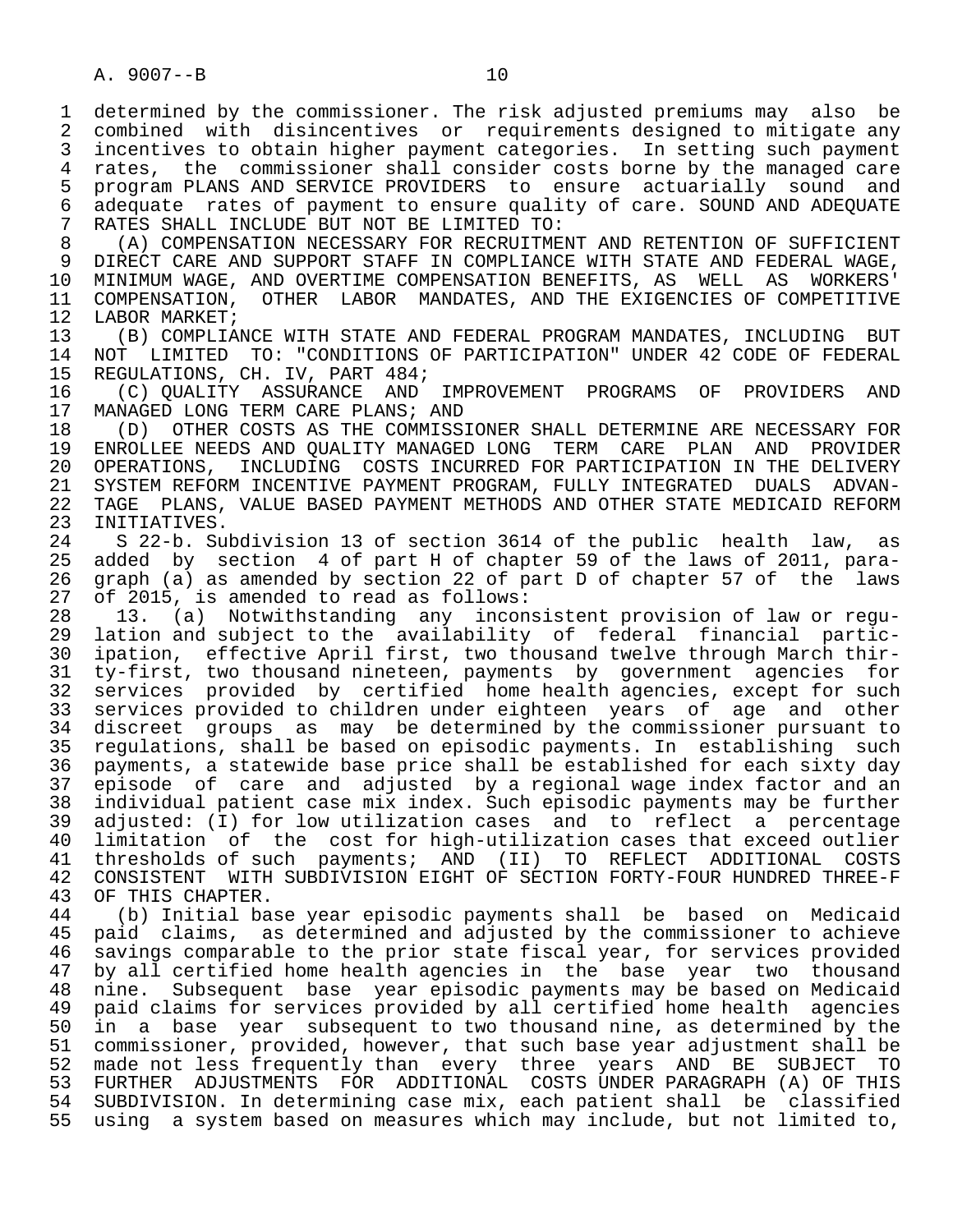1 clinical and functional measures, as reported on the federal Outcome and<br>2 Assessment Information Set (OASIS), as may be amended. 2 Assessment Information Set (OASIS), as may be amended.<br>3 (c) The commissioner may require agencies to coll

 3 (c) The commissioner may require agencies to collect and submit any 4 data required to implement this subdivision. The commissioner may<br>5 promulgate requlations to implement the provisions of this subdivision. 5 promulgate regulations to implement the provisions of this subdivision.<br>6 S 22-c. Paragraph (c) of subdivision 18 of section 364-i of the social

 6 S 22-c. Paragraph (c) of subdivision 18 of section 364-j of the social 7 services law, as added by section 40-c of part B of chapter 57 of the<br>8 laws of 2015, is amended to read as follows: 8 laws of 2015, is amended to read as follows:<br>9 (c) In setting such reimbursement methodol

9 (c) In setting such reimbursement methodologies, the department shall<br>10 consider costs borne by the managed care program PLANS AND SERVICE 10 consider costs borne by the managed care-program-PLANS AND SERVICE 11 PROVIDERS to ensure actuarially sound and adequate rates of payment to 11 PROVIDERS to ensure actuarially sound and adequate rates of payment to<br>12 ensure quality of care CONSISTENT WITH SUBDIVISION EIGHT OF SECTION 12 ensure quality of care CONSISTENT WITH SUBDIVISION EIGHT OF SECTION<br>13 FORTY-FOUR HUNDRED THREE-F OF THE PUBLIC HEALTH LAW. 13 FORTY-FOUR HUNDRED THREE-F OF THE PUBLIC HEALTH LAW.<br>14 S 23. Subdivision 1-a of section 366 of the social

14 S 23. Subdivision 1-a of section 366 of the social services law, as<br>15 added by chapter 355 of the laws of 2007, is amended to read as follows: 15 added by chapter 355 of the laws of 2007, is amended to read as follows: 16 1-a. Notwithstanding any other provision of law, in the event that a<br>17 person who is an inmate of a state or local correctional facility, as 17 person who is an inmate of a state or local correctional facility, as<br>18 defined in section two of the correction law, was in receipt of medical 18 defined in section two of the correction law, was in receipt of medical<br>19 assistance pursuant to this title immediately prior to being admitted to 19 assistance pursuant to this title immediately prior to being admitted to<br>20 such facility, such person shall remain eligible for medical assistance 20 such facility, such person shall remain eligible for medical assistance<br>21 while an inmate, except that no medical assistance shall be furnished 21 while an inmate, except that no medical assistance shall be furnished<br>22 pursuant to this title for any care, services, or supplies provided pursuant to this title for any care, services, or supplies provided 23 during such time as the person is an inmate; provided, however, that 24 nothing herein shall be deemed as preventing the provision of medical<br>25 assistance for inpatient hospital services furnished to an inmate at a assistance for inpatient hospital services furnished to an inmate at a 26 hospital outside of the premises of such correctional facility OR PURSU- 27 ANT TO OTHER FEDERAL AUTHORITY AUTHORIZING THE PROVISION OF MEDICAL<br>28 ASSISTANCE TO AN INMATE OF A STATE OR LOCAL CORRECTIONAL FACILITY DURING 28 ASSISTANCE TO AN INMATE OF A STATE OR LOCAL CORRECTIONAL FACILITY DURING<br>29 THE THIRTY DAYS PRIOR TO RELEASE, to the extent that federal financial 29 THE THIRTY DAYS PRIOR TO RELEASE, to the extent that federal financial<br>30 participation is available for the costs of such services. Upon release 30 participation is available for the costs of such services. Upon release<br>31 from such facility, such person shall continue to be eligible for 31 from such facility, such person shall continue to be eligible for<br>32 receipt of medical assistance furnished pursuant to this title until 32 receipt of medical assistance furnished pursuant to this title until<br>33 such time as the person is determined to no longer be eligible for 33 such time as the person is determined to no longer be eligible for<br>34 receipt of such assistance. To the extent permitted by federal law, the 34 receipt of such assistance. To the extent permitted by federal law, the<br>35 time during which such person is an inmate shall not be included in any 35 time during which such person is an inmate shall not be included in any<br>36 calculation of when the person must recertify his or her eligibility for calculation of when the person must recertify his or her eligibility for 37 medical assistance in accordance with this article. THE STATE SHALL SEEK 38 FEDERAL AUTHORITY TO PROVIDE MEDICAL ASSISTANCE FOR<br>39 SERVICES INCLUDING BUT NOT-LIMITED-TO-MEDICAL, PRESCRIE 39 SERVICES INCLUDING BUT NOT LIMITED TO MEDICAL, PRESCRIPTION, AND CARE<br>40 COORDINATION SERVICES FOR HIGH NEEDS INMATES IN STATE AND LOCAL CORREC-40 COORDINATION SERVICES FOR HIGH NEEDS INMATES IN STATE AND LOCAL CORREC-<br>41 TIONAL FACILITIES DURING THE THIRTY DAYS PRIOR TO RELEASE. 41 TIONAL FACILITIES DURING THE THIRTY DAYS PRIOR TO RELEASE.

 42 S 24. Section 369-gg of the social services law is amended by adding a 43 new subdivision 8-a to read as follows:

 44 8-A. AN INDIVIDUAL WHO IS PERMANENTLY RESIDING IN THE UNITED STATES 45 UNDER COLOR OF LAW, AND WHOSE IMMIGRATION STATUS RENDERS HIM OR HER 46 INELIGIBLE FOR FEDERAL FINANCIAL PARTICIPATION IN THE BASIC-HEALTH<br>47 PROGRAM-UNDER-42 U.S.C. SECTION-18051, BUT-OTHERWISE-MEETS-THE-ELIGIBIL-47 PROGRAM UNDER 42 U.S.C. SECTION 18051, BUT OTHERWISE MEETS THE ELIGIBIL-<br>48 ITY REOUIREMENTS IN SUBDIVISION THREE OF THIS SECTION, SHALL BE ELIGIBLE 48 ITY REQUIREMENTS IN SUBDIVISION THREE OF THIS SECTION, SHALL BE ELIGIBLE<br>49 FOR THE BASIC HEALTH PROGRAM, WITHOUT REGARD TO FEDERAL FINANCIAL 49 FOR THE BASIC HEALTH PROGRAM, WITHOUT REGARD TO FEDERAL FINANCIAL<br>50 PARTICIPATION. 50 PARTICIPATION.<br>51 S 25. Subd

51 S 25. Subdivision 1 of section 364-j of the social services law is<br>52 amended by adding a new paragraph (w) to read as follows: 52 amended by adding a new paragraph (w) to read as follows:

 53 (W) "SCHOOL-BASED HEALTH CENTER". A CLINIC LICENSED UNDER ARTICLE 54 TWENTY-EIGHT OF THE PUBLIC HEALTH LAW OR SPONSORED BY A FACILITY<br>55 LICENSED UNDER THE PUBLIC HEALTH LAW WHICH PROVIDES PRIMARY HEALTH CARE 55 LICENSED UNDER THE PUBLIC HEALTH LAW WHICH PROVIDES PRIMARY HEALTH CARE<br>56 SERVICES INCLUDING URGENT CARE, WELL CHILD CARE, REPRODUCTIVE HEALTH 56 SERVICES INCLUDING URGENT CARE, WELL CHILD CARE, REPRODUCTIVE HEALTH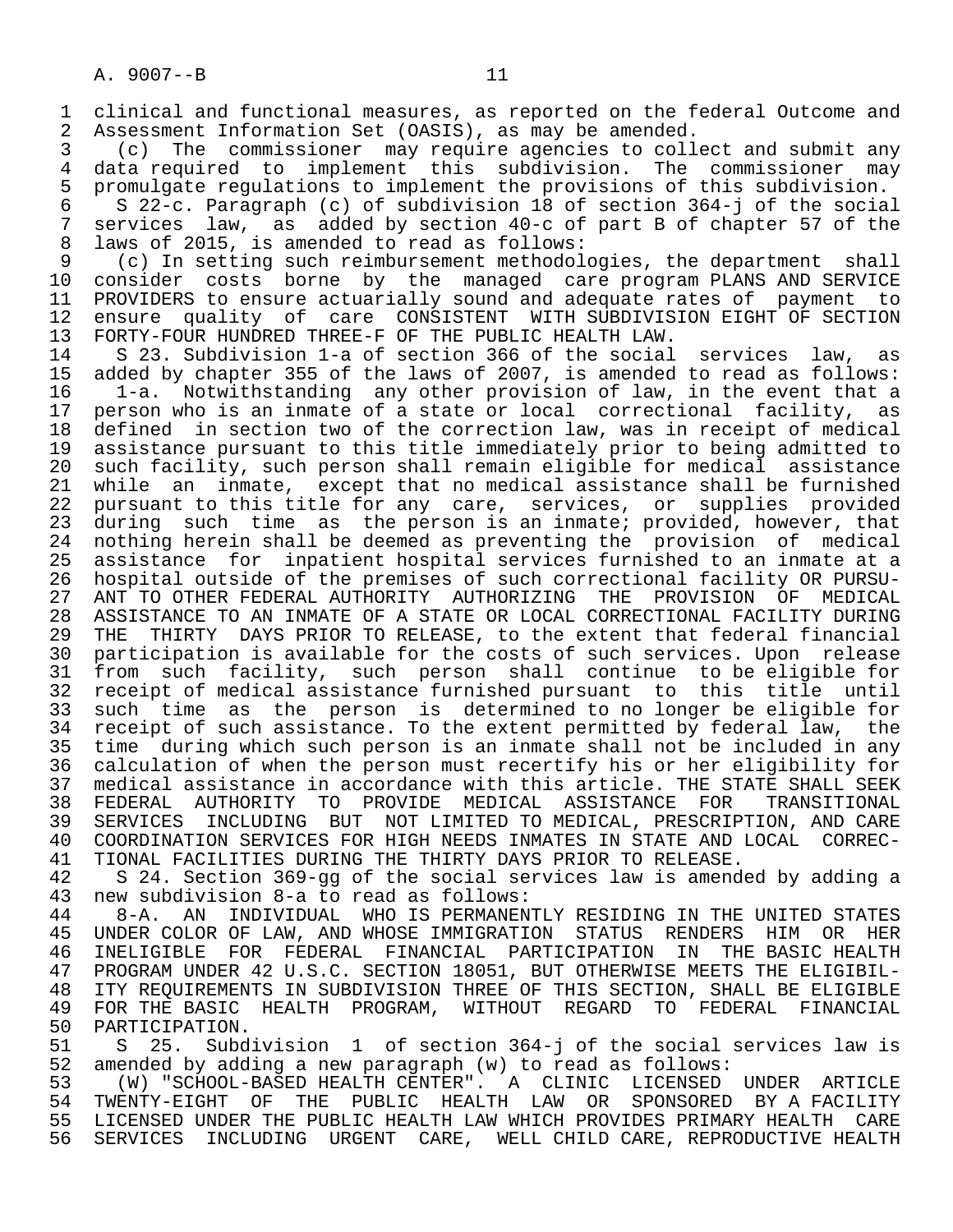A. 9007--B 12

1 CARE, DENTAL CARE, BEHAVIORAL HEALTH SERVICES, VISION CARE, AND MANAGE-<br>2 MENT OF CHRONIC DISEASES TO CHILDREN AND ADOLESCENTS WITHIN AN ELEMENTA-2 MENT OF CHRONIC DISEASES TO CHILDREN AND ADOLESCENTS WITHIN AN ELEMENTA-<br>3 RY, SECONDARY OR PREKINDERGARTEN PUBLIC SCHOOL SETTING. 3 RY, SECONDARY OR PREKINDERGARTEN PUBLIC SCHOOL SETTING.<br>4 S. 26. Subdivision 2 of section 364-i of the socia 4 S 26. Subdivision 2 of section 364-j of the social services law is<br>5 amended by adding a new paragraph (d) to read as follows: 5 amended by adding a new paragraph (d) to read as follows: 6 (D) THE COMMISSIONER OF HEALTH SHALL BE AUTHORIZED TO INCLUDE THE 7 SERVICES OF A SCHOOL-BASED HEALTH CENTER IN THE MANAGED CARE PROGRAM<br>8 PURSUANT TO THIS SECTION ON AND AFTER JULY FIRST. TWO THOUSAND SEVEN-8 PURSUANT TO THIS SECTION ON AND AFTER JULY FIRST, TWO THOUSAND SEVEN-<br>9 TEEN. 9 TEEN.<br>10 S 27. 10 S 27. Subdivision 3 of section 364-j of the social services law is<br>11 amended by adding a new paragraph (d-2) to read as follows: 11 amended by adding a new paragraph (d-2) to read as follows: 12 (D-2) BEHAVIORAL HEALTH AND REPRODUCTIVE HEALTH CARE SERVICES PROVIDED<br>13 BY SCHOOL-BASED-HEALTH CENTERS SHALL NOT BE PROVIDED TO MEDICAL ASSIST- 13 BY SCHOOL-BASED-HEALTH CENTERS SHALL NOT BE PROVIDED TO MEDICAL ASSIST- 14 ANCE RECIPIENTS THROUGH MANAGED CARE PROGRAMS ESTABLISHED PURSUANT TO 15 THIS SECTION, AND SHALL CONTINUE TO BE PROVIDED OUTSIDE OF MANAGED CARE<br>16 PROGRAMS IN ACCORDANCE WITH APPLICABLE REIMBURSEMENT METHODOLOGIES. 16 PROGRAMS IN ACCORDANCE WITH APPLICABLE REIMBURSEMENT—METHODOLOGIES.<br>17 APPLICABLE—REIMBURSEMENT—METHODOLOGIES SHALL MEAN: 17 APPLICABLE REIMBURSEMENT METHODOLOGIES SHALL MEAN:<br>18 (I) FOR SCHOOL-BASED HEALTH CENTERS SPONSORED BY 18 THE REALT ON A SCHOOL-BASED HEALTH CENTERS SPONSORED BY A FEDERALLY QUALIFIED<br>19 HEALTH CENTER, RATES OF REIMBURSEMENT AND REOUIREMENTS IN ACCORDANCE 19 HEALTH CENTER, RATES OF REIMBURSEMENT AND REQUIREMENTS IN ACCORDANCE<br>20 WITH THOSE MANDATED BY 42 U.S.C. SECS. 1396A(BB), 1396(M)(2)(A)(IX) AND 20 WITH THOSE MANDATED BY 42 U.S.C. SECS. 1396A(BB), 1396(M)(2)(A)(IX) AND<br>21 1936(A)(13)(C); AND 21 1936(A)(13)(C); AND<br>22 (II) FOR SCHOOL-B. 22 (II) FOR SCHOOL-BASED HEALTH CENTERS SPONSORED BY AN ENTITY LICENSED<br>23 PURSUANT TO ARTICLE TWENTY-EIGHT OF THE PUBLIC HEALTH LAW THAT IS NOT A PURSUANT TO ARTICLE TWENTY-EIGHT OF THE PUBLIC HEALTH LAW THAT IS NOT A 24 FEDERALLY QUALIFIED HEALTH CENTER, RATES OF REIMBURSEMENT AT THE FEE FOR<br>25 SERVICE RATE FOR SUCH SERVICES IN EFFECT PRIOR TO THE ENACTMENT OF THIS SERVICE RATE FOR SUCH SERVICES IN EFFECT PRIOR TO THE ENACTMENT OF THIS 26 CHAPTER FOR THE AMBULATORY PATIENT GROUP RATE FOR THE APPLICABLE<br>27 SERVICE. 27 SERVICE.<br>28 (III) 28 (III) FOR THE PURPOSES OF THIS PARAGRAPH, THE TERM "BEHAVIORAL HEALTH<br>29 SERVICES" SHALL MEAN PRIMARY PREVENTION, INDIVIDUAL MENTAL HEALTH 29 SERVICES" SHALL MEAN PRIMARY PREVENTION, INDIVIDUAL MENTAL HEALTH<br>30 ASSESSMENT, TREATMENT—AND FOLLOW-UP, CRISIS INTERVENTION, GROUP AND 30 ASSESSMENT, TREATMENT AND FOLLOW-UP, CRISIS INTERVENTION, GROUP AND<br>31 FAMILY COUNSELING, AND SHORT AND LONG-TERM COUNSELING. 31 FAMILY COUNSELING, AND SHORT AND LONG-TERM COUNSELING.<br>32 S 28. Paragraph (c) of subdivision 5-a of section 28 32 S 28. Paragraph (c) of subdivision 5-a of section 2807-m of the public 33 health law, as amended by section 9 of part B of chapter 60 of the laws 34 of 2014, is amended to read as follows:<br>35 (c) (I) Ambulatory care training. Fou 35 (c) (I) Ambulatory care training. Four million nine hundred thousand<br>36 dollars for the period January first, two thousand eight through Decemdollars for the period January first, two thousand eight through Decem-37 ber thirty-first, two thousand eight, four million nine hundred thousand<br>38 dollars for the period January first, two thousand nine through December 38 dollars for the period January first, two thousand nine through December<br>39 thirty-first, two thousand nine, four million nine hundred thousand 39 thirty-first, two thousand nine, four million nine hundred thousand<br>40 dollars for the period January first, two thousand ten through December 40 dollars for the period January first, two thousand ten through December<br>41 thirty-first, two thousand ten, one million two hundred twenty-five 41 thirty-first, two thousand ten, one million two hundred twenty-five 42 thousand dollars for the period January first, two thousand eleven<br>43 through March thirty-first, two thousand eleven, four million three 43 through March thirty-first, two thousand eleven, four million three<br>44 hundred thousand dollars each state fiscal year for the period April 44 hundred thousand dollars each state fiscal year for the period April<br>45 first, two thousand eleven through March thirty-first, two thousand first, two thousand eleven through March thirty-first, two thousand 46 fourteen, and up to four million sixty thousand dollars each state<br>47 fiscal year for the period April first, two thousand fourteen through fiscal year for the period April first, two thousand fourteen through 48 March thirty-first, two thousand seventeen, shall be set aside and<br>49 reserved by the commissioner from the regional pools established pursu-49 reserved by the commissioner from the regional pools established pursu-<br>50 ant to subdivision two of this section and shall be available for ant to subdivision two of this section and shall be available for 51 distributions to sponsoring institutions to be directed to support clin- 52 ical training of medical students and residents in free-standing ambula- 53 tory care settings, including community health centers and private prac- 54 tices. Such funding shall be allocated regionally with two-thirds of the 55 available funding going to New York city and one-third of the available 56 funding going to the rest of the state and shall be distributed to spon-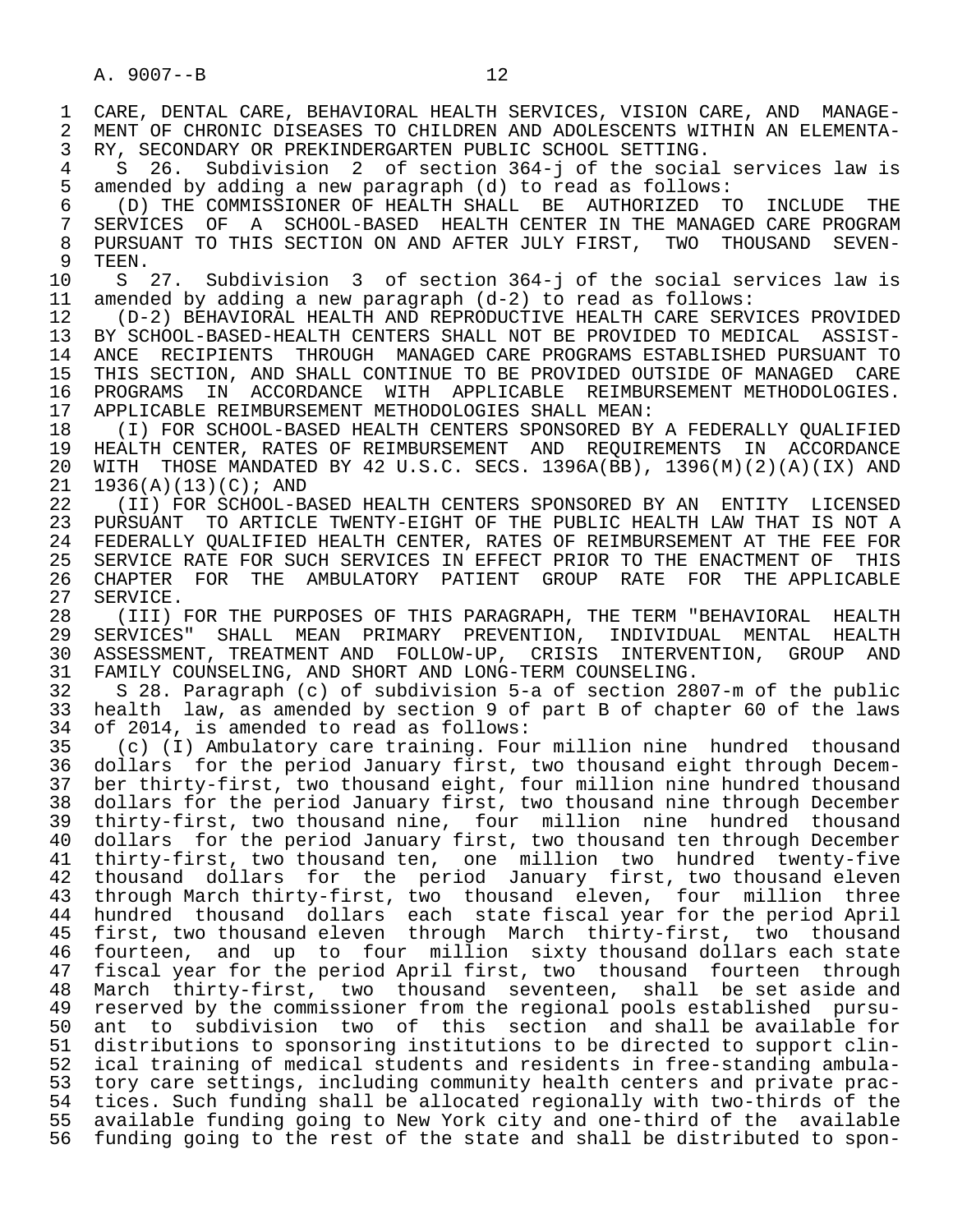5 such training.<br>6 (II) NOTWITH 6 (II) NOTWITHSTANDING ANY CONTRARY PROVISION OF THIS SECTION, SECTIONS ONE HUNDRED TWELVE AND ONE HUNDRED SIXTY-THREE OF THE STATE FINANCE LAW, 8 OR ANY OTHER CONTRARY PROVISION OF LAW, ANY FUNDING NOT AWARDED IN 9 ACCORDANCE WITH SUBPARAGRAPH (I) OF THIS PARAGRAPH SHALL BE DISTRIBUTED<br>10 ON A PER RESIDENT BASIS TO TEACHING HEALTH CENTERS IN NEW YORK STATE 10 ON A PER RESIDENT BASIS TO TEACHING HEALTH CENTERS IN NEW YORK STATE<br>11 AWARDED FUNDING PURSUANT TO SECTION 5508 OF THE PATIENT AND PROTECTION 11 AWARDED FUNDING PURSUANT TO SECTION 5508 OF THE PATIENT AND PROTECTION<br>12 AFFORDABLE CARE ACT AMENDING TITLE VII OF THE UNITED STATES PUBLIC 12 AFFORDABLE CARE ACT AMENDING TITLE VII OF THE UNITED STATES PUBLIC<br>13 HEALTH SERVICE ACT WITHOUT A COMPETITIVE BID OR REOUEST FOR PROPOSAL 13 HEALTH SERVICE ACT WITHOUT A COMPETITIVE BID OR REQUEST FOR PROPOSAL<br>14 PROCESS 14 PROCESS.<br>15 S 29.

 15 S 29. Subdivision 14-f of section 2807-c of the public health law, as 16 amended by section 2 of part C of chapter 56 of the laws of 2013, is<br>17 amended to read as follows:

17 amended to read as follows:<br>18 14-f. Public general hosp 18 14-f. Public general hospital indigent care adjustment. Notwithstand-<br>19 ing any inconsistent provision of this section and subject to the avail-19 ing any inconsistent provision of this section and subject to the avail-<br>20 ability of federal financial participation, payment for inpatient hospi-20 ability of federal financial participation, payment for inpatient hospi-<br>21 tal services for persons eligible for payments made by state 21 tal services for persons eligible for payments made by state<br>22 governmental-agencies-for-the-period January first, nineteen hundred 22 governmental agencies for the period January first, nineteen hundred<br>23 ninety-seven through December thirty-first, nineteen hundred ninety-nine 23 ninety-seven through December thirty-first, nineteen hundred ninety-nine 24 and periods on and after January first, two thousand applicable to 25 patients eligible for federal financial participation under title XIX of 26 the federal social security act in medical assistance provided pursuant 27 to title eleven of article five of the social services law determined in<br>28 accordance with this section shall include for eligible public general accordance with this section shall include for eligible public general 29 hospitals a public general hospital indigent care adjustment equal to 30 the aggregate amount of the adjustments provided for such public general<br>31 hospital for the period January first, nineteen hundred ninety-six 31 hospital for the period January first, nineteen hundred ninety-six 32 through December thirty-first, nineteen hundred ninety-six pursuant to<br>33 subdivisions fourteen-a and fourteen-d of this section on an annualized 33 subdivisions fourteen-a and fourteen-d of this section on an annualized<br>34 basis, provided, however, that for periods on and after January first, 34 basis, provided, however, that for periods on and after January first,<br>35 two thousand thirteen an annual amount of four hundred twelve million 35 two thousand thirteen an annual amount of four hundred twelve million<br>36 dollars shall be allocated to eligible major public hospitals [based on dollars shall be allocated to eligible major public hospitals [based on 37 each hospital's proportionate share of medicaid and uninsured losses to 38 total medicaid and uninsured losses for all eligible major public hospi- 39 tals, net of any disproportionate share hospital payments received 40 pursuant to sections twenty-eight hundred seven-k and twenty-eight 41 hundred seven-w of this article] IN ACCORDANCE WITH SUBPARAGRAPH (I) OF 42 PARAGRAPH (B) OF SUBDIVISION FIVE-D OF-SECTION-TWENTY-EIGHT-HUNDRED<br>43 SEVEN-K OF-THIS ARTICLE AND REGULATIONS ESTABLISHED THEREUNDER. The 43 SEVEN-K OF THIS ARTICLE AND REGULATIONS ESTABLISHED THEREUNDER.<br>44 adjustment may be made to rates of payment or as aggregate paym 44 adjustment may be made to rates of payment or as aggregate payments to an eligible hospital.

 46 S 30. The social services law is amended by adding a new section 365-i 47 to read as follows:<br>48 S 365-I. PRESCRIP

48 S 365-I. PRESCRIPTION DRUGS IN MEDICAID MANAGED CARE PROGRAMS. 1.<br>49 DEFINITIONS. (A) THE DEFINITIONS OF TERMS IN SECTION TWO HUNDRED SEVENTY 49 DEFINITIONS. (A) THE DEFINITIONS OF TERMS IN SECTION TWO HUNDRED SEVENTY<br>50 OF THE PUBLIC HEALTH LAW SHALL APPLY TO THIS SECTION. 50 OF THE PUBLIC HEALTH LAW SHALL APPLY TO THIS SECTION.<br>51 (B) AS USED IN THIS SECTION, UNLESS THE CONTE

51 (B) AS USED IN THIS SECTION, UNLESS THE CONTEXT CLEARLY REQUIRES<br>52 OTHERWISE: OTHERWISE:

 53 (I) "MANAGED CARE PROVIDER" MEANS A MANAGED CARE PROVIDER UNDER 54 SECTION THREE HUNDRED SIXTY-FOUR-J OF THIS ARTICLE, A MANAGED LONG TERM 55 CARE PLAN UNDER SECTION FORTY-FOUR HUNDRED THREE-F OF THE PUBLIC HEALTH<br>56 LAW, OR ANY OTHER ENTITY THAT PROVIDES OR ARRANGES FOR THE PROVISION OF LAW, OR ANY OTHER ENTITY THAT PROVIDES OR ARRANGES FOR THE PROVISION OF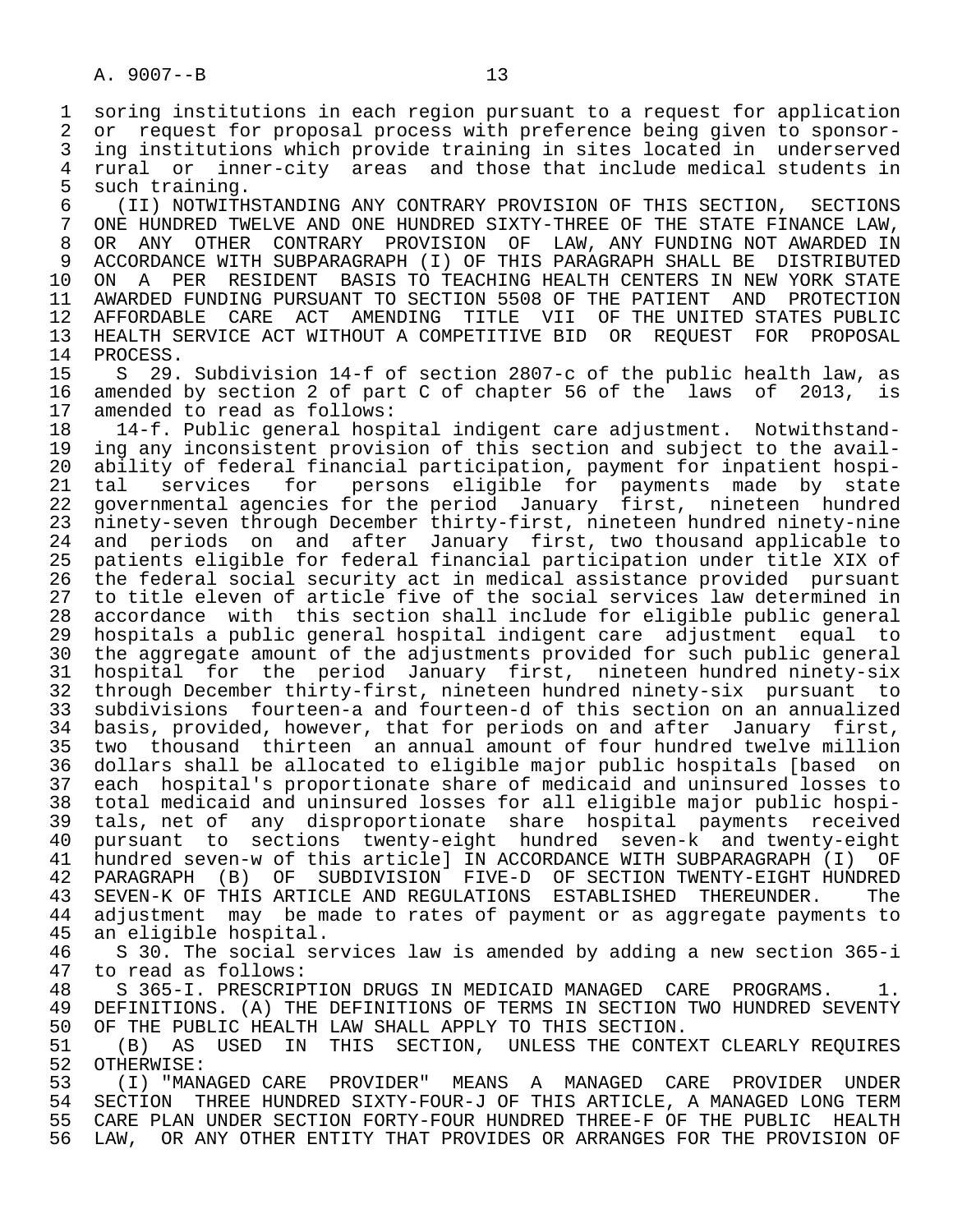4 (II) "PARTICIPANT" MEANS A MEDICAL ASSISTANCE RECIPIENT WHO RECEIVES,<br>5 IS REOUIRED TO RECEIVE OR ELECTS TO RECEIVE HIS OR HER MEDICAL ASSIST-5 IS REQUIRED TO RECEIVE OR ELECTS TO RECEIVE HIS OR HER MEDICAL ASSIST-<br>6 ANCE SERVICES FROM A MANAGED CARE PROVIDER. 6 ANCE SERVICES FROM A MANAGED CARE PROVIDER.<br>7 3. PROVIDING AND PAYMENT FOR PRESCRIPTI

7 2. PROVIDING AND PAYMENT FOR PRESCRIPTION DRUGS FOR MEDICAID MANAGED<br>8 CARE PROVIDER PARTICIPANTS, NOTWITHSTANDING ANY INCONSISTENT PROVISION 8 CARE PROVIDER PARTICIPANTS. NOTWITHSTANDING ANY INCONSISTENT PROVISION<br>9 OF LAW OR REGULATION AND SUBJECT TO THE AVAILABILITY OF FEDERAL FINAN-9 OF LAW OR REGULATION AND SUBJECT TO THE AVAILABILITY OF FEDERAL FINAN-<br>10 CIAL PARTICIPATION, WHICH THE COMMISSIONER OF THE DEPARTMENT OF HEALTH 10 CIAL PARTICIPATION, WHICH THE COMMISSIONER OF THE DEPARTMENT OF HEALTH<br>11 SHALL SEEK, PRESCRIPTION DRUGS ELIGIBLE FOR REIMBURSEMENT UNDER THIS 11 SHALL SEEK, PRESCRIPTION DRUGS ELIGIBLE FOR REIMBURSEMENT UNDER THIS<br>12 ARTICLE PRESCRIBED IN RELATION TO A SERVICE PROVIDED BY A MANAGED CARE 12 ARTICLE PRESCRIBED IN RELATION TO A SERVICE PROVIDED BY A MANAGED CARE 13 PROVIDER SHALL BE PROVIDED AND PAID FOR UNDER THE PREFERRED DRUG PROGRAM<br>14 AND THE CLINICAL DRUG REVIEW PROGRAM UNDER TITLE ONE OF ARTICLE TWO-A OF AND THE CLINICAL DRUG REVIEW PROGRAM UNDER TITLE ONE OF ARTICLE TWO-A OF 15 THE PUBLIC HEALTH LAW. THE MANAGED CARE PROVIDER SHALL ACCOUNT TO AND 16 REIMBURSE THE DEPARTMENT FOR THE NET COST TO THE DEPARTMENT FOR<br>17 PRESCRIPTION DRUGS PROVIDED TO THE MANAGED CARE PROVIDER'S PARTICIPANTS. 17 PRESCRIPTION DRUGS PROVIDED TO THE MANAGED CARE PROVIDER'S PARTICIPANTS.<br>18 PAYMENT FOR PRESCRIPTION DRUGS SHALL BE INCLUDED IN THE CAPITATION 18 PAYMENT FOR PRESCRIPTION DRUGS SHALL BE INCLUDED IN THE CAPITATION<br>19 PAYMENTS TO THE MANAGED CARE PROVIDER FOR SERVICES OR SUPPLIES PROVIDED 19 PAYMENTS TO THE MANAGED CARE PROVIDER FOR SERVICES OR SUPPLIES PROVIDED<br>20 TO A MANAGED CARE PROVIDER'S PARTICIPANTS. 20 TO A MANAGED CARE PROVIDER'S PARTICIPANTS.<br>21 S 31. Section 270 of the public health

21 S 31. Section 270 of the public health law is amended by adding a new<br>22 subdivision 15 to read as follows: 22 subdivision 15 to read as follows:<br>23 15. "THIRD-PARTY HEALTH CARE PAY

23 15. "THIRD-PARTY HEALTH CARE PAYER" HAS ITS ORDINARY MEANINGS AND<br>24 INCLUDES AN ENTITY SUCH AS A FISCAL ADMINISTRATOR, OR ADMINISTRATIVE 24 INCLUDES AN ENTITY SUCH AS<sup>A FISCAL ADMINISTRATOR, ORADMINISTRATIVE<br>25 SERVICES PROVIDER THAT PARTICIPATES IN THE ADMINISTRATION OF A</sup> 25 SERVICES PROVIDER THAT PARTICIPATES IN THE ADMINISTRATION OF A 26 THIRD-PARTY HEALTH CARE PAYER SYSTEM.<br>27 S 32. The public health law is am

 27 S 32. The public health law is amended by adding a new section 274-a 28 to read as follows:<br>29 S 274-A. USE OF

29 S 274-A. USE OF PREFERRED DRUG PROGRAM AND CLINICAL DRUG REVIEW<br>30 PROGRAM. THE COMMISSIONER SHALL CONTRACT WITH ANY THIRD-PARTY HEALTH 30 PROGRAM. THE COMMISSIONER SHALL CONTRACT WITH ANY THIRD-PARTY HEALTH 31 CARE PAYER THAT SO CHOOSES, TO USE THE PREFERRED DRUG PROGRAM AND THE 32 CLINICAL DRUGS 32 CLINICAL DRUG REVIEW PROGRAM TO PROVIDE AND PAY FOR PRESCRIPTION DRUGS 33 FOR THE THIRD-PARTY HEALTH CARE PAYER'S ENROLLEES. TO CONTRACT UNDER 34 THIS SECTION, THE THIRD-PARTY HEALTH CARE PAYER SHALL PROVIDE COVERAGE 35 FOR PRESCRIPTION DRUGS AUTHORIZED UNDER THIS TITLE. THE THIRD-PARTY 36 HEALTH CARE PAYER SHALL ACCOUNT TO AND REIMBURSE THE DEPARTMENT FOR THE 37 NET COST TO THE DEPARTMENT FOR PRESCRIPTION DRUGS PROVIDED TO THE<br>38 THIRD-PARTY HEALTH CARE PAYER'S ENROLLEES. THE CONTRACT SHALL INCLUDE 38 THIRD-PARTY HEALTH CARE PAYER'S ENROLLEES. THE CONTRACT SHALL INCLUDE<br>39 TERMS REOUIRED BY THE COMMISSIONER. 39 TERMS REQUIRED BY THE COMMISSIONER.<br>40 S 33. Subdivisions 25 and 25-a of

 40 S 33. Subdivisions 25 and 25-a of section 364-j of the social services 41 law are REPEALED.<br>42 S 34. Notwithst

42 S 34. Notwithstanding any provision of law, rule or regulation to the<br>43 contrary, and subject to the availability of federal financial partic-43 contrary, and subject to the availability of federal financial partic-<br>44 ipation, for periods on and after April 1, 2015, payments made to ipation, for periods on and after April 1, 2015, payments made to 45 managed care providers, as defined in section 364-j of the social 46 services law, that have been approved to participate, together with 47 hospitals operated by a public benefit corporation located in a city of 48 more than one million persons, in the department's Value Based Payment 49 Quality Improvement Program may, at the election of the social services 50 district in which such public benefit corporation is located, be 51 increased by an annual aggregate amount of up to one hundred twenty 52 million dollars, which amount shall not be reduced by the amount of any 53 applicable tax or surcharge; provided, however that, notwithstanding the 54 social services district medicaid cap provisions of part C of chapter 55 fifty-eight of the laws of two thousand five, as amended, such social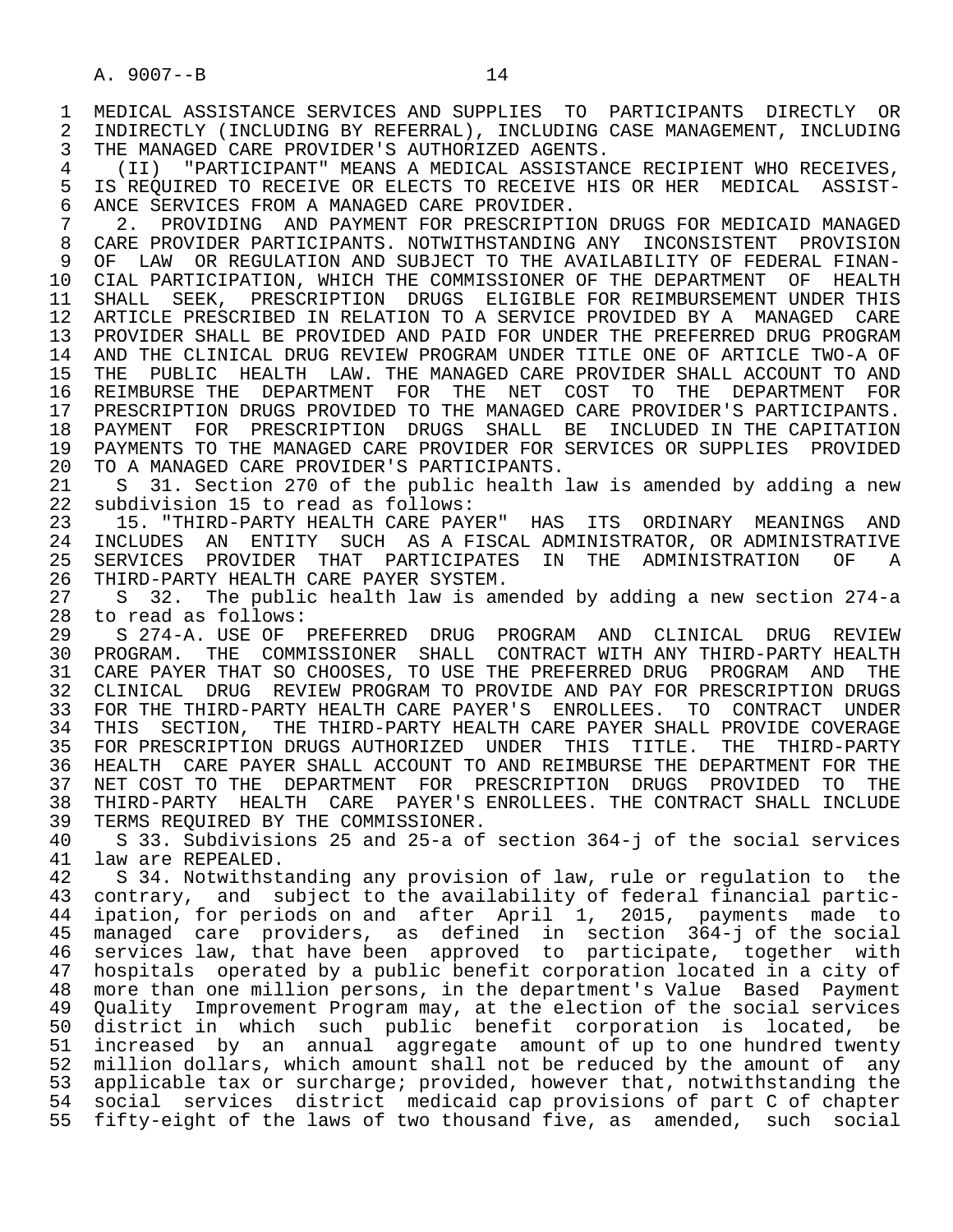1 services district shall be responsible for payment of one-hundred<br>2 percent of the non-federal share of such increase. 2 percent of the non-federal share of such increase.<br>3 S 35. This act shall take effect immediately 3 S 35. This act shall take effect immediately and shall be deemed to<br>4 have been in full force and effect on and after April 1, 2016; provided 4 have been in full force and effect on and after April 1, 2016; provided that: 5 that:<br>6 (a) 6 (a) sections one and two of this act shall take effect October 1,  $\begin{array}{cc} 7 & 2016; \\ 8 & (b) \end{array}$  8 (b) the amendments to subdivision 4 of section 365-h of the social 9 services law, made by section one of this act, shall not affect the<br>10 expiration and repeal of certain provisions of such section, and shall 10 expiration and repeal of certain provisions of such section, and shall<br>11 expire and be deemed repealed therewith; 11 expire and be deemed repealed therewith;<br>12 (c) the amendments to subparagraph (i) 12 (c) the amendments to subparagraph (i) of paragraph (b) of subdivision<br>13 7 of section 4403-f of the public health law, made by section two of 13 7 of section 4403-f of the public health law, made by section two of<br>14 this act, shall not affect the expiration of such paragraph or the this act, shall not affect the expiration of such paragraph or the 15 repeal of such section, and shall expire or be deemed repealed there-<br>16 with;  $16$  with;<br> $17$  (d) 17 (d) Intentionally omitted.<br>18 (e) Intentionally omitted. 18 (e) Intentionally omitted.<br>19 (f) Intentionally omitted. 19 (f) Intentionally omitted.<br>20 (g) Intentionally omitted. 20 (g) Intentionally omitted.<br>21 (h) Intentionally omitted. 21 (h) Intentionally omitted.<br>22 (i) subdivisions 26-a, 32. 22 (i) subdivisions 26-a, 32, paragraph (w) of subdivision 1, paragraph (d) of subdivision 2 and paragraph  $(d-2)$  of subdivision 3 of section 24  $364$ -j of the social services law, as added by sections fourteen,<br>25 fifteen, twenty-five, twenty-six and twenty-seven of this act shall be 25 fifteen, twenty-five, twenty-six and twenty-seven of this act shall be 26 deemed repealed on the same date and in the same manner as such section<br>27 is repealed. 27 is repealed.<br>28 (i) the am 28 (j) the amendments to paragraph (b) of subdivision 7 of section 4403-f 29 of the public health law made by section nineteen of this act shall not<br>20 affect the expiration and reversion of such paragraph and shall be 30 affect the expiration and reversion of such paragraph and shall be<br>31 deemed to expire therewith; and provided further that such amendments to 31 deemed to expire therewith; and provided further that such amendments to<br>32 section 4403-f of the public health law made by section nineteen of this 32 section 4403-f of the public health law made by section nineteen of this 33 act shall not affect the repeal of such section and shall be deemed<br>34 repealed therewith; 34 repealed therewith;<br>35 (k) section twent 35 (k) section twenty-one of this act shall take effect on the first of<br>36 July after it shall have become a law; provided that, effective imme-July after it shall have become a law; provided that, effective imme- 37 diately, the commissioner of health shall make regulations and take 38 other actions, including issuing licenses under section 365-f of the 39 social services law as amended by this act, to implement this act on 40 that date;<br>41 (1) the 41 (l) the amendments to subdivision 8 of section 4403-f of the public 42 health law made by section twenty-two-a of this act shall not affect the<br>43 repeal of such section and shall be deemed repealed therewith; 43 repeal of such section and shall be deemed repealed therewith;<br>44 (m) the amendments to paragraph (c) of subdivision 18 of sec 44 (m) the amendments to paragraph (c) of subdivision 18 of section 364-j of the social services law made by section twenty-two-c of this act 46 shall not affect the repeal of such section and shall be deemed repealed<br>47 therewith; 47 therewith;<br>48 (n) sec 48 (n) section twenty-three of this act shall take effect on the one<br>49 hundred eightieth day after it shall have become a law. 49 hundred eightieth day after it shall have become a law.<br>50 (o) the amendments to subdivision 14-f of section 280 50 (o) the amendments to subdivision 14-f of section 2807-c of the public health law made by section twenty-nine of this act shall not affect the 52 expiration of such subdivision and shall be deemed to expire therewith. 53 PART C

54 Section 1. Intentionally omitted.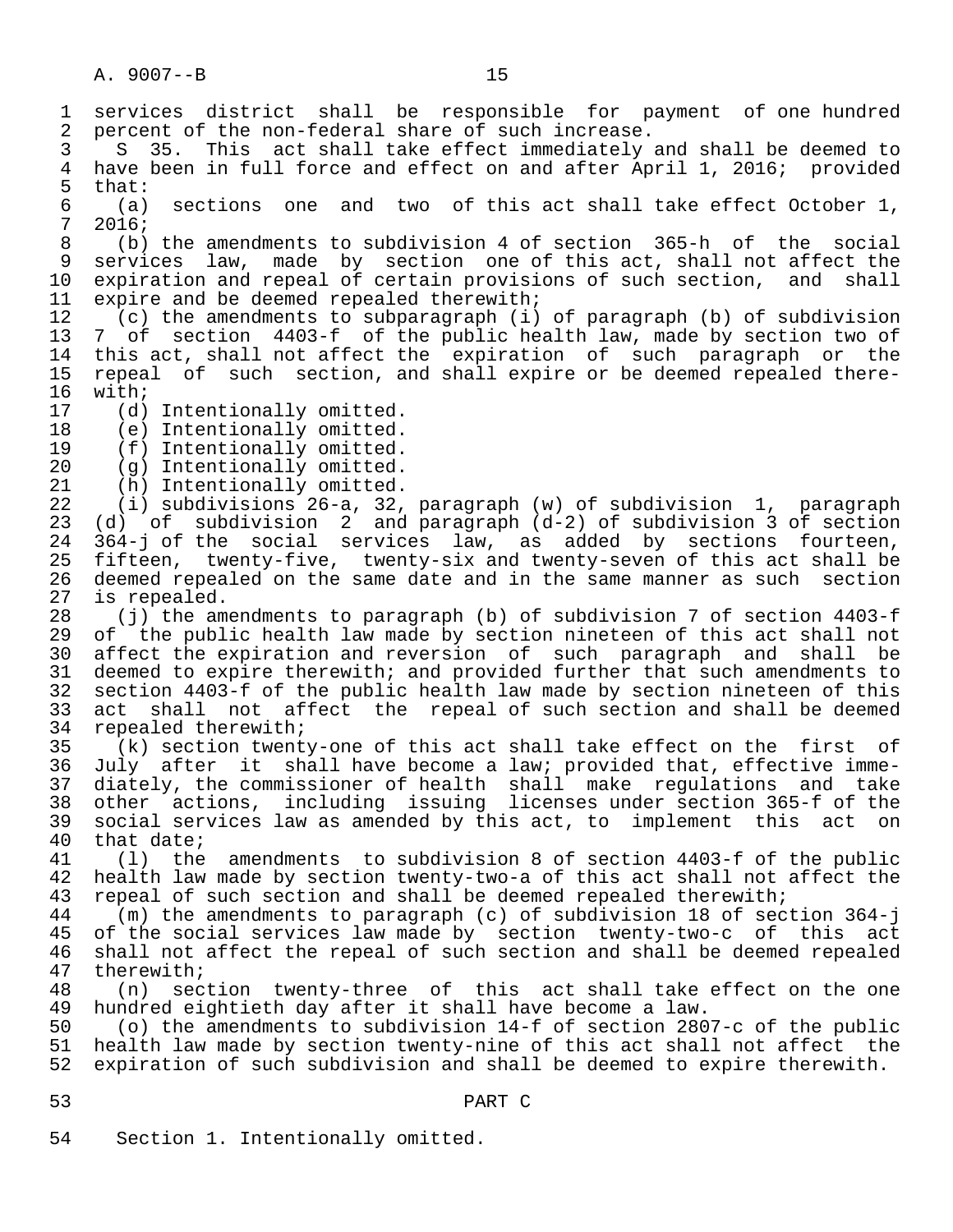1 S 2. Paragraph (a) of subdivision 1 of section 18 of chapter 266 of<br>2 the laws of 1986, amending the civil practice law and rules and other 2 the laws of 1986, amending the civil practice law and rules and other<br>3 laws relating to malpractice and professional medical conduct, as 3 laws relating to malpractice and professional medical conduct, as 4 amended by section 1 of part Y of chapter 57 of the laws of 2015, is 5 amended to read as follows:<br>6 (a) The superintendent

 6 (a) The superintendent of financial services and the commissioner of 7 health or their designee shall, from funds available in the hospital<br>8 excess liability pool created pursuant to subdivision 5 of this section. 8 excess liability pool created pursuant to subdivision 5 of this section,<br>9 purchase a policy or policies for excess insurance coverage, as author-9 purchase a policy or policies for excess insurance coverage, as author-<br>10 ized by paragraph 1 of subsection (e) of section 5502 of the insurance 10 ized by paragraph 1 of subsection (e) of section 5502 of the insurance<br>11 law; or from an insurer, other than an insurer described in section 5502 11 law; or from an insurer, other than an insurer described in section 5502<br>12 of the insurance law, duly authorized to write such coverage and actual-12 of the insurance law, duly authorized to write such coverage and actual-<br>13 ly writing medical malpractice insurance in this state; or shall 13 ly writing medical malpractice insurance in this state; or shall<br>14 purchase equivalent excess coverage in a form previously approved by the purchase equivalent excess coverage in a form previously approved by the 15 superintendent of financial services for purposes of providing equiv- 16 alent excess coverage in accordance with section 19 of chapter 294 of<br>17 the laws of 1985, for medical or dental malpractice occurrences between 17 the laws of 1985, for medical or dental malpractice occurrences between<br>18 July 1, 1986 and June 30, 1987, between July 1, 1987 and June 30, 1988, 18 July 1, 1986 and June 30, 1987, between July 1, 1987 and June 30, 1988, 19 between July 1, 1988 and June 30, 1989, between July 1,<br>20 30, 1990, between July 1, 1990 and June 30, 1991, betw 20 30, 1990, between July 1, 1990 and June 30, 1991, between July 1, 1991 21 and June 30, 1992, between July 1, 1992 and June 30, 1993, between July 22 1, 1993 and June 30, 1994, between July 1, 1994 and June 30, 1995, 23 between July 1, 1995 and June 30, 1996, between July 1, 1996<br>24 30, 1997, between July 1, 1997 and June 30, 1998, between Ju 24 30, 1997, between July 1, 1997 and June 30, 1998, between July 1, 1998<br>25 and June 30, 1999, between July 1, 1999 and June 30, 2000, between July and June 30, 1999, between July 1, 1999 and June 30, 2000, between July 26 1, 2000 and June 30, 2001, between July 1, 2001 and June 30, 2002, 27 between July 1, 2002 and June 30, 2003, between July 1, 2003<br>28 30, 2004, between July 1, 2004 and June 30, 2005, between Ju 28 30, 2004, between July 1, 2004 and June 30, 2005, between July 1, 2005 29 and June 30, 2006, between July 1, 2006 and June 30, 2007, between July 30 1, 2007 and June 30, 2008, between July 1, 2008 and June 30, 2009, 30 1, 2007 and 0 and 50, 2010, 2010, between July 1, 2010<br>32 30, 2011, between July 1, 2011 and June 30, 2012, between Ju 32 30, 2011, between July 1, 2011 and June 30, 2012, between July 1, 2012 33 and June 30, 2013, between July 1, 2013 and June 30, 2014, between July 34 1, 2014 and June 30, 2015, [and] between July 1, 2015 and June 30, 2016, 35 AND BETWEEN JULY 1, 2016 AND JUNE 30, 2017 or reimburse the hospital 36 where the hospital purchases equivalent excess coverage as defined in 37 subparagraph (i) of paragraph (a) of subdivision 1-a of this section for 38 medical or dental malpractice occurrences between July 1, 1987 and June<br>39 30, 1988, between July 1, 1988 and June 30, 1989, between July 1, 1989 39 30, 1988, between July 1, 1988 and June 30, 1989, between July 1,  $40$  and June 30, 1991, between 40 and June 30, 1990, between July 1, 1990 and June 30, 1991, between July<br>41 1, 1991 and June 30, 1992, between July 1, 1992 and June 30, 1993, 41 1, 1991 and June 30, 1992, between July 1, 1992 and June 30, 1993, 42 between July 1, 1993 and June 30, 1994, between July 1, 1994 and June<br>43 30, 1995, between July 1, 1995 and June 30, 1996, between July 1, 1996 43 30, 1995, between July 1, 1995 and June 30, 1996, between July 1,<br>44 and June 30, 1997, between July 1, 1997 and June 30, 1998, between 44 and June 30, 1997, between July 1, 1997 and June 30, 1998, between July<br>45 1, 1998 and June 30, 1999, between July 1, 1999 and June 30, 2000, 45 1, 1998 and June 30, 1999, between July 1, 1999 and June 30, 2000, 19 1, 1996 and July 1, 2000 and June 30, 2001, between July 1, 2001 and June<br>47 30, 2002, between July 1, 2002 and June 30, 2003, between July 1, 2003 47 30, 2002, between July 1, 2002 and June 30, 2003, between July 1, 2003 48 and June 30, 2004, between July 1, 2004 and June 30, 2005, between July 49 1, 2005 and June 30, 2006, between July 1, 2006 and June 30, 2007, 50 between July 1, 2007 and June 30, 2008, between July 1, 2008 and June 51 30, 2009, between July 1, 2009 and June 30, 2010, between July 1, 2010 52 and June 30, 2011, between July 1, 2011 and June 30, 2012, between July<br>53 1, 2012 and June 30, 2013, between July 1, 2013 and June 30, 2014, 53 1, 2012 and June 30, 2013, between July 1, 2013 and June 30, 2014, 54 between July 1, 2014 and June 30, 2015, [and] between July 1, 2015 and 55 June 30, 2016, AND BETWEEN JULY 1, 2016 AND JUNE 30, 2017 for physicians<br>56 or dentists certified as eligible for each such period or periods pursuor dentists certified as eligible for each such period or periods pursu-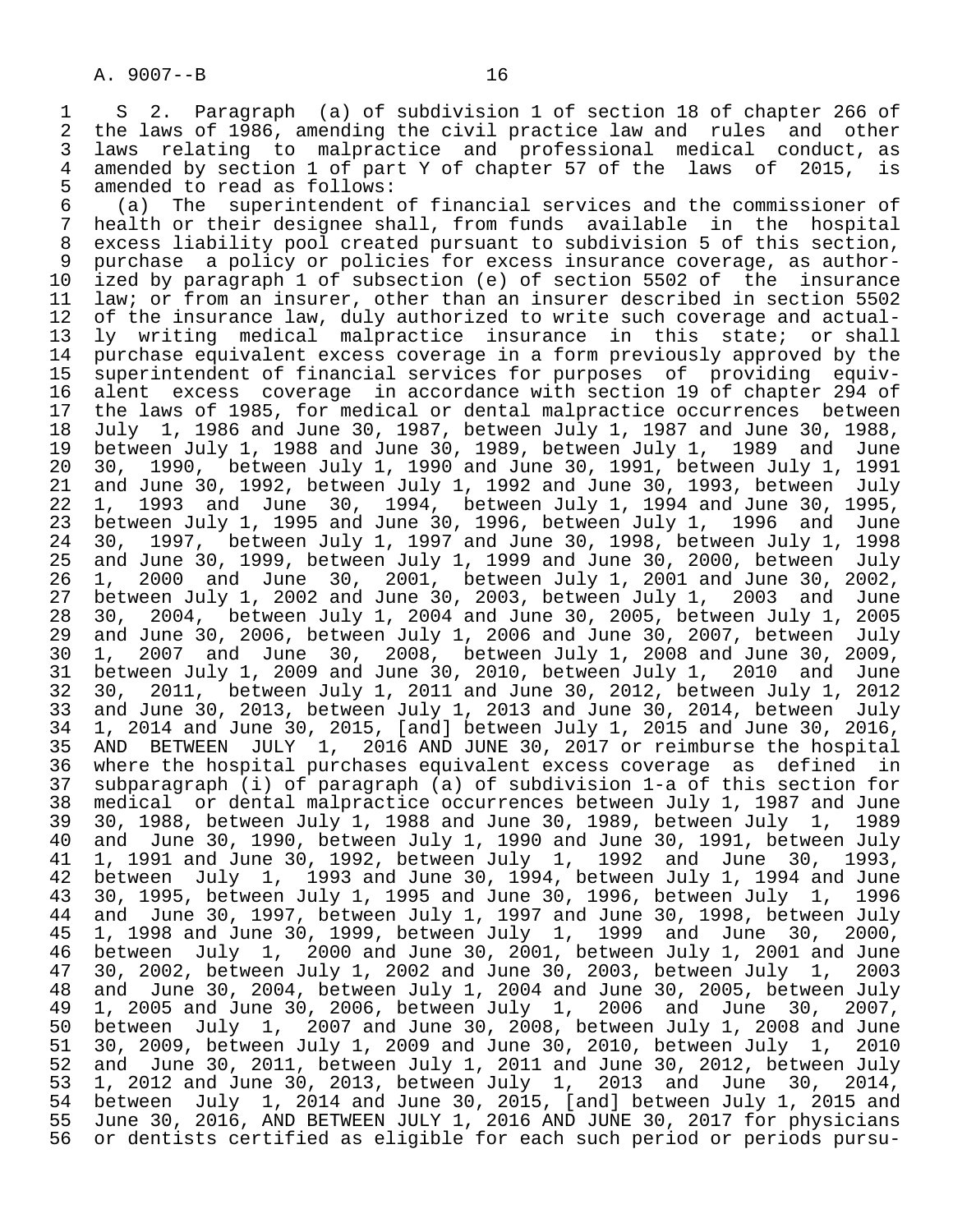1 ant to subdivision 2 of this section by a general hospital licensed<br>2 pursuant to article 28 of the public health law; provided that no single 2 pursuant to article 28 of the public health law; provided that no single<br>3 insurer shall write more than fifty percent of the total excess premium 3 insurer shall write more than fifty percent of the total excess premium<br>4 for a given policy year; and provided, however, that such eligible 4 for a given policy year; and provided, however, that such eligible<br>5 physicians or dentists must have in force an individual policy, from an 5 physicians or dentists must have in force an individual policy, from an<br>6 insurer licensed in this state of primary malpractice insurance coverage 6 insurer licensed in this state of primary malpractice insurance coverage 7 in amounts of no less than one million three hundred thousand dollars<br>8 for each claimant and three million nine hundred thousand dollars for 8 for each claimant and three million nine hundred thousand dollars for<br>9 all claimants under that policy during the period of such excess cover-9 all claimants under that policy during the period of such excess cover-<br>10 age for such occurrences or be endorsed as additional insureds under a 10 age for such occurrences or be endorsed as additional insureds under a<br>11 hospital professional liability policy which is offered through a volun-11 hospital professional liability policy which is offered through a volun-<br>12 tary attending physician ("channeling") program previously permitted by 12 tary attending physician ("channeling") program previously permitted by<br>13 the superintendent of financial services during the period of such 13 the superintendent of financial services during the period of such<br>14 excess coverage for such occurrences. During such period, such policy excess coverage for such occurrences. During such period, such policy 15 for excess coverage or such equivalent excess coverage shall, when<br>16 combined with the physician's or dentist's primary malpractice insurance 16 combined with the physician's or dentist's primary malpractice insurance<br>17 coverage or coverage provided through a voluntary attending physician 17 coverage or coverage provided through a voluntary attending physician<br>18 ("channeling") program, total an aggregate level of two million three 18 ("channeling") program, total an aggregate level of two million three 19 hundred thousand dollars for each claimant and six million nine hundred<br>20 thousand dollars for all claimants from all such policies with respect 20 thousand dollars for all claimants from all such policies with respect<br>21 to occurrences in each of such years provided, however, if the cost of 21 to occurrences in each of such years provided, however, if the cost of<br>22 primary malpractice insurance coverage in excess of one million dollars, 22 primary malpractice insurance coverage in excess of one million dollars,<br>23 but below the excess medical malpractice insurance coverage provided 23 but below the excess medical malpractice insurance coverage provided<br>24 pursuant to this act, exceeds the rate of nine percent per annum, then 24 pursuant to this act, exceeds the rate of nine percent per annum, then<br>25 the required level of primary malpractice insurance coverage in excess the required level of primary malpractice insurance coverage in excess 26 of one million dollars for each claimant shall be in an amount of not<br>27 less than the dollar amount of such coverage available at nine percent 27 less than the dollar amount of such coverage available at nine percent<br>28 per annum; the required level of such coverage for all claimants under 28 per annum; the required level of such coverage for all claimants under<br>29 that policy shall be in an amount not less than three times the dollar 29 that policy shall be in an amount not less than three times the dollar<br>20 amount of coverage for each claimant; and excess coverage, when combined 30 amount of coverage for each claimant; and excess coverage, when combined<br>31 with such primary malpractice insurance coverage, shall increase the 31 with such primary malpractice insurance coverage, shall increase the 32 aggregate level for each claimant by one million dollars and three 33 million dollars for all claimants; and provided further, that, with<br>34 respect to policies of primary medical malpractice coverage that include 34 respect to policies of primary medical malpractice coverage that include<br>35 occurrences between April 1, 2002 and June 30, 2002, such requirement 35 occurrences between April 1, 2002 and June 30, 2002, such requirement<br>36 that coverage be in amounts no less than one million three hundred thouthat coverage be in amounts no less than one million three hundred thou-37 sand dollars for each claimant and three million nine hundred thousand<br>38 dollars for all claimants for such occurrences shall be effective April 38 dollars for all claimants for such occurrences shall be effective April<br>39 1. 2002. 39 1, 2002.

40 S 3. Subdivision 3 of section 18 of chapter 266 of the laws of 1986,<br>41 amending the civil practice law and rules and other laws relating to 41 amending the civil practice law and rules and other laws relating to<br>42 malpractice and professional medical conduct, as amended by section 2 of 42 malpractice and professional medical conduct, as amended by section 2 of<br>43 part Y of chapter 57 of the laws of 2015, is amended to read as follows: 43 part Y of chapter 57 of the laws of 2015, is amended to read as follows:<br>44 (3)(a) The superintendent of financial services shall determine and 44 (3)(a) The superintendent of financial services shall determine and<br>45 certify to each general hospital and to the commissioner of health the 45 certify to each general hospital and to the commissioner of health the<br>46 cost of excess malpractice insurance for medical or dental malpractice 46 cost of excess malpractice insurance for medical or dental malpractice<br>47 occurrences between July 1, 1986 and June 30, 1987, between July 1, 1988 47 occurrences between July 1, 1986 and June 30, 1987, between July 1, 1988<br>48 and June 30, 1989, between July 1, 1989 and June 30, 1990, between July 48 and June 30, 1989, between July 1, 1989 and June 30, 1990, between July 49 1, 1990 and June 30, 1991, between July 1, 1991 and June 30, 1992, 50 between July 1, 1992 and June 30, 1993, between July 1, 1993 and June 51 30, 1994, between July 1, 1994 and June 30, 1995, between July 1, 1995 52 and June 30, 1996, between July 1, 1996 and June 30, 1997, between July<br>53 1, 1997 and June 30, 1998, between July 1, 1998 and June 30, 1999, 53 1, 1997 and June 30, 1998, between July 1, 1998 and June 30, 1999, 54 between July 1, 1999 and June 30, 2000, between July 1, 2000 and June 55 30, 2001, between July 1, 2001 and June 30, 2002, between July 1, 2002 and June 30, 2003, between July 1, 2003 and June 30, 2004, between July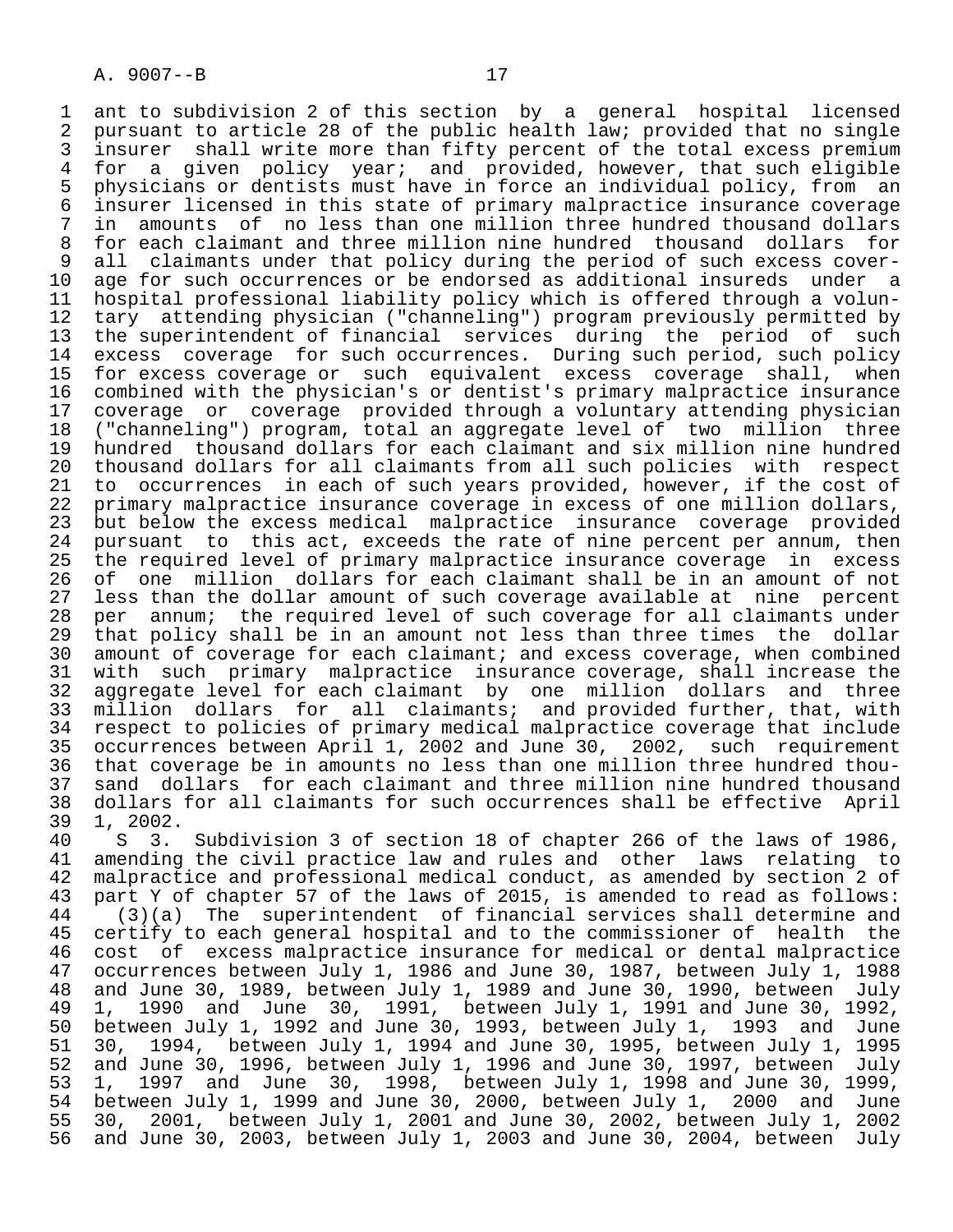1 1, 2004 and June 30, 2005, between July 1, 2005 and June 30, 2006, 2 between July 1, 2006 and June 30, 2007, between July 1, 2007<br>3 30, 2008, between July 1, 2008 and June 30, 2009, between Ju 3 30, 2008, between July 1, 2008 and June 30, 2009, between July 1, 2009 4 and June 30, 2010, between July 1, 2010 and June 30, 2011, between July<br>5 1, 2011 and June 30, 2012, between July 1, 2012 and June 30, 2013, and 5 1, 2011 and June 30, 2012, between July 1, 2012 and June 30, 2013, and 6 between July 1, 2013 and June 30, 2014, between July 1, 2014 and June 7 30, 2015, [and] between July 1, 2015 and June 30, 2016, AND BETWEEN JULY<br>8 1, 2016 AND JUNE 30, 2017 allocable to each general hospital for physi-8 1, 2016 AND JUNE 30, 2017 allocable to each general hospital for physi-<br>9 cians or dentists certified as eligible for purchase of a policy for 9 cians or dentists certified as eligible for purchase of a policy for<br>10 excess insurance coverage by such general hospital in accordance with 10 excess insurance coverage by such general hospital in accordance with<br>11 subdivision 2 of this section, and may amend such determination and 11 subdivision 2 of this section, and may amend such determination and<br>12 certification as necessary.

12 certification as necessary.<br>13 (b) The superintendent o 13 (b) The superintendent of financial services shall determine and<br>14 certify to each general hospital and to the commissioner of health the certify to each general hospital and to the commissioner of health the 15 cost of excess malpractice insurance or equivalent excess coverage for 16 medical or dental malpractice occurrences between July 1, 1987 and June<br>17 30, 1988, between July 1, 1988 and June 30, 1989, between July 1, 1989 17 30, 1988, between July 1, 1988 and June 30, 1989, between July 1, 1989 18 and June 30, 1990, between July 1, 1990 and June 30, 1991, between July<br>19 1, 1991 and June 30, 1992, between July 1, 1992 and June 30, 1993, 19 1, 1991 and June 30, 1992, between July 1, 1992 and June 30, 1993, 20 between July 1, 1993 and June 30, 1994, between July 1, 1994 and June 21 30, 1995, between July 1, 1995 and June 30, 1996, between July 1,<br>22 and June 30, 1997, between July 1, 1997 and June 30, 1998, between 22 and June 30, 1997, between July 1, 1997 and June 30, 1998, between July<br>23 1, 1998 and June 30, 1999, between July 1, 1999 and June 30, 2000, 23 1, 1998 and June 30, 1999, between July 1, 1999 and June 30, 2000, 24 between July 1, 2000 and June 23 1, 1998 and Sans 99, 1999, 2018 and 1982<br>24 between July 1, 2000 and June 30, 2001, between July 1, 2003<br>25 30, 2002, between July 1, 2002 and June 30, 2003, between July 1, 2003 25 30, 2002, between July 1, 2002 and June 30, 2003, between July 1, 2003 26 and June 30, 2004, between July 1, 2004 and June 30, 2005, between July 27 1, 2005 and June 30, 2006, between July 1, 2006 and June 30,<br>28 between July 1, 2007 and June 30, 2008, between July 1, 2008 an 28 between July 1, 2007 and June 30, 2008, between July 1, 2008 and June 29 30, 2009, between July 1, 2009 and June 30, 2010, between July 1, 2010 30 and June 30, 2011, between July 1, 2011 and June 30, 2012, between July 31 1, 2012 and June 30, 2013, between July 1, 2013 and June 30, 2014, 32 between July 1, 2014 and June 30, 2015, [and] between July 1, 2015 and 33 June 30, 2016, AND BETWEEN JULY 1, 2016 AND JUNE 30, 2017 allocable to 34 each general hospital for physicians or dentists certified as eligible<br>35 for purchase of a policy for excess insurance coverage or equivalent 35 for purchase of a policy for excess insurance coverage or equivalent excess coverage by such general hospital in accordance with subdivision 37 2 of this section, and may amend such determination and certification as<br>38 necessary. The superintendent of financial services shall determine and 38 necessary. The superintendent of financial services shall determine and<br>39 certify to each general hospital and to the commissioner of health the 39 certify to each general hospital and to the commissioner of health the<br>40 ratable share of such cost allocable to the period July 1, 1987 to 40 ratable share of such cost allocable to the period July 1, 1987 to<br>41 December 31, 1987, to the period January 1, 1988 to June 30, 1988, to 41 December 31, 1987, to the period January 1, 1988 to June 30, 1988, to 42 the period January 1, 42 the period July 1, 1988 to December 31, 1988, to the period January 1,<br>43 1989 to June 30, 1989, to the period July 1, 1989 to December 31, 1989, 43 1989 to June 30, 1989, to the period July 1, 1989 to December 31, 1989,<br>44 to the period January 1, 1990 to June 30, 1990, to the period July 1, 44 to the period January 1, 1990 to June 30, 1990, to the period July 1,<br>45 1990 to December 31, 1990, to the period January 1, 1991 to June 30, 45 1990 to December 31, 1990, to the period January 1, 1991 to June 30,<br>46 1991, to the period July 1, 1991 to December 31, 1991, to the period 46 1991, to the period July 1, 1991 to December 31, 1991, to the period 47 January 1, 1992 to June 30, 1992, to the period July 1, 1992 to December 48 31, 1992, to the period January 1, 1993 to June 30, 1993, to the period<br>49 July 1, 1993 to December 31, 1993, to the period January 1, 1994 to June 49 July 1, 1993 to December 31, 1993, to the period January 1, 1994 to June<br>50 30, 1994, to the period July 1, 1994 to December 31, 1994, to the period 50 30, 1994, to the period July 1, 1994 to December 31, 1994, to the period<br>51 January 1, 1995 to June 30, 1995, to the period July 1, 1995 to December 51 January 1, 1995 to June 30, 1995, to the period July 1, 1995 to December<br>52 31, 1995, to the period January 1, 1996 to June 30, 1996, to the period 52 31, 1995, to the period January 1, 1996 to June 30, 1996, to the period 53 July 1, 1996 to December 31, 1996, to the period January 1, 1997 to June 54 30, 1997, to the period July 1, 1997 to December 31, 1997, to the period<br>55 January 1, 1998 to June 30, 1998, to the period July 1, 1998 to December 55 January 1, 1998 to June 30, 1998, to the period July 1, 1998 to December<br>56 31, 1998, to the period January 1, 1999 to June 30, 1999, to the period 56 31, 1998, to the period January 1, 1999 to June 30, 1999, to the period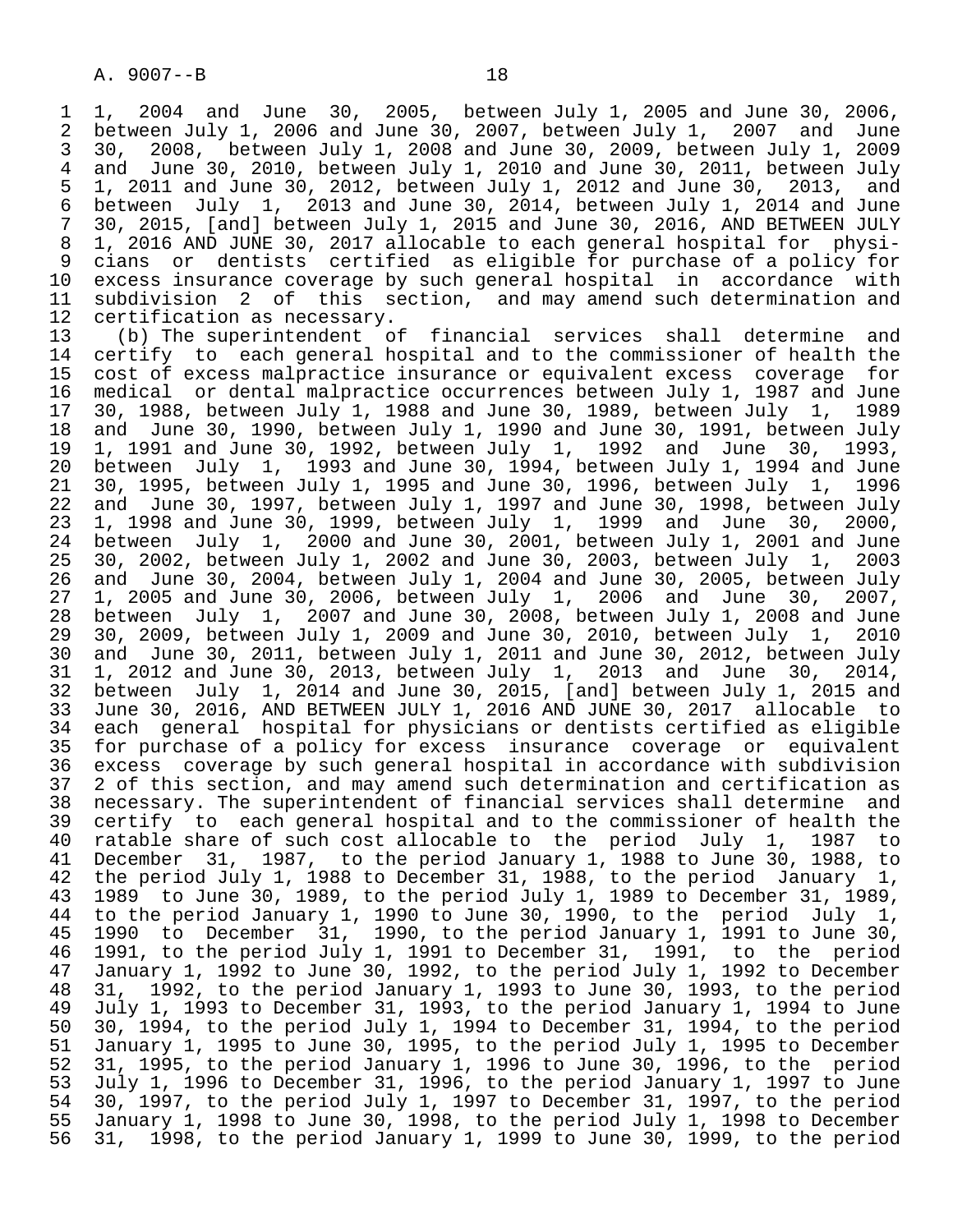1 July 1, 1999 to December 31, 1999, to the period January 1, 2000 to June 2 30, 2000, to the period July 1, 2000 to December 31, 2000, to the period 3 January 1, 2001 to June 30, 2001, to the period July 1, 2001 to June 30, 4 2002, to the period July 1, 2002 to June 30, 2003, to the period July 1, 5 2003 to June 30, 2004, to the period July 1, 2004 to June 30, 2005, to 6 the period July 1, 2005 and June 30, 2006, to the period July 1,  $\frac{7}{1000}$  and June 30, 2008, to the period July 1, 2007 and June 30, 2008, to 7 and June 30, 2007, to the period July 1, 2007 and June 30, 2008, to the<br>8 period July 1, 2008 and June 30, 2009, to the period July 1, 2009 and 8 period July 1, 2008 and June 30, 2009, to the period July 1,<br>9 June 30, 2010, to the period July 1, 2010 and June 30, 20 9 June 30, 2010, to the period July 1, 2010 and June 30, 2011, to the<br>10 period July 1, 2011 and June 30, 2012, to the period July 1, 2012 and 10 period July 1, 2011 and June 30, 2012, to the period July 1,<br>11 June 30, 2013, to the period July 1, 2013 and June 30, 20 11 June 30, 2013, to the period July 1, 2013 and June 30, 2014, to the 12 period July 1, 2015 12 period July 1, 2014 and June 30, 2015, [and] to the period July 1,<br>13 and June 30, 2016, AND TO THE PERIOD JULY 1, 2016 AND JUNE 30, 2017. 13 and June 30, 2016, AND TO THE PERIOD JULY 1, 2016 AND JUNE 30, 2017.<br>14 S 4. Paragraphs (a), (b), (c), (d) and (e) of subdivision 8 of sec

S 4. Paragraphs (a), (b), (c), (d) and (e) of subdivision 8 of section 15 18 of chapter 266 of the laws of 1986, amending the civil practice law<br>16 and rules and other laws relating to malpractice and professional 16 and rules and other laws relating to malpractice and professional 17 medical conduct, as amended by section 3 of part Y of chapter 57 of the 18 laws of 2015, are amended to read as follows:<br>19 (a) To the extent funds available to the

 19 (a) To the extent funds available to the hospital excess liability 20 pool pursuant to subdivision 5 of this section as amended, and pursuant<br>21 to section 6 of part J of chapter 63 of the laws of 2001, as may from 21 to section 6 of part J of chapter 63 of the laws of 2001, as<br>22 time to time be amended, which amended this subdivision, ar 22 time to time be amended, which amended this subdivision, are insuffi-<br>23 cient to meet the costs of excess insurance coverage or equivalent 23 cient to meet the costs of excess insurance coverage or equivalent<br>24 excess coverage for coverage periods during the period July 1, 1992 to 24 excess coverage for coverage periods during the period July 1, 1992 to<br>25 June 30, 1993, during the period July 1, 1993 to June 30, 1994, during June 30, 1993, during the period July 1, 1993 to June 30, 1994, during 26 the period July 1, 1994 to June 30, 1995, during the period July 1, 1995 27 to June 30, 1996, during the period July 1, 1996 to June 30, 1997, 28 during the period July 1, 1997 to June 30, 1998, during the period July 29 1, 1998 to June 30, 1999, during the period July 1, 1999 to June 30, 30 2000, during the period July 1, 2000 to June 30, 2001, during the period 31 July 1, 2001 to October 29, 2001, during the period April 1, 2002 to 32 June 30, 2002, during the period July 1, 2002 to June 30, 2003, during 33 the period July 1, 2003 to June 30, 2004, during the period July 1, 2004 34 to June 30, 2005, during the period July 1, 2005 to June 30, 2006, 35 during the period July 1, 2006 to June 30, 2007, during the period July 36 1, 2007 to June 30, 2008, during the period July 1, 2008 to June 30, 37 2009, during the period July 1, 2009 to June 30, 2010, during the period 38 July 1, 2010 to June 30, 2011, during the period July 1, 2011 to June 39 30, 2012, during the period July 1, 2012 to June 30, 2013, during the<br>40 period July 1, 2013 to June 30, 2014, during the period July 1, 2014 to 40 period July 1, 2013 to June 30, 2014, during the period July 1, 2014 to 41 June 30, 2016, 41 June 30, 2015, [and] during the period July 1, 2015 and June 30, 2016,<br>42 AND DURING THE PERIOD JULY 1, 2016 AND JUNE 30, 2017 allocated or real-42 AND DURING THE PERIOD JULY 1, 2016 AND JUNE 30, 2017 allocated or real-<br>43 located in accordance with paragraph (a) of subdivision 4-a of this 43 located in accordance with paragraph (a) of subdivision 4-a of this<br>44 section to rates of payment applicable to state governmental agencies, 44 section to rates of payment applicable to state governmental agencies,<br>45 each physician or dentist for whom a policy for excess insurance covereach physician or dentist for whom a policy for excess insurance cover-46 age or equivalent excess coverage is purchased for such period shall be<br>47 responsible for payment to the provider of excess insurance coverage or responsible for payment to the provider of excess insurance coverage or 48 equivalent excess coverage of an allocable share of such insufficiency, 49 based on the ratio of the total cost of such coverage for such physician<br>50 to the sum of the total cost of such coverage for all physicians applied 50 to the sum of the total cost of such coverage for all physicians applied<br>51 to such insufficiency.

51 to such insufficiency.<br>52 (b) Each provider of 52 (b) Each provider of excess insurance coverage or equivalent excess 53 coverage covering the period July 1, 1992 to June 30, 1993, or covering<br>54 the period July 1, 1993 to June 30, 1994, or covering the period July 1, 54 the period July 1, 1993 to June 30, 1994, or covering the period July 1,<br>55 1994 to June 30, 1995, or covering the period July 1, 1995 to June 30, 55 1994 to June 30, 1995, or covering the period July 1, 1995 to June 30, 1996, or covering the period July 1, 1996 to June 30, 1997, or covering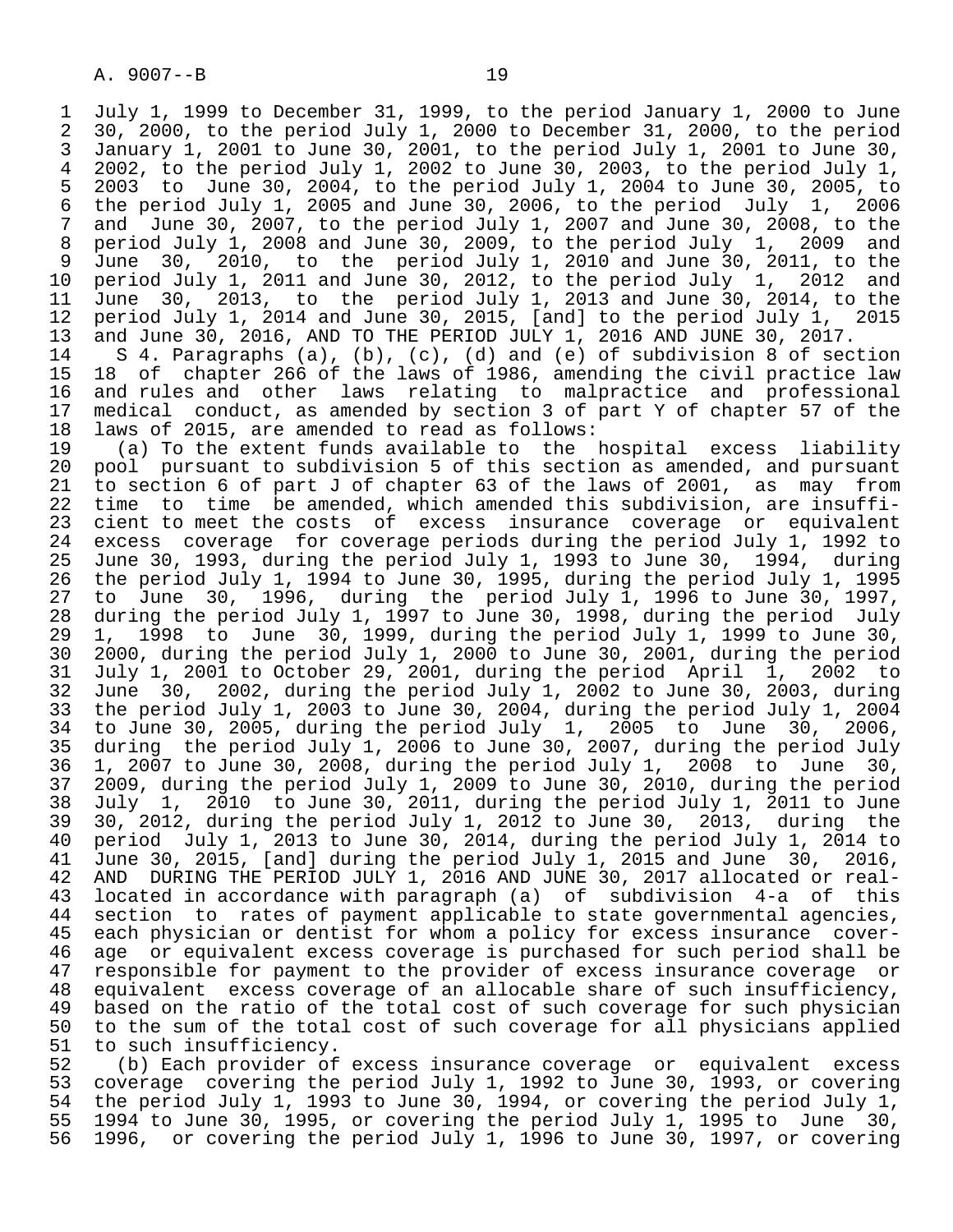1 the period July 1, 1997 to June 30, 1998, or covering the period July 1,<br>2 1998 to June 30, 1999, or covering the period July 1, 1999 to June 30, 2 1998 to June 30, 1999, or covering the period July 1, 1999 to June<br>3 2000, or covering the period July 1, 2000 to June 30, 2001, or cover 3 2000, or covering the period July 1, 2000 to June 30, 2001, or covering<br>4 the period July 1, 2001 to October 29, 2001, or covering the period 4 the period July 1, 2001 to October 29, 2001, or covering the period 5 April 1, 2002 to June 30, 2002, or covering the period July 1,<br>6 June 30, 2003, or covering the period July 1, 2003 to June 30, 6 June 30, 2003, or covering the period July 1, 2003 to June 30, 2004, or<br>7 covering the period July 1, 2004 to June 30, 2005, or covering the peri- 7 covering the period July 1, 2004 to June 30, 2005, or covering the peri- 8 od July 1, 2005 to June 30, 2006, or covering the period July 1, 2006 to 9 June 30, 2007, or covering the period July 1, 2007 to June 30, 2008, or<br>10 covering the period July 1, 2008 to June 30, 2009, or covering the peri-10 covering the period July 1, 2008 to June 30, 2009, or covering the peri-<br>11 od July 1, 2009 to June 30, 2010, or covering the period July 1, 2010 to 11 od July 1, 2009 to June 30, 2010, or covering the period July 1, 2010 to 12 June 30, 2011, or covering the period July 1, 2011 to June 30, 2012, or<br>13 covering the period July 1, 2012 to June 30, 2013, or covering the peri-13 covering the period July 1, 2012 to June 30, 2013, or covering the peri-<br>14 od July 1, 2013 to June 30, 2014, or covering the period July 1, 2014 to od July 1, 2013 to June 30, 2014, or covering the period July 1, 2014 to 15 June 30, 2015, or covering the period July 1, 2015 to June 30, 2016, OR 16 COVERING THE PERIOD JULY 1, 2016 TO JUNE 30, 2017 shall notify a covered<br>17 physician or dentist by mail, mailed to the address shown on the last 17 physician or dentist by mail, mailed to the address shown on the last<br>18 application for excess insurance coverage or equivalent excess coverage, 18 application for excess insurance coverage or equivalent excess coverage,<br>19 of the amount due to such provider from such physician or dentist for 19 of the amount due to such provider from such physician or dentist for<br>20 such coverage period determined in accordance with paragraph (a) of this 20 such coverage period determined in accordance with paragraph (a) of this<br>21 subdivision. Such amount shall be due from such physician or dentist to 21 subdivision. Such amount shall be due from such physician or dentist to<br>22 such provider of excess insurance coverage or equivalent excess coverage 22 such provider of excess insurance coverage or equivalent excess coverage<br>23 in a time and manner determined by the superintendent of financial 23 in a time and manner determined by the superintendent of financial<br>24 services.

24 services.<br>25 (c) If 25 (c) If a physician or dentist liable for payment of a portion of the 26 costs of excess insurance coverage or equivalent excess coverage cover-<br>27 ing the period July 1, 1992 to June 30, 1993, or covering the period 27 ing the period July 1, 1992 to June 30, 1993, or covering the period<br>28 July 1, 1993 to June 30, 1994, or covering the period July 1, 1994 to 28 July 1, 1993 to June 30, 1994, or covering the period July<br>29 June 30, 1995, or covering the period July 1, 1995 to June 29 June 30, 1995, or covering the period July 1, 1995 to June 30, 1996, or 30 covering the period July 1, 1996 to June 30, 1997, or covering the peri- 31 od July 1, 1997 to June 30, 1998, or covering the period July 1, 1998 to<br>32 June 30, 1999, or covering the period July 1, 1999 to June 30, 2000, or 32 June 30, 1999, or covering the period July 1, 1999 to June 30, 2000, or 33 covering the period July 1, 2000 to June 30, 2001, or covering the peri-<br>34 od July 1, 2001 to October 29, 2001, or covering the period April 1, 34 od July 1, 2001 to October 29, 2001, or covering the period April 1,<br>35 2002 to June 30, 2002, or covering the period July 1, 2002 to June 30, 35 2002 to June 30, 2002, or covering the period July 1, 2002 to June 30,<br>36 2003, or covering the period July 1, 2003 to June 30, 2004, or covering 36 2003, or covering the period July 1, 2003 to June 30, 2004, or covering 37 the period July 1, 2004 to June 30, 2005, or covering the period July 1, 38 2005 to June 30, 2006, or covering the period July 1, 2006 to June 30, 39 2007, or covering the period July 1, 2007 to June 30, 2008, or covering 40 the period July 1, 2008 to June 30, 2009, or covering the period July 1,<br>41 2009 to June 30, 2010, or covering the period July 1, 2010 to June 30, 41 2009 to June 30, 2010, or covering the period July 1, 2010 to June 30,<br>42 2011, or covering the period July 1, 2011 to June 30, 2012, or covering 42 2011, or covering the period July 1, 2011 to June 30, 2012, or covering<br>43 the period July 1, 2012 to June 30, 2013, or covering the period July 1, 43 the period July 1, 2012 to June 30, 2013, or covering the period July 1,<br>44 2013 to June 30, 2014, or covering the period July 1, 2014 to June 30, 44 2013 to June 30, 2014, or covering the period July 1, 2014 to June 30,<br>45 2015, or covering the period July 1, 2015 to June 30, 2016, OR COVERING 2015, or covering the period July 1, 2015 to June 30, 2016, OR COVERING 46 THE PERIOD JULY 1, 2016 TO JUNE 30, 2017 determined in accordance with<br>47 paragraph (a) of this subdivision fails, refuses or neglects to make 47 paragraph (a) of this subdivision fails, refuses or neglects to make 48 payment to the provider of excess insurance coverage or equivalent<br>49 excess coverage in such time and manner as determined by the superinten-49 excess coverage in such time and manner as determined by the superinten-<br>50 dent of financial services pursuant to paragraph (b) of this subdivi-50 dent of financial services pursuant to paragraph (b) of this subdivi-<br>51 sion, excess insurance coverage or equivalent excess coverage purchased 51 sion, excess insurance coverage or equivalent excess coverage purchased<br>52 for such physician or dentist in accordance with this section for such 52 for such physician or dentist in accordance with this section for such<br>53 coverage period shall be cancelled and shall be null and void as of the 53 coverage period shall be cancelled and shall be null and void as of the<br>54 first day on or after the commencement of a policy period where the 54 first day on or after the commencement of a policy period where the<br>55 liability for payment pursuant to this subdivision has not been met. liability for payment pursuant to this subdivision has not been met.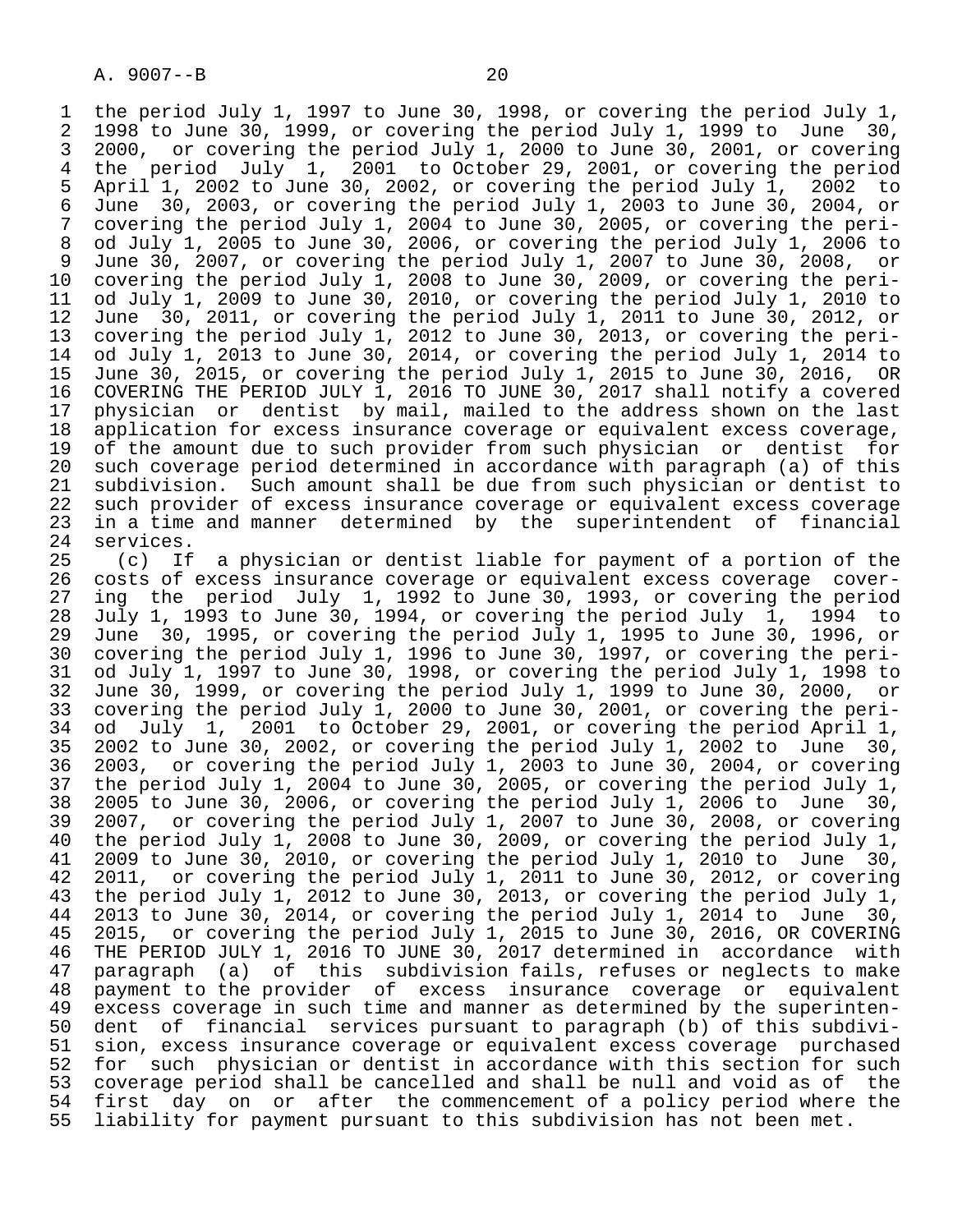1 (d) Each provider of excess insurance coverage or equivalent excess 2 coverage shall notify the superintendent of financial services and the<br>3 commissioner of health or their designee of each physician and dentist 3 commissioner of health or their designee of each physician and dentist 4 eligible for purchase of a policy for-excess insurance-coverage-or<br>5 equivalent excess coverage-covering the-period July 1, 1992 to June 30, 5 equivalent excess coverage covering the period July 1, 1992 to June 30,<br>6 1993, or covering the period July 1, 1993 to June 30, 1994, or covering 6 1993, or covering the period July 1, 1993 to June 30, 1994, or covering 7 the period July 1, 1994 to June 30, 1995, or covering the period July 1,<br>8 1995 to June 30, 1996, or covering the period July 1, 1996 to June 30, 8 1995 to June 30, 1996, or covering the period July 1, 1996 to June 30, 9 1997, or covering the period July 1, 1997 to June 30, 1998, or covering<br>10 the period July 1, 1998 to June 30, 1999, or covering the period July 1, 10 the period July 1, 1998 to June 30, 1999, or covering the period July 1,<br>11 1999 to June 30, 2000, or covering the period July 1, 2000 to June 30, 11 1999 to June 30, 2000, or covering the period July 1, 2000 to June 30,<br>12 2001, or covering the period July 1, 2001 to October 29, 2001, or cover-12 2001, or covering the period July 1, 2001 to October 29, 2001, or cover-<br>13 ing the period April 1, 2002 to June 30, 2002, or covering the period 13 ing the period April 1, 2002 to June 30, 2002, or covering the period<br>14 July 1, 2002 to June 30, 2003, or covering the period July 1, 2003 to 14 July 1, 2002 to June 30, 2003, or covering the period July 1, 2003 to 15 June 30, 2004, or covering the period July 1, 2004 to June 30, 2005, or 16 covering the period July 1, 2005 to June 30, 2006, or covering the peri-<br>17 od July 1, 2006 to June 30, 2007, or covering the period July 1, 2007 to 17 od July 1, 2006 to June 30, 2007, or covering the period July 1, 2007 to<br>18 June 30, 2008, or covering the period July 1, 2008 to June 30, 2009, or 18 June 30, 2008, or covering the period July 1, 2008 to June 30, 2009, or 19 covering the period July 1, 2009 to June 30, 2010, or covering the peri-<br>20 od July 1, 2010 to June 30, 2011, or covering the period July 1, 2011 to 20 od July 1, 2010 to June 30, 2011, or covering the period July 1, 2011 to<br>21 June 30, 2012, or covering the period July 1, 2012 to June 30, 2013, or 21 June 30, 2012, or covering the period July 1, 2012 to June 30, 2013,<br>22 covering the period July 1, 2013 to June 30, 2014, or covering the pe 22 covering the period July 1, 2013 to June 30, 2014, or covering the peri-<br>23 od July 1, 2014 to June 30, 2015, or covering the period July 1, 2015 to 23 od July 1, 2014 to June 30, 2015, or covering the period July 1, 2015 to<br>24 June 30, 2016, OR COVERING THE PERIOD JULY 1, 2016 TO JUNE 30, 2017 that 24 June 30, 2016, OR COVERING THE PERIOD JULY 1, 2016 TO JUNE 30, 2017 that<br>25 has made payment to such provider of excess insurance coverage or equivhas made payment to such provider of excess insurance coverage or equiv- 26 alent excess coverage in accordance with paragraph (b) of this subdivi- 27 sion and of each physician and dentist who has failed, refused or<br>28 neglected to make such payment.

28 neglected to make such payment.<br>29 (e) A provider of excess 29 (e) A provider of excess insurance coverage or equivalent excess 30 coverage shall refund to the hospital excess liability pool any amount<br>31 allocable to the period July 1, 1992 to June 30, 1993, and to the period 31 allocable to the period July 1, 1992 to June 30, 1993, and to the period<br>32 July 1, 1993 to June 30, 1994, and to the period July 1, 1994 to June 32 July 1, 1993 to June 30, 1994, and to the period July 1, 1994 to June 33 30, 1995, and to the period July 1, 1995 to June 30, 1996, and to the<br>34 period July 1, 1996 to June 30, 1997, and to the period July 1, 1997 to 34 period July 1, 1996 to June 30, 1997, and to the period July 1, 1997 to<br>35 June 30, 1998, and to the period July 1, 1998 to June 30, 1999, and to 31 Forrow 30.1, 1, 1998 53 Sund 30, 1998, 2011 1998 to June 30, 1999, and to<br>35 June 30, 1998, and to the period July 1, 1998 to June 30, 1999, and to<br>36 the period July 1, 1999 to June 30, 2000, and to the period July 1, the period July 1, 1999 to June 30, 2000, and to the period July 1, 2000 37 to June 30, 2001, and to the period July 1, 2001 to October 29, 2001, 38 and to the period April 1, 2002 to June 30, 2002, and to the period July<br>39 1, 2002 to June 30, 2003, and to the period July 1, 2003 to June 30, 39 1, 2002 to June 30, 2003, and to the period July 1, 2003 to June 30, 40 2004, and to the period July 1, 2004 to June 30, 2005, and to the period<br>41 July 1, 2005 to June 30, 2006, and to the period July 1, 2006 to June 41 July 1, 2005 to June 30, 2006, and to the period July 1, 2006 to June<br>42 30, 2007, and to the period July 1, 2007 to June 30, 2008, and to the 42 30, 2007, and to the period July 1, 2007 to June 30, 2008, and to the<br>43 period July 1, 2008 to June 30, 2009, and to the period July 1, 2009 to 43 period July 1, 2008 to June 30, 2009, and to the period July 1, 2009 to<br>44 June 30, 2010, and to the period July 1, 2010 to June 30, 2011, and to  $\overline{1}$  June 30, 2010, and to the period July 1, 2010 to June 30, 2011, and to  $45$  the period July 1, 2012 the period July 1, 2011 to June 30, 2012, and to the period July 1, 2012 46 to June 30, 2013, and to the period July 1, 2013 to June 30, 2014, and<br>47 to the period July 1, 2014 to June 30, 2015, and to the period July 1, to the period July 1, 2014 to June 30, 2015, and to the period July 1, 48 2015 to June 30, 2016, AND TO THE PERIOD JULY 1, 2016 TO JUNE 30, 2017<br>49 received from the hospital excess liability pool for purchase of excess 49 received from the hospital excess liability pool for purchase of excess<br>50 insurance coverage or equivalent excess coverage covering the period 50 insurance coverage or equivalent excess coverage covering the period<br>51 July 1, 1992 to June 30, 1993, and covering the period July 1, 1993 to 51 July 1, 1992 to June 30, 1993, and covering the period July 1, 1993 to<br>52 June 30, 1994, and covering the period July 1, 1994 to June 30, 1995, 52 June 30, 1994, and covering the period July 1, 1994 to June 30, 1995,<br>53 and covering the period July 1, 1995 to June 30, 1996, and covering the 53 and covering the period July 1, 1995 to June 30, 1996, and covering the<br>54 period July 1, 1996 to June 30, 1997, and covering the period July 1, 54 period July 1, 1996 to June 30, 1997, and covering the period July 1,<br>55 1997 to June 30, 1998, and covering the period July 1, 1998 to June 30, 55 1997 to June 30, 1998, and covering the period July 1, 1998 to June 30, 1999, and covering the period July 1, 1999 to June 30, 2000, and cover-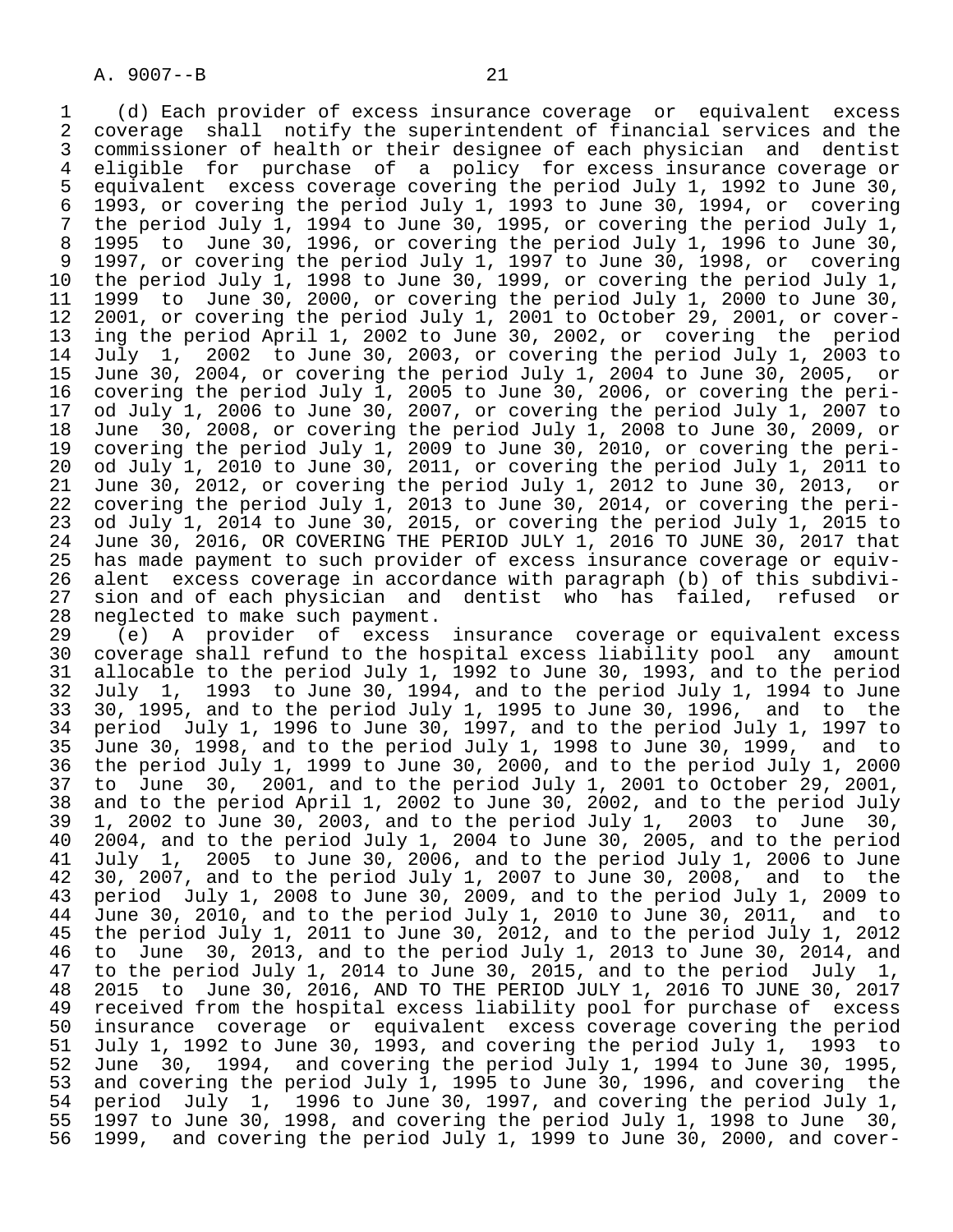1 ing the period July 1, 2000 to June 30, 2001, and covering the period<br>2 July 1, 2001 to October 29, 2001, and covering the period April 1, 2002 2 July 1, 2001 to October 29, 2001, and covering the period April 1, 2002 3 to June 30, 2002, and covering the period July 1, 2002 to June 30, 2003,<br>4 and covering the period July 1, 2003 to June 30, 2004, and covering the 4 and covering the period July 1, 2003 to June 30, 2004, and covering the<br>5 period July 1, 2004 to June 30, 2005, and covering the period July 1, 5 period July 1, 2004 to June 30, 2005, and covering the period July 1, 6 2005 to June 30, 2006, and covering the period July 1, 2006 to June 30, 7 2007, and covering the period July 1, 2007 to June 30, 2008, and cover- 8 ing the period July 1, 2008 to June 30, 2009, and covering the period<br>9 July 1, 2009 to June 30, 2010, and covering the period July 1, 2010 to 9 July 1, 2009 to June 30, 2010, and covering the period July 1, 2010 to<br>10 June 30, 2011, and covering the period July 1, 2011 to June 30, 2012, 10 June 30, 2011, and covering the period July 1, 2011 to June 30, 2012, 11 and covering the period July 1, 2012 to June 30, 2013, and covering the<br>12 period July 1, 2013 to June 30, 2014, and covering the period July 1, 12 period July 1, 2013 to June 30, 2014, and covering the period July 1, 13 2014 to June 30, 2015, and covering the period July 1, 2015 to June 30, 14 2016, AND COVERING THE PERIOD JULY 1, 2016 TO JUNE 30, 2017 for a physi- 15 cian or dentist where such excess insurance coverage or equivalent 16 excess coverage is cancelled in accordance with paragraph (c) of this

17 subdivision.<br>18 S 5. Secti 18 S 5. Section 40 of chapter 266 of the laws of 1986, amending the civil<br>19 practice law and rules and other laws relating to malpractice and 19 practice law and rules and other laws relating to malpractice and<br>20 professional medical conduct, as amended by section 4 of part Y of chap-20 professional medical conduct, as amended by section 4 of part Y of chap-<br>21 ter 57 of the laws of 2015, is amended to read as follows:

21 ter 57 of the laws of 2015, is amended to read as follows:<br>22 S 40. The superintendent of financial services shall es 22 S 40. The superintendent of financial services shall establish rates<br>23 for policies providing coverage for physicians and surgeons medical 23 for policies providing coverage for physicians and surgeons medical<br>24 malpractice for the periods commencing July 1, 1985 and ending June 30, 24 malpractice for the periods commencing July 1, 1985 and ending June 30,<br>25 [2016] 2017; provided, however, that notwithstanding any other provision [2016] 2017; provided, however, that notwithstanding any other provision 26 of law, the superintendent shall not establish or approve any increase<br>27 in rates for the period commencing July 1, 2009 and ending June 30, 27 in rates for the period commencing July 1, 2009 and ending June 30, 28 2010. The superintendent shall direct insurers to establish segregated 29 accounts for premiums, payments, reserves and investment income attrib-<br>20 utable to such premium periods and shall require periodic reports by the 30 utable to such premium periods and shall require periodic reports by the<br>31 insurers regarding claims and expenses attributable to such periods to 31 insurers regarding claims and expenses attributable to such periods to<br>32 monitor whether such accounts will be sufficient to meet incurred claims 32 monitor whether such accounts will be sufficient to meet incurred claims<br>33 and expenses. On or after July 1, 1989, the superintendent shall impose 33 and expenses. On or after July 1, 1989, the superintendent shall impose<br>34 a surcharge on premiums to satisfy a projected deficiency that is 34 a surcharge on premiums to satisfy a projected deficiency that is<br>35 attributable to the premium levels established pursuant to this section 35 attributable to the premium levels established pursuant to this section<br>36 for such periods; provided, however, that such annual surcharge shall for such periods; provided, however, that such annual surcharge shall 37 not exceed eight percent of the established rate until July 1, [2016]<br>38 2017, at which time and thereafter such surcharge shall not exceed twen-38 2017, at which time and thereafter such surcharge shall not exceed twen-<br>39 ty-five percent of the approved adequate rate, and that such annual 39 ty-five percent of the approved adequate rate, and that such annual<br>40 surcharges shall continue for such period of time as shall be sufficient 40 surcharges shall continue for such period of time as shall be sufficient<br>41 to satisfy such deficiency. The superintendent shall not impose such 41 to satisfy such deficiency. The superintendent shall not impose such<br>42 surcharge during the period commencing July 1, 2009 and ending June 30, 42 surcharge during the period commencing July 1, 2009 and ending June 30,<br>43 2010. On and after July 1, 1989, the surcharge prescribed by this 43 2010. On and after July 1, 1989, the surcharge prescribed by this<br>44 section shall be retained by insurers to the extent that they insured 44 section shall be retained by insurers to the extent that they insured<br>45 physicians and surgeons during the July 1, 1985 through June 30, [2016] 45 physicians and surgeons during the July 1, 1985 through June 30, [2016]<br>46 2017 policy periods; in the event and to the extent physicians and 46 2017 policy periods; in the event and to the extent physicians and<br>47 surgeons were insured by another insurer during such periods, all or a surgeons were insured by another insurer during such periods, all or a 48 pro rata share of the surcharge, as the case may be, shall be remitted<br>49 to such other insurer in accordance with rules and requlations to be 49 to such other insurer in accordance with rules and regulations to be<br>50 promulgated by the superintendent. Surcharges collected from physicians 50 promulgated by the superintendent. Surcharges collected from physicians<br>51 and surgeons who were not insured during such policy periods shall be 51 and surgeons who were not insured during such policy periods shall be<br>52 apportioned among all insurers in proportion to the premium written by 52 apportioned among all insurers in proportion to the premium written by<br>53 each insurer during such policy periods; if a physician or surgeon was 53 each insurer during such policy periods; if a physician or surgeon was<br>54 insured by an insurer subject to rates established by the superintendent 54 insured by an insurer subject to rates established by the superintendent<br>55 during such policy periods, and at any time thereafter a hospital, 55 during such policy periods, and at any time thereafter a hospital,<br>56 health maintenance organization, employer or institution is responsible health maintenance organization, employer or institution is responsible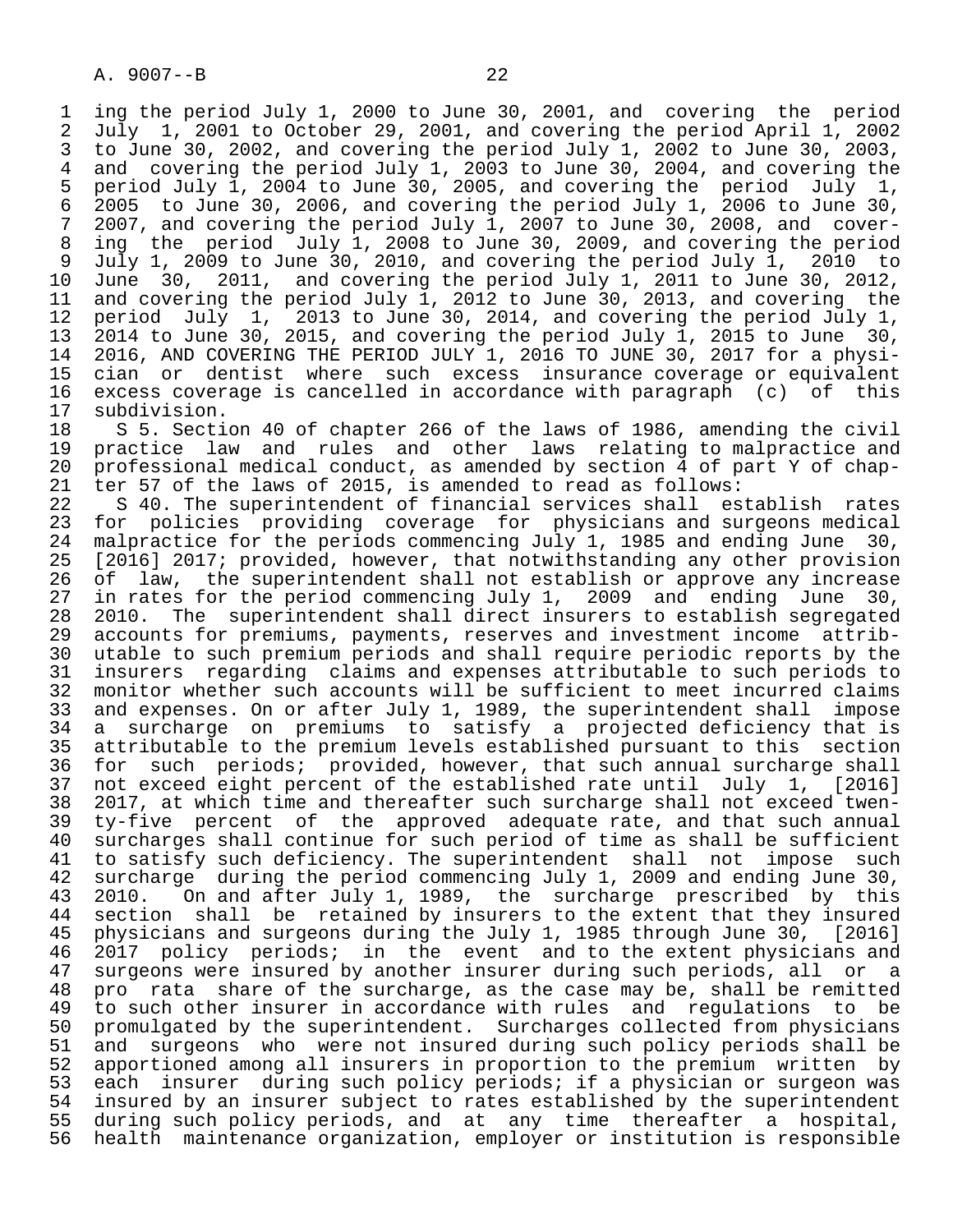1 for responding in damages for liability arising out of such physician's<br>2 or surgeon's practice of medicine, such responsible entity shall also 2 or surgeon's practice of medicine, such responsible entity shall also<br>3 remit to such prior insurer the equivalent amount that would then be 3 remit to such prior insurer the equivalent amount that would then be 4 collected as a surcharge if the physician or surgeon had continued to<br>5 remain insured by such prior insurer. In the event any insurer that 5 remain insured by such prior insurer. In the event any insurer that<br>6 provided coverage during such policy periods is in liquidation, the 6 provided coverage during such policy periods is in liquidation, the<br>7 property/casualty insurance security fund shall receive the portion of 7 property/casualty insurance security fund shall receive the portion of<br>8 surcharges to which the insurer in liguidation would have been entitled. 8 surcharges to which the insurer in liquidation would have been entitled.<br>9 The surcharges authorized herein shall be deemed to be income earned for 9 The surcharges authorized herein shall be deemed to be income earned for<br>10 the purposes of section 2303 of the insurance law. The superintendent, 10 the purposes of section 2303 of the insurance law. The superintendent,<br>11 in establishing adequate rates and in determining any projected defi-11 in establishing adequate rates and in determining any projected defi-<br>12 ciency pursuant to the requirements of this section and the insurance 12 ciency pursuant to the requirements of this section and the insurance<br>13 law, shall give substantial weight, determined in his discretion and 13 law, shall give substantial weight, determined in his discretion and judgment, to the prospective anticipated effect of any regulations 15 promulgated and laws enacted and the public benefit of stabilizing 16 malpractice rates and minimizing rate level fluctuation during the peri-<br>17 od of time necessary for the development of more reliable statistical 17 od of time necessary for the development of more reliable statistical<br>18 experience as to the efficacy of such laws and requlations affecting 18 experience as to the efficacy of such laws and regulations affecting<br>19 medical, dental or podiatric malpractice enacted or promulgated in 1985, 19 medical, dental or podiatric malpractice enacted or promulgated in 1985,<br>20 1986, by this act and at any other time. Notwithstanding any provision 20 1986, by this act and at any other time. Notwithstanding any provision<br>21 of the insurance law, rates already established and to be established by 21 of the insurance law, rates already established and to be established by<br>22 the superintendent pursuant to this section are deemed adequate if such 22 the superintendent pursuant to this section are deemed adequate if such<br>23 rates would be adequate when taken together with the maximum authorized 23 rates would be adequate when taken together with the maximum authorized<br>24 annual surcharges to be imposed for a reasonable period of time whether 24 annual surcharges to be imposed for a reasonable period of time whether<br>25 or not any such annual surcharge has been actually imposed as of the 25 or not any such annual surcharge has been actually imposed as of the 26 establishment of such rates.<br>27 S 6. Section 5 and subdivi

27 S 6. Section 5 and subdivisions (a) and (e) of section 6 of part J of<br>28 chapter 63 of the laws of 2001, amending chapter 266 of the laws of 28 chapter 63 of the laws of 2001, amending chapter 266 of the laws of 29 1986, amending the civil practice law and rules and other laws relating<br>20 to malpractice and professional medical conduct, as amended by section 5 30 to malpractice and professional medical conduct, as amended by section 5<br>31 of part Y of chapter 57 of the laws of 2015, are amended to read as 31 of part Y of chapter 57 of the laws of 2015, are amended to read as

32 follows:<br>33 S 5. T 33 S 5. The superintendent of financial services and the commissioner of<br>34 health shall determine, no later than June 15, 2002, June 15, 2003, June 34 health shall determine, no later than June 15, 2002, June 15, 2003, June 35 15, 2004, June 15, 2005, June 15, 2006, June 15, 2007, June 15, 2008, 36 June 15, 2009, June 15, 2010, June 15, 2011, June 15, 2012, June 15, 37 2013, June 15, 2014, June 15, 2015, [and] June 15, 2016, AND JUNE 15, 38 2017 the amount of funds available in the hospital excess liability 39 pool, created pursuant to section 18 of chapter 266 of the laws of 1986, 40 and whether such funds are sufficient for purposes of purchasing excess 41 insurance coverage for eligible participating physicians and dentists<br>42 during the period July 1, 2001 to June 30, 2002, or July 1, 2002 to June 42 during the period July 1, 2001 to June 30, 2002, or July 1, 2002 to June<br>43 30, 2003, or July 1, 2003 to June 30, 2004, or July 1, 2004 to June 30, 43 30, 2003, or July 1, 2003 to June 30, 2004, or July 1, 2004 to June 30, 44 2005, or July 1, 2005 to June 30, 2006, or July 1, 2006 to June 30, 45 2007, or July 1, 2007 to June 30, 2008, or July 1, 2008 to June 30, 46 2009, or July 1, 2009 to June 30, 2010, or July 1, 2010 to June 30, 47 2011, or July 1, 2011 to June 30, 2012, or July 1, 2012 to June 30, 48 2013, or July 1, 2013 to June 30, 2014, or July 1, 2014 to June 30, 49 2015, or July 1, 2015 to June 30, 2016, OR JULY 1, 2016 TO JUNE 30, 49 2015, or  $\overline{July}$  1,<br>50 2017, as applicable.<br>51 (a) This section s

 51 (a) This section shall be effective only upon a determination, pursu- 52 ant to section five of this act, by the superintendent of financial<br>53 services and the commissioner of health, and a certification of such 53 services and the commissioner of health, and a certification of such<br>54 determination to the state director of the budget, the chair of the 54 determination to the state director of the budget, the chair of the<br>55 senate committee on finance and the chair of the assembly committee on 55 senate committee on finance and the chair of the assembly committee on<br>56 ways and means, that the amount of funds in the hospital excess liabilways and means, that the amount of funds in the hospital excess liabil-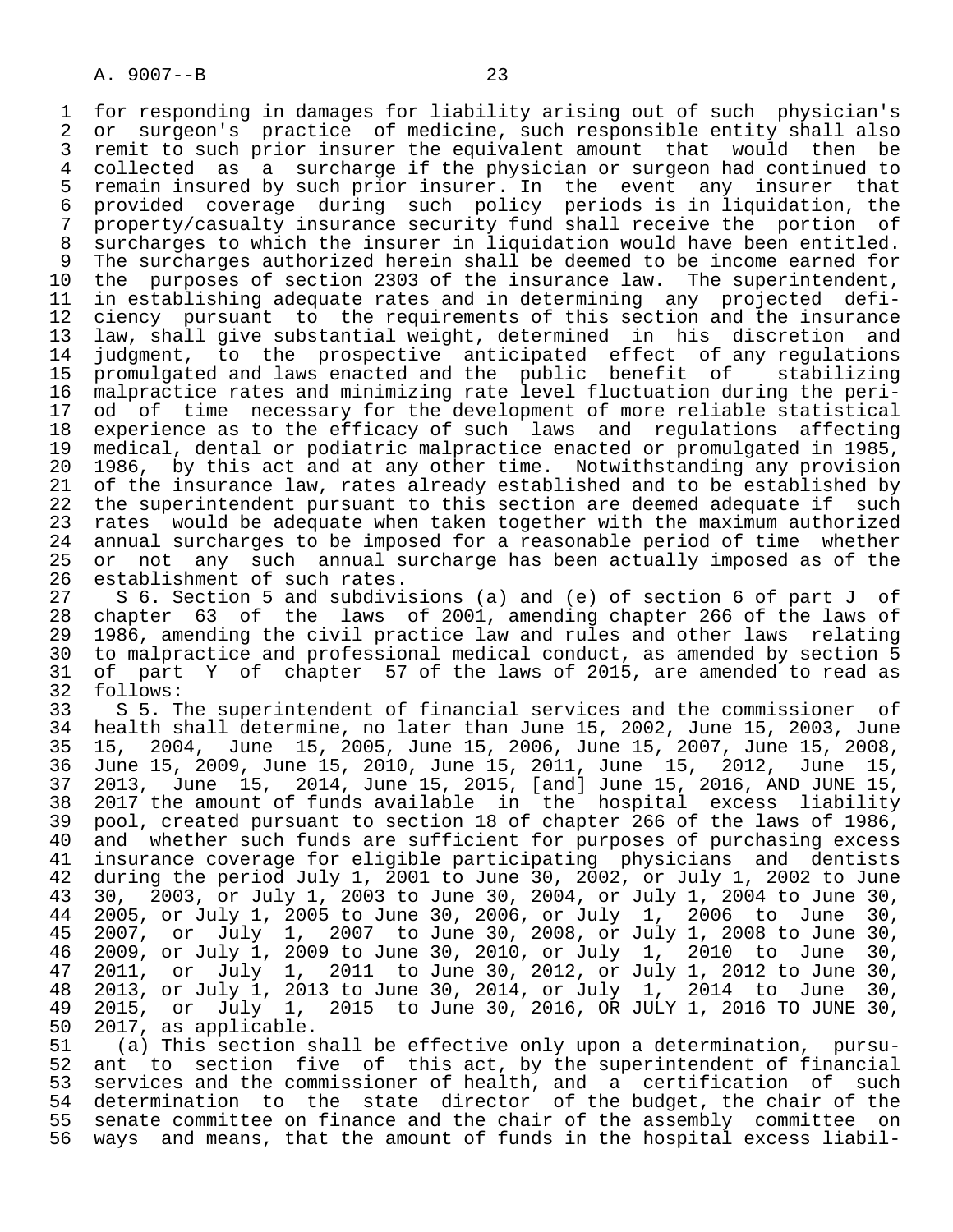1 ity pool, created pursuant to section 18 of chapter 266 of the laws of 2 1986, is insufficient for purposes of purchasing excess insurance cover-<br>3 age for eligible participating physicians and dentists during the period 3 age for eligible participating physicians and dentists during the period<br>4 July 1, 2001 to June 30, 2002, or July 1, 2002 to June 30, 2003, or July 4 July 1, 2001 to June 30, 2002, or July 1, 2002 to June 30, 2003, or July 5 1, 2003 to June 30, 2004, or July 1, 2004 to June 30, 2005, or July 1, 6 2005 to June 30, 2006, or July 1, 2006 to June 30, 2007, or July 1, 2007 7 to June 30, 2008, or July 1, 2008 to June 30, 2009, or July 1, 2009 to 8 June 30, 2010, or July 1, 2010 to June 30, 2011, or July 1, 2011 to June 9 30, 2012, or July 1, 2012 to June 30, 2013, or July 1, 2013 to June 30, 10 2014, or July 1, 2014 to June 30, 2015, or July 1, 2015 to June 30,

11 2016, OR JULY 1, 2016 TO JUNE 30, 2017, as applicable.<br>12 (e) The commissioner of health shall transfer 12 (e) The commissioner of health shall transfer for deposit to the<br>13 hospital excess liability pool created pursuant to section 18 of chapter 13 hospital excess liability pool created pursuant to section 18 of chapter<br>14 266 of the laws of 1986 such amounts as directed by the superintendent 266 of the laws of 1986 such amounts as directed by the superintendent 15 of financial services for the purchase of excess liability insurance 16 coverage for eligible participating physicians and dentists<br>17 policy year July 1, 2001 to June 30, 2002, or July 1, 2002 to 17 policy year July 1, 2001 to June 30, 2002, or July 1, 2002 to June 30,<br>18 2003, or July 1, 2003 to June 30, 2004, or July 1, 2004 to June 30, 18 2003, or July 1, 2003 to June 30, 2004, or July 1, 2004 to June 30, 19 2005, or July 1, 2005 to June 30, 2006, or July 1, 2006 to June 30, 20 2007, as applicable, and the cost of administering the hospital excess 21 liability pool for such applicable policy year, pursuant to the program<br>22 established in chapter 266 of the laws of 1986, as amended, no later 22 established in chapter 266 of the laws of 1986, as amended, no later<br>23 than June 15, 2002, June 15, 2003, June 15, 2004, June 15, 2005, June 23 than June 15, 2002, June 15, 2003, June 15, 2004, June 15, 2005, June<br>24 15, 2006, June 15, 2007, June 15, 2008, June 15, 2009, June 15, 2010, 24 15, 2006, June 15, 2007, June 15, 2008, June 15, 2009, June 15, 2010, 25 June 15, 2011, June 15, 2012, June 15, 2013, June 15, 2014, June 15,

 26 2015, [and] June 15, 2016, AND JUNE 15, 2017, as applicable. 27 S 7. Notwithstanding any law, rule or regulation to the contrary, only<br>28 physicians or dentists who were eligible, and for whom the superinten-28 physicians or dentists who were eligible, and for whom the superinten-<br>29 dent of financial services and the commissioner of health, or their 29 dent of financial services and the commissioner of health, or their<br>30 designee, purchased, with funds available in the hospital excess liabil-30 designee, purchased, with funds available in the hospital excess liabil-<br>31 itv pool, a full or partial policy for excess coverage or equivalent 31 ity pool, a full or partial policy for excess coverage or equivalent<br>32 excess coverage for the coverage period ending the thirtieth of June, 32 excess coverage for the coverage period ending the thirtieth<br>33 two thousand sixteen, shall be eligible to apply for such co 33 two thousand sixteen, shall be eligible to apply for such coverage for<br>34 the coverage period beginning the first of July, two thousand sixteen; 34 the coverage period beginning the first of July, two thousand sixteen;<br>35 provided, however, if the total number of physicians or dentists for 35 provided, however, if the total number of physicians or dentists for whom such excess coverage or equivalent excess coverage was purchased 37 for the policy year ending the thirtieth of June, two thousand sixteen<br>38 exceeds the total number of physicians or dentists certified as eligible 38 exceeds the total number of physicians or dentists certified as eligible 39 for the coverage period beginning the first of July, two thousand 40 sixteen, then the general hospitals may certify additional eligible<br>41 physicians or dentists in a number equal to such general hospital's 41 physicians or dentists in a number equal to such general hospital's<br>42 proportional share of the total number of physicians or dentists for 42 proportional share of the total number of physicians or dentists for<br>43 whom excess coverage or equivalent excess coverage was purchased with 43 whom excess coverage or equivalent excess coverage was purchased with<br>44 funds available in the hospital excess liability pool as of the thirti-44 funds available in the hospital excess liability pool as of the thirti-<br>45 eth of June, two thousand sixteen, as applied to the difference between eth of June, two thousand sixteen, as applied to the difference between 46 the number of eligible physicians or dentists for whom a policy for excess coverage or equivalent excess coverage was purchased for the 48 coverage period ending the thirtieth of June, two thousand sixteen and<br>49 the number of such eligible physicians or dentists who have applied for 49 the number of such eligible physicians or dentists who have applied for<br>50 excess coverage or equivalent excess coverage for the coverage period 50 excess coverage or equivalent excess coverage for the coverage period<br>51 beginning the first of July, two thousand sixteen.

51 beginning the first of July, two thousand sixteen.<br>52 S 8. This act shall take effect immediately and 52 S 8. This act shall take effect immediately and shall be deemed to<br>53 have been in full force and effect on and after April 1, 2016, provided, 53 have been in full force and effect on and after April 1, 2016, provided,<br>54 however, section two of this act shall take effect July 1, 2016. however, section two of this act shall take effect July 1, 2016.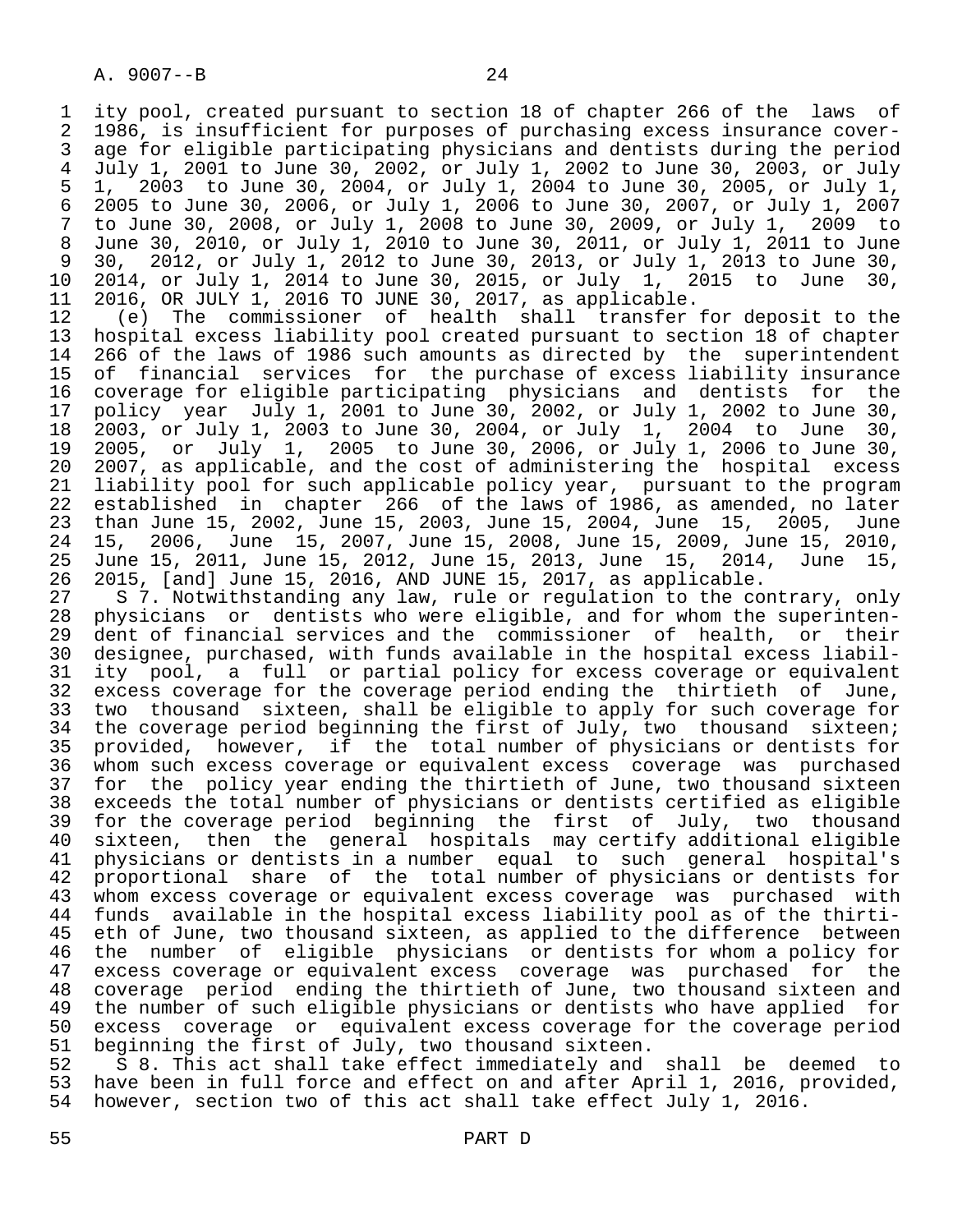1 Section 1. Paragraph (a) of subdivision 1 of section 212 of chapter<br>2 474 of the laws of 1996, amending the education law and other laws 2 474 of the laws of 1996, amending the education law and other laws<br>3 relating to rates for residential healthcare facilities, as amended by 3 relating to rates for residential healthcare facilities, as amended by<br>4 section 2 of part B of chapter 56 of the laws of 2013, is amended to 4 section 2 of part B of chapter 56 of the laws of 2013, is amended to 5 read as follows:<br>6 (a) Notwithsta

 6 (a) Notwithstanding any inconsistent provision of law or regulation to 7 the contrary, effective beginning August 1, 1996, for the period April<br>8 1, 1997 through March 31, 1998, April 1, 1998 for the period April 1, 8 1, 1997 through March 31, 1998, April 1, 1998 for the period April 1, 9 1998 through March 31, 1999, August 1, 1999, for the period April 1, 10 1999 through March 31, 2000, April 1, 2000, for the period April 1, 2000 11 through March 31, 2001, April 1, 2001, for the period April 1, 2001 12 through March 31, 2002, April 1, 2002, for the period April 1, 2002<br>13 through March 31, 2003, and for the state fiscal vear beginning April 1, 11 through March 31, 2003, and for the state fiscal year beginning April 1,<br>14 2005 through March 31, 2006, and for the state fiscal year beginning 14 2005 through March 31, 2006, and for the state fiscal year beginning 15 April 1, 2006 through March 31, 2007, and for the state fiscal year<br>16 beginning April 1, 2007 through March 31, 2008, and for the state fiscal 16 beginning April 1, 2007 through March 31, 2008, and for the state fiscal 17 year beginning April 1, 2008 through March 31, 2009, and for the state 18 fiscal year beginning April 1, 2009 through March 31, 2010, and for the<br>19 state fiscal year beginning April 1, 2010 through March 31, [2016,] 19 state fiscal year beginning April 1, 2010 through March 31, [2016,] 20 2019, the department of health is authorized to pay public general 21 hospitals, as defined in subdivision 10 of section 2801 of the public 22 health law, operated by the state of New York or by the state university<br>23 of New York or by a county, which shall not include a city with a popu-23 of New York or by a county, which shall not include a city with a popu-<br>24 lation of over one million, of the state of New York, and those public 24 lation of over one million, of the state of New York, and those public<br>25 general hospitals located in the county of Westchester, the county of 25 general hospitals located in the county of Westchester, the county of 26 Erie or the county of Nassau, additional payments for inpatient hospital 27 services as medical assistance payments pursuant to title 11 of article<br>28 5 of the social services law for patients eligible for federal financial 28 5 of the social services law for patients eligible for federal financial<br>29 participation under title XIX of the federal social security act in 29 participation under title XIX of the federal social security act in 30 medical assistance pursuant to the federal laws and regulations govern- 31 ing disproportionate share payments to hospitals up to one hundred<br>32 percent of each such public general hospital's medical assistance and 32 percent of each such public general hospital's medical assistance and<br>33 uninsured patient losses after all other medical assistance, including 33 uninsured patient losses after all other medical assistance, including<br>34 disproportionate share payments to such public general hospital for 34 disproportionate share payments to such public general hospital for<br>35 1996, 1997, 1998, and 1999, based initially for 1996 on reported 1994 35 1996, 1997, 1998, and 1999, based initially for 1996 on reported 1994 36 reconciled data as further reconciled to actual reported 1996 reconciled 37 data, and for 1997 based initially on reported 1995 reconciled data as<br>38 further reconciled to actual reported 1997 reconciled data, for 1998 38 further reconciled to actual reported 1997 reconciled data, for 1998 39 based initially on reported 1995 reconciled data as further reconciled 40 to actual reported 1998 reconciled data, for 1999 based initially on<br>41 reported 1995 reconciled data as further reconciled to actual reported 41 reported 1995 reconciled data as further reconciled to actual reported<br>42 1999 reconciled data, for 2000 based initially on reported 1995 recon-42 1999 reconciled data, for 2000 based initially on reported 1995 recon-<br>43 ciled data as further reconciled to actual reported 2000 data, for 2001 43 ciled data as further reconciled to actual reported 2000 data, for 2001<br>44 based initially on reported 1995 reconciled data as further reconciled 44 based initially on reported 1995 reconciled data as further reconciled<br>45 to actual reported 2001 data, for 2002 based initially on reported 2000 45 to actual reported 2001 data, for 2002 based initially on reported 2000 46 reconciled data as further reconciled to actual reported 2002 data, and<br>47 for state fiscal years beginning on April 1, 2005, based initially on 47 for state fiscal years beginning on April 1, 2005, based initially on<br>48 reported 2000 reconciled data as further reconciled to actual reported 48 reported 2000 reconciled data as further reconciled to actual reported<br>49 data for 2005, and for state fiscal years beginning on April 1, 2006, 49 data for 2005, and for state fiscal years beginning on April 1,<br>50 based initially on reported 2000 reconciled data as further reco 50 based initially on reported 2000 reconciled data as further reconciled<br>51 to actual reported data for 2006, for state fiscal years beginning on 51 to actual reported data for 2006, for state fiscal years beginning on<br>52 and after April 1, 2007 through March 31, 2009, based initially on 52 and after April 1, 2007 through March 31, 2009, based initially on<br>53 reported 2000 reconciled data as further reconciled to actual reported 53 reported 2000 reconciled data as further reconciled to actual reported<br>54 data for 2007 and 2008, respectively, for state fiscal years beginning 54 data for 2007 and 2008, respectively, for state fiscal years beginning<br>55 on and after April 1, 2009, based initially on reported 2007 reconciled 55 on and after April 1, 2009, based initially on reported 2007 reconciled data, adjusted for authorized Medicaid rate changes applicable to the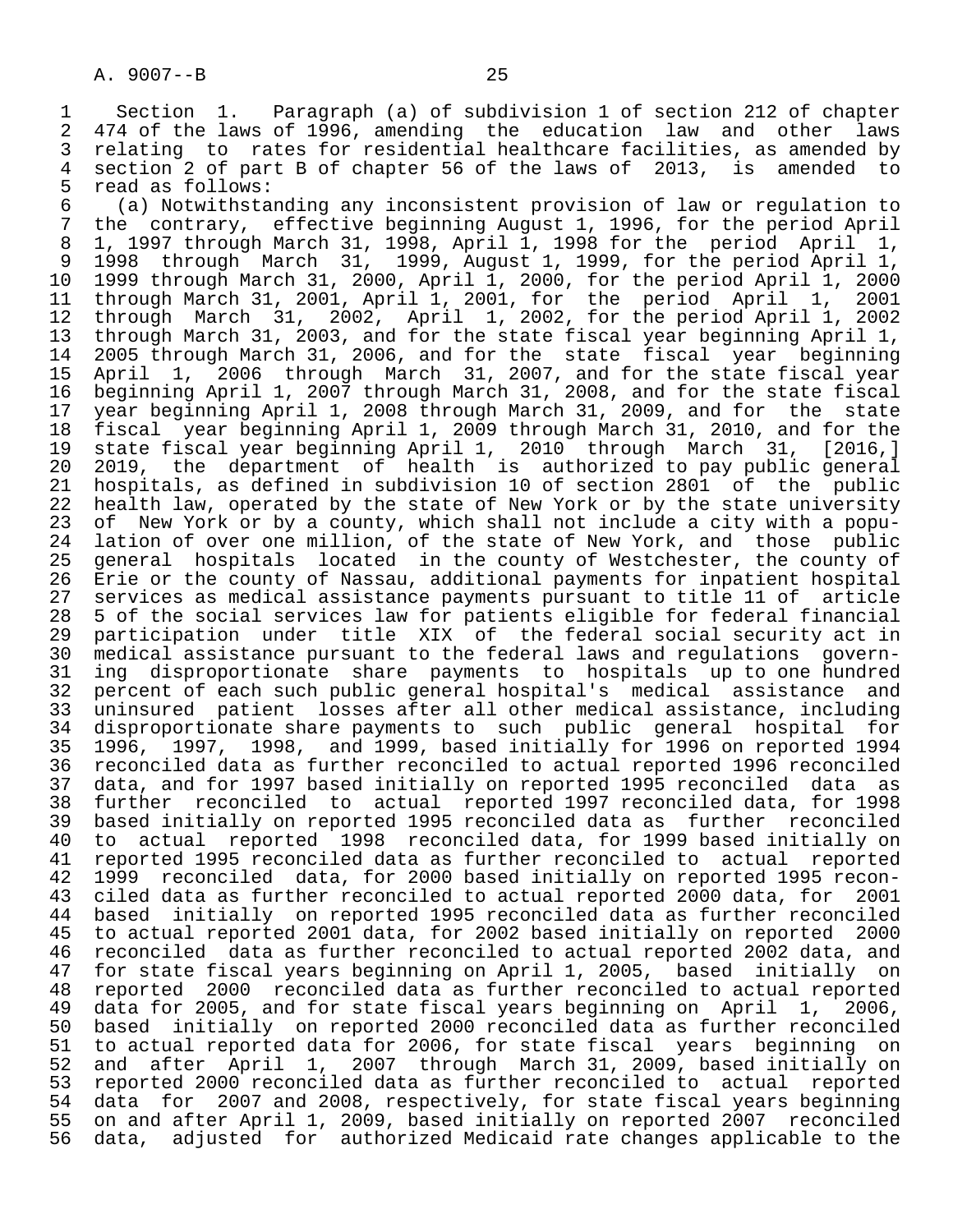1 state fiscal year, and as further reconciled to actual reported data for<br>2 2009, for state fiscal vears beginning on and after April 1, 2010, based 2 2009, for state fiscal years beginning on and after April 1, 2010, based<br>3 initially on reported reconciled data from the base year two years prior 3 initially on reported reconciled data from the base year two years prior<br>4 to the payment year, adjusted for authorized Medicaid rate changes 4 to the payment year, adjusted for authorized-Medicaid-rate-changes<br>5 applicable-to-the-state-fiscal-year, and-further-reconciled-to-actual 5 applicable to the state fiscal year, and further reconciled to actual<br>6 reported data from such payment year, and to actual reported data for 6 reported data from such payment year, and to actual reported data for each respective succeeding year. The payments may be added to rates of 8 payment or made as aggregate payments to an eligible public general

9 hospital.<br>10 S 2. Se 10 S 2. Section 10 of chapter 649 of the laws of 1996, amending the<br>11 public health law, the mental hygiene law and the social services law 11 public health law, the mental hygiene law and the social services law<br>12 relating to authorizing the establishment of special needs plans, as 12 relating to authorizing the establishment of special needs plans, as<br>13 amended by section 20 of part D of chapter 59 of the laws of 2011, is 13 amended by section 20 of part D of chapter 59 of the laws of 2011, is 14 amended to read as follows: amended to read as follows:

15 S 10. This act shall take effect immediately and shall be deemed to<br>16 have been in full force and effect on and after July 1, 1996; provided, 16 have been in full force and effect on and after July 1, 1996; provided,<br>17 however, that sections one, two and three of this act shall expire and 17 however, that sections one, two and three of this act shall expire and<br>18 be deemed repealed on March 31, [2016] 2020 provided, however that the 18 be deemed repealed on March 31, [2016] 2020 provided, however that the<br>19 amendments to section 364-j of the social services law made by section 19 amendments to section 364-j of the social services law made by section<br>20 four of this act shall not affect the expiration of such section and 20 four of this act shall not affect the expiration of such section and<br>21 shall be deemed to expire therewith and provided, further, that the 21 shall be deemed to expire therewith and provided, further, that the<br>22 provisions of subdivisions 8, 9 and 10 of section 4401 of the public 22 provisions of subdivisions 8, 9 and 10 of section 4401 of the public<br>23 health law, as added by section one of this act; section 4403-d of the health law, as added by section one of this act; section 4403-d of the 24 public health law as added by section two of this act and the provisions<br>25 of section seven of this act, except for the provisions relating to the section seven of this act, except for the provisions relating to the 26 establishment of no more than twelve comprehensive HIV special needs<br>27 plans, shall expire and be deemed repealed on July 1, 2000. 27 plans, shall expire and be deemed repealed on July 1, 2000.<br>28 S 3. Subdivision 8 of section 84 of part A of chapter 5

28 S 3. Subdivision 8 of section 84 of part A of chapter 56 of the laws<br>29 of 2013, amending the public health law and other laws relating to 29 of 2013, amending the public health law and other laws relating to<br>20 general hospital reimbursement for annual rates, as amended by section 30 general hospital reimbursement for annual rates, as amended by section<br>31 14 of part C of chapter 60 of the laws of 2014, is amended to read as 31 14 of part C of chapter 60 of the laws of 2014, is amended to read as 32 follows: 32 follows:<br>33 8. se

 33 8. section forty-eight-a of this act shall expire and be deemed 34 repealed [January 1, 2018] MARCH 31, 2020;<br>35 S 4. Subdivision (f) of section 129 of

35 S 4. Subdivision (f) of section 129 of part C of chapter 58 of the<br>36 laws of 2009, amending the public health law relating to payment by laws of 2009, amending the public health law relating to payment by 37 governmental agencies for general hospital inpatient services, as 38 amended by section 1 of part B of chapter 56 of the laws of 2013, is 39 amended to read as follows:<br>40 (f) section twenty-five

40 (f) section twenty-five of this act shall expire and be deemed<br>41 repealed April 1, [2016] 2019; 41 repealed April 1, [2016] 2019;

42 S 5. Subdivision (c) of section 122 of part E of chapter 56 of the<br>43 laws of 2013 amending the public health law relating to the general 43 laws of 2013 amending the public health law relating to the general<br>44 public health work program is amended to read as follows:

44 public health work program is amended to read as follows:<br>45 (c) section fifty of this act shall take effect immedi (c) section fifty of this act shall take effect immediately and shall 46 expire [three] SIX years after it becomes law;<br>47 S 6. This act shall take effect immediately

S 6. This act shall take effect immediately and shall be deemed to 48 have been in full force and effect on and after April 1, 2016.

| -<br>.<br>. .<br>.<br>. .<br>-- |
|---------------------------------|
|---------------------------------|

50 Intentionally Omitted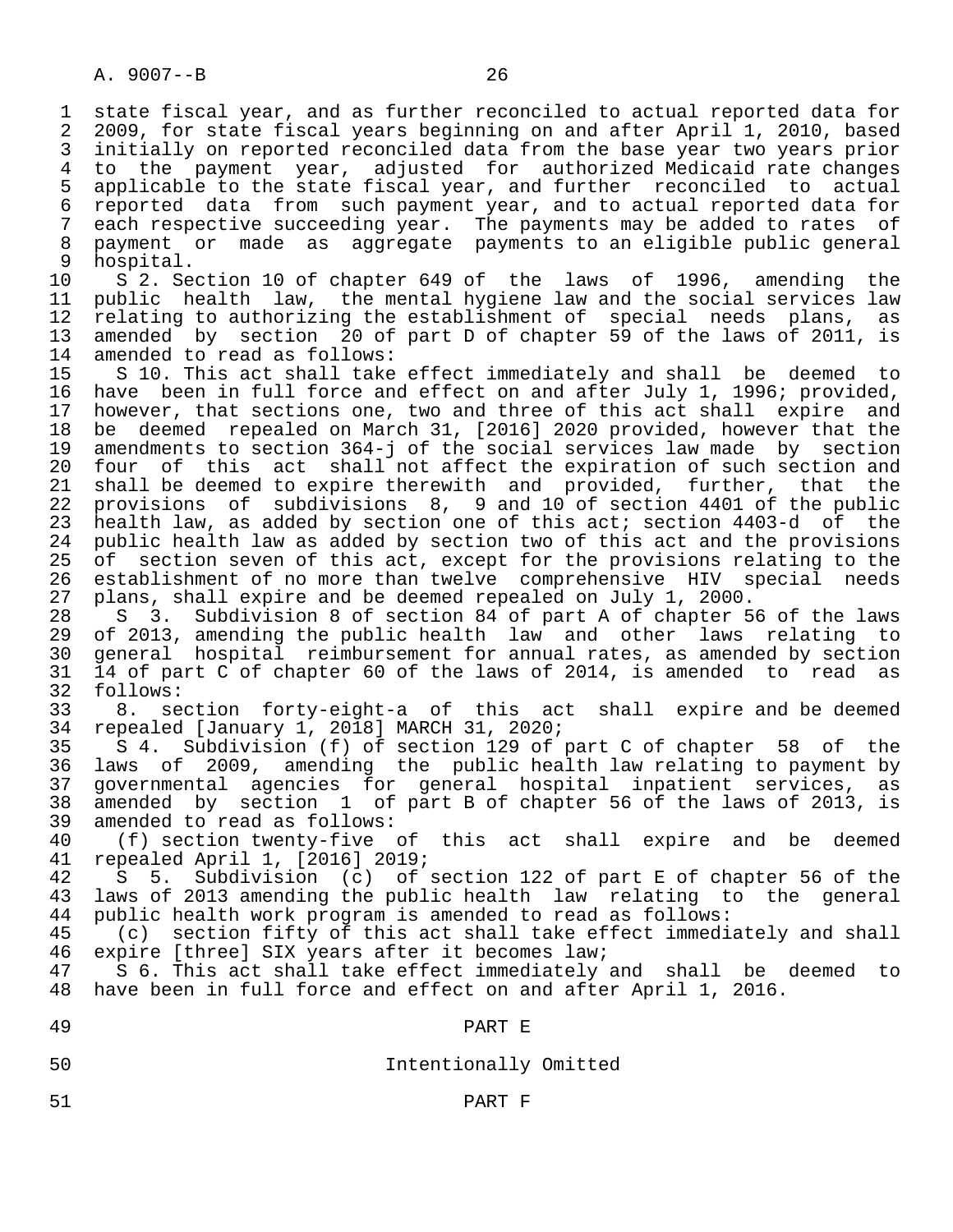1 Section 1. The public health law is amended by adding a new section<br>2 2825-d to read as follows: 2 2825-d to read as follows: 3 S 2825-D. HEALTH CARE FACILITY TRANSFORMATION PROGRAM: STATEWIDE. 1. 4 A STATEWIDE HEALTH CARE FACILITY TRANSFORMATION PROGRAM IS HEREBY ESTAB-<br>5 LISHED UNDER THE JOINT ADMINISTRATION OF THE COMMISSIONER AND THE PRESI-5 LISHED UNDER THE JOINT ADMINISTRATION OF THE COMMISSIONER AND THE PRESI-<br>6 DENT OF THE DORMITORY AUTHORITY OF THE STATE OF NEW YORK FOR THE PURPOSE 6 DENT OF THE DORMITORY AUTHORITY OF THE STATE OF NEW YORK FOR THE PURPOSE<br>7 OF STRENGTHENING AND PROTECTING CONTINUED ACCESS TO HEALTH CARE SERVICES 7 OF STRENGTHENING AND PROTECTING CONTINUED ACCESS TO HEALTH CARE SERVICES 8 IN COMMUNITIES. THE PROGRAM SHALL PROVIDE CAPITAL FUNDING IN SUPPORT OF A<br>9 PROJECTS THAT REPLACE INEFFICIENT AND OUTDATED FACILITIES AS PART OF A 9 PROJECTS THAT REPLACE INEFFICIENT AND OUTDATED FACILITIES AS PART OF A<br>10 MERGER, CONSOLIDATION, ACOUISITION OR OTHER SIGNIFICANT CORPORATE 10 MERGER, CONSOLIDATION, ACQUISITION OR OTHER SIGNIFICANT<br>11 RESTRUCTURING ACTIVITY THAT IS PART OF AN-OVERALL-TRANSFOR 11 RESTRUCTURING ACTIVITY THAT IS PART OF AN OVERALL TRANSFORMATION PLAN<br>12 INTENDED TO CREATE A FINANCIALLY SUSTAINABLE SYSTEM OF CARE. THE ISSU-12 INTENDED TO CREATE A FINANCIALLY SUSTAINABLE SYSTEM OF CARE. THE 13 ANCE OF ANY BONDS OR NOTES HEREUNDER SHALL BE SUBJECT TO THE APPRO 13 ANCE OF ANY BONDS OR NOTES HEREUNDER SHALL BE SUBJECT TO THE APPROVAL OF 14 THE DIRECTOR OF THE DIVISION OF THE BUDGET. AND ANY PROJECTS FUNDED THE DIRECTOR OF THE DIVISION OF THE BUDGET, AND ANY PROJECTS FUNDED 15 THROUGH THE ISSUANCE OF BONDS OR NOTES HEREUNDER SHALL BE APPROVED BY<br>16 THE NEW YORK STATE PUBLIC AUTHORITIES CONTROL BOARD, AS REOUIRED UNDER 16 THE NEW YORK STATE PUBLIC AUTHORITIES CONTROL BOARD, AS REQUIRED UNDER<br>17 SECTION FIFTY-ONE OF THE PUBLIC AUTHORITIES LAW.

17 SECTION FIFTY-ONE OF THE PUBLIC AUTHORITIES LAW.<br>18 2. THE COMMISSIONER AND THE PRESIDENT OF THE 18 2. THE COMMISSIONER AND THE PRESIDENT OF THE AUTHORITY SHALL ENTER<br>19 INTO AN AGREEMENT, SUBJECT TO APPROVAL BY THE DIRECTOR OF THE BUDGET. 19 INTO AN AGREEMENT, SUBJECT TO APPROVAL BY THE DIRECTOR OF THE BUDGET,<br>20 AND SUBJECT TO SECTION SIXTEEN HUNDRED EIGHTY-R OF THE PUBLIC AUTHORI-20 AND SUBJECT TO SECTION SIXTEEN HUNDRED EIGHTY-R OF THE PUBLIC AUTHORI-<br>21 TIES LAW, FOR THE PURPOSES OF AWARDING, DISTRIBUTING, AND ADMINISTERING 21 TIES LAW, FOR THE PURPOSES OF AWARDING, DISTRIBUTING, AND ADMINISTERING<br>22 THE FUNDS MADE AVAILABLE PURSUANT TO THIS SECTION. SUCH FUNDS MAY BE 22 THE FUNDS MADE AVAILABLE PURSUANT TO THIS SECTION. SUCH FUNDS MAY BE 23 DISTRIBUTED BY THE COMMISSIONER AND THE PRESIDENT OF THE AUTHORITY FOR 23 DISTRIBUTED BY THE COMMISSIONER AND THE PRESIDENT OF THE AUTHORITY FOR 24 CAPITAL GRANTS TO GENERAL HOSPITALS, RESIDENTIAL HEALTH CARE FACILITIES,<br>25 DIAGNOSTIC AND TREATMENT CENTERS AND CLINICS LICENSED PURSUANT TO THIS 25 DIAGNOSTIC AND TREATMENT CENTERS AND CLINICS LICENSED PURSUANT TO THIS 26 CHAPTER OR THE MENTAL HYGIENE LAW, PRIMARY CARE PROVIDERS, AND HOME CARE 27 PROVIDERS CERTIFIED OR LICENSED PURSUANT TO ARTICLE THIRTY-SIX OF THIS 28 CHAPTER, FOR CAPITAL NON-OPERATIONAL WORKS OR PURPOSES THAT SUPPORT THE 29 PURPOSES SET FORTH IN THIS SECTION. A COPY OF SUCH AGREEMENT, AND ANY 30 AMENDMENTS THERETO, SHALL BE PROVIDED TO THE CHAIR OF THE SENATE FINANCE 31 COMMITTEE, THE CHAIR OF THE ASSEMBLY WAYS AND MEANS COMMITTEE, AND THE THE DIVISION OF BUDGET NO LATER THAN THIRTY DAYS PRIOR TO 32 DIRECTOR OF THE DIVISION OF BUDGET NO LATER THAN THIRTY DAYS PRIOR TO<br>33 THE RELEASE OF A REOUEST FOR APPLICATIONS FOR FUNDING UNDER THIS 33 THE RELEASE OF A REQUEST FOR APPLICATIONS FOR FUNDING UNDER THIS<br>34 PROGRAM. PROJECTS AWARDED, IN WHOLE OR IN PART, UNDER SECTION 34 PROGRAM. PROJECTS AWARDED, IN WHOLE OR IN PART, UNDER SECTION<br>35 TWENTY-EIGHT-HUNDRED-TWENTY-FIVE-OF-THIS-ARTICLE-SHALL-NOT BE ELIGIBLE 35 TWENTY-EIGHT HUNDRED TWENTY-FIVE OF THIS ARTICLE SHALL NOT BE ELIGIBLE<br>36 FOR GRANTS OR AWARDS MADE AVAILABLE UNDER THIS SECTION. 36 FOR GRANTS OR AWARDS MADE AVAILABLE UNDER THIS SECTION.

 37 3. NOTWITHSTANDING SECTION ONE HUNDRED SIXTY-THREE OF THE STATE 38 FINANCE LAW OR ANY INCONSISTENT PROVISION OF LAW TO THE CONTRARY, UP TO<br>39 TWO HUNDRED MILLION DOLLARS OF THE FUNDS APPROPRIATED FOR THIS PROGRAM 39 TWO HUNDRED MILLION DOLLARS OF THE FUNDS APPROPRIATED FOR THIS PROGRAM<br>40 SHALL BE AWARDED WITHOUT A COMPETITIVE BID OR REOUEST FOR PROPOSAL PROC-40 SHALL BE AWARDED WITHOUT A COMPETITIVE BID OR REQUEST FOR PROPOSAL PROC-<br>41 ESS FOR CAPITAL GRANTS TO HEALTH CARE PROVIDERS (HEREAFTER "APPLI-41 ESS FOR CAPITAL GRANTS TO HEALTH CARE PROVIDERS (HEREAFTER "APPLI-42 CANTS"). ELIGIBLE APPLICANTS SHALL BE THOSE DEEMED BY THE COMMISSIONER 42 CANTS"). ELIGIBLE APPLICANTS SHALL BE THOSE DEEMED BY THE COMMISSIONER<br>43 TO BE A PROVIDER THAT FULFILLS OR WILL FULFILL A HEALTH CARE. NEED. FOR 43 TO BE A PROVIDER THAT FULFILLS OR WILL FULFILL A HEALTH CARE NEED FOR<br>44 ACUTE INPATIENT, OUTPATIENT, PRIMARY, HOME CARE OR RESIDENTIAL HEALTH 44 ACUTE INPATIENT, OUTPATIENT, PRIMARY, HOME CARE OR RESIDENTIAL HEALTH<br>45 CARE SERVICES IN A COMMUNITY. CARE SERVICES IN A COMMUNITY.

46 THE ALL IN DETERMINING AWARDS FOR ELIGIBLE APPLICANTS UNDER THIS SECTION,<br>47 THE COMMISSIONER AND THE PRESIDENT OF THE AUTHORITY SHALL CONSIDER 47 THE COMMISSIONER AND THE PRESIDENT OF THE AUTHORITY SHALL CONSIDER<br>48 CRITERIA INCLUDING, BUT NOT LIMITED TO: 48 CRITERIA INCLUDING, BUT NOT LIMITED TO:<br>49 (A) THE EXTENT TO WHICH THE PROPOSED

49 THE EXTENT TO WHICH THE PROPOSED CAPITAL PROJECT WILL CONTRIBUTE 49 (A) THE INTEGRATION OF HEALTH CARE SERVICES AND LONG TERM SUSTAINABILITY 50 TO THE INTEGRATION OF HEALTH CARE SERVICES AND LONG TERM SUSTAINABILITY<br>51 OF THE APPLICANT OR PRESERVATION OF ESSENTIAL HEALTH SERVICES IN THE 51 OF THE APPLICANT OR PRESERVATION OF ESSENTIAL HEALTH SERVICES IN THE 52 COMMUNITY OR COMMUNITIES SERVED BY THE APPLICANT; 52 COMMUNITY OR COMMUNITIES SERVED BY THE APPLICANT;<br>53 (B) THE EXTENT TO WHICH THE PROPOSED PROJECT

53 (B) THE EXTENT TO WHICH THE PROPOSED PROJECT OR PURPOSE IS ALIGNED<br>54 WITH DELIVERY SYSTEM REFORM INCENTIVE PAYMENT ("DSRIP") PROGRAM GOALS 54 WITH DELIVERY SYSTEM REFORM INCENTIVE PAYMENT ("DSRIP") PROGRAM GOALS<br>55 AND OBJECTIVES; 55 AND OBJECTIVES;<br>56 (C) CONSIDERA

(C) CONSIDERATION OF GEOGRAPHIC DISTRIBUTION OF FUNDS;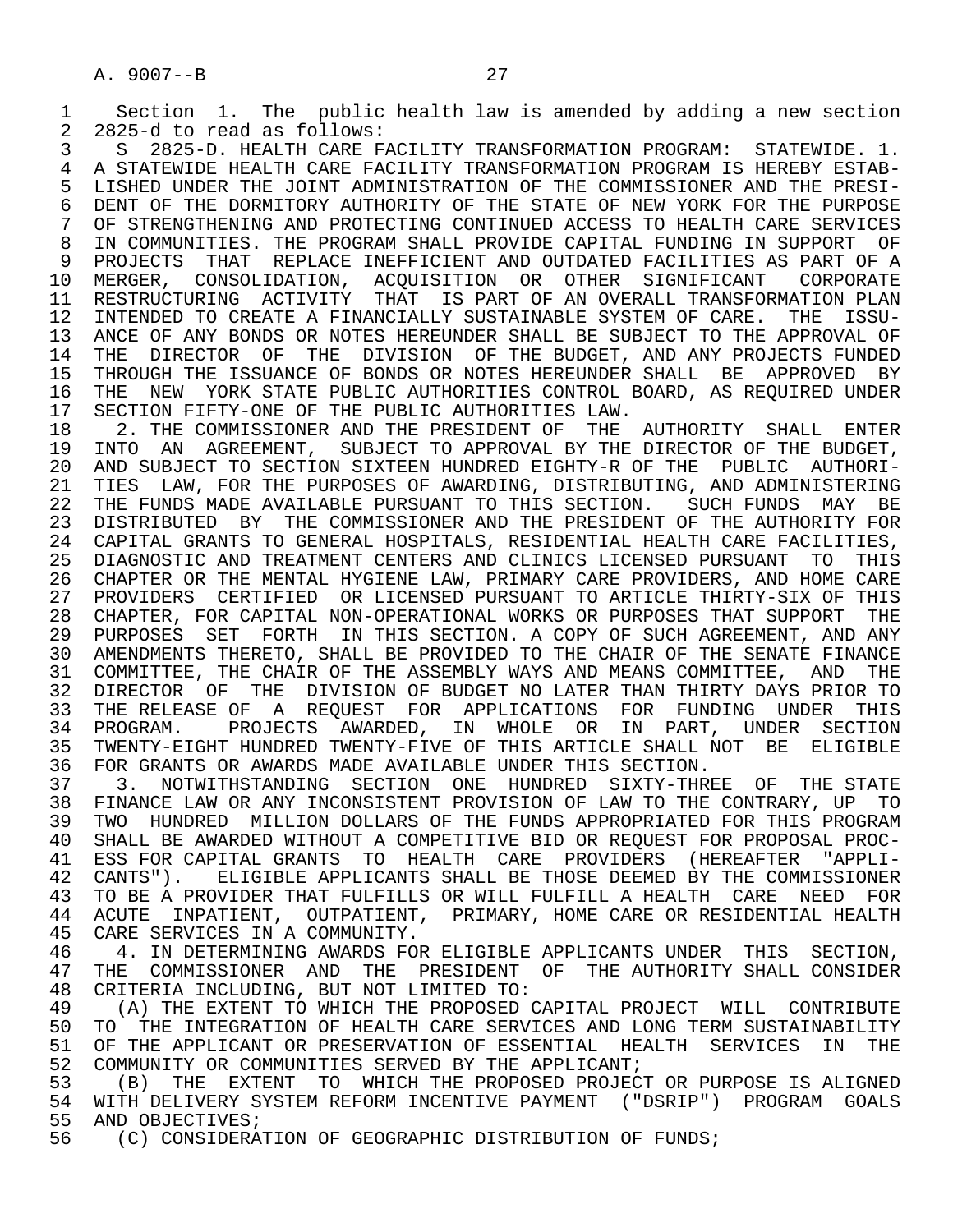| 1<br>2   | THE RELATIONSHIP BETWEEN THE PROPOSED CAPITAL PROJECT AND IDENTI-<br>(D)<br>FIED COMMUNITY NEED;                                                             |
|----------|--------------------------------------------------------------------------------------------------------------------------------------------------------------|
| 3<br>4   | THE<br>EXTENT TO WHICH THE APPLICANT HAS ACCESS TO ALTERNATIVE<br>(E)<br>FINANCING;                                                                          |
| 5        | (F) THE EXTENT THAT THE PROPOSED CAPITAL PROJECT FURTHERS THE DEVELOP-                                                                                       |
| 6        | MENT OF PRIMARY CARE AND OTHER OUTPATIENT SERVICES;                                                                                                          |
| 7<br>8   | (G) THE EXTENT TO WHICH THE PROPOSED CAPITAL PROJECT BENEFITS MEDICAID<br>ENROLLEES AND UNINSURED INDIVIDUALS;                                               |
| 9        | (H) THE EXTENT TO<br>WHICH THE APPLICANT HAS ENGAGED THE<br>COMMUNITY                                                                                        |
| 10       | BY THE PROPOSED CAPITAL PROJECT AND THE MANNER IN WHICH COMMU-<br>AFFECTED                                                                                   |
| 11<br>12 | NITY ENGAGEMENT HAS SHAPED SUCH CAPITAL PROJECT; AND<br>(I) THE EXTENT TO WHICH THE PROPOSED CAPITAL PROJECT ADDRESSES POTEN-                                |
| 13       | TIAL RISK TO PATIENT SAFETY AND WELFARE.                                                                                                                     |
| 14       | DISBURSEMENT OF AWARDS MADE PURSUANT<br>TO THIS SECTION SHALL BE<br>5.                                                                                       |
| 15<br>16 | CONDITIONED ON THE AWARDEE ACHIEVING CERTAIN PROCESS<br>AND<br>PERFORMANCE<br>THE SOLE DISCRETION OF THE<br>AND<br>MILESTONES AS DETERMINED<br>IN<br>METRICS |
| 17       | COMMISSIONER. SUCH METRICS AND MILESTONES SHALL BE STRUCTURED TO<br><b>ENSURE</b>                                                                            |
| 18       | THAT THE HEALTH CARE TRANSFORMATION AND PROVIDER SUSTAINABILITY GOALS OF                                                                                     |
| 19<br>20 | PROJECT<br>ARE<br>ACHIEVED, AND SUCH METRICS AND MILESTONES SHALL BE<br>THE<br>INCLUDED IN GRANT DISBURSEMENT AGREEMENTS OR OTHER CONTRACTUAL DOCUMENTS      |
| 21       | AS REOUIRED BY THE COMMISSIONER.                                                                                                                             |
| 22       | 6. THE DEPARTMENT SHALL PROVIDE A REPORT ON A QUARTERLY BASIS<br>THE<br>TO                                                                                   |
| 23<br>24 | CHAIRS OF THE SENATE FINANCE, ASSEMBLY WAYS AND MEANS, SENATE HEALTH AND<br>HEALTH COMMITTEES. SUCH REPORTS SHALL BE SUBMITTED NO LATER<br>ASSEMBLY          |
| 25       | THAN SIXTY DAYS AFTER THE CLOSE OF THE QUARTER, AND SHALL INCLUDE,<br>FOR                                                                                    |
| 26       | EACH AWARD, THE NAME OF THE APPLICANT, A DESCRIPTION OF THE PROJECT OR                                                                                       |
| 27<br>28 | PURPOSE, THE AMOUNT OF THE AWARD, DISBURSEMENT DATE, AND<br>STATUS<br>OF<br>OF PROCESS AND PERFORMANCE METRICS AND MILESTONES PURSUANT<br><b>ACHIEVEMENT</b> |
| 29       | TO SUBDIVISION FIVE OF THIS SECTION.                                                                                                                         |
| 30       | S 2. This act shall take effect immediately and shall be deemed<br>to                                                                                        |
| 31       | have been in full force and effect on and after April 1, 2016.                                                                                               |
| 32       | PART G                                                                                                                                                       |
| 33       | Section 1. The public health law is amended by adding a new section                                                                                          |
| 34<br>35 | 230-e to read as follows:<br>S 230-E. RETAIL CLINICS. 1. AS USED IN THIS SECTION, "RETAIL<br>CLINIC"                                                         |
| 36.      | MEANS A FACILITY OR PORTION OF A FACILITY THAT IS OPERATED BY ANY ENTITY                                                                                     |
| 37       | THAT IS AUTHORIZED UNDER THE LAWS OF THIS STATE TO PROVIDE PROFESSIONAL                                                                                      |
| 38<br>39 | SERVICES TO THE PUBLIC AND THAT PROVIDES HEALTH CARE SERVICES OR<br>TREAT-<br>MENT, OTHER THAN PHARMACY, BY A HEALTH CARE PRACTITIONER LICENSED,             |
| 40       | CERTIFIED, REGISTERED OR AUTHORIZED TO PRACTICE UNDER TITLE EIGHT OF THE                                                                                     |
| 41       | EDUCATION LAW, ACTING WITHIN HIS OR HER LAWFUL SCOPE OF PRACTICE,<br>THAT:                                                                                   |
| 42<br>43 | (A) OPERATES WITHIN THE SPACE OF A RETAIL BUSINESS OPERATION, SUCH AS A<br>PHARMACY OR A STORE OPEN TO THE GENERAL PUBLIC; (B) IS LABELED, BRANDED,          |
| 44       | ADVERTISED OR MARKETED WITH THE NAME OR SYMBOL OF A RETAIL<br>BUSINESS                                                                                       |
| 45       | ENTITY; OR (C) IS LABELED, BRANDED, ADVERTISED OR MARKETED WITH THE NAME                                                                                     |
| 46<br>47 | SYMBOL OF A BUSINESS ENTITY, OTHER THAN A BUSINESS ENTITY THAT<br>OR<br>PROVIDES HEALTH CARE SERVICES OR TREATMENT PROVIDED AT THE<br>FACILITY.              |
| 48       |                                                                                                                                                              |
|          | HOWEVER, PROVISION OF SUCH HEALTH CARE SERVICES OR TREATMENT PROVIDED BY                                                                                     |
| 49       | SUCH ENTITIES SHALL NOT BE DEEMED TO BE A RETAIL CLINIC IF IT IS USED                                                                                        |
| 50<br>51 | ONLY FOR PROVIDING HEALTH CARE SERVICES TO EMPLOYEES OF THE RETAIL BUSI-<br>NESS OPERATION.                                                                  |

 53 SHALL BE LIMITED TO THE PROVISION OF TREATMENT AND SERVICES TO PATIENTS 54 FOR ACUTE EPISODIC ILLNESS OR CONDITION; EPISODIC PREVENTIVE TREATMENT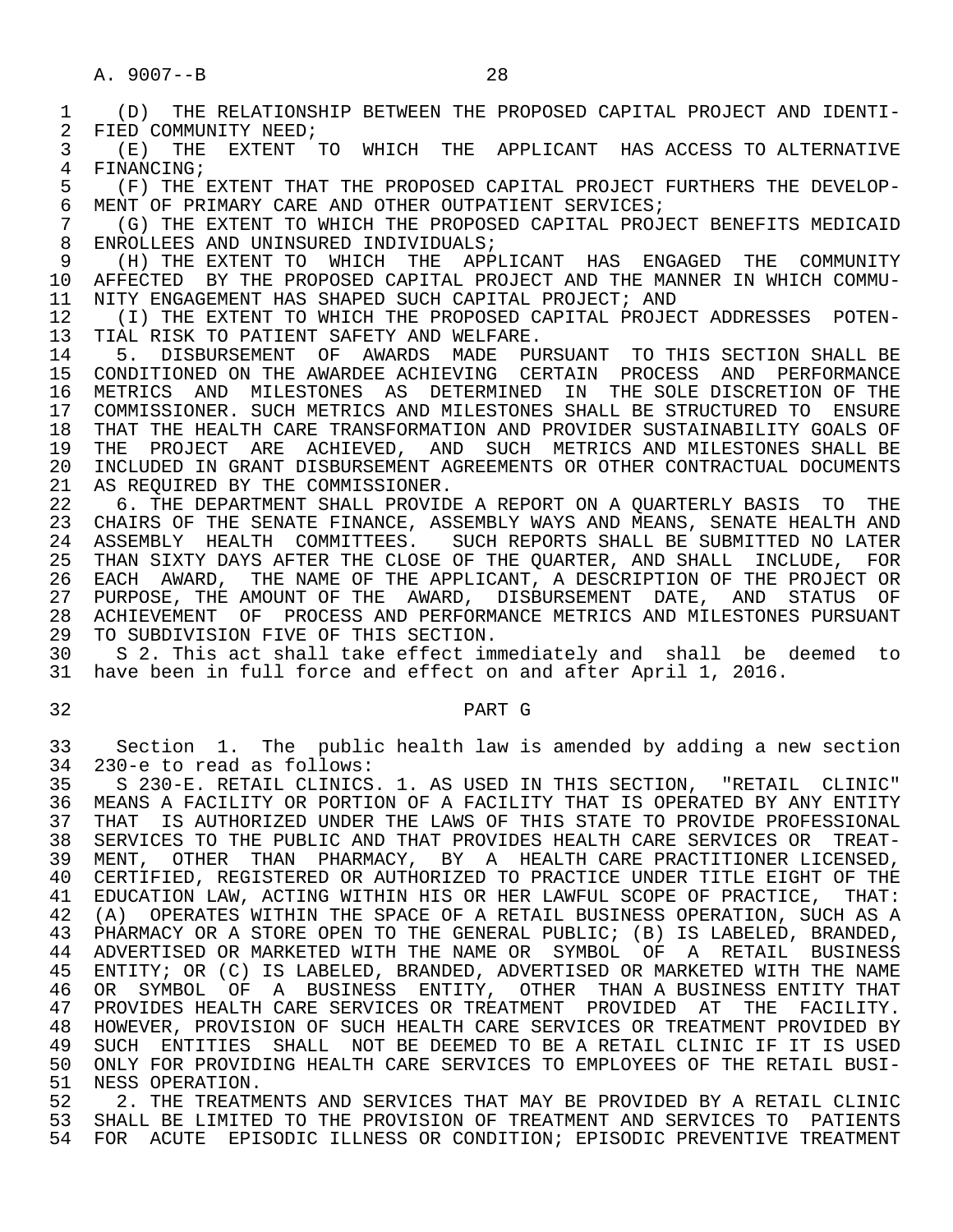1 AND SERVICES SUCH AS IMMUNIZATIONS; OPTHALMIC DISPENSING AND OPTHALMO-<br>2 LOGIC OR OPTOMETRIC SERVICES PROVIDED IN CONNECTION WITH OPTHALMIC 2 LOGIC OR OPTOMETRIC SERVICES PROVIDED IN CONNECTION— WITH OPTHALMIC<br>3 DISPENSING; OR TREATMENT AND SERVICES FOR MINOR INJURIES THAT ARE NOT 3 DISPENSING; OR TREATMENT AND SERVICES FOR MINOR INJURIES THAT ARE NOT 4 REASONABLY LIKELY TO BE LIFE-THREATENING OR POTENTIALLY DISABLING OR<br>5 HAVE COMPLICATIONS IF AMBULATORY CARE WITHIN THE CAPACITY OF THE RETAIL 5 HAVE COMPLICATIONS IF AMBULATORY CARE WITHIN THE CAPACITY OF THE RETAIL<br>6 CLINIC IS PROVIDED; THE TREATMENTS AND SERVICES PROVIDED BY A RETAIL 6 CLINIC IS PROVIDED; THE TREATMENTS AND SERVICES PROVIDED BY A RETAIL<br>7 CLINIC SHALL NOT INCLUDE MONITORING OR TREATMENT AND SERVICES OVER 7 CLINIC SHALL NOT INCLUDE MONITORING OR TREATMENT AND SERVICES OVER<br>8 MILITIPLE VISITS OR PROLONGED PERIODS 8 MULTIPLE VISITS OR PROLONGED PERIODS.<br>9 3. A RETAIL CLINIC SHALL BE DEEMED

9 3. A RETAIL CLINIC SHALL BE DEEMED TO BE A "HEALTH CARE PROVIDER" FOR<br>10 THE PURPOSES OF TITLE TWO-D OF ARTICLE TWO OF THIS CHAPTER, A PRESCRIBER 10 THE PURPOSES OF TITLE TWO-D OF ARTICLE TWO OF THIS CHAPTER. A PRESCRIBER<br>11 PRACTICING IN A RETAIL CLINIC SHALL NOT BE DEEMED TO BE IN THE EMPLOY OF 11 PRACTICING IN A RETAIL CLINIC SHALL NOT BE DEEMED TO BE IN THE EMPLOY OF<br>12 A PHARMACY OR PRACTICING IN A HOSPITAL FOR PURPOSES OF SUBDIVISION TWO 12 A PHARMACY OR PRACTICING IN A HOSPITAL FOR PURPOSES OF SUBDIVISION TWO 13 OF SECTION SIXTY-EIGHT HUNDRED SEVEN OF THE EDUCATION LAW.<br>14 4. REGULATIONS OF THE COMMISSIONER. (A) THE COMM

 14 4. REGULATIONS OF THE COMMISSIONER. (A) THE COMMISSIONER SHALL 15 PROMULGATE REGULATIONS SETTING FORTH OPERATIONAL AND PHYSICAL PLANT 16 STANDARDS FOR RETAIL CLINICS, WHICH MAY BE DIFFERENT FROM THE REGU-<br>17 LATIONS OTHERWISE APPLICABLE TO DIAGNOSTIC OR TREATMENT CENTERS, INCLUD-17 LATIONS OTHERWISE APPLICABLE TO DIAGNOSTIC OR TREATMENT CENTERS, INCLUD-<br>18 ING, BUT NOT LIMITED TO: 18 ING, BUT NOT LIMITED TO:<br>19 (I) REQUIRING THAT RET

19 (I) REQUIRING THAT RETAIL CLINICS ATTAIN AND MAINTAIN ACCREDITATION BY<br>20 AN APPROPRIATE ACCREDITING ENTITY APPROVED BY THE COMMISSIONER AND 20 AN APPROPRIATE ACCREDITING ENTITY APPROVED BY THE COMMISSIONER AND<br>21 REOUIRING TIMELY REPORTING TO THE DEPARTMENT IF A RETAIL CLINIC LOSES 21 REQUIRING TIMELY REPORTING TO THE DEPARTMENT IF A RETAIL CLINIC LOSES<br>22 ITS ACCREDITATION; 22 ITS ACCREDITATION;<br>23 (II) DESIGNATING

(II) DESIGNATING OR LIMITING THE TREATMENTS AND SERVICES THAT MAY BE 24 PROVIDED, INCLUDING LIMITING THE SCOPE OF SERVICES TO THE FOLLOWING,<br>25 PROVIDED THAT SUCH SERVICES SHALL NOT INCLUDE MONITORING OR TREATMENT 25 PROVIDED THAT SUCH SERVICES SHALL NOT INCLUDE MONITORING OR TREATMENT 26 AND SERVICES OVER MULTIPLE VISITS OR PROLONGED PERIODS:

27 (A) THE PROVISION OF TREATMENT AND SERVICES TO PATIENTS FOR MINOR<br>28 ACUTE EPISODIC ILLNESSES OR CONDITIONS; 28 ACUTE EPISODIC ILLNESSES OR CONDITIONS;<br>29 (B) EPISODIC PREVENTIVE AND WELLNESS

29 (B) EPISODIC PREVENTIVE AND WELLNESS TREATMENTS AND SERVICES SUCH AS<br>30 IMMUNIZATIONS: 30 IMMUNIZATIONS;<br>31 (C) TREATMEI

31 (C) TREATMENT AND SERVICES FOR MINOR INJURIES THAT ARE NOT REASONABLY<br>32 LIKELY TO BE LIFE THREATENING OR POTENTIALLY DISABLING OR HAVE COMPLI-32 LIKELY TO BE LIFE THREATENING OR POTENTIALLY DISABLING OR HAVE COMPLI-<br>33 CATIONS IF AMBULATORY CARE WITHIN THE CAPACITY OF THE RETAIL CLINIC IS 33 CATIONS IF AMBULATORY CARE WITHIN THE CAPACITY OF THE RETAIL CLINIC IS 34 PROVIDED; 34 PROVIDED;<br>35 (D) PRO

35 (D) PROHIBITING THE PROVISION OF SERVICES TO PATIENTS TWENTY-FOUR<br>36 MONTHS OF AGE OR YOUNGER; MONTHS OF AGE OR YOUNGER;

 37 (III) REQUIRING RETAIL CLINICS TO ACCEPT WALK-INS AND OFFER EXTENDED 38 BUSINESS HOURS;<br>39 (IV) SETTING

39 (IV) SETTING FORTH GUIDELINES FOR ADVERTISING AND SIGNAGE, WHICH SHALL<br>30 INCLUDE SIGNAGE INDICATING THAT PRESCRIPTIONS AND OVER-THE-COUNTER 40 INCLUDE SIGNAGE INDICATING THAT PRESCRIPTIONS AND OVER-THE-COUNTER<br>41 SUPPLIES MAY BE PURCHASED BY A PATIENT FROM ANY BUSINESS AND DO NOT NEED 41 SUPPLIES MAY BE PURCHASED BY A PATIENT FROM ANY BUSINESS AND DO NOT NEED<br>42 TO BE PURCHASED ON-SITE; AND 42 TO BE PURCHASED ON-SITE; AND<br>43 (V) SETTING FORTH GUIDEI

43 (V) SETTING FORTH GUIDELINES FOR INFORMED CONSENT, RECORD KEEPING,<br>44 REFERRAL FOR TREATMENT AND CONTINUITY OF CARE CASE REPORTING TO THE 44 REFERRAL FOR TREATMENT AND CONTINUITY OF CARE, CASE REPORTING TO THE 45 PATIENT'S PRIMARY CARE OR OTHER HEALTH CARE PROVIDERS, DESIGN, PATIENT'S PRIMARY CARE OR OTHER HEALTH CARE PROVIDERS, DESIGN, 46 CONSTRUCTION, FIXTURES, AND EQUIPMENT.<br>47 (B) SUCH REGULATIONS ALSO SHALL PROM

47 (B) SUCH REGULATIONS ALSO SHALL PROMOTE AND STRENGTHEN PRIMARY CARE BY<br>48 REOUIRING RETAIL CLINICS TO: 48 REQUIRING RETAIL CLINICS TO:<br>49 (I) INOUIRE OF EACH PATIEN

49 (I) INQUIRE OF EACH PATIENT WHETHER HE OR SHE HAS A PRIMARY CARE<br>50 PROVIDER; 50 PROVIDER;<br>51 (II) M

 51 (II) MAINTAIN AND REGULARLY UPDATE A LIST OF LOCAL PRIMARY CARE 52 PROVIDERS AND PROVIDE SUCH LIST TO EACH PATIENT WHO INDICATES THAT HE OR 53 SHE DOES NOT HAVE A PRIMARY CARE PROVIDER. SUCH ROSTER (A) SHALL BE<br>54 DRAWN FROM A LIST OF PRIMARY CARE PROVIDERS AND PERIODICALLY UPDATED BY 54 DRAWN FROM A LIST OF PRIMARY CARE PROVIDERS AND PERIODICALLY UPDATED BY<br>55 THE DEPARTMENT ON ITS WEBSITE (IN A SEARCHABLE FORM) INCLUDING THE 55 THE DEPARTMENT ON ITS WEBSITE (IN A SEARCHABLE FORM) INCLUDING THE 56 THE SUBPARAGRAPH. 56 INFORMATION REQUIRES IN CLAUSES (B) AND (C) OF THIS SUBPARAGRAPH,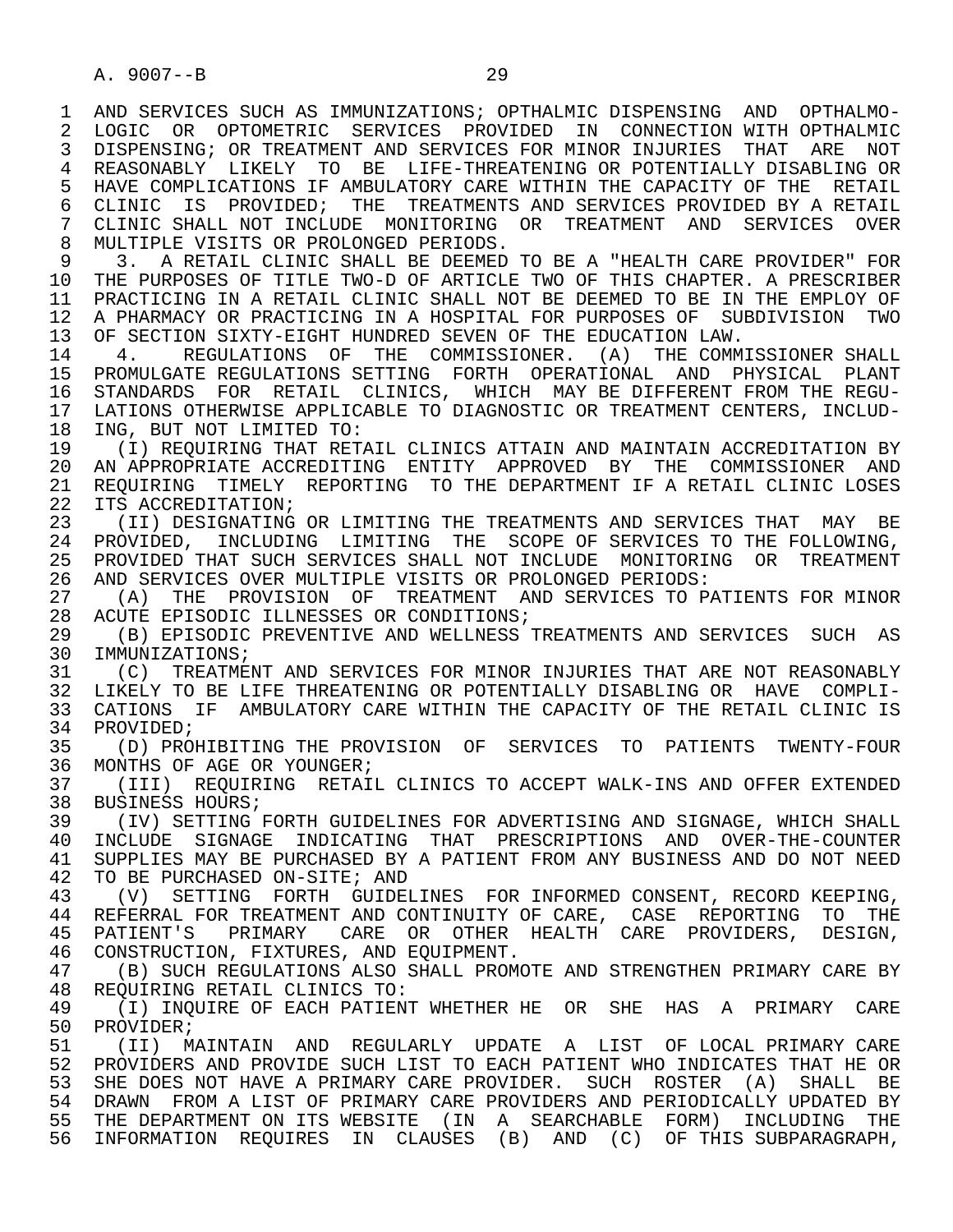1 LOCATED IN THE ZIP CODE AREA AND ADJACENT ZIP CODE AREAS OF THE RETAIL<br>2 CLINIC, AND MAY INCLUDE ADDITIONAL PRIMARY CARE PROVIDERS ADDED BY THE 2 CLINIC, AND MAY INCLUDE ADDITIONAL PRIMARY CARE PROVIDERS ADDED BY THE<br>3 RETAIL CLINIC; (B) SHALL IDENTIFY PREFERRED PROVIDERS WHO HAVE ACHIEVED RETAIL CLINIC; (B) SHALL IDENTIFY PREFERRED PROVIDERS WHO HAVE ACHIEVED 4 RECOGNITION AS A PATIENT CENTERED MEDICAL HOME (PCMH) OR OTHER SIMILAR<br>5 DESIGNATION AND A DESCRIPTION OF WHAT SUCH DESIGNATION MEANS; AND (C) 5 DESIGNATION AND A DESCRIPTION OF WHAT SUCH DESIGNATION MEANS; AND (C)<br>6 SHALL INCLUDE FEDERALLY OUALIFIED HEALTH CENTERS AND OTHER PROVIDERS WHO 6 SHALL INCLUDE FEDERALLY QUALIFIED HEALTH CENTERS AND OTHER PROVIDERS WHO<br>7 SERVE MEDICAID, LOW-INCOME, AND UNINSURED PATIENTS, AND PEOPLE WITH SERVE MEDICAID, LOW-INCOME, AND UNINSURED PATIENTS, AND PEOPLE WITH 8 DISABILITIES, AND SHALL IDENTIFY CULTURAL AND LINGUISTIC CAPABILITIES<br>9 WHEN AVAILABLE; 9 WHEN AVAILABLE;<br>10 (TTT) REFER 10 (III) REFER PATIENTS TO THEIR PRIMARY CARE PROVIDERS OR OTHER HEALTH<br>11 CARE PROVIDERS AS APPROPRIATE; 11 CARE PROVIDERS AS APPROPRIATE;<br>12 (IV) TRANSMIT, BY ELECTRONI 12 (IV) TRANSMIT, BY ELECTRONIC MEANS WHENEVER POSSIBLE, RECORDS OF<br>13 SERVICES TO PATIENTS' PRIMARY CARE PROVIDERS; 13 SERVICES TO PATIENTS' PRIMARY CARE PROVIDERS;<br>14 (V) DECLINE TO TREAT ANY PATIENT FOR TH 14 (V) DECLINE TO TREAT ANY PATIENT FOR THE SAME CONDITION OR ILLNESS<br>15 MORE THAN THREE TIMES IN A YEAR; AND 15 MORE THAN THREE TIMES IN A YEAR; AND<br>16 (VI) REPORT TO THE DEPARTMENT RELEY 16 (VI) REPORT TO THE DEPARTMENT RELEVANT DATA, AS MAY BE DEEMED NECES-<br>17 SARY BY THE DEPARTMENT, RELATED TO SERVICES PROVIDED AND PATIENTS 17 SARY BY THE DEPARTMENT, RELATED TO SERVICES PROVIDED AND PATIENTS<br>18 SERVED, PROVIDED THAT SUCH REPORTING SHALL COMPLY WITH ALL PRIVACY LAWS 18 SERVED, PROVIDED THAT SUCH REPORTING SHALL COMPLY WITH ALL PRIVACY LAWS<br>19 RELATED TO PATIENT DATA. 19 RELATED TO PATIENT DATA.<br>20 (C) RETAIL CLINICS ALR 20 (C) RETAIL CLINICS ALREADY IN OPERATION AT THE TIME THIS SECTION TAKES<br>21 EFFECT MUST COMPLY WITH ACCREDITATION REOUIREMENTS UNDER THIS SUBDIVI-21 EFFECT MUST COMPLY WITH ACCREDITATION REQUIREMENTS UNDER THIS SUBDIVI-<br>22 SION WITHIN ONE YEAR AFTER THE EFFECTIVE DATE OF THIS SECTION. 22 SION WITHIN ONE YEAR AFTER THE EFFECTIVE DATE OF THIS SECTION.<br>23 (D) THE DEPARTMENT SHALL ROUTINELY REVIEW THE COMPLIANCE (D) THE DEPARTMENT SHALL ROUTINELY REVIEW THE COMPLIANCE BY RETAIL 24 CLINICS WITH THE PROVISIONS OF THIS SECTION AND IF A RETAIL CLINIC FAILS<br>25 TO COMPLY WITH THE PROVISIONS OF THIS SECTION, OR REGULATIONS ADOPTED 25 TO COMPLY WITH THE PROVISIONS OF THIS SECTION, OR REGULATIONS ADOPTED 26 PURSUANT TO THIS SECTION, THE DEPARTMENT SHALL HAVE THE AUTHORITY TO 27 TAKE ENFORCEMENT ACTIONS UNDER TITLE TWO OF ARTICLE ONE OF THIS CHAPTER. 27 TAKE ENFORCEMENT ACTIONS UNDER TITLE TWO OF ARTICLE ONE OF THIS CHAPTER.<br>28 (E) IN MAKING REGULATIONS UNDER THIS SECTION, THE COMMISSIONER MAY 28 (E) IN MAKING REGULATIONS UNDER THIS SECTION, THE COMMISSIONER MAY<br>29 CONSULT WITH A WORKGROUP INCLUDING, BUT NOT LIMITED TO, REPRESENTATIVES 29 CONSULT WITH A WORKGROUP INCLUDING, BUT NOT LIMITED TO, REPRESENTATIVES<br>30 OF HEALTH CARE CONSUMERS AND REPRESENTATIVES OF PROFESSIONAL SOCIETIES 30 OF HEALTH CARE CONSUMERS AND REPRESENTATIVES OF PROFESSIONAL SOCIETIES<br>31 OF APPROPRIATE HEALTH CARE PROFESSIONALS, INCLUDING THOSE IN PRIMARY 31 OF APPROPRIATE HEALTH CARE PROFESSIONALS, INCLUDING THOSE IN PRIMARY<br>32 CARE AND OTHER SPECIALTIES. 32 CARE AND OTHER SPECIALTIES.<br>33 5. A RETAIL CLINIC SHALL 33 5. A RETAIL CLINIC SHALL PROVIDE TREATMENT WITHOUT DISCRIMINATION AS<br>34 TO SOURCE OF PAYMENT. 34 TO SOURCE OF PAYMENT.<br>35 6. THE DEPARTMENT S. 35 6. THE DEPARTMENT SHALL PROVIDE AN ANNUAL REPORT WHICH IT SHALL MAKE<br>36 AVAILABLE ON ITS WEBSITE; THE REPORT SHALL INCLUDE LOCATIONS OF RETAIL 36 AVAILABLE ON ITS WEBSITE; THE REPORT SHALL INCLUDE LOCATIONS OF RETAIL 37 CLINICS IN THE STATE AND SHALL INDICATE WHICH CLINICS ARE LOCATED IN 38 MEDICALLY UNDERSERVED AREAS; SUCH REPORT SHALL ALSO INCLUDE AN ANALYSIS 39 AS TO WHETHER RETAIL CLINICS HAVE IMPROVED ACCESS TO HEALTH CARE IN 40 UNDERSERVED AREAS, RECOMMENDATIONS RELATED THERETO AND ANY OTHER INFOR-40 UNDERSERVED AREAS, RECOMMENDATIONS RELATED THERETO AND ANY OTHER INFOR-<br>41 MATION THE DEPARTMENT MAY DEEM NECESSARY. 41 MATION THE DEPARTMENT MAY DEEM NECESSARY.<br>42 T. THIS SECTION DOES NOT AUTHORIZE ANY 42 1. THIS SECTION DOES NOT AUTHORIZE ANY FORM OF OWNERSHIP OR ORGANIZA-<br>43 TION OF A RETAIL CLINIC OR PRACTICE OF ANY PROFESSION THAT WOULD NOT 43 TION OF A RETAIL CLINIC OR PRACTICE OF ANY PROFESSION THAT WOULD NOT<br>44 OTHERWISE BE LEGAL, AND DOES NOT EXPAND THE SCOPE OF PRACTICE OF ANY 44 OTHERWISE BE LEGAL, AND DOES NOT EXPAND THE SCOPE OF PRACTICE OF ANY<br>45 HEALTH CARE PRACTITIONER. WHERE ANY REGULATION UNDER THIS SECTION WOULD 45 HEALTH CARE PRACTITIONER. WHERE ANY REGULATION UNDER THIS SECTION WOULD 46 LIMIT THE SCOPE OF SERVICES THAT MAY BE PROVIDED IN A RETAIL CLINIC BY A<br>47 HEALTH CARE PRACTITIONER LICENSED, REGISTERED, CERTIFIED OR AUTHORIZED 47 HEALTH CARE PRACTITIONER LICENSED, REGISTERED, CERTIFIED OR AUTHORIZED 48 TO PRACTICE UNDER TITLE EIGHT OF THE EDUCATION LAW, THE REGULATION SHALL<br>49 BE MADE BY THE COMMISSIONER IN CONSULTATION WITH THE COMMISSIONER OF 49 BE MADE BY THE COMMISSIONER IN CONSULTATION WITH THE COMMISSIONER OF<br>50 EDUCATION. 50 EDUCATION.<br>51 8. THE H 51 8. THE HOST BUSINESS ENTITY OF A RETAIL CLINIC SHALL NOT, DIRECTLY OR<br>52 INDIRECTLY, BY CONTRACT, POLICY, COMMUNICATION, INCENTIVE OR OTHERWISE, 52 INDIRECTLY, BY CONTRACT, POLICY, COMMUNICATION, INCENTIVE OR OTHERWISE,<br>53 INFLUENCE OR SEEK TO INFLUENCE ANY CLINICAL DECISION, POLICY OR PRACTICE 53 INFLUENCE OR SEEK TO INFLUENCE ANY CLINICAL DECISION, POLICY OR PRACTICE<br>54 OF ANY HEALTH CARE PRACTITIONER PROVIDING ANY HEALTH CARE SERVICE IN THE OF ANY HEALTH CARE PRACTITIONER PROVIDING ANY HEALTH CARE SERVICE IN THE 55 RETAIL CLINIC, INCLUDING PRESCRIBING OR RECOMMENDING DRUGS, DEVICES OR

56 SUPPLIES OR RECOMMENDING A SOURCE FOR OBTAINING DRUGS, DEVICES OR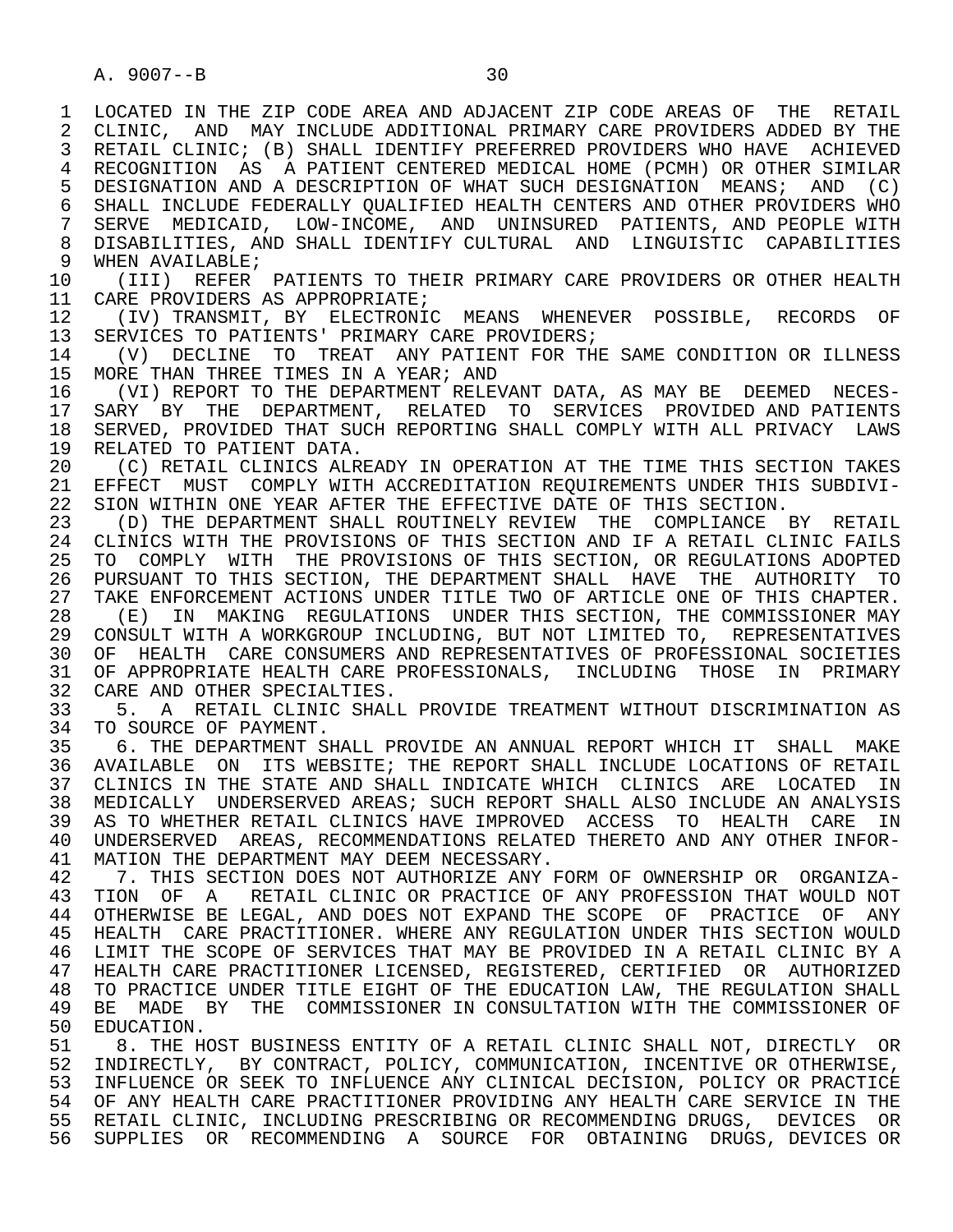1 SUPPLIES. THIS SUBDIVISION SHALL NOT PRECLUDE THE HOST BUSINESS ENTITY<br>2 FROM ESTABLISHING, CONSISTENT WITH THIS SECTION AND APPLICABLE LAW, 2 FROM ESTABLISHING, CONSISTENT WITH THIS SECTIONANDAPPLICABLE LAW,<br>3 LIMITATIONS ON OR REOUIREMENTS AS TO THE SCOPE OF HEALTH CARE SERVICES 3 LIMITATIONS ON OR REQUIREMENTS AS TO THE SCOPE OF HEALTH CARE 4 TO BE PROVIDED IN THE RETAIL CLINIC OR ACTIVITIES TO ASSURE MU 4 TO BE PROVIDED IN THE RETAIL CLINIC OR ACTIVITIES TO ASSURE MAINTAINING<br>5 OUALITY STANDARDS OF HEALTH CARE SERVICES. AS USED IN THIS SECTION, 5 QUALITY STANDARDS OF HEALTH CARE SERVICES. AS USED IN THIS<br>6 "HOST BUSINESS ENTITY" MEANS THE RETAIL BUSINESS ORGANIZATI 6 "HOST BUSINESS ENTITY" MEANS THE RETAIL BUSINESS ORGANIZATION, RETAIL<br>7 BUSINESS ENTITY, OR BUSINESS ENTITY WITHIN WHOSE SPACE THE RETAIL CLINIC 7 BUSINESS ENTITY, OR BUSINESS ENTITY WITHIN WHOSE SPACE THE RETAIL CLINIC<br>8 IS LOCATED OR WITH WHOSE NAME OR SYMBOL THE RETAIL, CLINIC IS ILABELED. 8 IS LOCATED OR WITH WHOSE NAME OR SYMBOL THE RETAIL CLINIC IS LABELED,<br>9 BRANDED, ADVERTISED OR MARKETED. 9 BRANDED, ADVERTISED OR MARKETED.<br>10 S 2. This act shall take effec

10 S 2. This act shall take effect on the one hundred eightieth day after<br>11 it shall have become a law; provided that effective immediately, the 11 it shall have become a law; provided that effective immediately, the<br>12 commissioner of health shall make regulations and take other actions 12 commissioner of health shall make regulations and take other actions<br>13 reasonably necessary to implement the provisions of this act on or 13 reasonably necessary to implement the provisions of this act on or<br>14 before such effective date. before such effective date.

### 15 PART H

16 Section 1. Section 1 of part D of chapter 111 of the laws of 2010<br>17 relating to the recovery of exempt income by the office of mental health 17 relating to the recovery of exempt income by the office of mental health<br>18 for community residences and family-based treatment programs, as amended 18 for community residences and family-based treatment programs, as amended<br>19 by section 1 of part JJ of chapter 58 of the laws of 2015, is amended to 19 by section 1 of part JJ of chapter 58 of the laws of 2015, is amended to 20 read as follows:<br>21 Section 1. Th

21 Section 1. The office of mental health is authorized to recover fund-<br>22 ing from community residences and family-based treatment providers 22 ing from community residences and family-based treatment providers<br>23 licensed by the office of mental-health, consistent with contractual 23 licensed by the office of mental health, consistent with contractual<br>24 obligations of such providers, and notwithstanding any other inconsist-24 obligations of such providers, and notwithstanding any other inconsist-<br>25 ent provision of law to the contrary, in an amount equal to 50 percent 25 ent provision of law to the contrary, in an amount equal to 50 percent<br>26 of the income received by such providers which exceeds the fixed amount 26 of the income received by such providers which exceeds the fixed amount<br>27 of annual Medicaid revenue limitations, as established by the commisof annual Medicaid revenue limitations, as established by the commis- 28 sioner of mental health. Recovery of such excess income shall be for the 29 following fiscal periods: for programs in counties located outside of<br>20 the city of New York, the applicable fiscal periods shall be January 1, 30 the city of New York, the applicable fiscal periods shall be January 1,<br>31 2003 through December 31, 2009 and January 1, 2011 through December 31, 31 2003 through December 31, 2009 and January 1, 2011 through December 31,<br>32 [2016] 2017; and for programs located within the city of New York, the 32 [2016] 2017; and for programs located within the city of New York, the<br>33 applicable fiscal periods shall be July 1, 2003 through June 30, 2010 33 applicable fiscal periods shall be July 1, 2003 through June 30, 2010<br>34 and July 1, 2011 through June 30, [2016] 2017. and July 1, 2011 through June 30, [2016] 2017.

35 S 2. This act shall take effect immediately.

## 36 PART I

 37 Section 1. Sections 19 and 21 of chapter 723 of the laws of 1989 38 amending the mental hygiene law and other laws relating to comprehensive<br>39 psychiatric emergency programs, as amended by section 1 of part K of 39 psychiatric emergency programs, as amended by section 1 of part K of 40 chapter 56 of the laws of 2012, are amended to read as follows: 40 chapter 56 of the laws of 2012, are amended to read as follows:<br>41 S 19. Notwithstanding any other provision of law, the commis

5 19. Notwithstanding any other provision of law, the commissioner of 42 mental health shall, until July 1, [2016] 2020, be solely authorized, in<br>43 his or her discretion, to designate those general hospitals, local his or her discretion, to designate those general hospitals, local 44 governmental units and voluntary agencies which may apply and be consid- 45 ered for the approval and issuance of an operating certificate pursuant<br>46 to article 31 of the mental hygiene law for the operation of a compre-46 to article 31 of the mental hygiene law for the operation of a compre-<br>47 hensive psychiatric emergency program. hensive psychiatric emergency program.

48 S 21. This act shall take effect immediately, and sections one, two<br>49 and four through twenty of this act shall remain in full force and 49 and four through twenty of this act shall remain in full force and<br>50 effect, until July 1, [2016] 2020, at which time the amendments and 50 effect, until July 1, [2016] 2020, at which time the amendments and<br>51 additions made by such sections of this act shall be deemed to be 51 additions made by such sections of this act shall be deemed to be<br>52 repealed, and any provision of law amended by any of such sections of 52 repealed, and any provision of law amended by any of such sections of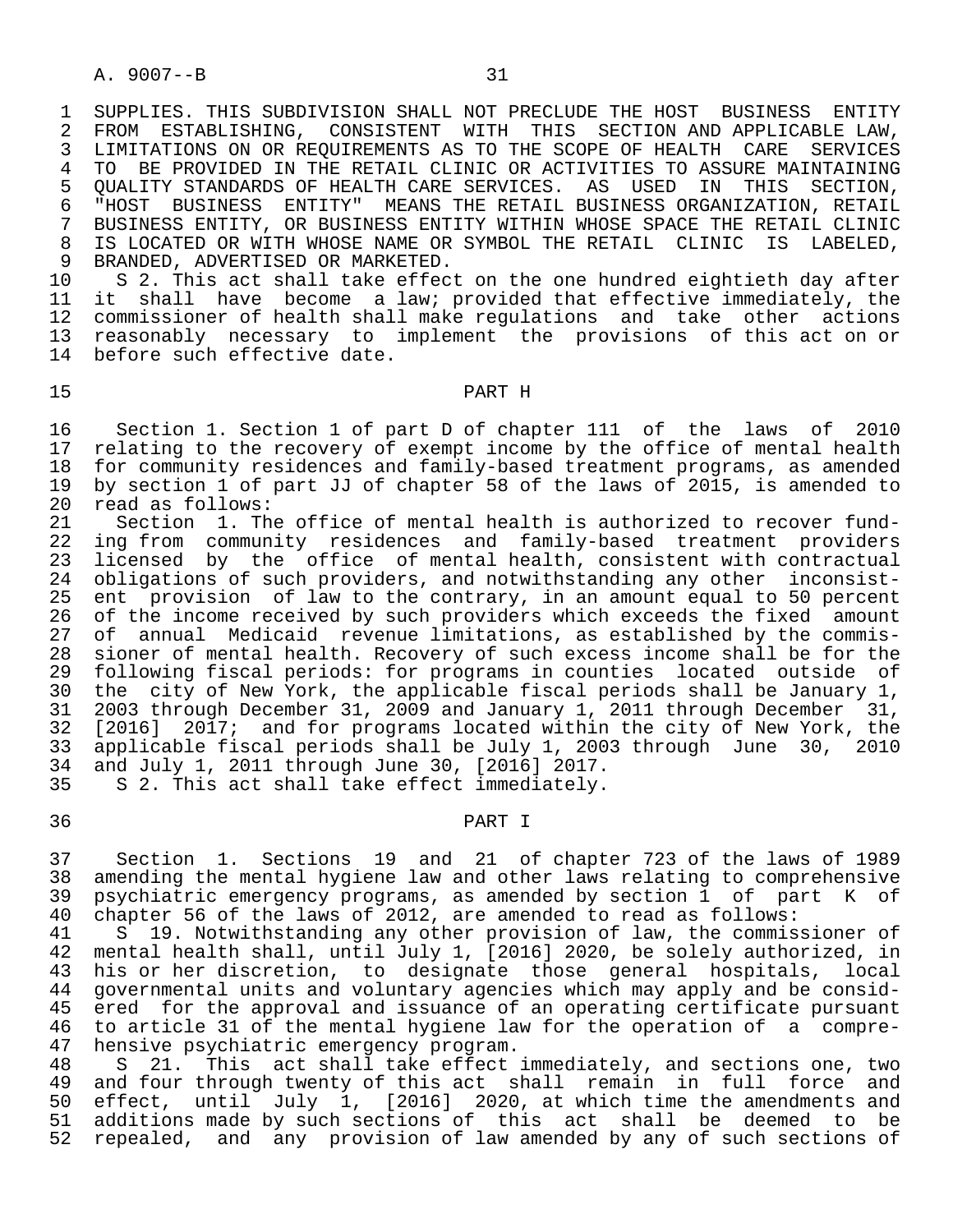|                 | 1 this act shall revert to its text as it existed prior to the effective |
|-----------------|--------------------------------------------------------------------------|
|                 | date of this act.                                                        |
|                 | S 2. This act shall take effect immediately and shall be deemed to       |
|                 | 4 have been in full force and effect on and after April 1, 2016.         |
| 5.              | PART J                                                                   |
| 6               | Section 1. Subdivision 10 of Section 7605 of the education law, as       |
|                 | added by section 4 of part AA of chapter 57 of the laws of 2013, is      |
| 8               | amended and a new subdivision 12 is added to read as follows:            |
| 9               | 10. A person without a license from performing assessments such as       |
| 10 <sup>°</sup> | basic information collection, gathering of demographic data, and         |
| 11              | informal observations, screening and referral used for general eligibil- |
| 12 <sup>°</sup> | ity for a program or service and determining the functional status of an |
| 13              | individual for the purpose of determining need for services [unrelated   |

 14 to a behavioral health diagnosis or treatment plan]. Such licensure 15 shall not be required to [create, develop or implement] PARTICIPATE AS A<br>16 MEMBER OF THE TREATMENT TEAM IN THE CREATION, DEVELOPMENT OR IMPLEMENTA-16 MEMBER OF THE TREATMENT TEAM IN THE CREATION, DEVELOPMENT OR IMPLEMENTA-<br>17 TION OF a service plan [unrelated to a behavioral health diagnosis or 17 TION OF a service plan [unrelated to a behavioral health diagnosis or<br>18 treatment plan]. Such service plans shall include, but are not limited 18 treatment plan]. Such service plans shall include, but are not limited<br>19 to, job training and employability, housing, general public assistance, 19 to, job training and employability, housing, general public assistance,<br>20 in home services and supports or home-delivered meals, investigations 20 in home services and supports or home-delivered meals, investigations<br>21 conducted or assessments made by adult or child protective services, 21 conducted or assessments made by adult or child protective services,<br>22 adoption home studies and assessments, family service plans, transition 22 adoption home studies and assessments, family service plans, transition<br>23 plans and permanency planning activities, de-escalation techniques, peer 23 plans and permanency planning activities, de-escalation techniques, peer<br>24 services or skill development. A license under this article shall not be 24 services or skill development. A license under this article shall not be 25 required for persons to participate as a member of a multi-disciplinary<br>26 team to implement a behavioral health services or treatment plan; 26 team to implement a behavioral health services or treatment plan;<br>27 provided however, that such team shall include one or more professionals 27 provided however, that such team shall include one or more professionals<br>28 licensed under this article or articles one hundred thirty-one, one 28 licensed under this article or articles one hundred thirty-one, one 29 hundred fifty-four or one hundred sixty-three of this chapter WHO MUST 30 HAVE A FACE TO FACE VISIT WITH EACH PATIENT PRIOR TO THE RENDERING OF A<br>31 DIAGNOSIS; and provided, further, that the activities performed by DIAGNOSIS; and provided, further, that the activities performed by 32 members of the team shall be consistent with the scope of practice for 33 each team member licensed or authorized under title VIII of this chap- 34 ter, and those who are not so authorized may not engage in the following 35 restricted practices BUT MAY ASSIST LICENSED PROFESSIONALS AND/OR<br>36 MULTI-DISCIPLINARY TEAM MEMBERS WITH: the diagnosis of mental, 36 MULTI-DISCIPLINARY TEAM MEMBERS WITH: the diagnosis of mental, emotional, behavioral, addictive and developmental disorders and disa-38 bilities; [patient assessment and evaluating;] the provision of<br>39 psychotherapeutic treatment; the provision of treatment other than 39 psychotherapeutic treatment; the provision of treatment other than<br>40 psychotherapeutic treatment; and/or the development and implementation <sup>1</sup> psychotherapeutic treatment; and/or the development and implementation<br>41 of assessment-based treatment plans as defined in section seventy-seven 41 of assessment-based treatment plans as defined in section seventy-seven<br>42 hundred one of this [chapter] TITLE. AS USED IN THIS SUBDIVISION, THE 42 hundred one of this [chapter] TITLE. AS USED IN THIS SUBDIVISION, THE<br>43 TERM "ASSIST" SHALL INCLUDE THOSE FUNCTIONS WHICH ARE EXEMPT UNDER THIS 43 TERM "ASSIST" SHALL INCLUDE THOSE FUNCTIONS WHICH ARE EXEMPT UNDER THIS<br>44 SURDIVISION. Provided. further, that nothing in this subdivision shall 44 SUBDIVISION. Provided, further, that nothing in this subdivision shall<br>45 be construed as requiring a license for any particular activity or funcbe construed as requiring a license for any particular activity or func-46 tion based solely on the fact that the activity or function is not list-<br>47 ed in this subdivision. 47 ed in this subdivision.<br>48 12. NOTHING IN THIS S

48 12. NOTHING IN THIS SECTION SHALL BE CONSTRUED TO PROHIBIT OR LIMIT<br>49 THE ACTIVITIES OR SERVICES PROVIDED UNDER THIS ARTICLE ON THE PART OF 49 THE ACTIVITIES OR SERVICES PROVIDED UNDER THIS ARTICLE ON THE PART OF<br>50 ANY PERSON WHO, UPON THE EFFECTIVE DATE OF THIS SUBDIVISION, IS IN THE 50 ANY PERSON WHO, UPON THE EFFECTIVE DATE OF THIS SUBDIVISION, IS IN THE<br>51 EMPLOY OF A PROGRAM OR SERVICE, AS DEFINED IN SUBDIVISION B OF SECTION 51 EMPLOY OF A PROGRAM OR SERVICE, AS DEFINED IN SUBDIVISION B OF SECTION<br>52 SEVENTEEN-A OF CHAPTER SIX HUNDRED SEVENTY-SIX OF THE LAWS OF TWO THOU- 52 SEVENTEEN-A OF CHAPTER SIX HUNDRED SEVENTY-SIX OF THE LAWS OF TWO THOU- 53 SAND TWO, AS AMENDED, FOR THE PERIOD DURING WHICH SUCH PERSON MAINTAINS<br>54 EMPLOYMENT IN SUCH PROGRAM; ACTIVITIES AND SERVICES THAT MAY BE 54 EMPLOYMENT IN SUCH PROGRAM; ACTIVITIES AND SERVICES THAT MAY BE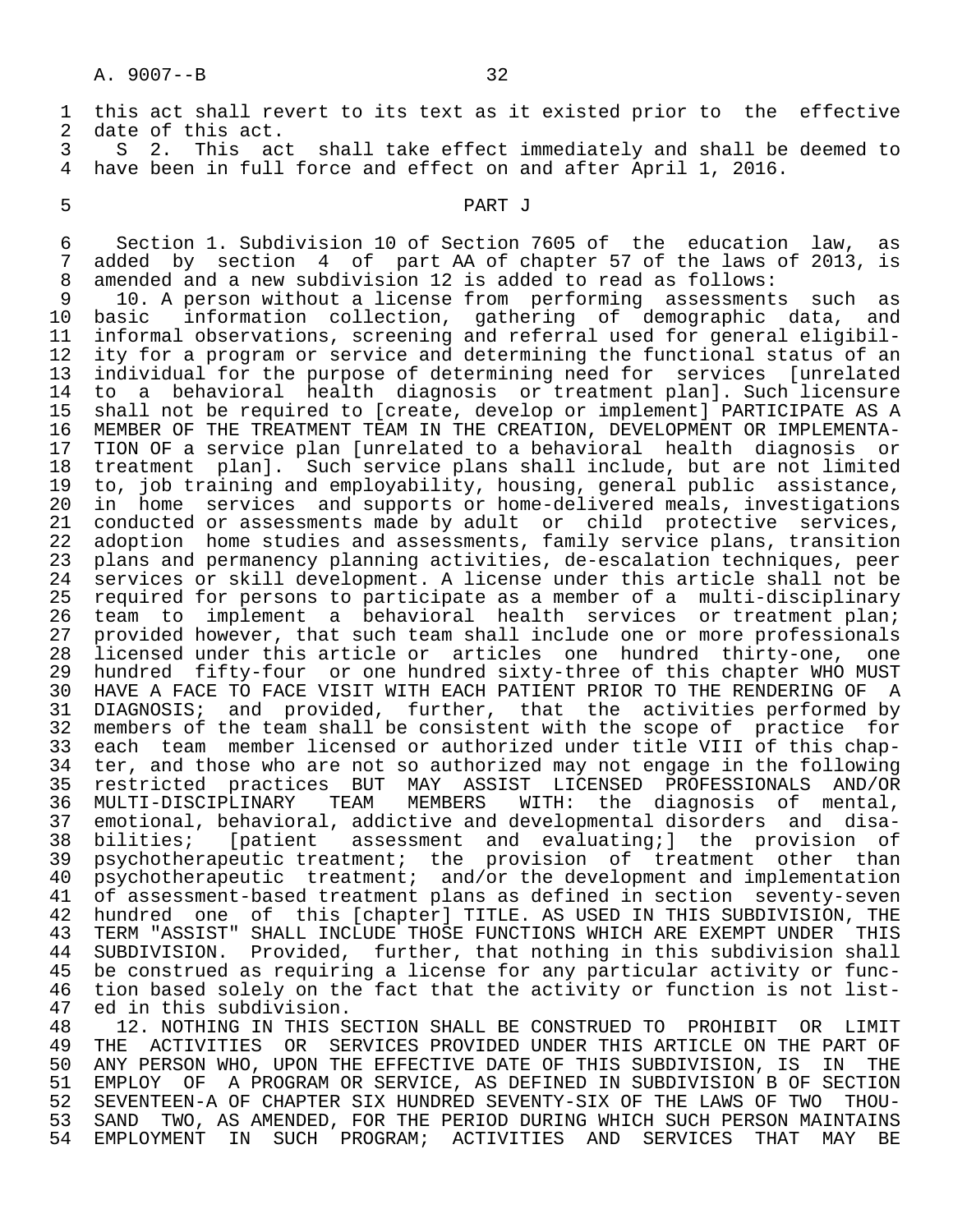1 PERFORMED ARE LIMITED TO THOSE PROVIDED BY SUCH INDIVIDUAL WITHIN THE<br>2 PRACTICE OF PSYCHOLOGY, AS DEFINED IN THIS ARTICLE, PRIOR TO THE EFFEC-2 PRACTICE OF PSYCHOLOGY, AS DEFINED IN THIS ARTICLE, PRIOR TO THE EFFEC-<br>3 TIVE DATE OF THIS SUBDIVISION. THIS SUBDIVISION SHALL NOT AUTHORIZE THE 3 TIVE DATE OF THIS SUBDIVISION. THIS SUBDIVISION SHALL NOT AUTHORIZE THE<br>4 USE OF ANY TITLE AUTHORIZED PURSUANT TO THIS ARTICLE BY ANY SUCH 4 USE OF ANY TITLE AUTHORIZED PURSUANT TO THIS ARTICLE BY ANY SUCH 5 EMPLOYED PERSON, EXCEPT AS OTHERWISE PROVIDED BY<br>6 TIVELY.

6 TIVELY.<br>7 PROVIDED, 7 PROVIDED, HOWEVER, THAT ANY PERSON THAT COMMENCES EMPLOYMENT IN SUCH (2011) PROGRAM OR SERVICE ON OR AFTER JULY FIRST. TWO THOUSAND NINETEEN AND 8 PROGRAM OR SERVICE ON OR AFTER JULY FIRST, TWO THOUSAND NINETEEN AND<br>9 PERFORMS SERVICES THAT ARE RESTRICTED UNDER THIS ARTICLE SHALL BE APPRO-9 PERFORMS SERVICES THAT ARE RESTRICTED UNDER THIS ARTICLE SHALL BE APPRO-<br>10 PRIATELY LICENSED OR AUTHORIZED UNDER THIS ARTICLE. 10 PRIATELY LICENSED OR AUTHORIZED UNDER THIS ARTICLE.<br>11 S 2. Subdivision 7 of section 7706 of the educa

11 S 2. Subdivision 7 of section 7706 of the education law, as added by<br>12 section 5 of part AA of chapter 57 of the laws of 2013, is amended and a 12 section 5 of part AA of chapter 57 of the laws of 2013, is amended and a<br>13 new subdivision 8 is added to read as follows: 13 new subdivision 8 is added to read as follows:<br>14 17 Prevent a person without a license from p

14 1. Prevent a person without a license from performing assessments such<br>15 as basic information collection, gathering of demographic data, and 15 as basic information collection, gathering of demographic data, and 16 informal observations, screening and referral used for general eligibil-<br>17 ity for a program or service and determining the functional status of an 17 ity for a program or service and determining the functional status of an<br>18 individual for the purpose of determining need for services [unrelated 18 individual for the purpose of determining need for services [unrelated<br>19 to a behavioral health diagnosis or treatment planl. Such licensure 19 to a behavioral health diagnosis or treatment plan]. Such licensure 20 shall not be required to [create, develop or implement] PARTICIPATE AS A<br>21 MEMBER OF THE TREATMENT TEAM IN THE CREATION, DEVELOPMENT OR IMPLEMENTA-21 MEMBER OF THE TREATMENT TEAM IN THE CREATION, DEVELOPMENT OR IMPLEMENTA-<br>22 TION OF a service plan [unrelated to a behavioral health diagnosis or 22 TION OF a service plan [unrelated to a behavioral health diagnosis or<br>23 treatment plan]. Such service plans shall include, but are not limited 23 treatment plan]. Such service plans shall include, but are not limited<br>24 to. iob training and employability, housing, general public assistance, 24 to, job training and employability, housing, general public assistance,<br>25 in home services and supports or home-delivered meals, investigations in home services and supports or home-delivered meals, investigations 26 conducted or assessments made by adult or child protective services,<br>27 adoption home studies and assessments, family service plans, transition 27 adoption home studies and assessments, family service plans, transition<br>28 plans and permanency planning activities, de-escalation techniques, peer 28 plans and permanency planning activities, de-escalation techniques, peer services or skill development. A license under this article shall not be 30 required for persons to participate as a member of a multi-disciplinary 31 team to implement a behavioral health services or treatment plan;<br>32 provided however, that such team shall include one or more professionals 32 provided however, that such team shall include one or more professionals<br>33 licensed under this article or articles one hundred thirty-one, one 33 licensed under this article or articles one hundred thirty-one, one 34 hundred fifty-three or one hundred sixty-three of this chapter WHO MUST<br>35 HAVE A FACE TO FACE VISIT WITH EACH PATIENT PRIOR TO THE RENDERING OF A 35 HAVE A FACE TO FACE VISIT WITH EACH PATIENT PRIOR TO THE RENDERING OF A<br>36 DIAGNOSIS; and provided, further, that, the activities performed by DIAGNOSIS; and provided, further, that the activities performed by 37 members of the team shall be consistent with the scope of practice for 38 each team member licensed or authorized under title VIII of this chap- 39 ter, and those who are not so authorized may not engage in the following<br>40 restricted practices BUT MAY ASSIST LICENSED PROFESSIONALS AND/OR 40 restricted practices BUT MAY ASSIST LICENSED PROFESSIONALS AND/OR 41 MULTI-DISCIPLINARY TEAM MEMBERS WITH: the diagnosis of mental,<br>42 emotional, behavioral, addictive and developmental disorders and disa-42 emotional, behavioral, addictive and developmental disorders and disa-<br>43 bilities; [patient assessment and evaluating;] the provision of 43 bilities; [patient assessment and evaluating;] the provision of<br>44 psychotherapeutic treatment; the provision of treatment other than 44 psychotherapeutic treatment; the provision of treatment other than<br>45 psychotherapeutic treatment; and/or the development and implementation 45 psychotherapeutic treatment; and/or the development and implementation 46 of assessment-based treatment plans as defined in section seventy-seven<br>47 hundred one of this article. AS USED IN THIS SUBDIVISION, THE TERM 47 hundred one of this article. AS USED IN THIS SUBDIVISION, THE TERM<br>48 "ASSIST" SHALL INCLUDE THOSE FUNCTIONS WHICH ARE EXEMPT UNDER THIS 48 "ASSIST" SHALL INCLUDE THOSE FUNCTIONS WHICH ARE—EXEMPT\_UNDER\_THIS<br>49 SUBDIVISION. Provided, further, that nothing in this subdivision shall 49 SUBDIVISION. Provided, further, that nothing in this subdivision shall<br>50 be construed as requiring a license for any particular activity or func-50 be construed as requiring a license for any particular activity or func-<br>51 tion based solely on the fact that the activity or function is not list-51 tion based solely on the fact that the activity or function is not list-<br>52 ed in this subdivision.

 52 ed in this subdivision. 53 6. NOTHING HEREIN SHALL BE CONSTRUED TO PROHIBIT OR LIMIT THE ACTIV-<br>54 TTIES OR SERVICES PROVIDED UNDER THIS ARTICLE ON THE PART OF ANY PERSON 54 ITIES OR SERVICES PROVIDED UNDER THIS ARTICLE ON THE PART OF ANY PERSON<br>55 WHO, UPON THE EFFECTIVE DATE OF THIS SUBDIVISION, IS IN THE EMPLOY OF A 55 WHO, UPON THE EFFECTIVE DATE OF THIS SUBDIVISION, IS IN THE EMPLOY OF A<br>56 PROGRAM OR SERVICE, AS DEFINED IN SECTION NINE OF CHAPTER FOUR HUNDRED 56 PROGRAM OR SERVICE, AS DEFINED IN SECTION NINE OF CHAPTER FOUR HUNDRED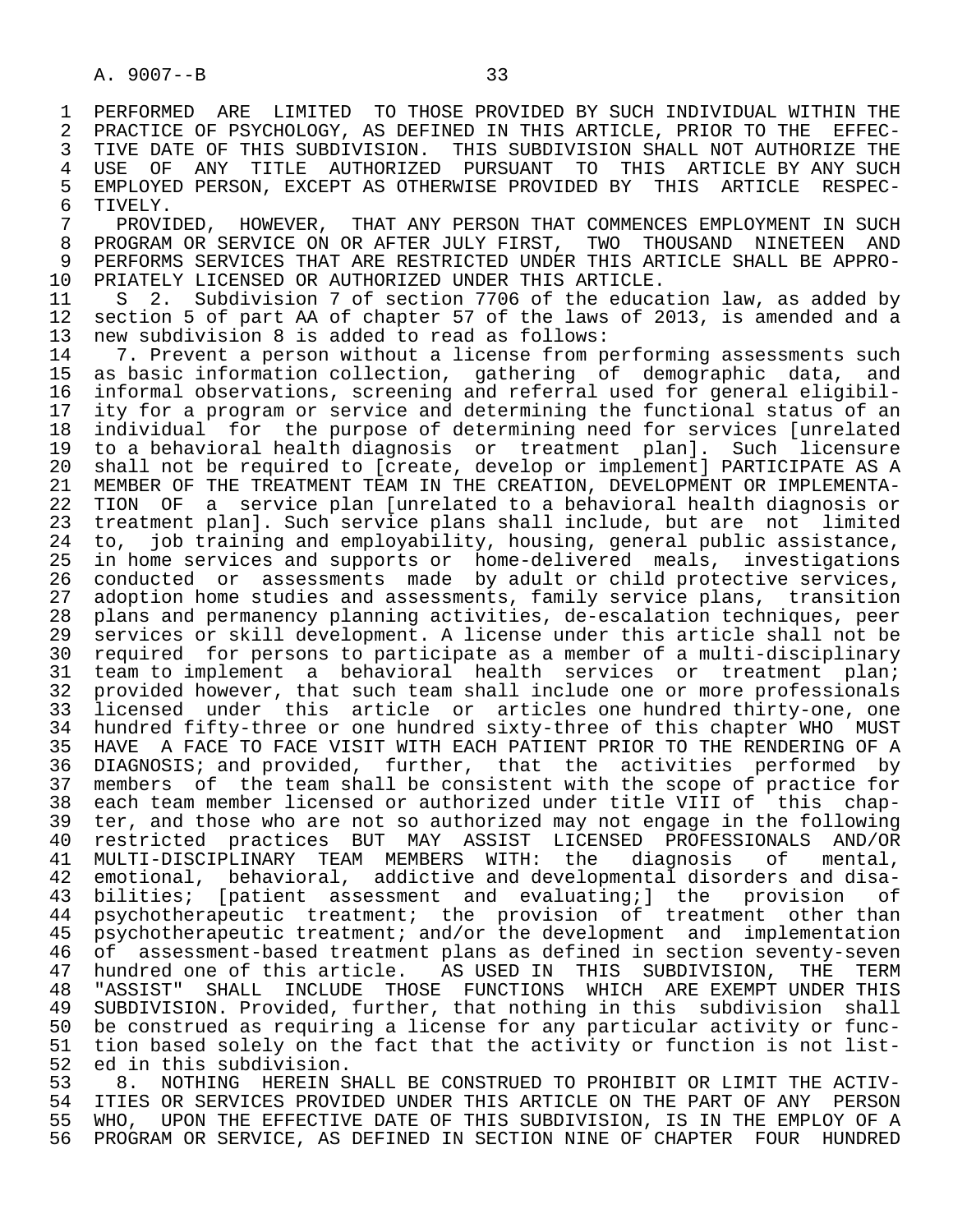1 TWENTY OF THE LAWS OF TWO THOUSAND TWO, AS AMENDED, FOR THE PERIOD<br>2 DURING WHICH SUCH PERSON MAINTAINS EMPLOYMENT IN SUCH PROGRAM; ACTIV-2 DURING WHICH SUCH PERSON MAINTAINS EMPLOYMENT IN SUCH PROGRAM; ACTIV-<br>3 ITIES AND SERVICES THAT MAY BE PERFORMED ARE LIMITED TO THOSE PROVIDED 3 ITIES AND SERVICES THAT MAY BE PERFORMED ARE LIMITED TO THOSE PROVIDED<br>4 BY SUCH INDIVIDUAL WITHIN THE PRACTICE OF LICENSED MASTER SOCIAL WORK OR 4 BY SUCH INDIVIDUAL WITHIN THE PRACTICE OF LICENSED MASTER SOCIAL WORK OR<br>5 LICENSED CLINICAL SOCIAL WORK, AS DEFINED IN THIS ARTICLE, PRIOR TO THE 5 LICENSED CLINICAL SOCIAL WORK, AS DEFINED IN THIS ARTICLE, PRIOR TO THE<br>6 EFFECTIVE DATE OF THIS SUBDIVISION. THIS SUBDIVISION SHALL NOT AUTHORIZE 6 EFFECTIVE DATE OF THIS SUBDIVISION. THIS SUBDIVISION SHALL NOT AUTHORIZE<br>7 THE USE OF ANY TITLE AUTHORIZED PURSUANT TO THIS ARTICLE BY ANY SUCH 7 THE USE OF ANY TITLE AUTHORIZED PURSUANT TO THIS ARTICLE BY ANY SUCH 7 THE SUPERTY AS OTHERWISE PROVIDED BY THIS ARTICLE RESPECT 8 EMPLOYED PERSON, EXCEPT AS OTHERWISE PROVIDED BY THIS ARTICLE RESPEC-<br>9 TIVELY.

9 TIVELY.<br>10 PROVI 10 PROVIDED, HOWEVER, THAT ANY PERSON THAT COMMENCES EMPLOYMENT IN SUCH<br>11 PROGRAM OR SERVICE ON OR AFTER JULY FIRST, TWO THOUSAND NINETEEN AND 11 PROGRAM OR SERVICE ON OR AFTER JULY FIRST, TWO THOUSAND NINETEEN AND<br>12 PERFORMS SERVICES THAT ARE RESTRICTED UNDER THIS ARTICLE SHALL BE APPRO-12 PERFORMS SERVICES THAT ARE RESTRICTED UNDER THIS ARTICLE SHALL BE APPRO-<br>13 PRIATELY LICENSED OR AUTHORIZED UNDER THIS ARTICLE. 13 PRIATELY LICENSED OR AUTHORIZED UNDER THIS ARTICLE.<br>14 S 3. Section 7707 of the education law is amende

 14 S 3. Section 7707 of the education law is amended by adding a new 15 subdivision 2-a to read as follows:

16 2-A. ANY PERSON WHO POSSESSES A MASTER'S OF SOCIAL WORK DEGREE,<br>17 ACCEPTABLE TO THE DEPARTMENT, ON THE EFFECTIVE DATE OF THIS SUBDIVISION 17 ACCEPTABLE TO THE DEPARTMENT, ON THE EFFECTIVE DATE OF THIS SUBDIVISION<br>18 AND WHO HAS TWO YEARS OF POST-GRADUATE SOCIAL WORK EMPLOYMENT, AS VERI-18 AND WHO HAS TWO YEARS OF POST-GRADUATE SOCIAL WORK EMPLOYMENT, AS VERI-<br>19 FIED BY A LICENSED SUPERVISOR OR COLLEAGUE ON FORMS ACCEPTABLE TO THE 19 FIED BY A LICENSED SUPERVISOR OR COLLEAGUE ON FORMS ACCEPTABLE TO THE 20 DEPARTMENT. AND WHO. IN THE DETERMINATION OF THE DEPARTMENT. MEETS ALL 20 DEPARTMENT, AND WHO, IN THE DETERMINATION OF THE DEPARTMENT, MEETS ALL<br>21 OTHER REOUIREMENTS FOR LICENSURE AS A LICENSED MASTER SOCIAL WORKER AS 21 OTHER REQUIREMENTS FOR LICENSURE AS A LICENSED MASTER SOCIAL WORKER<br>22 DEFINED IN THIS ARTICLE, EXCEPT FOR EXAMINATION, AND WHO FILES WITH T 22 DEFINED IN THIS ARTICLE, EXCEPT FOR EXAMINATION, AND WHO FILES WITH THE<br>23 DEPARTMENT THE APPLICATION, FEE AND REOUIRED DOCUMENTATION WITHIN ONE 23 DEPARTMENT THE APPLICATION, FEE AND REQUIRED DOCUMENTATION WITHIN ONE<br>24 YEAR OF THE EFFECTIVE DATE OF THIS SECTION, SHALL BE LICENSED AS A 24 YEAR OF THE EFFECTIVE DATE OF THIS SECTION, SHALL BE LICENSED AS A 25 LICENSED AS A LICENSED MASTER SOCIAL WORKER.

26 S 4. Subdivision 8 of section 8410 of the education law, as added by<br>27 section 6 of part AA of chapter 57 of the laws of 2013, is amended and a 27 section 6 of part AA of chapter 57 of the laws of 2013, is amended and a 28 new subdivision 9 is added to read as follows:<br>29 8. Prevent a person without a license from p

29 8. Prevent a person without a license from performing assessments such<br>20 as basic information collection, gathering of demographic data, and 30 as basic information collection, gathering of demographic data, and<br>31 informal observations, screening and referral used for general eligibil-31 informal observations, screening and referral used for general eligibil-<br>32 ity for a program or service and determining the functional status of an 32 ity for a program or service and determining the functional status of an<br>33 individual for the purpose of determining need for services [unrelated 33 individual for the purpose of determining need for services [unrelated<br>34 to a behavioral health diagnosis or treatment plan]. Such licensure 34 to a behavioral health diagnosis or treatment plan]. Such licensure<br>35 shall not be required to [create, develop or implement] PARTICIPATE AS A shall not be required to [create, develop or implement] PARTICIPATE AS A 36 MEMBER OF THE TREATMENT TEAM IN THE CREATION, DEVELOPMENT OR IMPLEMENTA- 37 TION OF a service plan [unrelated to a behavioral health diagnosis or 38 treatment plan]. Such service plans shall include, but are not limited<br>39 to, job training and emplovability, housing, general public assistance, 39 to, job training and employability, housing, general public assistance,<br>40 in home services and supports or home-delivered meals, investigations 40 in home services and supports or home-delivered meals, investigations<br>41 conducted or assessments made by adult or child protective services. 41 conducted or assessments made by adult or child protective services,<br>42 adoption home studies and assessments, family service plans, transition 42 adoption home studies and assessments, family service plans, transition<br>43 plans and permanency planning activities, de-escalation techniques, peer plans and permanency planning activities, de-escalation techniques, peer 44 services or skill development. A license under this article shall not be<br>45 required for persons to participate as a member of a multi-disciplinary 45 required for persons to participate as a member of a multi-disciplinary 46 team to implement a behavioral health services or treatment plan;<br>47 provided however, that such team shall include one or more professionals 47 provided however, that such team shall include one or more professionals 48 licensed under this article or articles one hundred thirty-one, one 49 hundred fifty-three or one hundred fifty-four of this chapter WHO MUST 50 HAVE A FACE TO FACE VISIT WITH EACH PATIENT PRIOR TO THE RENDERING OF A<br>51 DIAGNOSIS; and provided, further, that the activities performed by DIAGNOSIS; and provided, further, that the activities performed by 52 members of the team shall be consistent with the scope of practice for<br>53 each team member licensed or authorized under title VIII of this chap-53 each team member licensed or authorized under title VIII of this chap-<br>54 ter, and those who are not so authorized may not engage in the following 54 ter, and those who are not so authorized may not engage in the following<br>55 restricted practices BUT MAY ASSIST LICENSED PROFESSIONALS AND/OR 55 restricted practices BUT MAY ASSIST LICENSED PROFESSIONALS AND/OR<br>56 MULTI-DISCIPLINARY TEAM MEMBERS WITH: the diagnosis of mental, WITH: the diagnosis of mental,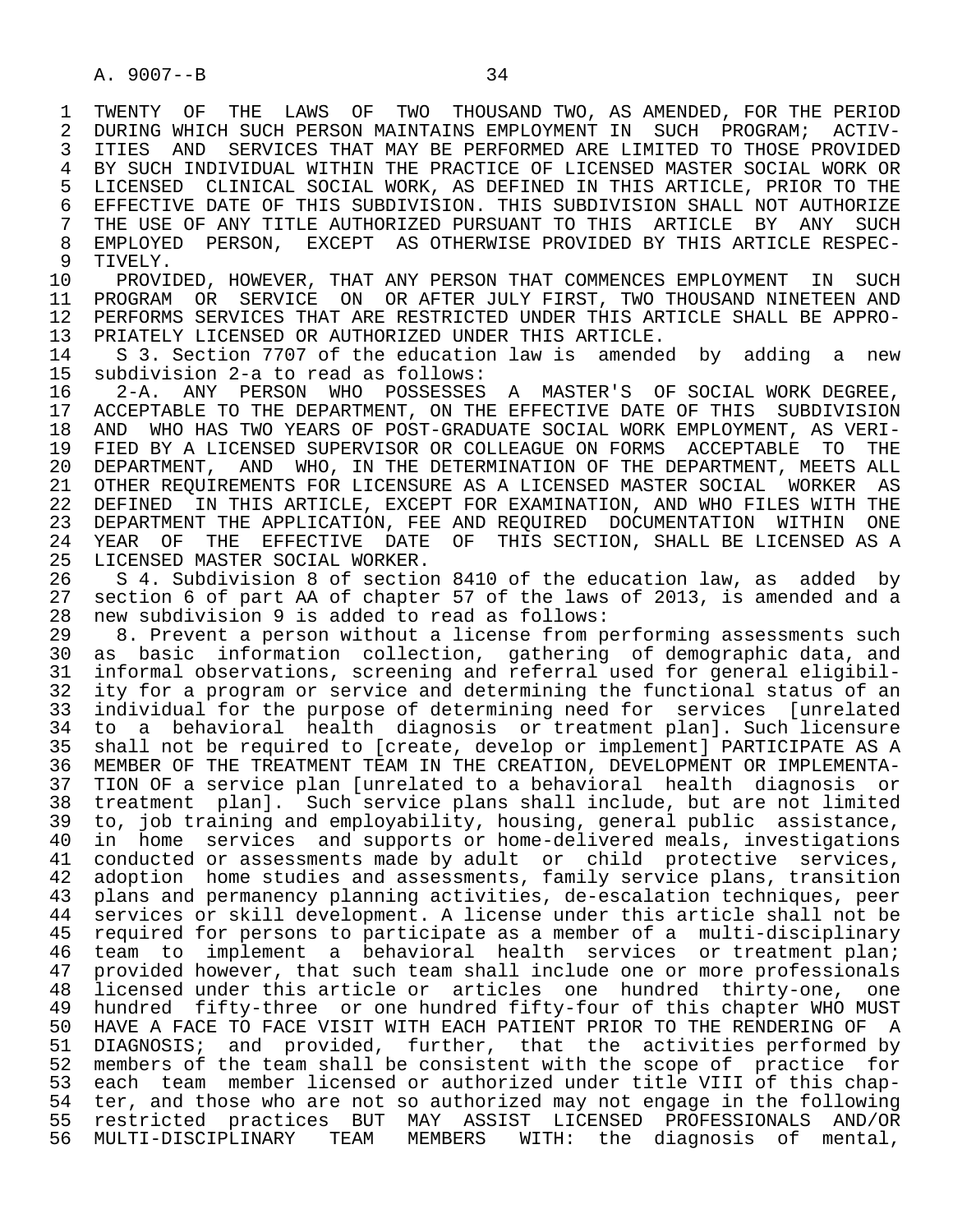1 emotional, behavioral, addictive and developmental disorders and disa-<br>2 bilities; [patient assessment and evaluating;] the provision of 2 bilities; [patient assessment and evaluating;] the provision of<br>3 psychotherapeutic treatment; the provision of treatment other than 3 psychotherapeutic treatment; the provision of treatment other than<br>4 psychotherapeutic treatment; and/or the development and implementation 4 psychotherapeutic treatment; and/or the development and implementation<br>5 of assessment-based treatment plans as defined in section seventy-seven 5 of assessment-based treatment plans as defined in section seventy-seven<br>6 hundred one of this chapter. AS USED IN THIS SUBDIVISION, THE TERM 6 hundred one of this chapter. AS USED IN THIS SUBDIVISION, THE TERM<br>7 "ASSIST" SHALL INCLUDE THOSE FUNCTIONS THAT ARE EXEMPT UNDER THIS SUBDI-"ASSIST" SHALL INCLUDE THOSE FUNCTIONS THAT ARE EXEMPT UNDER THIS SUBDI- 8 VISION. Provided, further, that nothing in this subdivision shall be 9 construed as requiring a license for any particular activity or function<br>10 based solely on the fact that the activity or function is not listed in 10 based solely on the fact that the activity or function is not listed in<br>11 this subdivision.

11 this subdivision.<br>12 9. NOTHING HERE 12 9. NOTHING HEREIN SHALL BE CONSTRUED TO PROHIBIT OR LIMIT THE ACTIV-<br>13 ITIES OR SERVICES PROVIDED UNDER THIS ARTICLE ON THE PART OF ANY PERSON 13 ITIES OR SERVICES PROVIDED UNDER THIS ARTICLE ON THE PART OF ANY PERSON<br>14 WHO, UPON THE EFFECTIVE DATE OF THIS SUBDIVISION, IS IN THE EMPLOY OF A WHO, UPON THE EFFECTIVE DATE OF THIS SUBDIVISION, IS IN THE EMPLOY OF A 15 PROGRAM OR SERVICE, AS DEFINED IN SUBDIVISION B OF SECTION SEVENTEEN-A<br>16 OF CHAPTER SIX HUNDRED SEVENTY-SIX OF THE LAWS OF TWO THOUSAND TWO, AS 16 OF CHAPTER SIX HUNDRED SEVENTY-SIX OF THE LAWS OF TWO THOUSAND TWO, AS<br>17 AMENDED, FOR THE PERIOD DURING WHICH SUCH PERSON MAINTAINS EMPLOYMENT IN 17 AMENDED, FOR THE PERIOD DURING WHICH SUCH PERSON MAINTAINS EMPLOYMENT IN<br>18 SUCH PROGRAM; ACTIVITIES AND SERVICES THAT MAY BE PERFORMED ARE LIMITED 18 SUCH PROGRAM; ACTIVITIES AND SERVICES THAT MAY BE PERFORMED ARE LIMITED<br>19 TO THOSE PROVIDED BY SUCH INDIVIDUAL WITHIN THE PRACTICE OF MENTAL 19 TO THOSE PROVIDED BY SUCH INDIVIDUAL WITHIN THE PRACTICE OF MENTAL<br>20 HEALTH COUNSELING, MARRIAGE AND FAMILY THERAPY, CREATIVE ARTS THERAPY 20 HEALTH COUNSELING, MARRIAGE AND FAMILY THERAPY, CREATIVE ARTS THERAPY<br>21 AND PSYCHOANALYSIS, AS DEFINED IN THIS ARTICLE, PRIOR TO THE EFFECTIVE 21 AND PSYCHOANALYSIS, AS DEFINED IN THIS ARTICLE, PRIOR TO THE EFFECTIVE 22 DATE OF THIS SECTION. THIS SECTION SHALL NOT AUTHORIZE THE USE OF ANY<br>23 TITLE AUTHORIZED PURSUANT TO THIS ARTICLE BY ANY SUCH EMPLOYED PERSON, 23 TITLE AUTHORIZED PURSUANT TO THIS ARTICLE BY ANY SUCH EMPLOYED PERSON,<br>24 EXCEPT AS OTHERWISE PROVIDED BY THIS ARTICLE RESPECTIVELY. 24 EXCEPT AS OTHERWISE PROVIDED BY THIS ARTICLE RESPECTIVELY.<br>25 PROVIDED, HOWEVER, THAT ANY PERSON THAT COMMENCES EMPL

 25 PROVIDED, HOWEVER, THAT ANY PERSON THAT COMMENCES EMPLOYMENT IN SUCH 26 PROGRAM OR SERVICE ON OR AFTER JULY FIRST, TWO THOUSAND NINETEEN AND<br>27 PERFORMS SERVICES THAT ARE RESTRICTED UNDER THIS ARTICLE SHALL BE APPRO-27 PERFORMS SERVICES THAT ARE RESTRICTED UNDER THIS ARTICLE SHALL BE APPRO-<br>28 PRIATELY LICENSED OR AUTHORIZED UNDER THIS ARTICLE. 28 PRIATELY LICENSED OR AUTHORIZED UNDER THIS ARTICLE.<br>29 S 5. No later than July 1, 2017, the department o

29 S 5. No later than July 1, 2017, the department of mental hygiene, the<br>30 office of children and family services, the office of temporary and office of children and family services, the office of temporary and 31 disability assistance, the department of corrections and community<br>32 supervision, the state office for the aging, the department of health, 32 supervision, the state office for the aging, the department of health,<br>33 or a local governmental unit as that term is defined in article 41 of or a local governmental unit as that term is defined in article 41 of 34 the mental hygiene law or a social services district as defined in<br>35 section 61 of the social services law (hereinafter referred to as "agensection 61 of the social services law (hereinafter referred to as "agen- 36 cies") shall individually or collectively consult with the department to 37 develop formal guidance for service providers authorized to operate 38 under the respective agencies to identify the following: (a) the tasks<br>39 and functions performed by each agency's service provider workforce 39 and functions performed by each agency's service provider workforce<br>40 categorized as tasks and functions restricted to licensed personnel 40 categorized as tasks and functions restricted to licensed personnel<br>41 including tasks and functions that do not require a license under arti-41 including tasks and functions that do not require a license under arti-<br>42 cles 153. 154 and 163 of the education law; (b) costs associated with 42 cles 153, 154 and 163 of the education law; (b) costs associated with<br>43 emploving appropriately licensed or otherwise authorized personnel to 43 employing appropriately licensed or otherwise authorized personnel to<br>44 perform tasks and functions that require licensure under such articles 44 perform tasks and functions that require licensure under such articles<br>45 153, 154 and 163 including salary costs and costs associated with 45 153, 154 and 163 including salary costs and costs associated with 46 providing support to unlicensed personnel in obtaining appropriate 47 licensure and funding for costs associated with service providers reach-<br>48 ing compliance with applicable licensing laws; (c) any changes in law. 48 ing compliance with applicable licensing laws; (c) any changes in law,<br>49 rule or regulation that are necessary to implement the applicable 49 rule or regulation that are necessary to implement the applicable<br>50 licensing laws; and (d) an action plan detailing measures that each 50 licensing laws; and (d) an action plan detailing measures that each<br>51 state or local agency shall implement to ensure that service providers 51 state or local agency shall implement to ensure that service providers<br>52 and their workforce shall be in compliance with professional licensure 52 and their workforce shall be in compliance with professional licensure<br>53 laws applicable to services provided as it relates to each employee 53 laws applicable to services provided as it relates to each employee<br>54 hired on July 1, 2019. 54 hired on July 1, 2019.<br>55 S 6. Subdivision a of

55 S 6. Subdivision a of section 9 of chapter 420 of the laws of 2002,<br>56 amending the education law relating to the profession of social work, as amending the education law relating to the profession of social work, as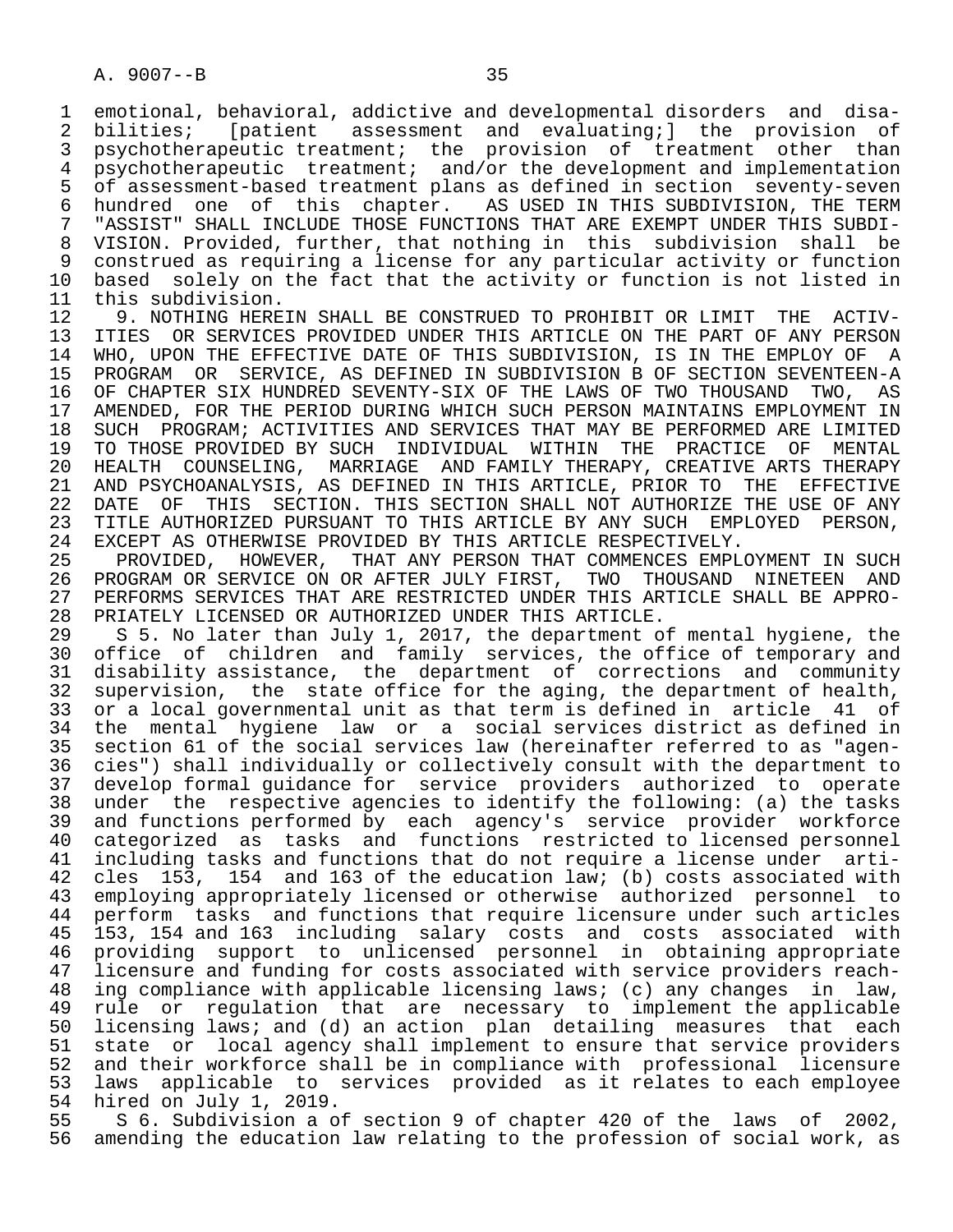1 amended by section 1 of part AA of chapter 57 of the laws of 2013, is 2 amended to read as follows: 2 amended to read as follows:<br>3 a. Nothing in this a

 3 a. Nothing in this act shall prohibit or limit the activities or 4 services on the part of any person in the employ of a program or service<br>5 operated, regulated, funded, or approved by the department of mental 5 operated, regulated, funded, or approved by the department of mental<br>6 hygiene, the office of children and family services, the office of 6 hygiene, the office of children and family services, the office of<br>7 temporary and disability assistance, the department of corrections and 7 temporary and disability assistance, the department of corrections and community supervision, the state office for the aging, the department of 9 health, or a local governmental unit as that term is defined in article<br>10 41 of the mental hygiene law or a social services district as defined in 10 41 of the mental hygiene law or a social services district as defined in<br>11 section 61 of the social services law, provided, however, this section 11 section 61 of the social services law, provided, however, this section<br>12 shall not authorize the use of any title authorized pursuant to article 12 shall not authorize the use of any title authorized pursuant to article<br>13 154 of the education law, PROVIDED, FURTHER, THAT ANY PERSON THAT 13 154 of the education law, PROVIDED, FURTHER, THAT ANY PERSON THAT<br>14 COMMENCES EMPLOYMENT IN SUCH PROGRAM OR SERVICE ON OR AFTER JULY 1, 2019 14 COMMENCES EMPLOYMENT IN SUCH PROGRAM OR SERVICE ON OR AFTER JULY 1, 2019<br>15 AND PERFORMS SERVICES THAT ARE RESTRICTED UNDER ARTICLE 154 OF THE 15 AND PERFORMS SERVICES THAT ARE RESTRICTED UNDER ARTICLE 154 OF THE<br>16 EDUCATION LAW SHALL BE APPROPRIATELY LICENSED OR AUTHORIZED UNDER THIS 16 EDUCATION LAW SHALL BE APPROPRIATELY LICENSED OR AUTHORIZED UNDER<br>17 ARTICLE except that this section shall be deemed repealed on Ju 17 ARTICLE except that this section shall be deemed repealed on July 1,<br>18 [2016] 2021.

 18 [2016] 2021. 19 S 7. Subdivision a of section 17-a of chapter 676 of the laws of 2002<br>20 amending the education law relating to the practice of psychology, as 20 amending the education law relating to the practice of psychology, as<br>21 amended by section 2 of part AA of chapter 57 of the laws of 2013, is 21 amended by section 2 of part AA of chapter 57 of the laws of 2013, is 22 amended to read as follows: 22 amended to read as follows:<br>23 a. In relation to activ

23 a. In relation to activities and services provided under article 153<br>24 of the education law, nothing in this act shall prohibit or limit such 24 of the education law, nothing in this act shall prohibit or limit such<br>25 activities or services on the part of any person in the employ of a activities or services on the part of any person in the employ of a 26 program or service operated, regulated, funded, or approved by the<br>27 department of mental hygiene or the office of children and family 27 department of mental hygiene or the office of children and family<br>28 services, or a local governmental unit as that term is defined in arti-28 services, or a local governmental unit as that term is defined in arti-<br>29 cle 41 of the mental hygiene law or a social services district as 29 cle 41 of the mental hygiene law or a social services district as<br>30 defined in section 61 of the social services law. In relation to activ- 30 defined in section 61 of the social services law. In relation to activ- 31 ities and services provided under article 163 of the education law, 32 nothing in this act shall prohibit or limit such activities or services<br>33 on the part of any person in the employ of a program or service oper-33 on the part of any person in the employ of a program or service oper-<br>34 ated, requlated, funded, or approved by the department of mental 34 ated, regulated, funded, or approved by the department of mental<br>35 hygiene, the office of children and family services, the department of 35 hygiene, the office of children and family services, the department of<br>36 corrections and community supervision, the office of temporary and disacorrections and community supervision, the office of temporary and disa- 37 bility assistance, the state office for the aging and the department of 38 health or a local governmental unit as that term is defined in article 39 41 of the mental hygiene law or a social services district as defined in 40 section 61 of the social services law, pursuant to authority granted by<br>41 law, This section shall not authorize the use of any title authorized 41 law. This section shall not authorize the use of any title authorized<br>42 pursuant to article 153 or 163 of the education law by any such employed 42 pursuant to article 153 or 163 of the education law by any such employed<br>43 person, except as otherwise provided by such articles respectively. 43 person, except as otherwise provided by such articles respectively.<br>44 PROVIDED, FURTHER, THAT ANY PERSON THAT COMMENCES EMPLOYMENT IN SUCH 44 PROVIDED, FURTHER, THAT ANY PERSON THAT COMMENCES EMPLOYMENT IN SUCH<br>45 PROGRAM OR SERVICE ON OR AFTER JULY 1, 2019 AND PERFORMS SERVICES THAT PROGRAM OR SERVICE ON OR AFTER JULY 1, 2019 AND PERFORMS SERVICES THAT 46 ARE RESTRICTED UNDER ARTICLE 153 OR 163 OF THE EDUCATION LAW SHALL BE<br>47 APPROPRIATELY LICENSED OR AUTHORIZED UNDER THIS ARTICLE. This section 47 APPROPRIATELY LICENSED OR AUTHORIZED UNDER THIS ARTICLE. This section<br>48 shall be deemed repealed July 1, [2016] 2021.

 48 shall be deemed repealed July 1, [2016] 2021. 49 S 8. Section 16 of chapter 130 of the laws of 2010 amending the educa-<br>50 tion law and other laws relating to the registration of entities provid-50 tion law and other laws relating to the registration of entities provid-<br>51 ing certain professional services and the licensure of certain 51 ing certain professional services and the licensure of certain<br>52 professions, as amended by section 3 of part AA of chapter 57 of the 52 professions, as amended by section 3 of part AA of chapter 57 of the 53 laws of 2013, is amended to read as follows:

54 S 16. This act shall take effect immediately; provided that sections<br>55 thirteen, fourteen and fifteen of this act shall take effect immediately 55 thirteen, fourteen and fifteen of this act shall take effect immediately<br>56 and shall be deemed to have been in full force and effect on and after and shall be deemed to have been in full force and effect on and after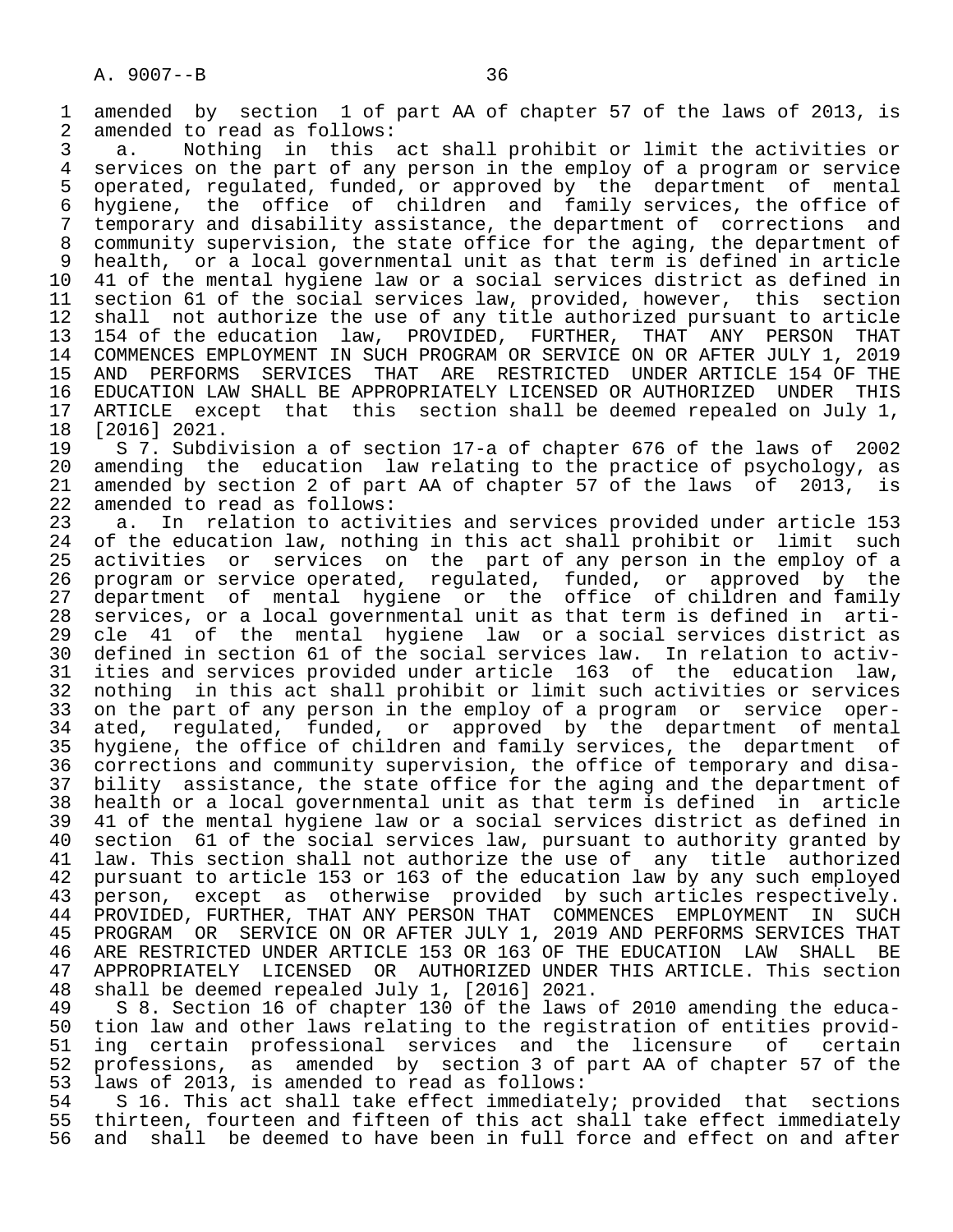1 June 1, 2010 and such sections shall be deemed repealed July 1, [2016]<br>2 2021; PROVIDED, HOWEVER, THAT ANY PERSON THAT COMMENCES EMPLOYMENT IN 2 2021; PROVIDED, HOWEVER, THAT ANY PERSON THAT COMMENCES EMPLOYMENT IN<br>3 SUCH PROGRAM OR SERVICE ON OR AFTER JULY 1, 2019 AND PERFORMS SERVICES 3 SUCH PROGRAM OR SERVICE ON OR AFTER JULY 1, 2019 AND PERFORMS SERVICES 4 THAT ARE RESTRICTED UNDER ARTICLE 153, 154 OR 163 OF THE EDUCATION LAW<br>5 SHALL BE APPROPRIATELY LICENSED OR AUTHORIZED UNDER THIS ARTICLE; 5 SHALL BE APPROPRIATELY LICENSED OR AUTHORIZED UNDER THIS ARTICLE;<br>6 provided further that the amendments to section 9 of chapter 420 of the 6 provided further that the amendments to section 9 of chapter 420 of the laws of 2002 amending the education law relating to the profession of 8 social work made by section thirteen of this act shall repeal on the 9 same date as such section repeals; provided further that the amendments<br>10 to section 17-a of chapter 676 of the laws of 2002 amending the educa- 10 to section 17-a of chapter 676 of the laws of 2002 amending the educa tion law relating to the practice of psychology made by section fourteen 12 of this act shall repeal on the same date as such section repeals. 13 S 9. This act shall take effect immediately.

14 PART K

# 15 Intentionally Omitted

# 16 PART L

17 Section 1. The mental hygiene law is amended by adding a new section<br>18 16.25 to read as follows: 18 16.25 to read as follows:<br>19 S 16.25 TEMPORARY OPERATO

19 S 16.25 TEMPORARY OPERATOR.<br>20 (A) FOR THE PURPOSES OF T

20 (A) FOR THE PURPOSES OF THIS SECTION:<br>21 (1) "ESTABLISHED OPERATOR" SHALL M

 21 (1) "ESTABLISHED OPERATOR" SHALL MEAN THE PROVIDER OF SERVICES THAT 22 HAS BEEN ESTABLISHED AND ISSUED AN OPERATING CERTIFICATE PURSUANT TO<br>23 THIS ARTICLE. 23 THIS ARTICLE.<br>24 (2) "EXTRA

24 (2) "EXTRAORDINARY FINANCIAL ASSISTANCE" SHALL MEAN STATE FUNDS<br>25 PROVIDED-TO, OR-REOUESTED-BY, A PROGRAM FOR THE EXPRESS PURPOSE OF PROVIDED TO, OR REQUESTED BY, A PROGRAM FOR THE EXPRESS PURPOSE OF 26 PREVENTING THE CLOSURE OF THE PROGRAM THAT THE COMMISSIONER FINDS<br>27 PROVIDES ESSENTIAL AND NECESSARY SERVICES WITHIN THE COMMUNITY. 27 PROVIDES ESSENTIAL AND NECESSARY SERVICES WITHIN THE COMMUNITY.<br>28 (3) "SERIOUS FINANCIAL INSTABILITY" SHALL INCLUDE BUT NOT BE

 28 (3) "SERIOUS FINANCIAL INSTABILITY" SHALL INCLUDE BUT NOT BE LIMITED 29 TO DEFAULTING OR VIOLATING MATERIAL COVENANTS OF BOND ISSUES, MISSED 30 MORTGAGE PAYMENTS, MISSED RENT PAYMENTS, A PATTERN OF UNTIMELY PAYMENT 31 OF DEBTS, FAILURE TO PAY ITS EMPLOYEES OR VENDORS, INSUFFICIENT FUNDS TO 32 MEET THE GENERAL OPERATING EXPENSES OF THE PROGRAM, FAILURE TO MAINTAIN 33 REQUIRED DEBT SERVICE COVERAGE RATIOS AND/OR, AS APPLICABLE, FACTORS 34 THAT HAVE TRIGGERED A WRITTEN EVENT OF DEFAULT NOTICE TO THE OFFICE BY<br>35 THE DORMITORY AUTHORITY OF THE STATE OF NEW YORK. 35 THE DORMITORY AUTHORITY OF THE STATE OF NEW YORK.<br>36 (4) "OFFICE" SHALL MEAN THE OFFICE FOR PEOPLE W

36 (4) "OFFICE" SHALL MEAN THE OFFICE FOR PEOPLE WITH DEVELOPMENTAL DISA-<br>37 BILITIES 37 BILITIES.<br>38 (5) "TE

38 (5) "TEMPORARY OPERATOR" SHALL MEAN ANY PROVIDER OF SERVICES THAT HAS<br>39 BEEN ESTABLISHED AND ISSUED AN OPERATING CERTIFICATE PURSUANT TO THIS 39 BEEN ESTABLISHED AND ISSUED AN OPERATING CERTIFICATE PURSUANT TO THIS<br>40 ARTICLE OR WHICH IS DIRECTLY OPERATED BY THE OFFICE, THAT: 40 ARTICLE OR WHICH IS DIRECTLY OPERATED BY THE OFFICE, THAT:<br>41 A. AGREES TO PROVIDE SERVICES CERTIFIED PURSUANT TO THIS

41 THE A. AGREES TO PROVIDE SERVICES CERTIFIED PURSUANT TO THIS ARTICLE ON THE ALL TEMPORARY THAS IN THE BEST INTERESTS OF ITS INDIVIDUALS SERVED BY THE 42 TEMPORARY BASIS IN THE BEST INTERESTS OF ITS INDIVIDUALS SERVED BY THE 43 PROGRAM; AND 43 PROGRAM; AND<br>44 B. HAS A H

 44 B. HAS A HISTORY OF COMPLIANCE WITH APPLICABLE LAWS, RULES, AND REGU- 45 LATIONS AND A RECORD OF PROVIDING CARE OF GOOD QUALITY, AS DETERMINED BY<br>46 THE COMMISSIONER; AND 46 THE COMMISSIONER; AND<br>47 C. PRIOR TO APPOIN

47 C. PRIOR TO APPOINTMENT AS TEMPORARY OPERATOR, DEVELOPS A PLAN DETER-<br>48 MINED TO BE SATISFACTORY BY THE COMMISSIONER TO ADDRESS THE PROGRAM'S 48 MINED TO BE SATISFACTORY BY THE COMMISSIONER TO ADDRESS THE PROGRAM'S<br>49 DEFICIENCIES. 49 DEFICIENCIES.<br>50 (B) (1) TI

50 (B) (1) IN THE EVENT THAT: (I) THE ESTABLISHED OPERATOR IS SEEKING<br>51 EXTRAORDINARY FINANCIAL ASSISTANCE; (II) OFFICE COLLECTED DATA DEMON-51 EXTRAORDINARY FINANCIAL ASSISTANCE; (II) OFFICE COLLECTED DATA DEMON-<br>52 STRATES THAT THE ESTABLISHED OPERATOR IS EXPERIENCING SERIOUS FINANCIAL STRATES THAT THE ESTABLISHED OPERATOR IS EXPERIENCING SERIOUS FINANCIAL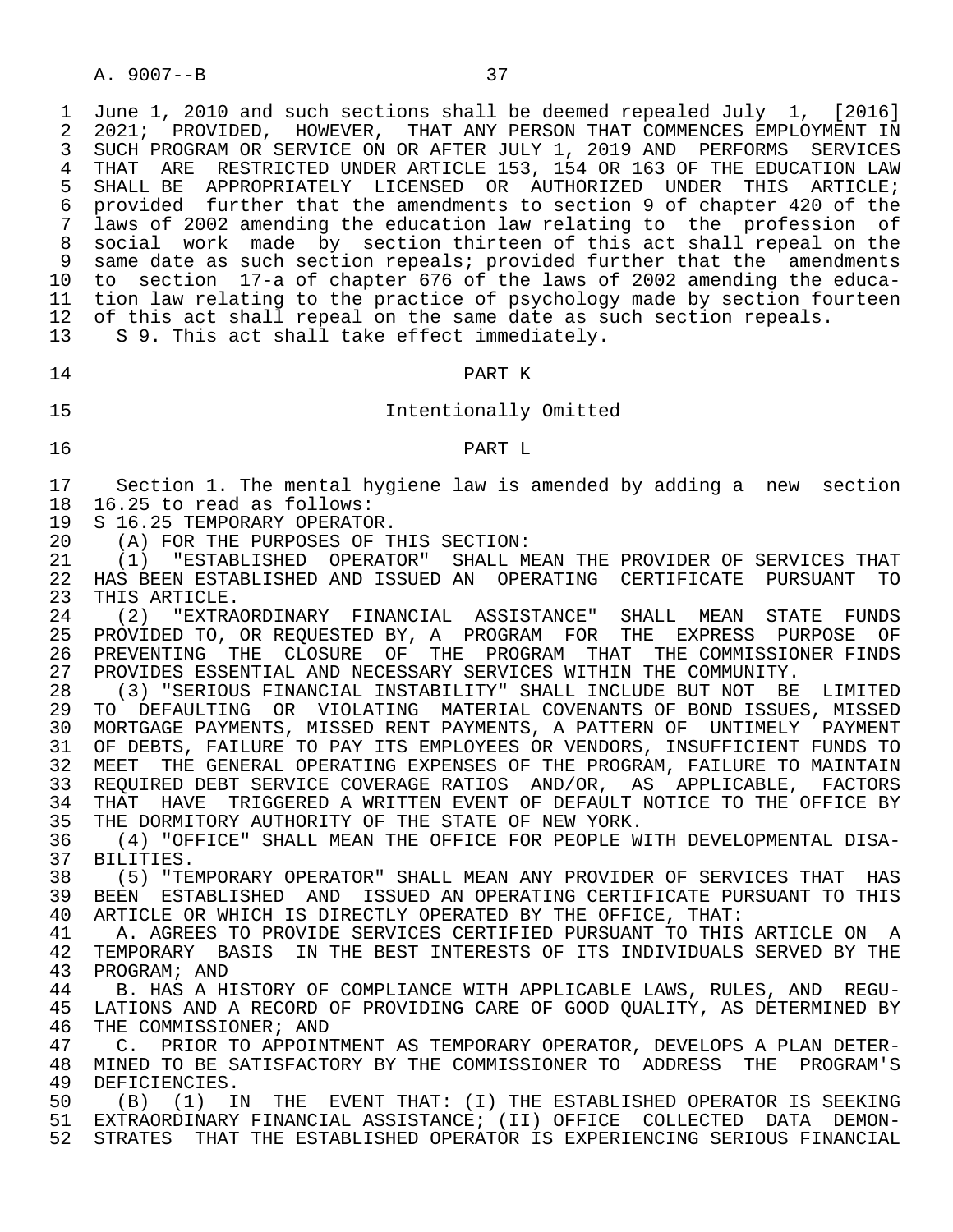1 INSTABILITY ISSUES; (III) OFFICE COLLECTED DATA DEMONSTRATES THAT THE<br>2 ESTABLISHED OPERATOR'S BOARD OF DIRECTORS OR ADMINISTRATION IS UNABLE OR 2 ESTABLISHED OPERATOR'S BOARD OF DIRECTORS OR ADMINISTRATION IS UNABLE OR<br>3 UNWILLING TO ENSURE THE PROPER OPERATION OF THE PROGRAM; OR (IV) OFFICE UNWILLING TO ENSURE THE PROPER OPERATION OF THE PROGRAM; OR (IV) OFFICE 4 COLLECTED DATA INDICATES THERE ARE CONDITIONS THAT SERIOUSLY ENDANGER OR<br>5 JEOPARDIZE CONTINUED ACCESS TO NECESSARY SERVICES WITHIN THE COMMUNITY. 5 JEOPARDIZE CONTINUED ACCESS TO NECESSARY SERVICES WITHIN THE COMMUNITY,<br>6 THE COMMISSIONER SHALL NOTIFY THE ESTABLISHED OPERATOR OF HIS OR HER 6 THE COMMISSIONER SHALL NOTIFY THE ESTABLISHED OPERATOR OF HIS OR HER<br>7 INTENTION TO APPOINT A TEMPORARY OPERATOR TO ASSUME SOLE RESPONSIBILITY 7 INTENTION TO APPOINT A TEMPORARY OPERATOR TO ASSUME SOLE RESPONSIBILITY 8 FOR THE PROVIDER OF SERVICES' OPERATIONS FOR A LIMITED PERIOD OF TIME.<br>9 THE APPOINTMENT OF A TEMPORARY OPERATOR SHALL BE EFFECTUATED PURSUANT TO 9 THE APPOINTMENT OF A TEMPORARY OPERATOR SHALL BE EFFECTUATED PURSUANT TO<br>10 THIS SECTION, AND SHALL BE IN ADDITION TO ANY OTHER REMEDIES PROVIDED BY 10 THIS SECTION, AND SHALL BE IN ADDITION TO ANY OTHER REMEDIES PROVIDED BY<br>11 LAW.

11 LAW.<br>12 (2) 12 (2) THE ESTABLISHED OPERATOR MAY AT ANY TIME REQUEST THE COMMISSIONER<br>13 TO APPOINT A TEMPORARY OPERATOR, UPON RECEIVING SUCH A REOUEST, THE 13 TO APPOINT A TEMPORARY OPERATOR. UPON RECEIVING SUCH A REQUEST, THE 14 COMMISSIONER MAY, IF HE OR SHE DETERMINES THAT SUCH AN ACTION IS NECES-14 COMMISSIONER MAY, IF HE OR SHE DETERMINES THAT SUCH AN ACTION IS NECES-<br>15 SARY, ENTER INTO AN AGREEMENT WITH THE ESTABLISHED OPERATOR FOR THE 15 SARY, ENTER INTO AN AGREEMENT WITH THE ESTABLISHED OPERATOR FOR THE<br>16 APPOINTMENT OF A TEMPORARY OPERATOR TO RESTORE OR MAINTAIN THE PROVISION 16 APPOINTMENT OF A TEMPORARY OPERATOR TO RESTORE OR MAINTAIN THE PROVISION<br>17 OF OUALITY CARE TO THE INDIVIDUALS UNTIL THE ESTABLISHED OPERATOR CAN 17 OF QUALITY CARE TO THE INDIVIDUALS UNTIL THE ESTABLISHED OPERATOR CAN<br>18 RESUME OPERATIONS WITHIN THE DESIGNATED TIME PERIOD OR OTHER ACTION IS 18 RESUME OPERATIONS WITHIN THE DESIGNATED TIME PERIOD OR OTHER ACTION IS<br>19 TAKEN AS DESCRIBED IN SECTION 16.17 OF THIS ARTICLE. 19 TAKEN AS DESCRIBED IN SECTION 16.17 OF THIS ARTICLE.<br>20 (C) (1) A TEMPORARY OPERATOR APPOINTED PURSUANT TO

20 (C) (1) A TEMPORARY OPERATOR APPOINTED PURSUANT TO THIS SECTION SHALL<br>21 USE HIS OR HER BEST EFFORTS TO IMPLEMENT THE PLAN DEEMED SATISFACTORY BY 21 USE HIS OR HER BEST EFFORTS TO IMPLEMENT THE PLAN DEEMED SATISFACTORY BY<br>22 THE COMMISSIONER TO CORRECT OR ELIMINATE ANY DEFICIENCIES IN THE PROGRAM 22 THE COMMISSIONER TO CORRECT OR ELIMINATE ANY DEFICIENCIES IN THE PROGRAM<br>23 AND TO PROMOTE THE OUALITY AND ACCESSIBILITY OF SERVICES IN THE COMMUNI-23 AND TO PROMOTE THE QUALITY AND ACCESSIBILITY OF SERVICES IN THE COMMUNI-<br>24 TY SERVED BY THE PROVIDER OF SERVICES. 24 TY SERVED BY THE PROVIDER OF SERVICES.<br>25 (2) DURING THE TERM OF APPOINTMENT.

(2) DURING THE TERM OF APPOINTMENT, THE TEMPORARY OPERATOR SHALL HAVE 26 THE AUTHORITY TO DIRECT THE STAFF OF THE ESTABLISHED OPERATOR AS NECES-<br>27 SARY TO APPROPRIATELY PROVIDE SERVICES FOR INDIVIDUALS. THE TEMPORARY 27 SARY TO APPROPRIATELY PROVIDE SERVICES FOR INDIVIDUALS. THE TEMPORARY<br>28 OPERATOR SHALL, DURING THIS PERIOD, PROVIDE SERVICES IN SUCH A MANNER AS 28 OPERATOR SHALL, DURING THIS PERIOD, PROVIDE SERVICES IN SUCH A MANNER AS 29 TO PROMOTE SAFETY AND THE QUALITY AND ACCESSIBILITY OF SERVICES IN THE 30 COMMUNITY SERVED BY THE ESTABLISHED OPERATOR UNTIL EITHER THE ESTAB- 31 LISHED OPERATOR CAN RESUME OPERATIONS OR UNTIL THE OFFICE REVOKES THE 32 OPERATING CERTIFICATE FOR THE SERVICES ISSUED UNDER THIS ARTICLE.<br>33 (3) THE ESTABLISHED OPERATOR SHALL GRANT ACCESS TO THE TEMPORAR

 33 (3) THE ESTABLISHED OPERATOR SHALL GRANT ACCESS TO THE TEMPORARY OPER- 34 ATOR TO THE ESTABLISHED OPERATOR'S ACCOUNTS AND RECORDS IN ORDER TO<br>35 ADDRESS ANY DEFICIENCIES RELATED TO THE PROGRAM EXPERIENCING SERIOUS 35 ADDRESS ANY DEFICIENCIES RELATED TO THE PROGRAM EXPERIENCING SERIOUS 36 FINANCIAL INSTABILITY OR AN ESTABLISHED OPERATOR REQUESTING FINANCIAL 37 ASSISTANCE IN ACCORDANCE WITH THIS SECTION. THE TEMPORARY OPERATOR SHALL<br>38 APPROVE ANY FINANCIAL DECISION RELATED TO AN ESTABLISHED PROVIDER'S DAY 38 APPROVE ANY FINANCIAL DECISION RELATED TO AN ESTABLISHED PROVIDER'S DAY<br>39 TO DAY OPERATIONS OR THE ESTABLISHED PROVIDER'S ABILITY TO PROVIDE 39 TO DAY OPERATIONS OR THE ESTABLISHED PROVIDER'S ABILITY TO PROVIDE<br>40 SERVICES. 40 SERVICES.<br>41 (4) THE

41 (4) THE TEMPORARY OPERATOR SHALL NOT BE REQUIRED TO FILE ANY BOND. NO<br>42 SECURITY INTEREST IN ANY REAL OR PERSONAL PROPERTY COMPRISING THE ESTAB-42 SECURITY INTEREST IN ANY REAL OR PERSONAL PROPERTY COMPRISING THE ESTAB-<br>43 LISHED, OPERATOR, OR CONTAINED WITHIN THE ESTABLISHED OPERATOR OR IN ANY 43 LISHED OPERATOR OR CONTAINED WITHIN THE ESTABLISHED OPERATOR OR IN ANY<br>44 FIXTURE OF THE PROGRAM, SHALL BE IMPAIRED OR DIMINISHED IN PRIORITY BY 44 FIXTURE OF THE PROGRAM, SHALL BE IMPAIRED OR DIMINISHED IN PRIORITY BY<br>45 THE TEMPORARY OPERATOR. NEITHER THE TEMPORARY OPERATOR NOR THE OFFICE 45 THE TEMPORARY OPERATOR. NEITHER THE TEMPORARY OPERATOR NOR THE OFFICE<br>46 SHALL ENGAGE IN ANY ACTIVITY THAT CONSTITUTES A CONFISCATION OF PROPER-46 SHALL ENGAGE IN ANY ACTIVITY THAT CONSTITUTES A CONFISCATION OF PROPER-<br>47 TY 47 TY.<br>48 (

48 (D) THE TEMPORARY OPERATOR SHALL BE ENTITLED TO A REASONABLE FEE, AS<br>49 DETERMINED BY THE COMMISSIONER AND SUBJECT TO THE APPROVAL OF THE DIREC-49 DETERMINED BY THE COMMISSIONER AND SUBJECT TO THE APPROVAL OF THE DIREC-<br>50 TOR OF THE DIVISION OF THE BUDGET, AND NECESSARY EXPENSES INCURRED WHILE 50 TOR OF THE DIVISION OF THE BUDGET, AND NECESSARY EXPENSES INCURRED WHILE<br>51 SERVING AS A TEMPORARY OPERATOR. THE TEMPORARY OPERATOR SHALL BE LIABLE SERVING AS A TEMPORARY OPERATOR. THE TEMPORARY OPERATOR SHALL BE LIABLE 52 ONLY IN ITS CAPACITY AS TEMPORARY OPERATOR FOR INJURY TO PERSON AND 53 PROPERTY BY REASON OF ITS OPERATION OF SUCH PROGRAM; NO LIABILITY SHALL<br>54 INCUR IN THE TEMPORARY OPERATOR'S PERSONAL CAPACITY, EXCEPT FOR GROSS 54 INCUR IN THE TEMPORARY OPERATOR'S PERSONAL CAPACITY, EXCEPT FOR GROSS 55 NEGLIGENCE AND INTENTIONAL ACTS.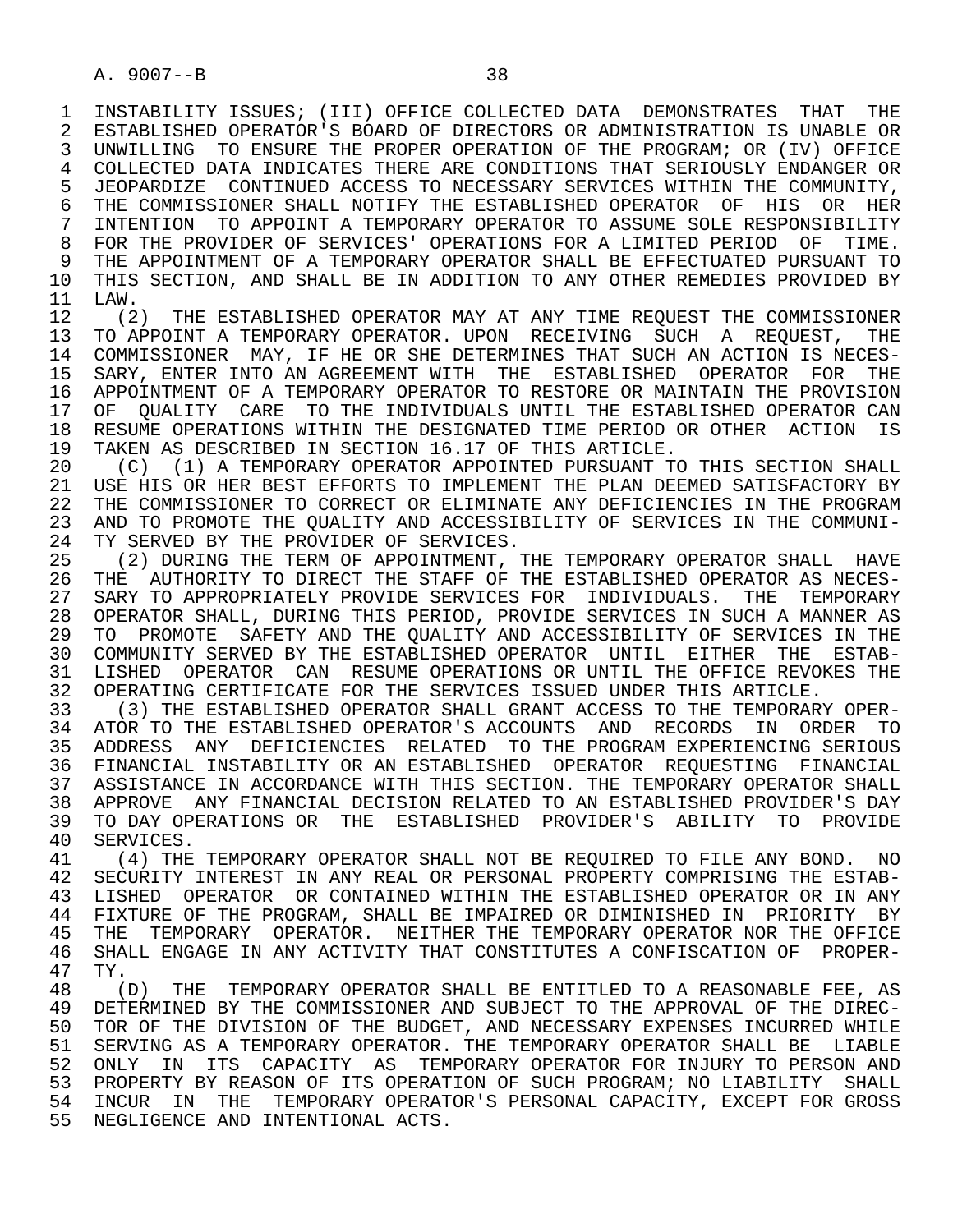1 (E) (1) THE INITIAL TERM OF THE APPOINTMENT OF THE TEMPORARY OPERATOR 2 SHALL NOT EXCEED NINETY DAYS. AFTER\_NINETY\_DAYS, IF THE COMMISSIONER<br>3 DETERMINES\_THAT\_\_TERMINATION\_\_OF\_\_THE\_\_TEMPORARY\_\_OPERATOR\_\_WOULD\_\_CAUSE 3 DETERMINES THAT TERMINATION OF THE TEMPORARY OPERATOR WOULD CAUSE 4 SIGNIFICANT DETERIORATION OF THE QUALITY OF, OR ACCESS TO, CARE IN THE 5 COMMUNITY OR THAT REAPPOINTMENT IS NECESSARY TO CORRECT THE DEFICIENCIES 5 COMMUNITY OR THAT REAPPOINTMENT IS NECESSARY TO CORRECT THE DEFICIENCIES<br>6 THAT REOUIRED THE APPOINTMENT OF THE TEMPORARY OPERATOR, THE COMMISSION-6 THAT REQUIRED THE APPOINTMENT OF THE TEMPORARY OPERATOR, THE COMMISSION-<br>7 ER MAY AUTHORIZE AN ADDITIONAL NINETY-DAY TERM. HOWEVER, SUCH AUTHORI-7 ER MAY AUTHORIZE AN ADDITIONAL NINETY-DAY TERM. HOWEVER, SUCH AUTHORI-<br>8 ZATION SHALL INCLUDE THE COMMISSIONER'S REQUIREMENTS FOR CONCLUSION OF 8 ZATION SHALL INCLUDE THE COMMISSIONER'S REQUIREMENTS FOR CONCLUSION OF<br>9 THE TEMPORARY OPERATORSHIP TO BE SATISFIED WITHIN THE ADDITIONAL TERM. 9 THE TEMPORARY OPERATORSHIP TO BE SATISFIED WITHIN THE ADDITIONAL TERM.<br>10 (2) WITHIN FOURTEEN DAYS PRIOR TO THE TERMINATION OF EACH TERM OF TI 10 (2) WITHIN FOURTEEN DAYS PRIOR TO THE TERMINATION OF EACH TERM OF THE THE TEMPORARY OPERATOR SHALL 11 APPOINTMENT OF THE TEMPORARY OPERATOR, THE TEMPORARY OPERATOR SHALL<br>12 SUBMIT TO THE COMMISSIONER AND TO THE ESTABLISHED OPERATOR A REPORT 12 SUBMIT TO THE COMMISSIONER AND TO THE ESTABLISHED OPERATOR A REPORT 13 DESCRIBING: 13 DESCRIBING:<br>14 A THE AC 14 THE ACTIONS TAKEN DURING THE APPOINTMENT TO ADDRESS THE IDENTIFIED<br>15 PROGRAM DEFICIENCIES, THE RESUMPTION OF PROGRAM OPERATIONS BY THE ESTAB- 15 PROGRAM DEFICIENCIES, THE RESUMPTION OF PROGRAM OPERATIONS BY THE ESTAB- 16 LISHED OPERATOR, OR THE REVOCATION OF AN OPERATING CERTIFICATE ISSUED BY<br>17 THE OFFICE; 17 THE OFFICE;<br>18 B. OBJEC 18 B. OBJECTIVES FOR THE CONTINUATION OF THE TEMPORARY OPERATORSHIP IF<br>19 NECESSARY AND A SCHEDULE FOR SATISFACTION OF SUCH OBJECTIVES; AND 19 NECESSARY AND A SCHEDULE FOR SATISFACTION OF SUCH OBJECTIVES; AND 20 (1) THE RECOMMENDED ACTIONS FOR THE ONGOING PROVIS 20 C. IF APPLICABLE, THE RECOMMENDED ACTIONS FOR THE ONGOING PROVISION OF 21 SERVICES SUBSEOUENT TO THE TEMPORARY OPERATORSHIP. 21 SERVICES SUBSEQUENT TO THE TEMPORARY OPERATORSHIP.<br>22 (3) THE TERM OF THE INITIAL APPOINTMENT AND OF 22 (3) THE TERM OF THE INITIAL APPOINTMENT AND OF ANY SUBSEQUENT REAP-<br>23 POINTMENT MAY BE TERMINATED PRIOR TO THE EXPIRATION OF THE DESIGNATED 23 POINTMENT MAY BE TERMINATED PRIOR TO THE EXPIRATION OF THE DESIGNATED 24 TERM, IF THE ESTABLISHED OPERATOR AND THE COMMISSIONER AGREE ON A PLAN<br>25 OF CORRECTION AND THE IMPLEMENTATION OF SUCH PLAN. OF CORRECTION AND THE IMPLEMENTATION OF SUCH PLAN. 26 (F) (1) THE COMMISSIONER SHALL, UPON MAKING A DETERMINATION OF AN<br>27 INTENTION TO APPOINT A TEMPORARY OPERATOR PURSUANT TO PARAGRAPH ONE OF 27 INTENTION TO APPOINT A TEMPORARY OPERATOR PURSUANT TO PARAGRAPH ONE OF<br>28 SUBDIVISION (B) OF THIS SECTION, CAUSE THE ESTABLISHED OPERATOR TO BE 28 SUBDIVISION (B) OF THIS SECTION, CAUSE THE ESTABLISHED OPERATOR TO BE<br>29 NOTIFIED OF THE INTENTION BY REGISTERED OR CERTIFIED MAIL ADDRESSED TO 29 NOTIFIED OF THE INTENTION BY REGISTERED OR CERTIFIED MAIL ADDRESSED TO 30 THE PRINCIPAL OFFICE OF THE ESTABLISHED OPERATOR. SUCH NOTIFICATION 31 SHALL INCLUDE A DETAILED DESCRIPTION OF THE FINDINGS UNDERLYING THE<br>32 INTENTION TO APPOINT A TEMPORARY OPERATOR, AND THE DATE AND TIME OF A 32 INTENTION TO APPOINT A TEMPORARY OPERATOR, AND THE DATE AND TIME OF A 33 REQUIRED MEETING WITH THE COMMISSIONER AND/OR HIS OR HER DESIGNEE WITHIN 34 TEN BUSINESS DAYS OF THE RECEIPT OF SUCH NOTICE. AT SUCH MEETING, THE 35 ESTABLISHED OPERATOR SHALL HAVE THE OPPORTUNITY TO REVIEW AND DISCUSS 36 ALL RELEVANT FINDINGS. AT SUCH MEETING, THE COMMISSIONER AND THE ESTAB- 37 LISHED OPERATOR SHALL ATTEMPT TO DEVELOP A MUTUALLY SATISFACTORY PLAN OF 38 CORRECTION AND SCHEDULE FOR IMPLEMENTATION. IN SUCH EVENT, THE COMMIS-<br>39 SIONER SHALL NOTIFY THE ESTABLISHED OPERATOR THAT THE COMMISSIONER WILL 39 SIONER SHALL NOTIFY THE ESTABLISHED OPERATOR THAT THE COMMISSIONER WILL<br>40 ABSTAIN FROM APPOINTING A TEMPORARY OPERATOR CONTINGENT UPON THE ESTAB-40 ABSTAIN FROM APPOINTING A TEMPORARY OPERATOR CONTINGENT UPON THE ESTAB-<br>41 LISHED OPERATOR REMEDIATING THE IDENTIFIED DEFICIENCIES WITHIN THE 41 LISHED OPERATOR REMEDIATING THE IDENTIFIED DEFICIENCIES WITHIN THE 42 AGREED-UPON-TIMEFRAME. 42 AGREED UPON TIMEFRAME.<br>43 (2) SHOULD THE COMM 43 (2) SHOULD THE COMMISSIONER AND THE ESTABLISHED OPERATOR BE UNABLE TO<br>44 ESTABLISH A PLAN OF CORRECTION PURSUANT TO PARAGRAPH ONE OF THIS SUBDI-44 ESTABLISH A PLAN OF CORRECTION PURSUANT TO PARAGRAPH ONE OF THIS SUBDI-<br>45 VISION, OR SHOULD THE ESTABLISHED OPERATOR FAIL TO RESPOND TO THE 45 VISION, OR SHOULD THE ESTABLISHED OPERATOR FAIL TO RESPOND TO THE 46 COMMISSIONER'S INITIAL NOTIFICATION, THERE SHALL BE AN ADMINISTRATIVE<br>47 HEARING ON THE COMMISSIONER'S DETERMINATION TO APPOINT A TEMPORARY OPER- 47 HEARING ON THE COMMISSIONER'S DETERMINATION TO APPOINT A TEMPORARY OPER- 48 ATOR TO BEGIN NO LATER THAN THIRTY DAYS FROM THE DATE OF THE NOTICE TO 49 THE ESTABLISHED OPERATOR. ANY SUCH HEARING SHALL BE STRICTLY LIMITED TO

49 THE ESTABLISHED OPERATOR. ANY SUCH HEARING SHALL BE STRICTLY LIMITED TO<br>50 THE ISSUE OF WHETHER THE DETERMINATION OF THE COMMISSIONER TO APPOINT A 50 THE ISSUE OF WHETHER THE DETERMINATION OF THE COMMISSIONER TO APPOINT A<br>51 TEMPORARY OPERATOR IS SUPPORTED BY SUBSTANTIAL EVIDENCE. A COPY OF THE 51 TEMPORARY OPERATOR IS SUPPORTED BY SUBSTANTIAL EVIDENCE. A COPY OF THE 52 DECISION SHALL BE SENT TO THE ESTABLISHED OPERATOR. 52 DECISION SHALL BE SENT TO THE ESTABLISHED OPERATOR.<br>53 (3) IF THE DECISION TO APPOINT A TEMPORARY OPI

53 (3) IF THE DECISION TO APPOINT A TEMPORARY OPERATOR IS UPHELD SUCH<br>54 TEMPORARY OPERATOR SHALL BE APPOINTED AS SOON AS IS PRACTICABLE AND 54 TEMPORARY OPERATOR SHALL BE APPOINTED AS SOON AS IS PRACTICABLE AND<br>55 SHALL PROVIDE SERVICES PURSUANT TO THE PROVISIONS OF THIS SECTION. 55 SHALL PROVIDE SERVICES PURSUANT TO THE PROVISIONS OF THIS SECTION.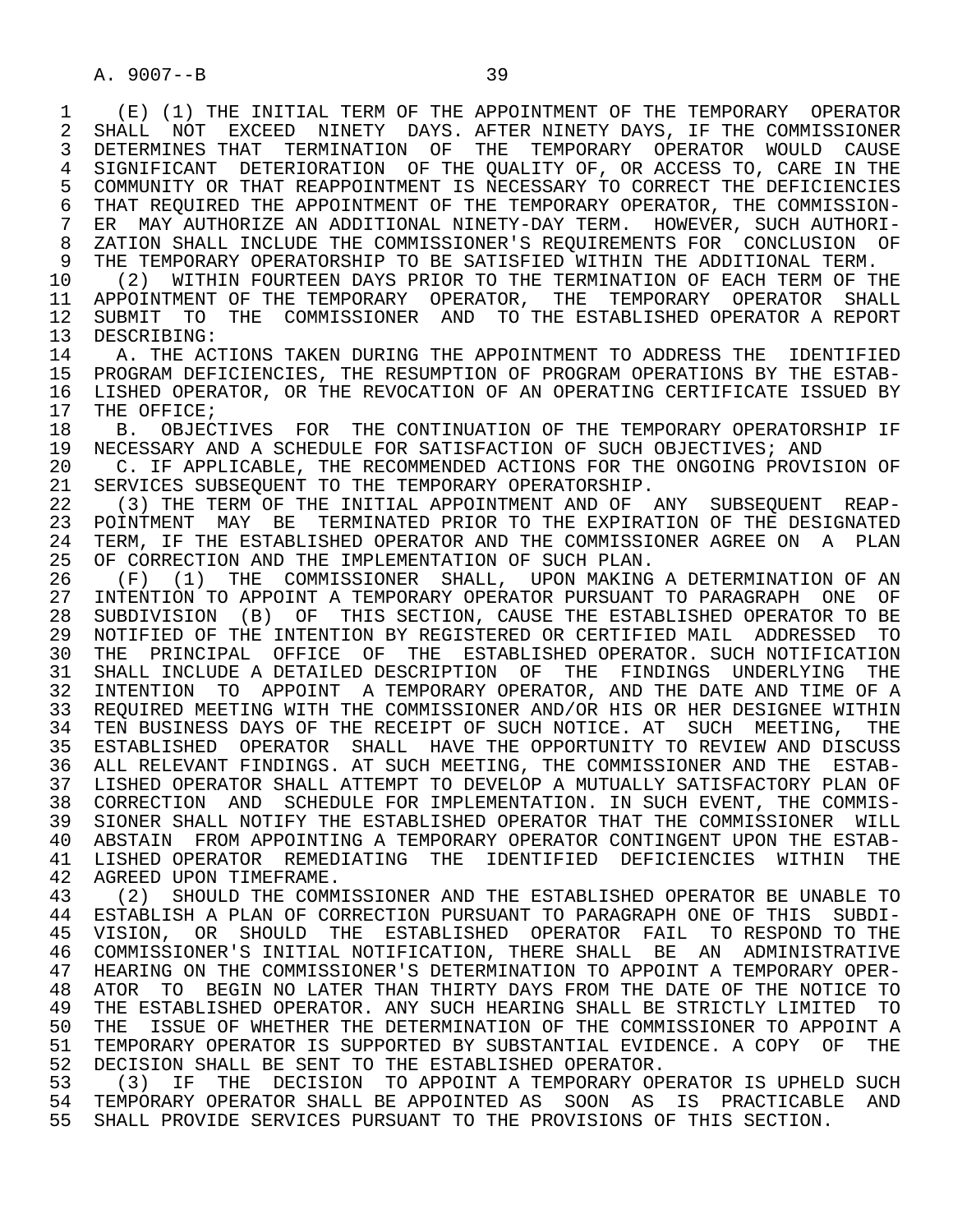1 (G) NOTWITHSTANDING THE APPOINTMENT OF A TEMPORARY OPERATOR, THE 2 ESTABLISHED OPERATOR SHALL REMAIN OBLIGATED FOR THE CONTINUED PROVISION<br>3 OF SERVICES. NO PROVISION CONTAINED IN THIS SECTION SHALL BE DEEMED TO 3 OF SERVICES. NO PROVISION CONTAINED IN THIS SECTION SHALL BE DEEMED TO 4 RELIEVE THE ESTABLISHED OPERATOR OR ANY OTHER PERSON OF ANY CIVIL OR<br>5 CRIMINAL LIABILITY INCURRED, OR ANY DUTY IMPOSED BY LAW, BY REASON OF 5 CRIMINAL LIABILITY INCURRED, OR ANY DUTY IMPOSED BY LAW, BY REASON OF<br>6 ACTS OR OMISSIONS OF THE ESTABLISHED OPERATOR OR ANY OTHER PERSON PRIOR 6 ACTS OR OMISSIONS OF THE ESTABLISHED OPERATOR OR ANY OTHER PERSON PRIOR<br>7 TO THE APPOINTMENT OF ANY TEMPORARY OPERATOR OF THE PROGRAM HEREUNDER; TO THE APPOINTMENT OF ANY TEMPORARY OPERATOR OF THE PROGRAM HEREUNDER; 8 NOR SHALL ANYTHING CONTAINED IN THIS SECTION BE CONSTRUED TO SUSPEND<br>9 DURING THE TERM OF THE APPOINTMENT OF THE TEMPORARY OPERATOR OF THE 9 DURING THE TERM OF THE APPOINTMENT OF THE TEMPORARY OPERATOR OF THE 10 PROGRAM ANY OBLIGATION OF THE ESTABLISHED OPERATOR OR ANY OTHER PERSON 10 PROGRAM ANY OBLIGATION OF THE ESTABLISHED OPERATOR OR ANY OTHER PERSON 11 FOR THE MAINTENANCE AND REPAIR OF THE FACILITY, PROVISION OF UTILITY 12 SERVICES, PAYMENT OF TAXES OR OTHER OPERATING AND MAINTENANCE EXPENSES 13 OF THE FACILITY, NOR OF THE ESTABLISHED OPERATOR OR ANY OTHER PERSON FOR<br>14 THE PAYMENT OF MORTGAGES OR LIENS THE PAYMENT OF MORTGAGES OR LIENS.

15 S 2. The mental hygiene law is amended by adding a new section 31.20<br>16 to read as follows: 16 to read as follows:<br>17 S 31.20 TEMPORARY O

17 S 31.20 TEMPORARY OPERATOR.<br>18 (A) FOR THE PURPOSES OF T

18 (A) FOR THE PURPOSES OF THIS SECTION:<br>19 (1) "ESTABLISHED OPERATOR" SHALL MEAN

 19 (1) "ESTABLISHED OPERATOR" SHALL MEAN THE OPERATOR OF A MENTAL HEALTH 20 PROGRAM THAT HAS BEEN ESTABLISHED AND ISSUED AN OPERATING CERTIFICATE<br>21 PURSUANT TO THIS ARTICLE. 21 PURSUANT TO THIS ARTICLE.<br>22 (2) "EXTRAORDINARY FII

 22 (2) "EXTRAORDINARY FINANCIAL ASSISTANCE" SHALL MEAN STATE FUNDS 23 PROVIDED TO, OR REQUESTED BY, A PROGRAM FOR THE EXPRESS PURPOSE OF 24 PREVENTING THE CLOSURE OF THE PROGRAM THAT THE COMMISSIONER FINDS<br>25 PROVIDES ESSENTIAL AND NECESSARY SERVICES WITHIN THE COMMUNITY. 25 PROVIDES ESSENTIAL AND NECESSARY SERVICES WITHIN THE COMMUNITY.

 26 (3) "MENTAL HEALTH PROGRAM" SHALL MEAN A PROVIDER OF SERVICES FOR 27 PERSONS WITH SERIOUS MENTAL ILLNESS, AS SUCH TERMS ARE DEFINED IN 28 SECTION 1.03 OF THIS CHAPTER, WHICH IS LICENSED OR OPERATED BY THE 29 OFFICE. 29 OFFICE.<br>30 (4) "

30 (4) "OFFICE" SHALL MEAN THE OFFICE OF MENTAL HEALTH.

 31 (5) "SERIOUS FINANCIAL INSTABILITY" SHALL INCLUDE BUT NOT BE LIMITED 32 TO DEFAULTING OR VIOLATING MATERIAL COVENANTS OF BOND ISSUES, MISSED<br>33 MORTGAGE PAYMENTS, A PATTERN OF UNTIMELY PAYMENT OF DEBTS, FAILURE TO 33 MORTGAGE PAYMENTS, A PATTERN OF UNTIMELY PAYMENT OF DEBTS, FAILURE TO 34 PAY ITS EMPLOYEES OR VENDORS, INSUFFICIENT FUNDS TO MEET THE GENERAL 35 OPERATING EXPENSES OF THE PROGRAM, FAILURE TO MAINTAIN REQUIRED DEBT 36 SERVICE COVERAGE RATIOS AND/OR, AS APPLICABLE, FACTORS THAT HAVE TRIG- 37 GERED A WRITTEN EVENT OF DEFAULT NOTICE TO THE OFFICE BY THE DORMITORY 38 AUTHORITY OF THE STATE OF NEW YORK.<br>39 (6) "TEMPORARY OPERATOR" SHALL

 39 (6) "TEMPORARY OPERATOR" SHALL MEAN ANY OPERATOR OF A MENTAL HEALTH 40 PROGRAM THAT HAS BEEN ESTABLISHED AND ISSUED AN OPERATING CERTIFICATE<br>41 PURSUANT TO THIS ARTICLE OR WHICH IS DIRECTLY OPERATED BY THE OFFICE OF 41 PURSUANT TO THIS ARTICLE OR WHICH IS DIRECTLY OPERATED BY THE OFFICE OF 42 MENTAL HEALTH. THAT: 42 MENTAL HEALTH, THAT:<br>43 A. AGREES TO OPERA

43 A. AGREES TO OPERATE A MENTAL HEALTH PROGRAM ON A TEMPORARY BASIS IN<br>44 THE BEST INTERESTS OF ITS PATIENTS SERVED BY THE PROGRAM; AND 44 THE BEST INTERESTS OF ITS PATIENTS SERVED BY THE PROGRAM; AND 45 B. HAS A HISTORY OF COMPLIANCE WITH APPLICABLE LAWS, RULES.

 45 B. HAS A HISTORY OF COMPLIANCE WITH APPLICABLE LAWS, RULES, AND REGU- 46 LATIONS AND A RECORD OF PROVIDING CARE OF GOOD QUALITY, AS DETERMINED BY<br>47 THE COMMISSIONER; AND 47 THE COMMISSIONER; AND<br>48 C. PRIOR TO APPOINT

 48 C. PRIOR TO APPOINTMENT AS TEMPORARY OPERATOR, DEVELOPS A PLAN DETER- 49 MINED TO BE SATISFACTORY BY THE COMMISSIONER TO ADDRESS THE PROGRAM'S<br>50 DEFICIENCIES. 50 DEFICIENCIES.<br>51 (B) (1) IN

 51 (B) (1) IN THE EVENT THAT: (I) THE ESTABLISHED OPERATOR IS SEEKING 52 EXTRAORDINARY FINANCIAL ASSISTANCE; (II) OFFICE COLLECTED DATA DEMON- 53 STRATES THAT THE ESTABLISHED OPERATOR IS EXPERIENCING SERIOUS FINANCIAL<br>54 INSTABLUTY ISSUES: (III) OFFICE COLLECTED DATA DEMONSTRATES THAT THE 54 INSTABILITY ISSUES; (III) OFFICE COLLECTED DATA DEMONSTRATES THAT THE 55 ESTABLISHED OPERATOR'S BOARD OF DIRECTORS OR ADMINISTRATION IS UNABLE OR 56 UNWILLING TO ENSURE THE PROPER OPERATION OF THE PROGRAM; OR (IV) OFFICE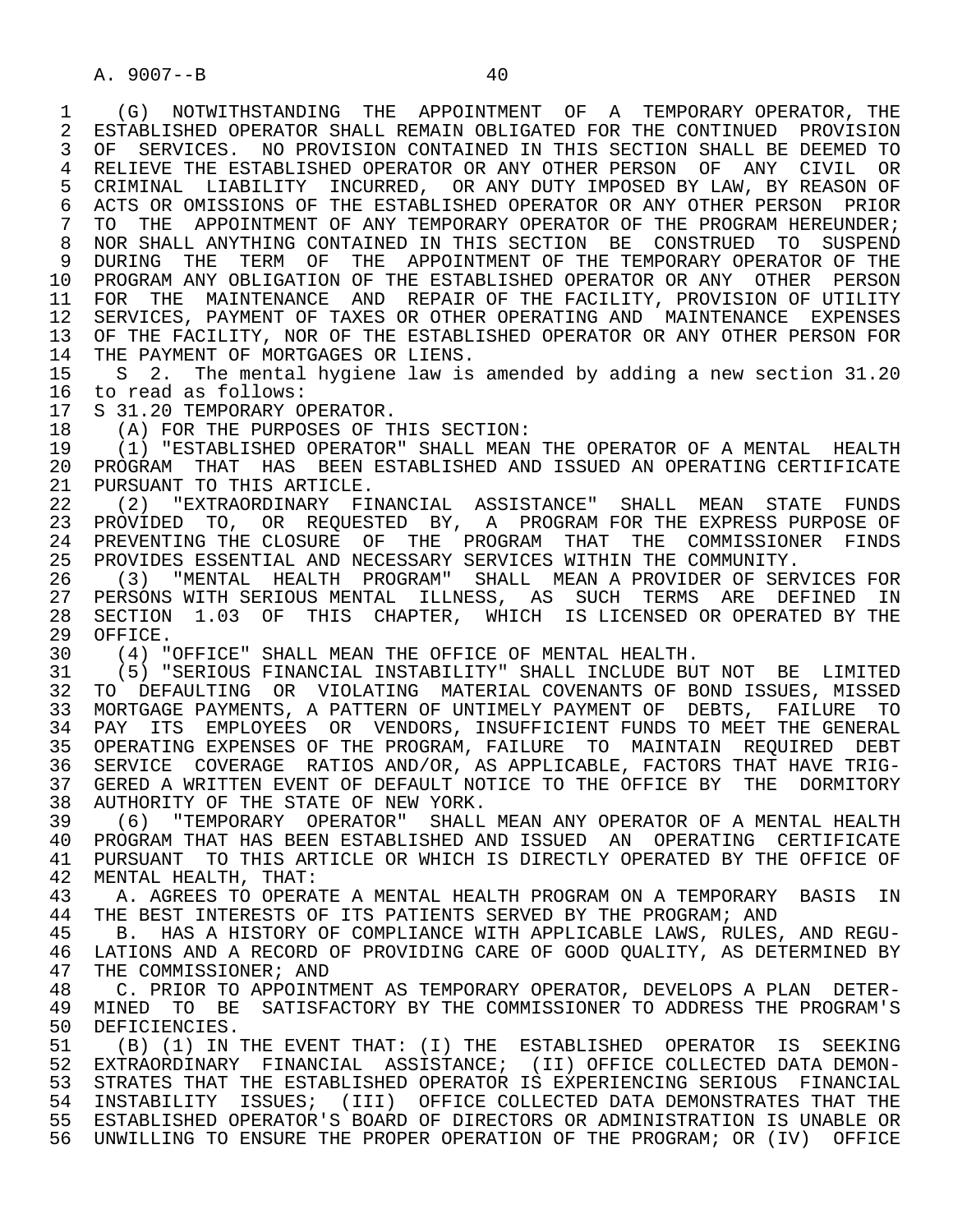1 COLLECTED DATA INDICATES THERE ARE CONDITIONS THAT SERIOUSLY ENDANGER OR<br>2 JEOPARDIZE CONTINUED ACCESS TO NECESSARY MENTAL HEALTH SERVICES WITHIN 2 JEOPARDIZE CONTINUED ACCESS TO NECESSARY MENTAL HEALTH SERVICES WITHIN<br>3 THE COMMUNITY, THE COMMISSIONER SHALL NOTIFY THE ESTABLISHED OPERATOR OF THE COMMUNITY, THE COMMISSIONER SHALL NOTIFY THE ESTABLISHED OPERATOR OF 4 HIS OR HER INTENTION TO APPOINT A TEMPORARY OPERATOR TO ASSUME SOLE<br>5 RESPONSIBILITY FOR THE PROGRAM'S TREATMENT OPERATIONS FOR A LIMITED 5 RESPONSIBILITY FOR THE PROGRAM'S TREATMENT OPERATIONS FOR A LIMITED<br>6 PERIOD OF TIME. THE APPOINTMENT OF A TEMPORARY OPERATOR SHALL BE EFFEC-6 PERIOD OF TIME. THE APPOINTMENT OF A TEMPORARY OPERATOR SHALL BE EFFEC-<br>7 TUATED PURSUANT TO THIS SECTION. AND SHALL BE IN ADDITION TO ANY OTHER 7 TUATED PURSUANT TO THIS SECTION, AND SHALL BE IN ADDITION TO ANY OTHER<br>8 REMEDIES PROVIDED BY LAW 8 REMEDIES PROVIDED BY LAW.<br>9 (2) THE ESTABLISHED OP

9 (2) THE ESTABLISHED OPERATOR MAY AT ANY TIME REQUEST THE COMMISSIONER<br>10 TO APPOINT A TEMPORARY OPERATOR, UPON RECEIVING SUCH A REOUEST, THE 10 TO APPOINT A TEMPORARY OPERATOR. UPON RECEIVING SUCH A REQUEST,<br>11 COMMISSIONER MAY, IF HE OR SHE DETERMINES THAT SUCH AN ACTION IS NEG 11 COMMISSIONER MAY, IF HE OR SHE DETERMINES THAT SUCH AN ACTION IS NECES-<br>12 SARY, ENTER INTO AN AGREEMENT WITH THE ESTABLISHED OPERATOR FOR THE 12 SARY, ENTER INTO AN AGREEMENT WITH THE ESTABLISHED OPERATOR FOR THE<br>13 APPOINTMENT OF A TEMPORARY OPERATOR TO RESTORE OR MAINTAIN THE PROVISION 13 APPOINTMENT OF A TEMPORARY OPERATOR TO RESTORE OR MAINTAIN THE PROVISION<br>14 OF OUALITY CARE TO THE PATIENTS UNTIL THE ESTABLISHED OPERATOR CAN OF OUALITY CARE TO THE PATIENTS UNTIL THE ESTABLISHED OPERATOR CAN 15 RESUME OPERATIONS WITHIN THE DESIGNATED TIME PERIOD; THE PATIENTS MAY BE<br>16 TRANSFERRED TO OTHER MENTAL HEALTH PROGRAMS OPERATED OR LICENSED BY THE 16 TRANSFERRED TO OTHER MENTAL HEALTH PROGRAMS OPERATED OR LICENSED BY THE THE OPERATIONS OF THE MENTAL HEALTH PROGRAM SHOULD BE 17 OFFICE; OR THE OPERATIONS OF THE MENTAL HEALTH PROGRAM SHOULD BE 18 COMPLETELY DISCONTINUED. 18 COMPLETELY DISCONTINUED.<br>19 (C) (1) A TEMPORARY OP

19 (C) (1) A TEMPORARY OPERATOR APPOINTED PURSUANT TO THIS SECTION SHALL<br>20 USE HIS OR HER BEST EFFORTS TO IMPLEMENT THE PLAN DEEMED SATISFACTORY BY 20 USE HIS OR HER BEST EFFORTS TO IMPLEMENT THE PLAN DEEMED SATISFACTORY BY<br>21 THE COMMISSIONER TO CORRECT OR ELIMINATE ANY DEFICIENCIES IN THE MENTAL 21 THE COMMISSIONER TO CORRECT OR ELIMINATE ANY DEFICIENCIES IN THE MENTAL<br>22 HEALTH PROGRAM AND TO PROMOTE THE OUALITY AND ACCESSIBILITY OF MENTAL 22 HEALTH PROGRAM AND TO PROMOTE THE QUALITY AND ACCESSIBILITY OF MENTAL<br>23 HEALTH SERVICES IN THE COMMUNITY SERVED BY THE MENTAL HEALTH PROGRAM. 23 HEALTH SERVICES IN THE COMMUNITY SERVED BY THE MENTAL HEALTH PROGRAM.

24 (2) IF THE IDENTIFIED DEFICIENCIES CANNOT BE ADDRESSED IN THE TIME<br>25 PERIOD DESIGNATED IN THE PLAN, THE PATIENTS SHALL BE TRANSFERRED TO 25 PERIOD DESIGNATED IN THE PLAN, THE PATIENTS SHALL BE TRANSFERRED TO 26 OTHER APPROPRIATE MENTAL HEALTH PROGRAMS LICENSED OR OPERATED BY THE 27 OFFICE. 27 OFFICE.<br>28 (3) DI

28 (3) DURING THE TERM OF APPOINTMENT, THE TEMPORARY OPERATOR SHALL HAVE<br>29 THE AUTHORITY TO DIRECT THE STAFF OF THE ESTABLISHED OPERATOR AS NECES-29 THE AUTHORITY TO DIRECT THE STAFF OF THE ESTABLISHED OPERATOR AS NECES-<br>30 SARY TO APPROPRIATELY TREAT AND/OR TRANSFER THE PATIENTS, THE TEMPORARY 30 SARY TO APPROPRIATELY TREAT AND/OR TRANSFER THE PATIENTS. THE TEMPORARY<br>31 OPERATOR SHALL, DURING THIS PERIOD, OPERATE THE MENTAL HEALTH PROGRAM IN 31 OPERATOR SHALL, DURING THIS PERIOD, OPERATE THE MENTAL HEALTH PROGRAM IN<br>32 SUCH A MANNER AS TO PROMOTE SAFETY AND THE OUALITY AND ACCESSIBILITY OF 32 SUCH A MANNER AS TO PROMOTE SAFETY AND THE QUALITY AND ACCESSIBILITY OF 33 MENTAL HEALTH SERVICES IN THE COMMUNITY SERVED BY THE ESTABLISHED OPERA-33 MENTAL HEALTH SERVICES IN THE COMMUNITY SERVED BY THE ESTABLISHED OPERA-<br>34 TOR UNTIL EITHER THE ESTABLISHED OPERATOR CAN RESUME PROGRAM OPERATIONS 34 TOR UNTIL EITHER THE ESTABLISHED OPERATOR CAN RESUME PROGRAM OPERATIONS<br>35 OR UNTIL THE PATIENTS ARE APPROPRIATELY TRANSFERRED TO OTHER PROGRAMS 35 OR UNTIL THE PATIENTS ARE APPROPRIATELY TRANSFERRED TO OTHER PROGRAMS<br>36 LICENSED OR OPERATED BY THE OFFICE. LICENSED OR OPERATED BY THE OFFICE.

 37 (4) THE ESTABLISHED OPERATOR SHALL GRANT ACCESS TO THE TEMPORARY OPER- 38 ATOR TO THE ESTABLISHED OPERATOR'S ACCOUNTS AND RECORDS IN ORDER TO<br>39 ADDRESS ANY DEFICIENCIES RELATED TO A MENTAL HEALTH PROGRAM EXPERIENCING 39 ADDRESS ANY DEFICIENCIES RELATED TO A MENTAL HEALTH PROGRAM EXPERIENCING<br>40 SERIOUS FINANCIAL INSTABILITY OR AN ESTABLISHED OPERATOR REOUESTING 40 SERIOUS FINANCIAL INSTABILITY OR AN ESTABLISHED-OPERATOR-REQUESTING<br>41 FINANCIAL-ASSISTANCE IN-ACCORDANCE WITH THIS SECTION. THE TEMPORARY 41 FINANCIAL ASSISTANCE IN ACCORDANCE WITH THIS SECTION. THE TEMPORARY<br>42 OPERATOR SHALL APPROVE ANY FINANCIAL DECISION RELATED TO A PROGRAM'S DAY 42 OPERATOR SHALL APPROVE ANY FINANCIAL DECISION RELATED TO A PROGRAM'S DAY<br>43 TO DAY OPERATIONS OR PROGRAM'S ABILITY TO PROVIDE MENTAL HEALTH 43 TO DAY OPERATIONS OR PROGRAM'S ABILITY TO PROVIDE MENTAL HEALTH 44 SERVICES. 44 SERVICES.<br>45 (5) THE

 45 (5) THE TEMPORARY OPERATOR SHALL NOT BE REQUIRED TO FILE ANY BOND. NO 46 SECURITY INTEREST IN ANY REAL OR PERSONAL PROPERTY COMPRISING THE ESTAB-<br>47 LISHED OPERATOR OR CONTAINED WITHIN THE ESTABLISHED OPERATOR OR IN ANY 47 LISHED OPERATOR OR CONTAINED WITHIN THE ESTABLISHED OPERATOR OR IN ANY<br>48 FIXTURE OF THE MENTAL HEALTH PROGRAM, SHALL BE IMPAIRED OR DIMINISHED IN 48 FIXTURE OF THE MENTAL HEALTH PROGRAM, SHALL BE IMPAIRED OR DIMINISHED IN<br>49 PRIORITY BY THE TEMPORARY OPERATOR. NEITHER THE TEMPORARY OPERATOR NOR 49 PRIORITY BY THE TEMPORARY OPERATOR. NEITHER THE TEMPORARY OPERATOR NOR<br>50 THE OFFICE SHALL ENGAGE IN ANY ACTIVITY THAT CONSTITUTES A CONFISCATION 50 THE OFFICE SHALL ENGAGE IN ANY ACTIVITY THAT CONSTITUTES A CONFISCATION<br>51 OF PROPERTY. 51 OF PROPERTY.<br>52 (D) THE '

52 (D) THE TEMPORARY OPERATOR SHALL BE ENTITLED TO A REASONABLE FEE, AS<br>53 DETERMINED BY THE COMMISSIONER AND SUBJECT TO THE APPROVAL OF THE DIREC-53 DETERMINED BY THE COMMISSIONER AND SUBJECT TO THE APPROVAL OF THE DIREC-<br>54 TOR OF THE DIVISION OF THE BUDGET, AND NECESSARY EXPENSES INCURRED WHILE 54 TOR OF THE DIVISION OF THE BUDGET, AND NECESSARY EXPENSES INCURRED WHILE<br>55 SERVING AS A TEMPORARY OPERATOR. THE TEMPORARY OPERATOR SHALL BE LIABLE 55 SERVING AS A TEMPORARY OPERATOR. THE TEMPORARY OPERATOR SHALL BE LIABLE<br>56 ONLY IN ITS CAPACITY AS TEMPORARY OPERATOR OF THE MENTAL HEALTH PROGRAM ONLY IN ITS CAPACITY AS TEMPORARY OPERATOR OF THE MENTAL HEALTH PROGRAM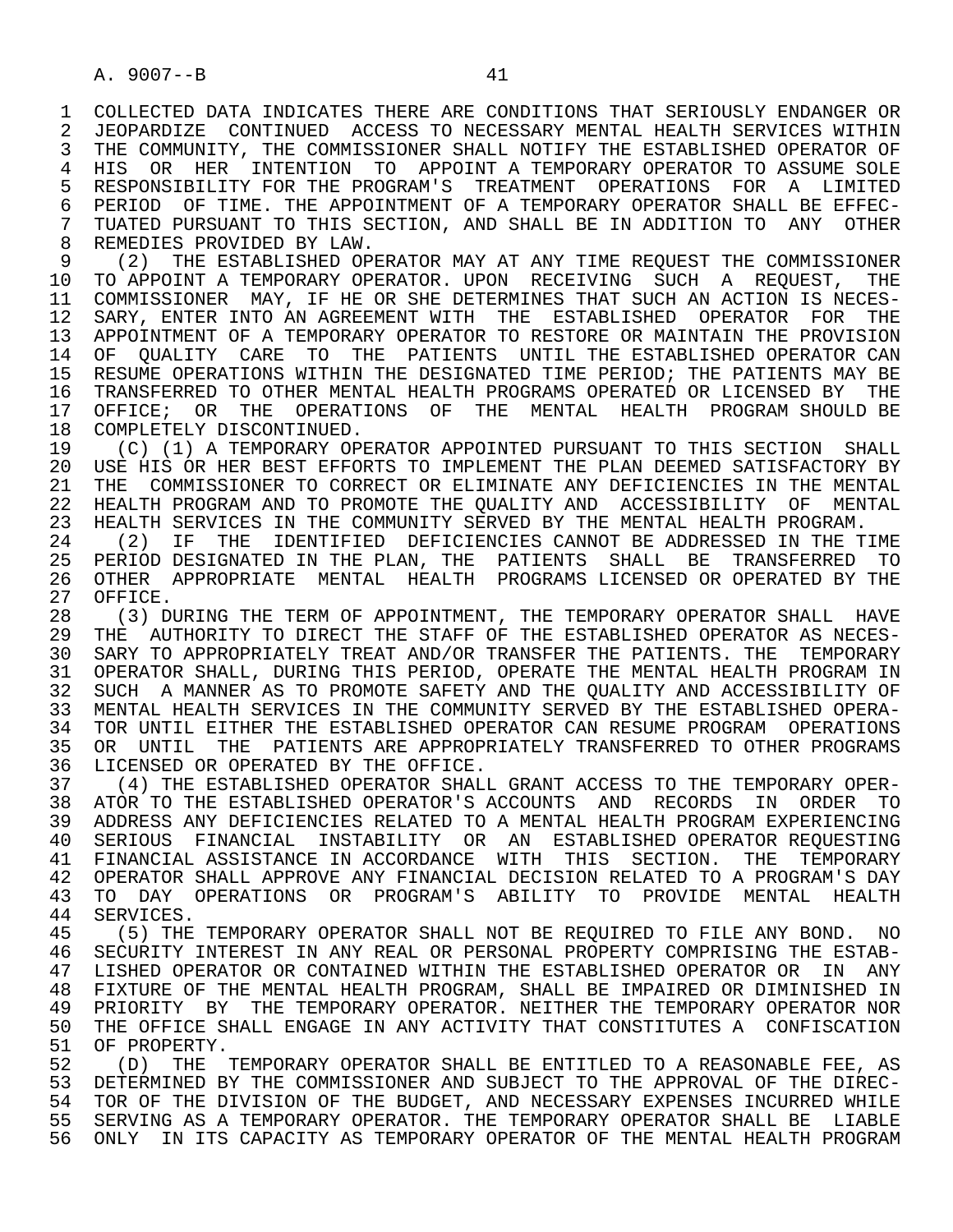1 FOR INJURY TO PERSON AND PROPERTY BY REASON OF ITS OPERATION OF SUCH<br>2 PROGRAM; NO LIABILITY SHALL INCUR IN THE TEMPORARY OPERATOR'S PERSONAL 2 PROGRAM; NO LIABILITY SHALL INCUR IN THE TEMPORARY OPERATOR'S PERSONAL<br>3 CAPACITY, EXCEPT FOR GROSS NEGLIGENCE AND INTENTIONAL ACTS. 3 CAPACITY, EXCEPT FOR GROSS NEGLIGENCE AND INTENTIONAL ACTS.

 4 (E) (1) THE INITIAL TERM OF THE APPOINTMENT OF THE TEMPORARY OPERATOR 5 SHALL NOT EXCEED NINETY DAYS. AFTER NINETY DAYS, IF THE COMMISSIONER 6 DETERMINES THAT TERMINATION OF THE TEMPORARY OPERATOR WOULD CAUSE 7 SIGNIFICANT DETERIORATION OF THE QUALITY OF, OR ACCESS TO, MENTAL HEALTH<br>8 CARE IN THE COMMUNITY OR THAT REAPPOINTMENT IS NECESSARY TO CORRECT. THE 8 CARE IN THE COMMUNITY OR THAT REAPPOINTMENT IS NECESSARY TO CORRECT THE  $\overline{9}$  deficiencies That Required the appointment of the Temporary operator. 9 DEFICIENCIES THAT REQUIRED THE APPOINTMENT OF THE TEMPORARY OPERATOR,<br>10 THE COMMISSIONER MAY AUTHORIZE AN ADDITIONAL NINETY-DAY TERM. HOWEVER, 10 THE COMMISSIONER MAY AUTHORIZE AN ADDITIONAL NINETY-DAY TERM. HOWEVER,<br>11 SUCH AUTHORIZATION SHALL INCLUDE THE COMMISSIONER'S REOUIREMENTS FOR 11 SUCH AUTHORIZATION SHALL INCLUDE THE COMMISSIONER'S REQUIREMENTS FOR<br>12 CONCLUSION OF THE TEMPORARY OPERATORSHIP TO BE SATISFIED WITHIN THE 12 CONCLUSION OF THE TEMPORARY OPERATORSHIP TO BE SATISFIED WITHIN THE 13 ADDITIONAL TERM.

13 ADDITIONAL TERM.<br>14 (2) WITHIN FO 14 (2) WITHIN FOURTEEN DAYS PRIOR TO THE TERMINATION OF EACH TERM OF THE TERMINATION SHALL 15 APPOINTMENT OF THE TEMPORARY OPERATOR, THE TEMPORARY OPERATOR SHALL<br>16 SUBMIT TO THE COMMISSIONER AND TO THE ESTABLISHED OPERATOR A REPORT 16 SUBMIT TO THE COMMISSIONER AND TO THE ESTABLISHED OPERATOR A REPORT 17 DESCRIBING:

17 DESCRIBING:<br>18 A. THE AC 18 THE ACTIONS TAKEN DURING THE APPOINTMENT TO ADDRESS THE IDENTIFIED<br>19 MENTAL HEALTH PROGRAM DEFICIENCIES. THE RESUMPTION OF MENTAL HEALTH 19 MENTAL HEALTH PROGRAM DEFICIENCIES, THE RESUMPTION OF MENTAL HEALTH<br>20 PROGRAM OPERATIONS BY THE ESTABLISHED OPERATOR, OR THE TRANSFER OF THE 20 PROGRAM OPERATIONS BY THE ESTABLISHED OPERATOR, OR THE TRANSFER OF THE 21 PATIENTS TO OTHER PROVIDERS LICENSED OR OPERATED BY THE OFFICE; 21 PATIENTS TO OTHER PROVIDERS LICENSED OR OPERATED BY THE OFFICE;<br>22 B. OBJECTIVES FOR THE CONTINUATION OF THE TEMPORARY OPERAT

22 B. OBJECTIVES FOR THE CONTINUATION OF THE TEMPORARY OPERATORSHIP IF<br>23 NECESSARY AND A SCHEDULE FOR SATISFACTION OF SUCH OBJECTIVES; AND 23 NECESSARY AND A SCHEDULE FOR SATISFACTION OF SUCH OBJECTIVES; AND 24 C. IF APPLICABLE, THE RECOMMENDED ACTIONS FOR THE ONGOING OPERAT

24 C. IF APPLICABLE, THE RECOMMENDED ACTIONS FOR THE ONGOING OPERATION OF<br>25 THE MENTAL HEALTH PROGRAM SUBSEOUENT TO THE TEMPORARY OPERATORSHIP. THE MENTAL HEALTH PROGRAM SUBSEQUENT TO THE TEMPORARY OPERATORSHIP.

26 (3) THE TERM OF THE INITIAL APPOINTMENT AND OF ANY SUBSEQUENT REAP-<br>27 POINTMENT MAY BE TERMINATED PRIOR TO THE EXPIRATION OF THE DESIGNATED 27 POINTMENT MAY BE TERMINATED PRIOR TO THE EXPIRATION OF THE DESIGNATED<br>28 TERM, IF THE ESTABLISHED OPERATOR AND THE COMMISSIONER AGREE ON A PLAN 28 TERM, IF THE ESTABLISHED OPERATOR AND THE COMMISSIONER AGREE ON A PLAN<br>29 OF CORRECTION AND THE IMPLEMENTATION OF SUCH PLAN. 29 OF CORRECTION AND THE IMPLEMENTATION OF SUCH PLAN.<br>30 (F) (1) THE COMMISSIONER SHALL, UPON MAKING

30 (F) (1) THE COMMISSIONER SHALL, UPON MAKING A DETERMINATION OF AN<br>31 INTENTION TO APPOINT A TEMPORARY OPERATOR PURSUANT TO PARAGRAPH ONE OF 31 INTENTION TO APPOINT A TEMPORARY OPERATOR PURSUANT TO PARAGRAPH ONE OF<br>32 SUBDIVISION (B) OF THIS SECTION CAUSE THE ESTABLISHED OPERATOR TO BE 32 SUBDIVISION (B) OF THIS SECTION CAUSE THE ESTABLISHED OPERATOR TO BE<br>33 NOTIFIED OF THE INTENTION BY REGISTERED OR CERTIFIED MAIL ADDRESSED TO 33 NOTIFIED OF THE INTENTION BY REGISTERED OR CERTIFIED MAIL ADDRESSED TO 34 THE PRINCIPAL OFFICE OF THE ESTABLISHED-OPERATOR. SUCH-NOTIFICATION<br>35 SHALL INCLUDE A DETAILED-DESCRIPTION OF THE FINDINGS UNDERLYING THE 35 SHALL INCLUDE A DETAILED DESCRIPTION OF THE FINDINGS UNDERLYING THE<br>36 INTENTION TO APPOINT A TEMPORARY OPERATOR, AND THE DATE AND TIME OF A 36 INTENTION TO APPOINT A TEMPORARY OPERATOR, AND THE DATE AND TIME OF A 37 REQUIRED MEETING WITH THE COMMISSIONER AND/OR HIS OR HER DESIGNEE WITHIN 38 TEN BUSINESS DAYS OF THE RECEIPT OF SUCH NOTICE. AT SUCH MEETING, THE 39 ESTABLISHED OPERATOR SHALL HAVE THE OPPORTUNITY TO REVIEW AND DISCUSS ESTABLISHED OPERATOR SHALL HAVE THE OPPORTUNITY TO REVIEW AND DISCUSS 40 ALL RELEVANT FINDINGS. AT SUCH MEETING, THE COMMISSIONER AND THE ESTAB- 41 LISHED OPERATOR SHALL ATTEMPT TO DEVELOP A MUTUALLY SATISFACTORY PLAN OF 42 CORRECTION AND SCHEDULE FOR IMPLEMENTATION. IN SUCH EVENT, THE COMMIS-<br>43 SIONER SHALL NOTIFY THE ESTABLISHED OPERATOR THAT THE COMMISSIONER WILL 43 SIONER SHALL NOTIFY THE ESTABLISHED OPERATOR THAT THE COMMISSIONER WILL<br>44 ABSTAIN FROM APPOINTING A TEMPORARY OPERATOR CONTINGENT UPON THE ESTAB-44 ABSTAIN FROM APPOINTING A TEMPORARY OPERATOR CONTINGENT UPON THE ESTAB-<br>45 LISHED OPERATOR REMEDIATING THE IDENTIFIED DEFICIENCIES WITHIN THE 45 LISHED OPERATOR REMEDIATING THE IDENTIFIED DEFICIENCIES WITHIN THE

46 AGREED UPON TIMEFRAME.<br>47 (2) SHOULD THE COMM 47 (2) SHOULD THE COMMISSIONER AND THE ESTABLISHED OPERATOR BE UNABLE TO<br>48 ESTABLISH A PLAN OF CORRECTION PURSUANT TO PARAGRAPH ONE OF THIS SUBDI-48 ESTABLISH A PLAN OF CORRECTION PURSUANT TO PARAGRAPH ONE OF THIS SUBDI-<br>49 VISION, OR SHOULD THE ESTABLISHED OPERATOR FAIL TO RESPOND TO THE 49 VISION, OR SHOULD THE ESTABLISHED OPERATOR FAIL TO-RESPOND-TO-THE<br>50 COMMISSIONER'S INITIAL-NOTIFICATION, THERE-SHALL BE AN ADMINISTRATIVE 50 COMMISSIONER'S INITIAL NOTIFICATION, THERE SHALL BE AN ADMINISTRATIVE<br>51 HEARING ON THE COMMISSIONER'S DETERMINATION TO APPOINT A TEMPORARY OPER-51 HEARING ON THE COMMISSIONER'S DETERMINATION TO APPOINT A TEMPORARY OPER-<br>52 ATOR TO BEGIN NO LATER THAN THIRTY DAYS FROM THE DATE OF THE NOTICE TO 52 ATOR TO BEGIN NO LATER THAN THIRTY DAYS FROM THE DATE OF THE NOTICE TO<br>53 THE ESTABLISHED OPERATOR, ANY SUCH HEARING SHALL BE STRICTLY LIMITED TO 53 THE ESTABLISHED OPERATOR. ANY SUCH HEARING SHALL BE STRICTLY LIMITED TO<br>54 THE ISSUE OF WHETHER THE DETERMINATION OF THE COMMISSIONER TO APPOINT A 54 THE ISSUE OF WHETHER THE DETERMINATION OF THE COMMISSIONER TO APPOINT A<br>55 TEMPORARY OPERATOR IS SUPPORTED BY SUBSTANTIAL EVIDENCE. A COPY OF THE 55 TEMPORARY OPERATOR IS SUPPORTED BY SUBSTANTIAL EVIDENCE. A COPY OF THE 56 DECISION SHALL BE SENT TO THE ESTABLISHED OPERATOR.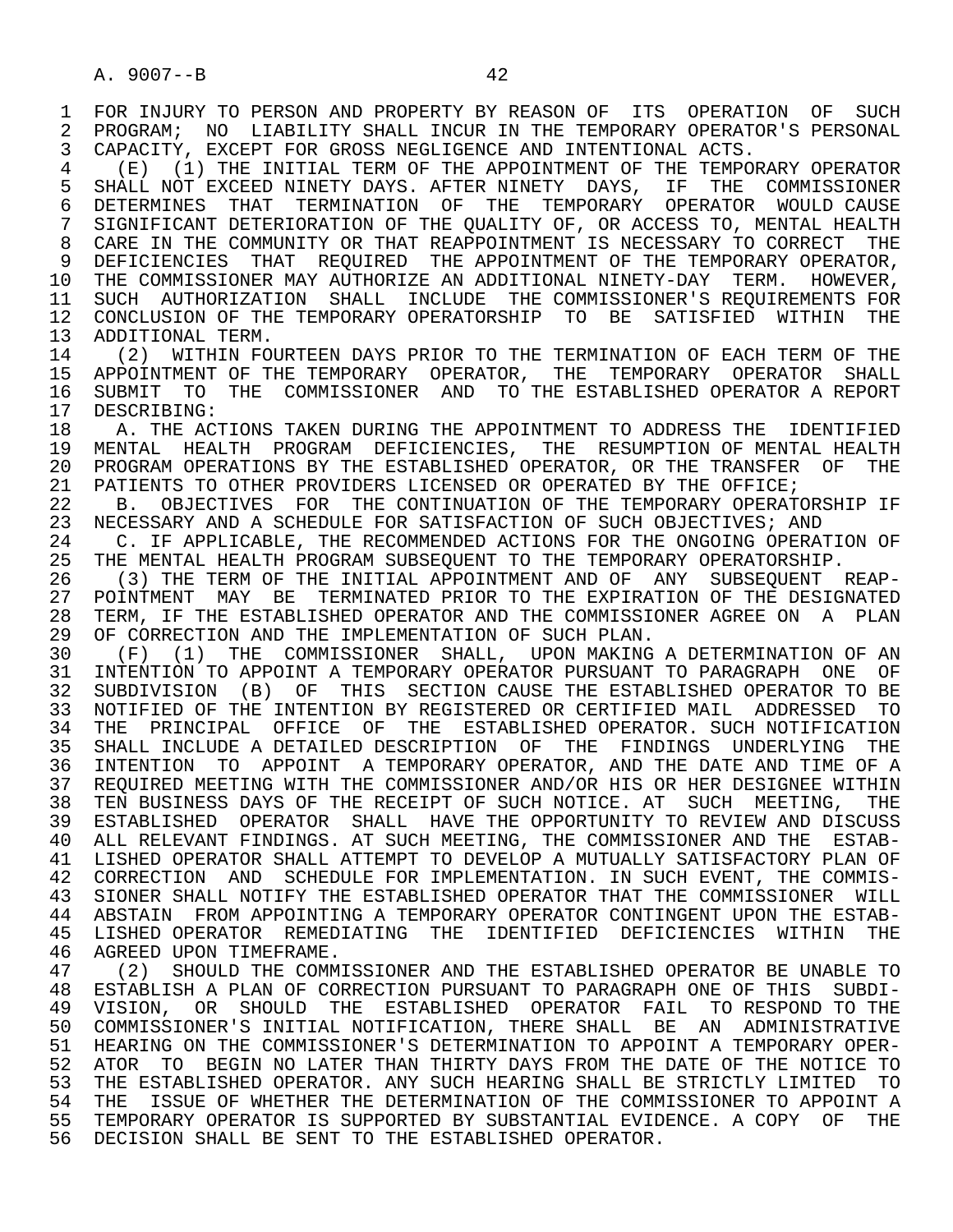1 (3) IF THE DECISION TO APPOINT A TEMPORARY OPERATOR IS UPHELD SUCH<br>2 TEMPORARY OPERATOR SHALL BE APPOINTED AS SOON AS IS PRACTICABLE AND 2 TEMPORARY OPERATOR SHALL BE APPOINTED AS SOON AS IS PRACTICABLE AND<br>3 SHALL OPERATE THE MENTAL HEALTH PROGRAM PURSUANT TO THE PROVISIONS OF 3 SHALL OPERATE THE MENTAL HEALTH PROGRAM PURSUANT TO THE PROVISIONS OF

4 THIS SECTION.<br>5 (G) NOTWIT 5 (G) NOTWITHSTANDING THE APPOINTMENT OF A TEMPORARY OPERATOR, THE 6 ESTABLISHED OPERATOR SHALL REMAIN OBLIGATED FOR THE CONTINUED OPERATION<br>7 OF THE MENTAL HEALTH PROGRAM SO THAT SUCH PROGRAM CAN FUNCTION IN A 7 OF THE MENTAL HEALTH PROGRAM SO THAT SUCH PROGRAM CAN FUNCTION IN A<br>8 NORMAL MANNER, NO PROVISION CONTAINED IN THIS SECTION SHALL BE DEEMED TO 8 NORMAL MANNER. NO PROVISION CONTAINED IN THIS SECTION SHALL BE DEEMED TO<br>9 RELIEVE THE ESTABLISHED OPERATOR OR ANY OTHER PERSON OF ANY CIVIL OR 9 RELIEVE THE ESTABLISHED OPERATOR OR ANY OTHER PERSON OF ANY CIVIL OR<br>10 CRIMINAL LIABILITY INCURRED, OR ANY DUTY IMPOSED BY LAW, BY REASON OF 10 CRIMINAL LIABILITY INCURRED, OR ANY DUTY IMPOSED BY LAW, BY REASON OF<br>11 ACTS OR OMISSIONS OF THE ESTABLISHED OPERATOR OR ANY OTHER PERSON PRIOR 11 ACTS OR OMISSIONS OF THE ESTABLISHED OPERATOR OR ANY OTHER PERSON PRIOR<br>12 TO THE APPOINTMENT OF ANY TEMPORARY OPERATOR OF THE PROGRAM HEREUNDER; 12 TO THE APPOINTMENT OF ANY TEMPORARY OPERATOR OF THE PROGRAM HEREUNDER;<br>13 NOR SHALL ANYTHING CONTAINED IN THIS SECTION BE CONSTRUED TO SUSPEND 13 NOR SHALL ANYTHING CONTAINED IN THIS SECTION BE CONSTRUED TO SUSPEND<br>14 DURING THE TERM OF THE APPOINTMENT OF THE TEMPORARY OPERATOR OF THE 14 DURING THE TERM OF THE APPOINTMENT OF THE TEMPORARY OPERATOR OF THE 15 PROGRAM ANY OBLIGATION OF THE ESTABLISHED OPERATOR OR ANY OTHER PERSON<br>16 FOR THE MAINTENANCE AND REPAIR OF THE FACILITY, PROVISION OF UTILITY 16 FOR THE MAINTENANCE AND REPAIR OF THE FACILITY, PROVISION OF UTILITY<br>17 SERVICES, PAYMENT OF TAXES OR OTHER OPERATING AND MAINTENANCE EXPENSES SERVICES, PAYMENT OF TAXES OR OTHER OPERATING AND MAINTENANCE EXPENSES 18 OF THE FACILITY, NOR OF THE ESTABLISHED OPERATOR OR ANY OTHER PERSON FOR<br>19 THE PAYMENT OF MORTGAGES OR LIENS. 19 THE PAYMENT OF MORTGAGES OR LIENS.<br>20 S 3. Intentionally omitted.

20 S 3. Intentionally omitted.<br>21 S 4. Intentionally omitted.

21 S 4. Intentionally omitted.<br>22 S 5. Intentionally omitted.

22 S 5. Intentionally omitted.<br>23 S 6. This act shall tak

 23 S 6. This act shall take effect immediately and shall be deemed to 24 have been in full force and effect on and after April 1, 2016.

# 25 PART M

26 Section 1. Subdivision (d) of section 33.13 of the mental hygiene law,<br>27 as amended by section 3 of part E of chapter 111 of the laws of 2010, is 27 as amended by section 3 of part E of chapter 111 of the laws of 2010, is 28 amended to read as follows: 28 amended to read as follows:<br>29 (d) Nothing in this section

29 (d) Nothing in this section shall prevent the electronic or other<br>30 exchange of information concerning patients or clients, including iden- 30 exchange of information concerning patients or clients, including iden tification, between and among (i) facilities or others providing 32 services for such patients or clients pursuant to an approved local 33 services plan, as defined in article forty-one of this chapter, or 34 pursuant to agreement with the department, and (ii) the department or 35 any of its licensed or operated facilities. NEITHER SHALL ANYTHING IN 36 THIS SECTION PREVENT THE EXCHANGE OF INFORMATION CONCERNING PATIENTS OR 37 CLIENTS, INCLUDING IDENTIFICATION, BETWEEN FACILITIES AND MANAGED CARE 38 ORGANIZATIONS, BEHAVIORAL HEALTH ORGANIZATIONS, HEALTH HOMES OR OTHER 39 ENTITIES AUTHORIZED BY THE DEPARTMENT OR THE DEPARTMENT OF HEALTH TO 40 PROVIDE, ARRANGE FOR OR COORDINATE HEALTH CARE SERVICES FOR SUCH 41 PATIENTS OR CLIENTS WHO ARE ENROLLED IN OR RECEIVING SERVICES FROM SUCH 42 ORGANIZATIONS OR ENTITIES. PROVIDED HOWEVER, WRITTEN PATIENT OR CLIENT 43 CONSENT SHALL BE OBTAINED PRIOR TO THE EXCHANGE OF INFORMATION WHERE 44 REQUIRED BY 42 USC 290DD-2 AS AMENDED, AND ANY REGULATIONS PROMULGATED 45 THEREUNDER. Furthermore, subject to the prior approval of the commis- 46 sioner of mental health, hospital emergency services licensed pursuant 47 to article twenty-eight of the public health law shall be authorized to 48 exchange information concerning patients or clients electronically or 49 otherwise with other hospital emergency services licensed pursuant to 50 article twenty-eight of the public health law and/or hospitals licensed 51 or operated by the office of mental health; provided that such exchange<br>52 of information is consistent with standards, developed by the commisinformation is consistent with standards, developed by the commis- 53 sioner of mental health, which are designed to ensure confidentiality of 54 such information. Additionally, information so exchanged shall be kept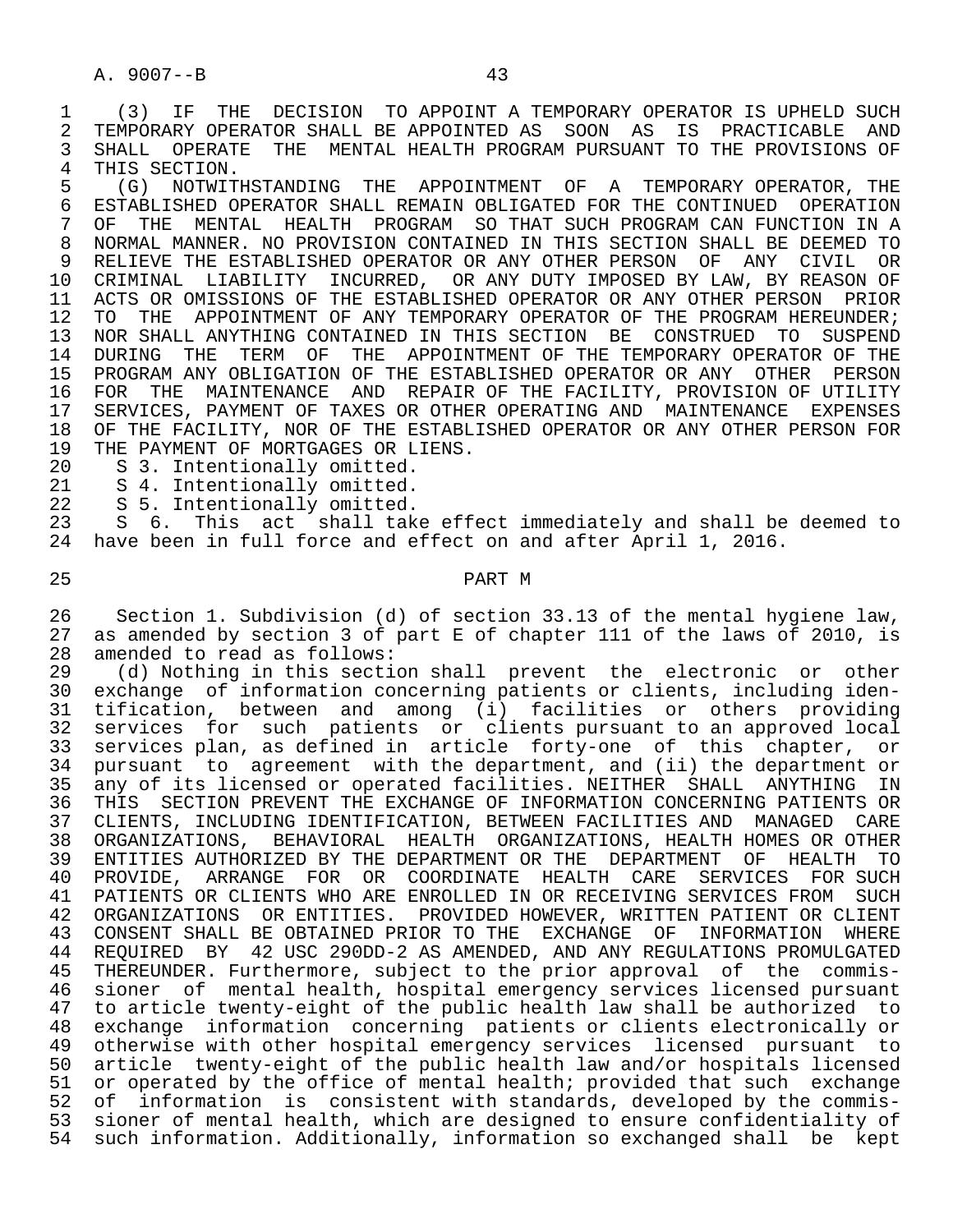1 confidential and any limitations on the release of such information<br>2 imposed on the party giving the information shall apply to the party 2 imposed on the party giving the information shall apply to the party<br>3 receiving the information. 3 receiving the information.<br>4 S 2 Subdivision (d)

4 S 2. Subdivision (d) of section 33.13 of the mental hygiene law, as<br>5 amended by section 4 of part E of chapter 111 of the laws of 2010, is 5 amended by section 4 of part E of chapter 111 of the laws of 2010, is<br>6 amended to read as follows: 6 amended to read as follows:

7 (d) Nothing in this section shall prevent the exchange of information<br>8 concerning patients or clients, including identification, between (i) concerning patients or clients, including identification, between (i) 9 facilities or others providing services for such patients or clients 10 pursuant to an approved local services plan, as defined in article<br>11 forty-one, or pursuant to agreement with the department and (ii) the 11 forty-one, or pursuant to agreement with the department and (ii) the<br>12 department or any of its facilities. NEITHER SHALL ANYTHING IN THIS 12 department or any of its facilities. NEITHER SHALL ANYTHING IN THIS 13 SECTION PREVENT THE EXCHANGE OF INFORMATION CONCERNING PATIENTS OR 14 CLIENTS, INCLUDING IDENTIFICATION, BETWEEN FACILITIES AND MANAGED CARE 15 ORGANIZATIONS, BEHAVIORAL HEALTH ORGANIZATIONS, HEALTH HOMES OR OTHER 16 ENTITIES AUTHORIZED BY THE DEPARTMENT OR THE DEPARTMENT OF HEALTH TO<br>17 PROVIDE, ARRANGE FOR OR COORDINATE HEALTH CARE SERVICES FOR SUCH 17 PROVIDE, ARRANGE FOR OR COORDINATE HEALTH CARE SERVICES FOR SUCH<br>18 PATIENTS OR CLIENTS WHO ARE ENROLLED IN OR RECEIVING SERVICES FOR SUCH 18 PATIENTS OR CLIENTS WHO ARE ENROLLED IN OR RECEIVING SERVICES FOR SUCH<br>19 ORGANIZATIONS OR ENTITIES, PROVIDED HOWEVER, WRITTEN PATIENT OR CLIENT 19 ORGANIZATIONS OR ENTITIES. PROVIDED HOWEVER, WRITTEN PATIENT OR CLIENT 20 CONSENT SHALL BE OBTAINED PRIOR TO THE EXCHANGE OF INFORMATION WHERE<br>21 REOUIRED BY 42 USC 290DD-2 AS AMENDED, AND ANY REGULATIONS PROMULGATED 21 REQUIRED BY 42 USC 290DD-2 AS AMENDED, AND ANY REGULATIONS PROMULGATED<br>22 THEREUNDER. Information so exchanged shall be kept confidential and any 22 THEREUNDER. Information so exchanged shall be kept confidential and any<br>23 limitations on the release of such information imposed on the party 23 limitations on the release of such information imposed on the party<br>24 giving the information shall apply to the party receiving the informa-24 giving the information shall apply to the party receiving the informa-<br>25 tion. tion.

 26 S 3. Subdivision (f) of section 33.13 of the mental hygiene law, as 27 amended by chapter 330 of the laws of 1993, is amended to read as 28 follows: 28 follows:<br>29 (f) A

 29 (f) ALL RECORDS OF IDENTITY, DIAGNOSIS, PROGNOSIS, TREATMENT, CARE 30 COORDINATION OR ANY OTHER INFORMATION CONTAINED IN A PATIENT OR CLIENT'S<br>31 RECORD SHALL BE CONFIDENTIAL UNLESS DISCLOSURE IS PERMITTED UNDER SUBDI-31 RECORD SHALL BE CONFIDENTIAL UNLESS DISCLOSURE IS PERMITTED UNDER SUBDI-<br>32 VISION (C) OF THIS SECTION. Any disclosure made pursuant to this section 32 VISION (C) OF THIS SECTION. Any disclosure made pursuant to this section<br>33 shall be limited to that information necessary AND REOUIRED in light of shall be limited to that information necessary AND REQUIRED in light of 34 the reason for disclosure. Information so disclosed shall be kept confi-<br>35 dential by the party receiving such information and the limitations on dential by the party receiving such information and the limitations on 36 disclosure in this section shall apply to such party. Except for disclo- 37 sures made to the mental hygiene legal service, to persons reviewing 38 information or records in the ordinary course of insuring that a facili-<br>39 ty is in compliance with applicable quality of care standards, or to 39 ty is in compliance with applicable quality of care standards, or to<br>40 governmental agents requiring information necessary for payments to be 40 governmental agents requiring information necessary for payments to be 41 made to or on behalf of patients or clients pursuant to contract or in<br>42 accordance with law, a notation of all such disclosures shall be placed 42 accordance with law, a notation of all such disclosures shall be placed<br>43 in the clinical record of that individual who shall be informed of all 43 in the clinical record of that individual who shall be informed of all<br>44 such disclosures upon request; provided, however, that for disclosures 44 such disclosures upon request; provided, however, that for disclosures<br>45 made to insurance companies licensed pursuant to the insurance law, such 45 made to insurance companies licensed pursuant to the insurance law, such<br>46 a notation need only be entered at the time the disclosure is first 46 a notation need only be entered at the time the disclosure is first<br>47 made. 47 made.

48 S 4. This act shall take effect immediately; provided that the amend-<br>49 ments to subdivision (d) of section 33.13 of the mental hygiene law made 49 ments to subdivision (d) of section 33.13 of the mental hygiene law made<br>50 by section one of this act shall be subject to the expiration and rever-50 by section one of this act shall be subject to the expiration and rever-<br>51 sion of such subdivision pursuant to section 18 of chapter 408 of the 51 sion of such subdivision pursuant to section 18 of chapter 408 of the<br>52 laws of 1999, as amended, when upon such date the provisions of section 52 laws of 1999, as amended, when upon such date the provisions of section<br>53 two of this act shall take effect. two of this act shall take effect.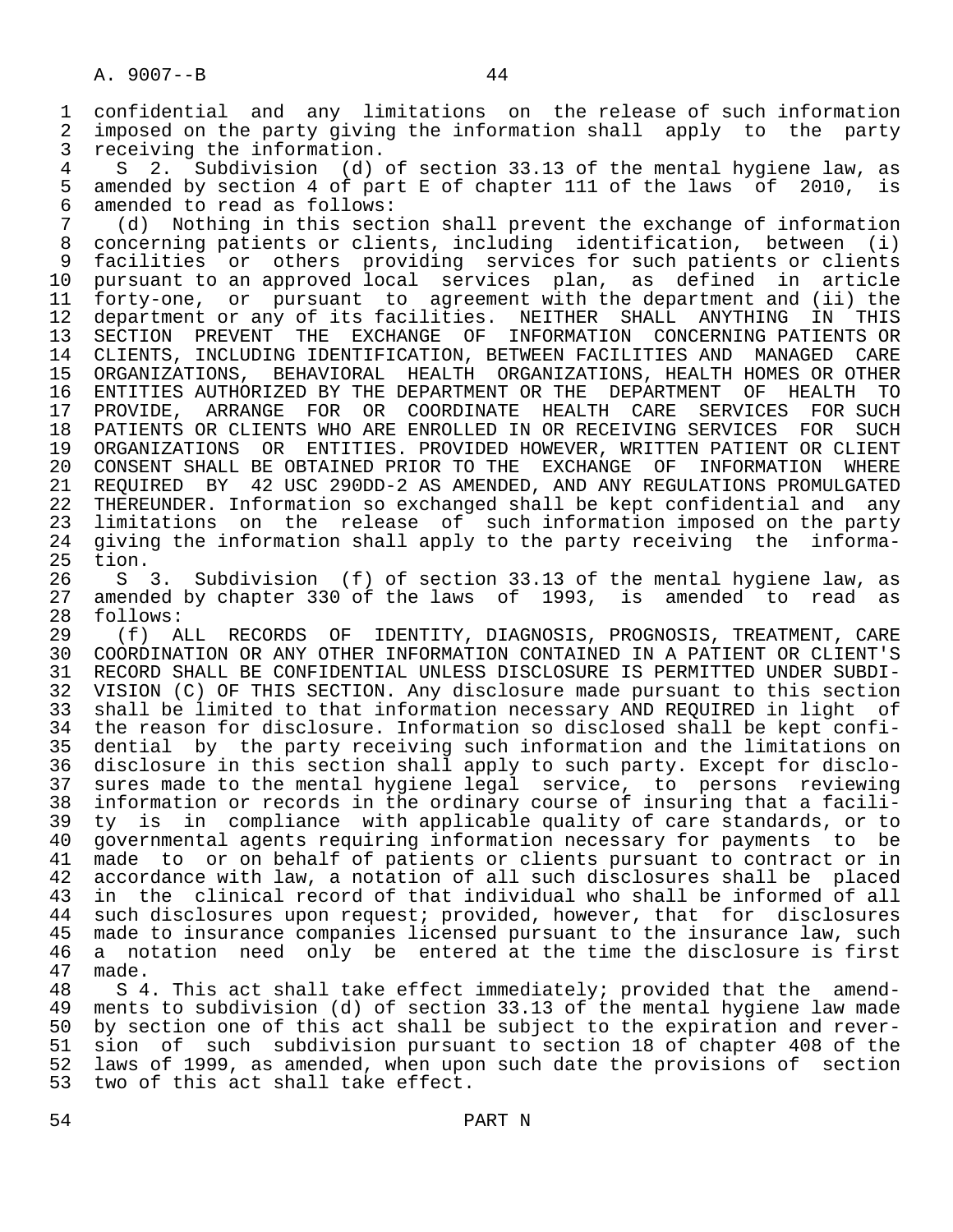4 as follows:<br>5 10. "Ment 5 10. "Mental hygiene facility" shall mean a building, a unit within a<br>6 building, a laboratory, a classroom, a housing unit, a dining hall, an 6 building, a laboratory, a classroom, a housing unit, a dining hall, an<br>7 activities center, a library, real property of any kind or description, 7 activities center, a library, real property of any kind or description,<br>8 or any structure on or improvement to real property, or an interest in 8 or any structure on or improvement to real property, or an interest in<br>9 real property, of any kind or description, owned by or under the juris-9 real property, of any kind or description, owned by or under the juris-<br>10 diction of the corporation, including fixtures and equipment which are 10 diction of the corporation, including fixtures and equipment which are<br>11 an integral part of any such building, unit, structure or improvement, a 11 an integral part of any such building, unit, structure or improvement, a<br>12 walkway, a roadway or a parking lot, and improvements and connections 12 walkway, a roadway or a parking lot, and improvements and connections<br>13 for water, sewer, gas, electrical, telephone, heating, air conditioning 13 for water, sewer, gas, electrical, telephone, heating, air conditioning<br>14 and other utility services, or a combination of any of the foregoing, and other utility services, or a combination of any of the foregoing, 15 whether for patient care and treatment or staff, staff family or service<br>16 use, located at or related to any psychiatric center, any developmental 16 use, located at or related to any psychiatric center, any developmental<br>17 center, or any state psychiatric or research institute or other facility 17 center, or any state psychiatric or research institute or other facility<br>18 now or hereafter established under the department. A mental hygiene 18 now or hereafter established under the department. A mental hygiene<br>19 facility shall also mean and include a residential care center for 19 facility shall also mean and include a residential care center for 20 adults, a "community mental health and retardation facility" and a<br>21 treatment facility for use in the conduct of an alcoholism or substance 21 treatment facility for use in the conduct of an alcoholism or substance<br>22 abuse treatment program as defined in the mental hygiene law unless such 22 abuse treatment program as defined in the mental hygiene law unless such<br>23 residential care center for adults, community mental health and retarda-23 residential care center for adults, community mental health and retarda-<br>24 tion facility or alcoholism or substance abuse facility is expressly 24 tion facility or alcoholism or substance abuse facility is expressly<br>25 excepted, or the context clearly requires otherwise, AND SHALL ALSO MEAN excepted, or the context clearly requires otherwise, AND SHALL ALSO MEAN 26 AND INCLUDE ANY TREATMENT FACILITY FOR USE IN THE CONDUCT OF AN ALCOHOL- 27 ISM OR SUBSTANCE ABUSE TREATMENT PROGRAM THAT IS ALSO OPERATED AS AN 28 ASSOCIATED HEALTH CARE FACILITY. The definition contained in this subdi-28 ASSOCIATED HEALTH CARE FACILITY. The definition contained in this subdi-<br>29 vision shall not be construed to exclude therefrom a facility owned or 29 vision shall not be construed to exclude therefrom a facility owned or<br>20 leased by one or more voluntary agencies that is to be financed, refileased by one or more voluntary agencies that is to be financed, refi-31 nanced, designed, constructed, acquired, reconstructed, rehabilitated or<br>32 improved under any lease, sublease, loan or other financing agreement 32 improved under any lease, sublease, loan or other financing agreement<br>33 entered into with such voluntary agencies, and shall not be construed to entered into with such voluntary agencies, and shall not be construed to 34 exclude therefrom a facility to be made available from the corporation 35 to a voluntary agency at the request of the commissioners of the offices 36 of the department having jurisdiction thereof. The definition contained 37 in this subdivision shall not be construed to exclude therefrom a facil- 38 ity with respect to which a voluntary agency has an ownership interest<br>39 in, and proprietary lease from, an organization formed for the purpose 39 in, and proprietary lease from, an organization formed for the purpose<br>40 of the cooperative ownership of real estate.

40 of the cooperative ownership of real estate.<br>41 S 2. Section 3 of section 1 of chapter 3 41 S 2. Section 3 of section 1 of chapter 359 of the laws of 1968,<br>42 constituting the facilities development corporation act, is amended by 42 constituting the facilities development corporation act, is amended by<br>43 adding a new subdivision 20 to read as follows: 43 adding a new subdivision 20 to read as follows:

44 20. "ASSOCIATED HEALTH CARE FACILITY" SHALL MEAN A FACILITY LICENSED<br>45 UNDER AND OPERATED PURSUANT TO ARTICLE 28 OF THE PUBLIC HEALTH LAW OR 45 UNDER AND OPERATED PURSUANT TO ARTICLE 28 OF THE PUBLIC HEALTH LAW OR 46 ANY HEALTH CARE FACILITY LICENSED UNDER AND OPERATED IN ACCORDANCE WITH<br>47 ANY OTHER PROVISIONS OF THE PUBLIC HEALTH LAW OR THE MENTAL HYGIENE LAW 47 ANY OTHER PROVISIONS OF THE PUBLIC HEALTH LAW OR THE MENTAL HYGIENE LAW<br>48 THAT PROVIDES HEALTH CARE SERVICES AND/OR TREATMENT TO ALL PERSONS. 48 THAT PROVIDES HEALTH CARE SERVICES AND/OR TREATMENT TO ALL PERSONS, 49 REGARDLESS OF WHETHER SUCH PERSONS ARE PERSONS RECEIVING TREATMENT OR<br>50 SERVICES FOR ALCOHOL, SUBSTANCE ABUSE, OR CHEMICAL DEPENDENCY. 50 SERVICES FOR ALCOHOL, SUBSTANCE ABUSE, OR CHEMICAL DEPENDENCY.<br>51 S 3. This act shall take effect immediately. S 3. This act shall take effect immediately.

# 52 PART O

53 Section 1. Section 4 of chapter 495 of the laws of 2004, amending the<br>54 insurance law and the public health law relating to the New York state insurance law and the public health law relating to the New York state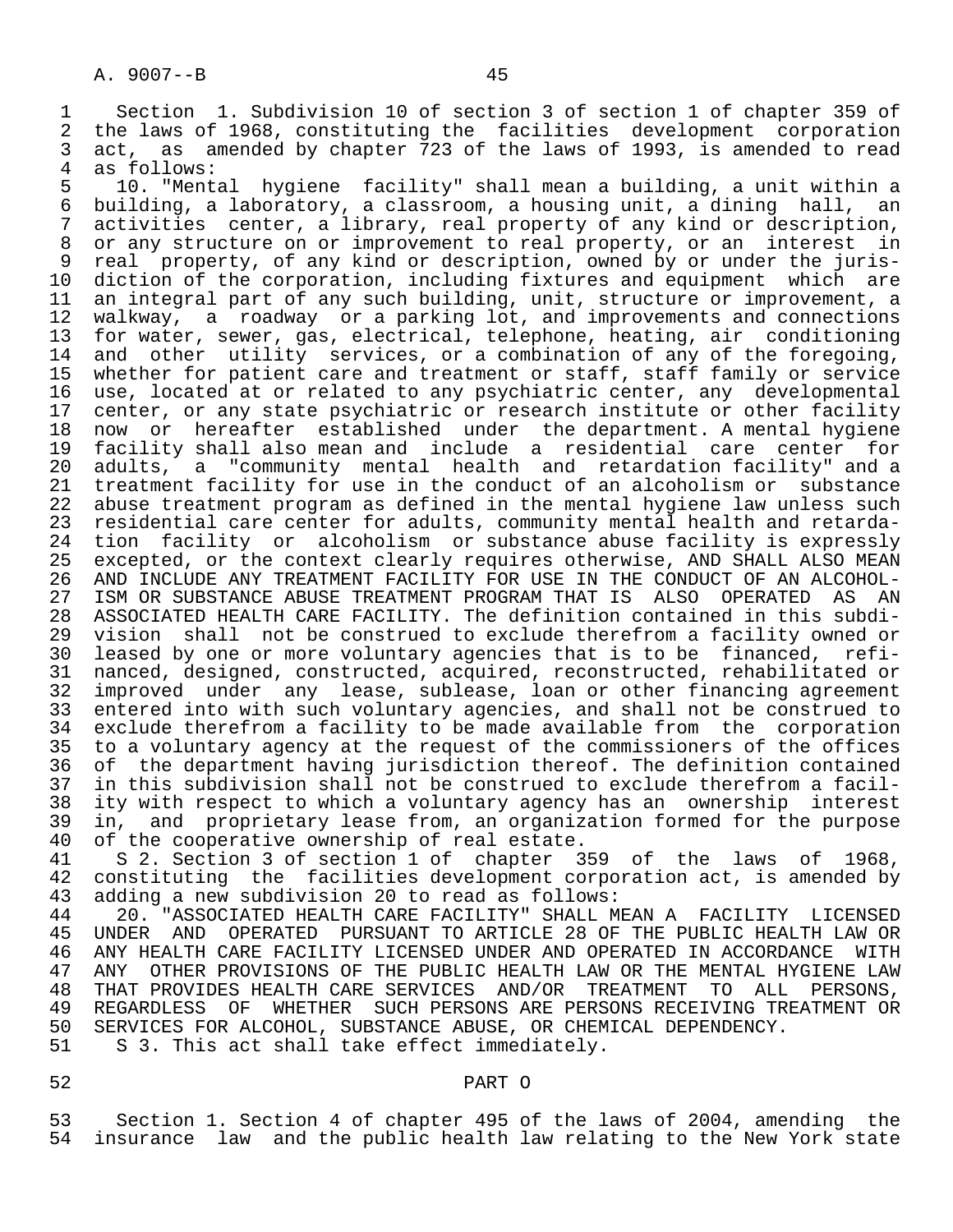1 health insurance continuation assistance demonstration project, as<br>2 amended by section 1 of part GG of chapter 58 of the laws of 2015, is 2 amended by section 1 of part GG of chapter 58 of the laws of 2015, is<br>3 amended to read as follows: 3 amended to read as follows:<br>4 S 4. This act shall t.

4 S 4. This act shall take effect on the sixtieth day after it shall<br>5 have become a law; provided, however, that this act shall remain in 5 have become a law; provided, however, that this act shall remain in 6 effect until July 1, [2016] 2017 when upon such date the provisions of 7 this act shall expire and be deemed repealed; provided, further, that a<br>8 displaced worker shall be eligible for continuation assistance retroac-8 displaced worker shall be eligible for continuation assistance retroac-<br>9 tive to July 1, 2004. 9 tive to July 1, 2004.<br>10 S 2. This act shall

### 11 PART P

 12 Section 1. Residential registration list. (a) The office for people 13 with developmental disabilities shall issue a report as a result of its 14 statewide review of individuals with developmental disabilities current- 15 ly on the residential registration list, including information regarding<br>16 services currently provided to such individuals, and any available 16 services currently provided to such individuals, and any available<br>17 regional information on priority placement approaches and housing needs 17 regional information on priority placement approaches and housing needs<br>18 for such individuals. The report shall include an update as to the 18 for such individuals. The report shall include an update as to the<br>19 progress the office has made in meeting the following transformational 19 progress the office has made in meeting the following transformational<br>20 housing goals as it relates to the individuals with developmental disa-20 housing goals as it relates to the individuals with developmental disa-<br>21 bilities currently on the residential registration list: 21 bilities currently on the residential registration list:<br>22 (1) expanding housing alternatives;

22 (1) expanding housing alternatives;<br>23 (2) increasing access to rental hou

23 (2) increasing access to rental housing;<br>24 (3) building understanding and awarenes

S 2. This act shall take effect immediately.

24 (3) building understanding and awareness of housing options for inde-<br>25 pendent living among people with developmental disabilities, families, 25 pendent living among people with developmental disabilities, families,<br>26 public and private organizations, developers and direct support profes-26 public and private organizations, developers and direct support profes-<br>27 sionals;  $27$  sionals;<br> $28$   $(4)$  as;

 28 (4) assisting with the creation of a sustainable living environment 29 through funding for home modifications, down payment assistance and home<br>30 repairs; and 30 repairs; and<br>31 (5) provid:

31 (5) providing recommendations that can improve housing alternatives.<br>32 (b) Using data collected during the statewide review required by th

32 (b) Using data collected during the statewide review required by this<br>33 section, the commissioner of the office for people with developmental 33 section, the commissioner of the office for people with developmental<br>34 disabilities, in consultation with state agencies, local governmental disabilities, in consultation with state agencies, local governmental 35 units, stakeholders, including individuals with developmental disabili- 36 ties, parents and guardians of individuals with developmental disabili-<br>37 ties, advocates and providers of services for individuals with develop-37 ties, advocates and providers of services for individuals with develop-<br>38 mental disabilities, and others as determined appropriate by such 38 mental disabilities, and others as determined appropriate by such<br>39 commissioner, shall establish a plan to increase housing alternatives 39 commissioner, shall establish a plan to increase housing alternatives 40 for such individuals. To the extent possible, the plan shall also 41 address the housing needs of individuals not currently on the residen- 42 tial registration list. The plan shall advance the five transformational<br>43 housing goals listed in this section. 43 housing goals listed in this section.<br>44 (c) An update on the plan includ

44 (c) An update on the plan including any related recommendations and<br>45 strategies developed and any policy, rule, or regulation change and strategies developed and any policy, rule, or regulation change and 46 estimated dates and timeframe to implement any recommendation or strate-<br>47 gy shall be included in the office's statewide comprehensive plan pursu- 47 gy shall be included in the office's statewide comprehensive plan pursu- 48 ant to paragraph three of subdivision (b) of section 5.07 of the mental 49 hygiene law. 49 hygiene law.<br>50 S 2. Devel

50 S 2. Development of a plan to provide choice of work settings for<br>51 individuals with developmental disabilities. (a) The office for people 51 individuals with developmental disabilities. (a) The office for people<br>52 with developmental disabilities shall provide an update of the plan to 52 with developmental disabilities shall provide an update of the plan to<br>53 assist individuals currently working in sheltered workshop programs to assist individuals currently working in sheltered workshop programs to 54 transition to integrated community work settings, including any related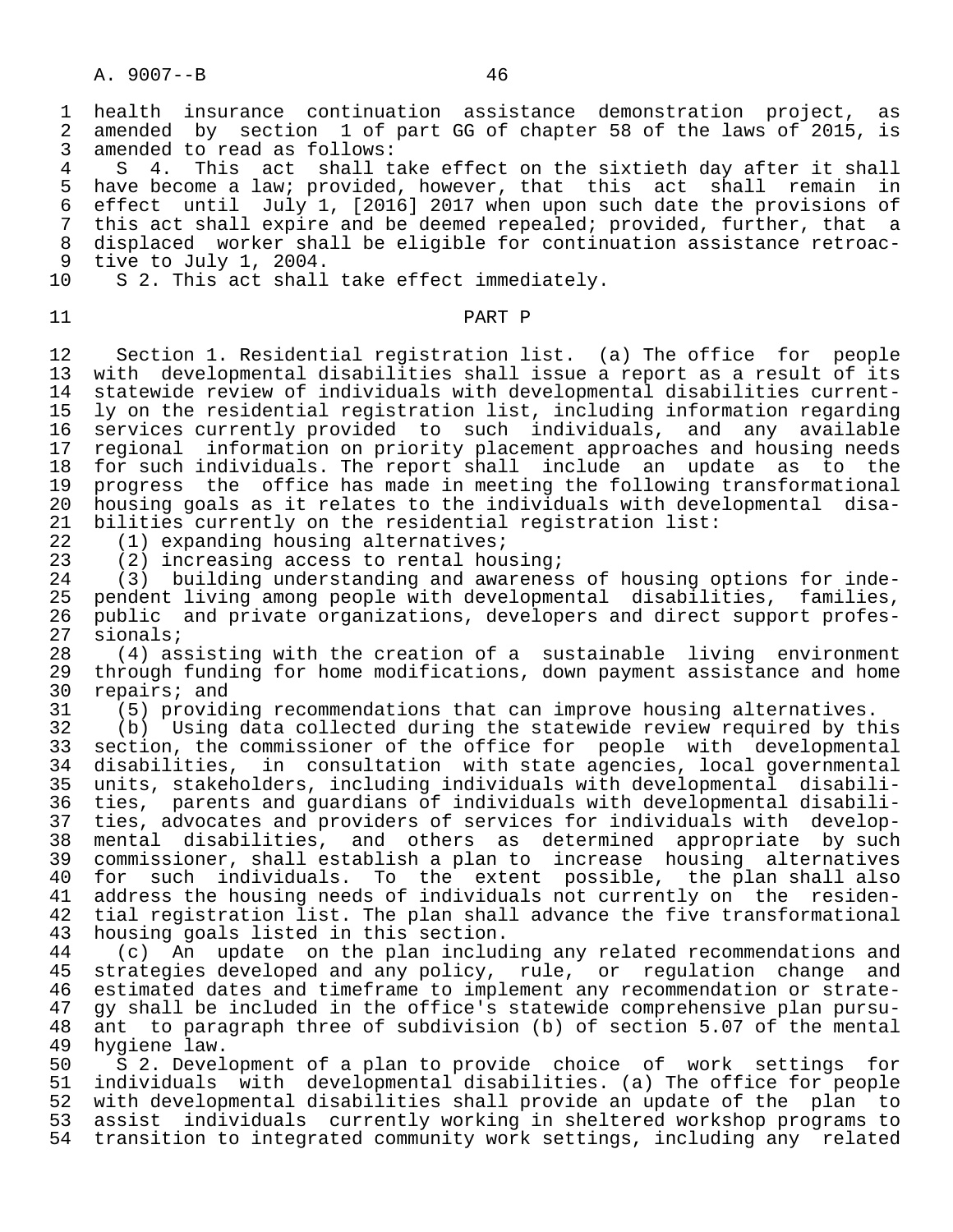5 of the mental hygiene law.<br>6 (b) Such plan shall 6 (b) Such plan shall solicit and analyze input from stakeholders of 7 sheltered workshops, including, but not limited to, individuals current- 8 ly working in sheltered workshops, providers of workshops, families, and<br>9 quardians. The plan shall: 9 guardians. The plan shall:<br>10 (1) include outreach and

 10 (1) include outreach and education to individuals with developmental 11 disabilities and their families or guardians throughout the transition<br>12 process; 12 process;<br>13 (2) se

 13 (2) set forth a detailed analysis of options available to meet the 14 needs and goals of those individuals who currently cannot or choose not<br>15 to transition to integrated community work settings;

15 to transition to integrated community work settings;<br>16 (3) maximize the ability of an individual to parti 16 (3) maximize the ability of an individual to participate in meaningful 17 community-based activities as part of the individual's person-centered 18 plan; and<br>19 (4) prov

19 (4) provide for ongoing review of employment goals for each individual<br>20 as part of the person-centered planning process. 20 as part of the person-centered planning process.<br>21 S 3. Transformation panel. (a) The commis

21 S 3. Transformation panel. (a) The commissioner of the office for<br>22 people with developmental disabilities shall establish a transformation 22 people with developmental disabilities shall establish a transformation<br>23 panel for the purpose of developing a transformation plan which will 23 panel for the purpose of developing a transformation plan which will 24 include recommendations and strategies for maintaining the fiscal 25 viability of service and support delivery system for persons with devel- 26 opmental disabilities and include strategies that will enable the office<br>27 to comply with federal and state service delivery requirements and 27 to comply with federal and state service delivery requirements and<br>28 provide appropriate levels of care. 28 provide appropriate levels of care.<br>29 (b) The panel shall be comprised

 29 (b) The panel shall be comprised of the commissioner of the office for 30 people with developmental disabilities or his or her designee; organiza- 31 tions or associations which represent the interests of persons with<br>32 disabilities, which may include providers of services, consumer repre-32 disabilities, which may include providers of services, consumer repre-<br>33 sentatives, advocacy groups, persons with developmental disabilities or 33 sentatives, advocacy groups, persons with developmental disabilities or<br>34 their parents or quardians; and at the discretion of such commissioner 34 their parents or guardians; and at the discretion of such commissioner<br>35 any other individual, entity, or state agency able to support the panel 35 any other individual, entity, or state agency able to support the panel<br>36 in completing its tasks described under this section. The panel shall in completing its tasks described under this section. The panel shall 37 collaborate with local governmental units.<br>38 (c) Panel members shall receive no compe

 38 (c) Panel members shall receive no compensation for their services as 39 members of the workgroup, but may be reimbursed for actual and necessary<br>40 expenses incurred in the performance of their duties. 40 expenses incurred in the performance of their duties.<br>41 (d) Transformation plan. The panel shall assist in

41 (d) Transformation plan. The panel shall assist in the development of<br>42 a transformation plan by the commissioner of the office for people with 42 a transformation plan by the commissioner of the office for people with<br>43 developmental disabilities, as well as make recommendations for the 43 developmental disabilities, as well as make recommendations for the<br>44 execution of such plan. The plan will include but not be limited to an 44 execution of such plan. The plan will include but not be limited to an 45 analysis of the following: analysis of the following:

46 (1) increasing and supporting access to self-directed models of care;<br>47 (2) enhancing opportunities for individuals to access community inte

 47 (2) enhancing opportunities for individuals to access community inte- 48 grated housing;<br>49 (3) increasin

49 (3) increasing integrated employment opportunities; and<br>50 (4) examining the program design and fiscal model for ma

50 (4) examining the program design and fiscal model for managed care to<br>51 appropriately address the needs of individuals with disabilities. 51 appropriately address the needs of individuals with disabilities.<br>52 (e) The commissioner of the office for people with developmenta

52 (e) The commissioner of the office for people with developmental disa-<br>53 bilities shall include in the office's statewide comprehensive plan 53 bilities shall include in the office's statewide comprehensive plan<br>54 pursuant to paragraph three of subdivision (b) of section 5.07 of the 54 pursuant to paragraph three of subdivision (b) of section 5.07<br>55 mental hygiene law, a summary of recommendations and strategie 55 mental hygiene law, a summary of recommendations and strategies devel-<br>56 oped by the panel including any policy, rule, or regulation change and oped by the panel including any policy, rule, or regulation change and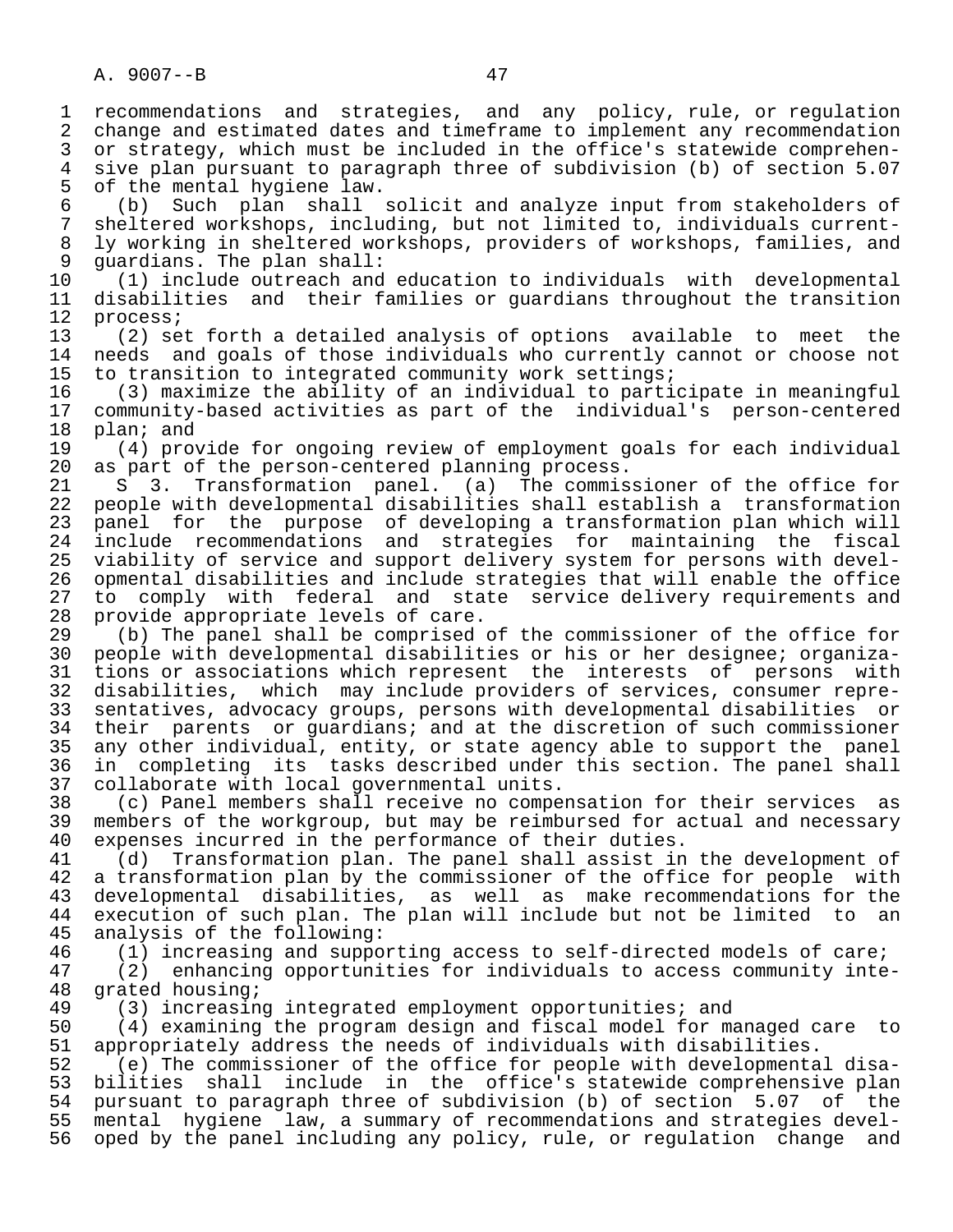1 estimated dates and timeframe to implement any recommendation or strate-  $\frac{2}{3}$  gy. 3 S 4. Office for people with developmental disabilities monthly<br>4 reports. (a) The commissioner of the office for people with develop-4 reports. (a) The commissioner of the office for people with develop-<br>5 mental disabilities shall provide monthly status reports to the chairs 5 mental disabilities shall provide monthly status reports to the chairs<br>6 of the senate and assembly fiscal committees. Such report shall include 6 of the senate and assembly fiscal committees. Such report shall include<br>7 but not be limited to: 7 but not be limited to:<br>8 (1) current development 8 (1) current developmental center census by facility;<br>9 (2) the number of admissions and discharges to dev 9 (2) the number of admissions and discharges to developmental centers<br>10 in the prior month; 10 in the prior month;<br>11 (3) an explanatio 11 (3) an explanation of any significant developmental center census<br>12 reductions; and 12 reductions; and<br>13 (4) community 13 (4) community services provided to individuals leaving developmental 14 centers, including services provided to individuals with complex needs<br>15 as well as the number of individuals receiving community services from 15 as well as the number of individuals receiving community services from<br>16 state and from not-for-profit providers. 16 state and from not-for-profit providers.<br>17 (b) Such report shall not contain any 17 (b) Such report shall not contain any information made confidential 18 under federal and/or state law.<br>19 S 5. The front door proces 19 S 5. The front door process. (a) The commissioner of the office for<br>20 people with developmental disabilities shall make available on the 20 people with developmental disabilities shall make available on the<br>21 office website, information regarding the front door process, including 21 office website, information regarding the front door process, including<br>22 the approach for determining priority residential placements and the 22 the approach for determining priority residential placements and the<br>23 process for individuals to seek access to services. 23 process for individuals to seek access to services.<br>24 (b) No later than December 15, 2016, the commi 24 (b) No later than December 15, 2016, the commissioner of the office<br>25 for people with developmental disabilities shall include in the office's 25 for people with developmental disabilities shall include in the office's 26 statewide comprehensive plan pursuant to paragraph three of subdivision<br>27 (b) of section 5.07 of the mental hygiene law, the extent to which the 27 (b) of section 5.07 of the mental hygiene law, the extent to which the<br>28 front door policy, as it has been implemented, has improved community 28 front door policy, as it has been implemented, has improved community<br>29 education and available service options, connected individual needs to 29 education and available service options, connected individual needs to<br>30 available services, and enhanced opportunities for self-direction. 30 available services, and enhanced opportunities for self-direction.<br>31 S 6. Paragraph 3 of subdivision (b) of section 5.07 of the 31 S 6. Paragraph 3 of subdivision (b) of section 5.07 of the mental<br>32 hygiene law, as amended by section 3 of part N of chapter 56 of the laws 32 hygiene law, as amended by section 3 of part N of chapter 56 of the laws<br>33 of 2012, is amended to read as follows: 33 of 2012, is amended to read as follows:<br>34 (3) The commissioners of each of the 34 (3) The commissioners of each of the offices shall be responsible for 35 the development of such statewide five-year plan for services within the<br>36 jurisdiction of their respective offices and after giving due notice jurisdiction of their respective offices and after giving due notice 37 shall conduct one or more public hearings on such plan. The behavioral 38 health services advisory council and the advisory council on develop- 39 mental disabilities shall review the statewide five year comprehensive<br>40 plan developed by such office or offices and report its recommendations 40 plan developed by such office or offices and report its recommendations<br>41 thereon to such commissioner or commissioners. Each commissioner shall 41 thereon to such commissioner or commissioners. Each commissioner shall<br>42 submit the plan, with appropriate modifications, to the governor no 42 submit the plan, with appropriate modifications, to the governor no<br>43 later than the first day of November of each year in order that such 43 later than the first day of November of each year in order that such<br>44 plan may be considered with the estimates of the offices for the prepa-44 plan may be considered with the estimates of the offices for the prepa-<br>45 ration of the executive budget of the state of New York for the next ration of the executive budget of the state of New York for the next 46 succeeding state fiscal year. Such comprehensive plan shall be submitted 47 to the legislature NO LATER THAN THE FIFTEENTH OF DECEMBER OF EACH YEAR<br>48 and also be posted to the website of each office. Statewide plans shall 48 and also be posted to the website of each office. Statewide plans shall<br>49 ensure responsiveness to changing needs and goals and shall reflect the 49 ensure responsiveness to changing needs and goals and shall reflect the<br>50 development of new information and the completion of program evalu-50 development of new information and the completion of program evalu-<br>51 ations. An interim report detailing the commissioner's actions in 51 ations. An interim report detailing the commissioner's actions in<br>52 fulfilling the requirements of this section in preparation of the plan 52 fulfilling the requirements of this section in preparation of the plan<br>53 and modifications in the plan of services being considered by the 53 and modifications in the plan of services being considered by the<br>54 commissioner shall be submitted to the governor and the legislature on 54 commissioner shall be submitted to the governor and the legislature on<br>55 or before the fifteenth day of March of each year. Such interim report 55 or before the fifteenth day of March of each year. Such interim report<br>56 shall include, but need not be limited to: shall include, but need not be limited to: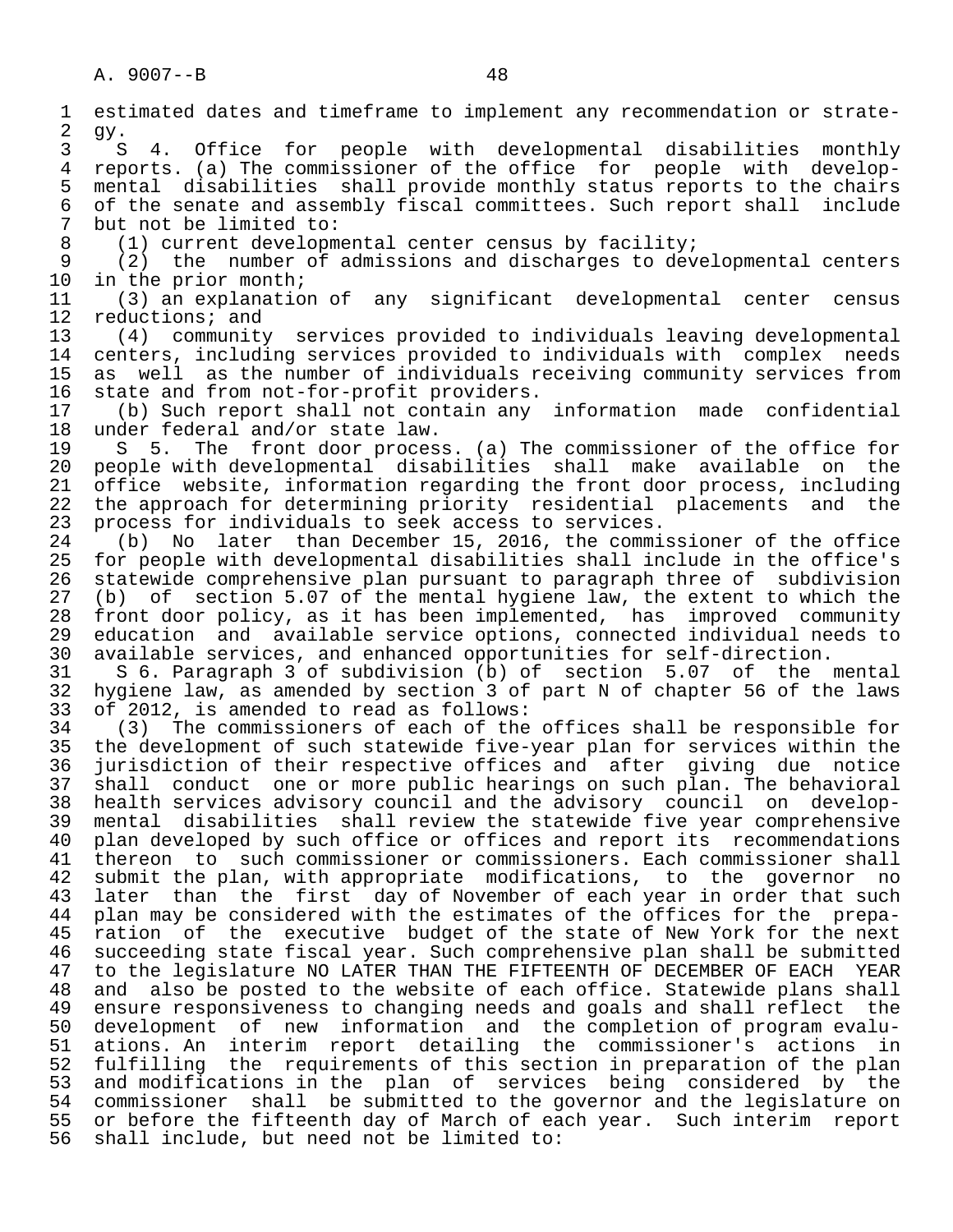1 S 7. This act shall take effect immediately and shall be subject to<br>2 appropriations made specifically available for this purpose; provided. 2 appropriations made specifically available for this purpose; provided,<br>3 however that this act shall expire and be deemed repealed April 1, 2017. however that this act shall expire and be deemed repealed April 1, 2017.

#### 4 PART Q

 5 Section 1. Subdivision 4 of section 461-s of the social services law, 6 as added by section 6 of part A of chapter 57 of the laws of 2015, is<br>7 amended to read as follows: 7 amended to read as follows:<br>8 4. EQUAL program funds

 8 4. EQUAL program funds shall not be expended for a facility's daily 9 operating expenses, including employee salaries or benefits[, or for<br>10 expenses incurred retrospectively]. EOUAL PROGRAM FUNDS MAY BE USED FOR expenses incurred retrospectively]. EQUAL PROGRAM FUNDS MAY BE USED FOR 11 EXPENSES INCURRED AT ANY TIME DURING THE FISCAL YEAR FOR WHICH THE FUNDS<br>12 WERE APPROPRIATED, PROVIDED THAT, CONSISTENT WITH SUBDIVISION THREE OF WERE APPROPRIATED, PROVIDED THAT, CONSISTENT WITH SUBDIVISION THREE OF 13 THIS SECTION, THE RESIDENTS' COUNCIL APPROVES SUCH EXPENDITURE PRIOR TO 14 THE EXPENDITURE BEING INCURRED. EQUAL program funds may be used for 15 expenditures related to corrective action as required by an inspection<br>16 report, provided such expenditure is consistent with subdivision three 16 report, provided such expenditure is consistent with subdivision three<br>17 of this section. 17 of this section.<br>18 S 2. Section

18 S 2. Section 2807-m of the public health law is amended by adding a<br>19 new subdivision 12 to read as follows: 19 new subdivision 12 to read as follows:<br>20 12. NOTWITHSTANDING ANY PROVISION OF

20 12. NOTWITHSTANDING ANY PROVISION OF LAW TO THE CONTRARY, APPLICATIONS<br>21 FOR PHYSICIAN LOAN REPAYMENT AND PHYSICIAN PRACTICE SUPPORT, SUBMITTED 21 FOR PHYSICIAN LOAN REPAYMENT AND PHYSICIAN PRACTICE SUPPORT, SUBMITTED 22 PURSUANT TO PARAGRAPHS (D) AND (E) OF SUBDIVISION FIVE-A OF THIS 23 SECTION AND SUBDIVISION TEN OF THIS SECTION, ON OR AFTER APRIL FIRST,<br>24 TWO THOUSAND SIXTEEN, SHALL BE SUBJECT TO THE FOLLOWING CHANGES: 24 TWO THOUSAND SIXTEEN, SHALL BE SUBJECT TO THE FOLLOWING CHANGES:<br>25 (A) FOR THE PERIOD APRIL FIRST, TWO THOUSAND SIXTEEN THROUGH

25 (A) FOR THE PERIOD APRIL FIRST, TWO THOUSAND SIXTEEN THROUGH MARCH<br>26 THIRTY-FIRST, TWO THOUSAND SEVENTEEN, EIGHT MILLION SIXTY-FIVE THOUSAND 26 THIRTY-FIRST, TWO THOUSAND SEVENTEEN, EIGHT MILLION SIXTY-FIVE THOUSAND DOLLARS SHALL BE SET ASIDE AND RESERVED BY THE COMMISSIONER FROM THE REGIONAL POOLS ESTABLISHED IN ACCORDANCE WITH SUBDIVISION TWO OF THIS 28 REGIONAL POOLS ESTABLISHED IN ACCORDANCE WITH SUBDIVISION TWO OF<br>29 SECTION AND SHALL BE AVAILABLE FOR PURPOSES OF BOTH NEW AWARI 29 SECTION AND SHALL BE AVAILABLE FOR PURPOSES OF BOTH\_NEW\_AWARDS\_FOR<br>30 PHYSICIAN\_LOAN\_REPAYMENT\_AND\_NEW\_AWARDS\_FOR\_PHYSICIAN\_PRACTICE\_\_SUPPORT, 30 PHYSICIAN LOAN REPAYMENT AND NEW AWARDS FOR PHYSICIAN PRACTICE SUPPORT,<br>31 BASED ON APPLICATIONS SUBMITTED IN ACCORDANCE WITH THIS SUBDIVISION. BASED ON APPLICATIONS SUBMITTED IN ACCORDANCE WITH THIS SUBDIVISION. 32 NEITHER OF THE AWARD PROGRAMS SHALL BE LIMITED TO A SPECIFIC FUNDING<br>33 AMOUNT WITHIN THE TOTAL AMOUNT MADE AVAILABLE PURSUANT TO THIS PARA-33 AMOUNT WITHIN THE TOTAL AMOUNT—MADE AVAILABLE PURSUANT TO THIS PARA-34 GRAPH.<br>35 (B)

 35 (B) AN APPLICANT MAY APPLY FOR AN AWARD FOR EITHER PHYSICIAN LOAN 36 REPAYMENT OR PHYSICIAN PRACTICE SUPPORT, BUT NOT BOTH.

37 (C) AN APPLICANT SHALL AGREE TO PRACTICE FOR THREE YEARS IN AN UNDER-<br>38 SERVED AREA AND EACH AWARD SHALL PROVIDE FORTY THOUSAND DOLLARS FOR EACH 38 SERVED AREA AND EACH AWARD SHALL PROVIDE FORTY THOUSAND DOLLARS FOR EACH 39 OF THE THREE YEARS. 39 OF THE THREE YEARS.<br>40 (D) REFERENCES IN

40 (D) REFERENCES IN PARAGRAPHS (B) THROUGH (E) OF SUBDIVISION TEN OF<br>41 THIS SECTION TO PARAGRAPH (A) OF SUBDIVISION TEN OF THIS SECTION SHALL 41 THIS SECTION TO PARAGRAPH (A) OF SUBDIVISION TEN OF THIS SECTION SHALL<br>42 INSTEAD BE REFERENCES TO THE THREE YEAR PHYSICIAN LOAN REPAYMENT AWARDS 42 INSTEAD BE REFERENCES TO THE THREE YEAR PHYSICIAN LOAN REPAYMENT AWARDS<br>43 MADE UNDER THIS SUBDIVISION. MADE UNDER THIS SUBDIVISION.

44 (E) THE FUNDING ALLOCATION AND DISTRIBUTION PROVIDED FOR IN PARAGRAPHS<br>45 (D) AND (E) OF SUBDIVISION FIVE-A OF THIS SECTION SHALL APPLY TO THE 45 (D) AND (E) OF SUBDIVISION FIVE-A OF THIS SECTION SHALL APPLY TO THE 46 COMBINED FUNDING AMOUNT PROVIDED FOR IN PARAGRAPH (A) OF THIS SUBDIVI- 47 SION.<br>48 (F)

48 (F) AWARDS SHALL BE MADE ANNUALLY AND TIMED TO BE OF USE FOR JOB<br>49 OFFERS MADE TO APPLICANTS. 49 OFFERS MADE TO APPLICANTS.<br>50 S 3. Subdivision 9 of se

50 S 3. Subdivision 9 of section 3365 of the public health law, as added<br>51 by chapter 90 of the laws of 2014, is amended to read as follows: 51 by chapter 90 of the laws of 2014, is amended to read as follows:<br>52 9. (A) The commissioner shall register no more than five regi

52 9. (A) The commissioner shall register no more than five registered<br>53 organizations that manufacture medical marihuana with no more than 53 organizations that manufacture medical marihuana with no more than<br>54 [four] EIGHT dispensing sites wholly owned and operated by such regis-[four] EIGHT dispensing sites wholly owned and operated by such regis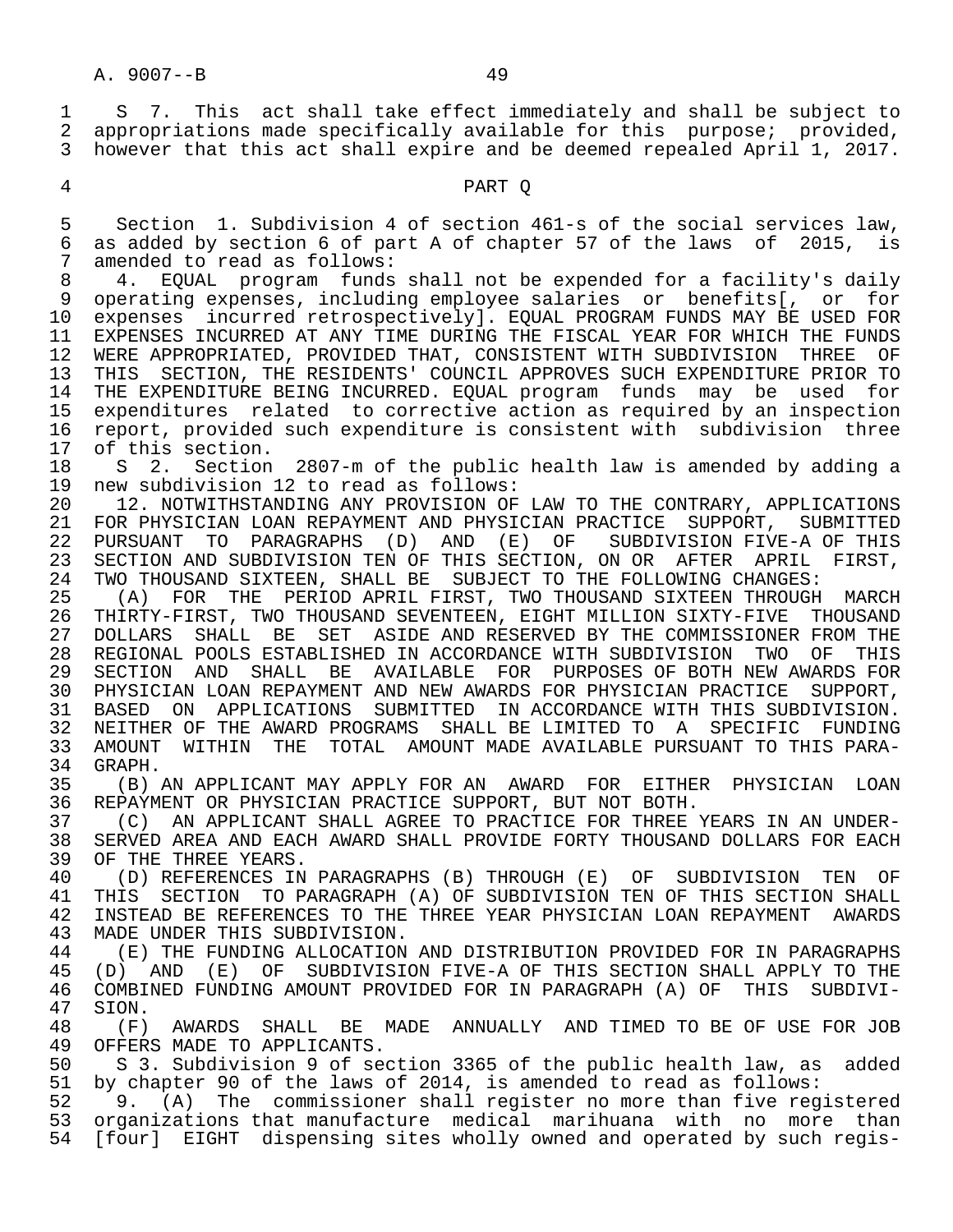1 tered organization. The commissioner shall ensure that [such] registered 2 organizations and dispensing sites are geographically distributed across<br>3 the state. The [commission] COMMISSIONER may register additional regis-3 the state. The [commission] COMMISSIONER may register additional regis-<br>4 tered organizations.

4 tered organizations.<br>5 (B) THE COMMISSIO 5 (B) THE COMMISSIONER SHALL, BY JANUARY FIRST, TWO THOUSAND SEVENTEEN, 6 REGISTER AT LEAST FIVE ADDITIONAL REGISTERED ORGANIZATIONS THAT MANUFAC-<br>7 TURE MEDICAL MARIHUANA, EACH OF WHICH MAY OPERATE NO MORE THAN EIGHT 7 TURE MEDICAL MARIHUANA, EACH OF WHICH MAY OPERATE NO MORE THAN EIGHT<br>8 DISPENSING SITES, IN DETERMINING WHICH APPLICANTS TO SELECT UNDER THIS 8 DISPENSING SITES. IN DETERMINING WHICH APPLICANTS TO SELECT UNDER THIS<br>9 PARAGRAPH:

9 PARAGRAPH:<br>10 (I) THE 10 (I) THE COMMISSIONER SHALL SEEK TO PROVIDE DISPENSARIES IN UNDERSERVED<br>11 AREAS; AND (II) WHERE AN APPLICANT WAS AN APPLICANT IN THE COMMISSION-11 AREAS; AND (II) WHERE AN APPLICANT WAS AN APPLICANT IN THE COMMISSION-<br>12 ER'S INITIAL SELECTION PROCESS UNDER PARAGRAPH (A) OF THIS SUBDIVISION, 12 ER'S INITIAL SELECTION PROCESS UNDER PARAGRAPH (A) OF THIS SUBDIVISION,<br>13 THE COMMISSIONER SHALL CONSIDER THE INFORMATION PROVIDED BY THE APPLI-13 THE COMMISSIONER SHALL CONSIDER THE INFORMATION PROVIDED BY THE APPLI-<br>14 CANT IN THAT INITIAL PROCESS, TO THE EXTENT IT IS CURRENTLY APPLICABLE, 14 CANT IN THAT INITIAL PROCESS, TO THE EXTENT IT IS CURRENTLY APPLICABLE,<br>15 AND GIVE APPROPRIATE WEIGHT TO THE COMMISSIONER'S EVALUATION OF THE 15 AND GIVE APPROPRIATE WEIGHT TO THE COMMISSIONER'S EVALUATION OF THE 16 APPLICANT IN THAT INITIAL PROCESS. 16 APPLICANT IN THAT INITIAL PROCESS.<br>17 S 4. This act shall take effe

17 S 4. This act shall take effect immediately; provided, however that<br>18 (a) the amendments to section 2807-m of the public health law made by 18 (a) the amendments to section 2807-m of the public health law made by<br>19 section two of this act shall be deemed to have been in full force and section two of this act shall be deemed to have been in full force and 20 effect on and after April 1, 2016; and (b) the amendments to subdivision 21 9 of section 3365 of the public health law made by section three of this 22 act shall not affect the repeal of such section and shall be deemed 23 repealed therewith.

24 PART R

25 Section 1. This act enacts into law components of legislation which<br>26 are necessary to implement legislation relating to substance abuse. Each 26 are necessary to implement legislation relating to substance abuse. Each<br>27 component is wholly contained within a Subpart identified as Subparts A 27 component is wholly contained within a Subpart identified as Subparts A<br>28 through K. The effective date for each particular provision contained 28 through K. The effective date for each particular provision contained<br>29 within such Subpart is set forth in the last section of such Subpart. 29 within such Subpart is set forth in the last section of such Subpart.<br>20 Any provision in any section contained within a Subpart, including the 30 Any provision in any section contained within a Subpart, including the<br>31 effective date of the Subpart, which makes a reference to a section "of 31 effective date of the Subpart, which makes a reference to a section "of<br>32 this act", when used in connection with that particular component, shall this act", when used in connection with that particular component, shall 33 be deemed to mean and refer to the corresponding section of the Subpart<br>34 in which it is found. Section three of this act sets forth the general in which it is found. Section three of this act sets forth the general 35 effective date of this act.

# 36 SUBPART A

 37 Section 1. Section 19.07 of the mental hygiene law is amended by 38 adding a new subdivision (m) to read as follows:

 39 (M) THE OFFICE OF ALCOHOLISM AND SUBSTANCE ABUSE SERVICES, IN CONSUL- 40 TATION WITH THE STATE EDUCATION DEPARTMENT, SHALL DEVELOP OR UTILIZE<br>41 EXISTING EDUCATIONAL MATERIALS TO BE PROVIDED TO SCHOOL DISTRICTS AND 41 EXISTING EDUCATIONAL MATERIALS TO BE PROVIDED TO SCHOOL DISTRICTS AND 42 BOARDS OF COOPERATIVE EDUCATIONAL SERVICES FOR USE IN ADDITION TO OR IN<br>43 CONJUNCTION WITH ANY DRUG AND ALCOHOL RELATED CURRICULUM REGARDING THE 43 CONJUNCTION WITH ANY DRUG AND ALCOHOL RELATED CURRICULUM REGARDING THE 44 MISUSE AND ABUSE OF ALCOHOL, TOBACCO, PRESCRIPTION MEDICATION AND OTHER 45 DRUGS WITH AN INCREASED FOCUS ON SUBSTANCES THAT ARE 46 AMONG SCHOOL AGED YOUTH AS SUCH TERM IS DEFINED IN SECTI 46 AMONG SCHOOL AGED YOUTH AS SUCH TERM IS DEFINED IN SECTION EIGHT HUNDRED<br>47 FOUR OF THE EDUCATION LAW. SUCH MATERIALS SHALL BE AGE APPROPRIATE FOR 47 FOUR OF THE EDUCATION LAW. SUCH MATERIALS SHALL BE AGE APPROPRIATE FOR 48 SCHOOL AGE CHILDREN, AND TO THE EXTENT PRACTICABLE, SHALL INCLUDE INFOR-<br>49 MATION OR RESOURCES FOR PARENTS TO IDENTIFY THE WARNING SIGNS AND 49 MATION OR RESOURCES FOR PARENTS TO IDENTIFY THE WARNING SIGNS AND<br>50 ADDRESS THE RISKS OF SUBSTANCE ABUSE. 50 ADDRESS THE RISKS OF SUBSTANCE ABUSE.<br>51 S 2. The education law is amended b

 51 S 2. The education law is amended by adding a new section 3037 to read 52 as follows: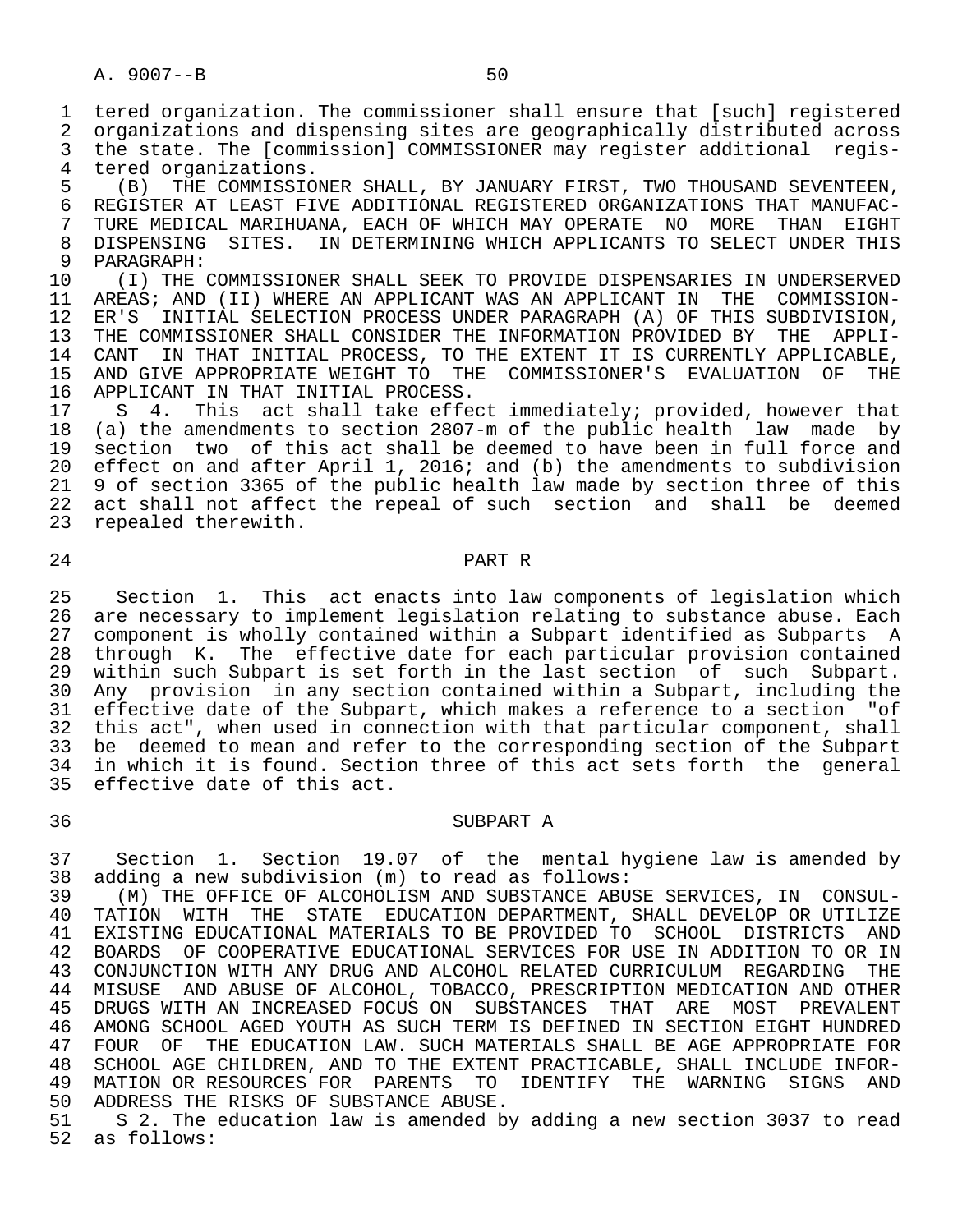1 S 3037. THE SUPERINTENDENT OF EACH SCHOOL DISTRICT, IN CONSULTATION<br>2 WITH THE DISTRICT SUPERINTENDENT OF A BOARD OF COOPERATIVE EDUCATIONAL 2 WITH THE DISTRICT SUPERINTENDENT OF A BOARD OF COOPERATIVE EDUCATIONAL<br>3 SERVICES, WHERE APPLICABLE, SHALL DESIGNATE AN EMPLOYEE WHO IS A MEMBER 3 SERVICES, WHERE APPLICABLE, SHALL DESIGNATE AN EMPLOYEE WHO IS A MEMBER<br>4 OF THE SCHOOL DISTRICT STAFF OR AN EMPLOYEE OF THE BOARD OF COOPERATIVE 4 OF THE SCHOOL DISTRICT STAFF OR AN EMPLOYEE OF THE BOARD OF COOPERATIVE<br>5 EDUCATIONAL SERVICES STAFF TO PROVIDE INFORMATION AND REFERRALS TO ANY 5 EDUCATIONAL SERVICES STAFF TO PROVIDE INFORMATION AND REFERRALS TO ANY<br>6 STUDENT, PARENT, OR STAFF REGARDING SERVICES AVAILABLE TO SUCH STUDENT 6 STUDENT, PARENT, OR STAFF REGARDING SERVICES AVAILABLE TO SUCH STUDENT<br>7 OR STAFF RELATED TO SUBSTANCE USE, WHERE POSSIBLE, SUCH DESIGNATED INDI-7 OR STAFF RELATED TO SUBSTANCE USE. WHERE POSSIBLE, SUCH DESIGNATED INDI-<br>8 VIDUAL SHALL BE A SCHOOL SOCIAL WORKER, SCHOOL GUIDANCE COUNSELOR, OR 8 VIDUAL SHALL BE A SCHOOL SOCIAL WORKER, SCHOOL GUIDANCE COUNSELOR, OR 9 ANY OTHER HEALTH PRACTITIONER OR COUNSELOR EMPLOYED BY THE SCHOOL. ANY<br>10 INFORMATION PROVIDED BY A STUDENT, PARENT OR TEACHER TO SUCH DESIGNATED 10 INFORMATION PROVIDED BY A STUDENT, PARENT OR TEACHER TO SUCH DESIGNATED<br>11 INDIVIDUAL SHALL BE CONFIDENTIAL, SHALL NOT BE USED IN ANY SCHOOL DISCI- 11 INDIVIDUAL SHALL BE CONFIDENTIAL, SHALL NOT BE USED IN ANY SCHOOL DISCI- 12 PLINARY PROCEEDING AND SHALL, IN ADDITION TO ANY OTHER APPLICABLE PRIVI-<br>13 LEGE, BE CONSIDERED CONFIDENTIAL IN THE SAME MANNER AS INFORMATION 13 LEGE, BE CONSIDERED CONFIDENTIAL IN THE SAME MANNER AS INFORMATION<br>14 PROVIDED PURSUANT TO SECTION FORTY-FIVE HUNDRED EIGHT OF THE CIVIL PRAC- 14 PROVIDED PURSUANT TO SECTION FORTY-FIVE HUNDRED EIGHT OF THE CIVIL PRAC- 15 TICE LAW AND RULES. PROVIDED, HOWEVER, THAT NOTHING IN THIS SECTION<br>16 SHALL RELIEVE SUCH DESIGNATED INDIVIDUAL OF ANY LEGAL DUTY TO OTHERWISE 16 SHALL RELIEVE SUCH DESIGNATED INDIVIDUAL OF ANY LEGAL DUTY TO OTHERWISE<br>17 REPORT SUCH INFORMATION, SUCH DESIGNATED INDIVIDUAL OR INDIVIDUALS SHALL 17 REPORT SUCH INFORMATION. SUCH DESIGNATED INDIVIDUAL OR INDIVIDUALS SHALL<br>18 UNDERGO ANY NECESSARY TRAINING AS MAY BE REOUIRED BY THE COMMISSIONER. 18 UNDERGO ANY NECESSARY TRAINING AS MAY BE REQUIRED BY THE COMMISSIONER.<br>19 S.3. This act shall take effect on the one hundred twentieth day aft

19 S 3. This act shall take effect on the one hundred twentieth day after<br>20 it shall have become law; provided, however, that effective immediately 20 it shall have become law; provided, however, that effective immediately<br>21 the commissioner of education, in consultation with the commissioner of 21 the commissioner of education, in consultation with the commissioner of 22 the office of alcoholism and substance abuse services, shall be authorthe office of alcoholism and substance abuse services, shall be author- 23 ized to adopt regulations necessary to implement the provisions of this 24 act on or before such effective date.

#### 25 SUBPART B

26 Section 1. Section 19.09 of the mental hygiene law is amended by<br>27 adding a new subdivision (j) to read as follows: 27 adding a new subdivision (j) to read as follows:<br>28 (J) THE COMMISSIONER, IN CONSULTATION WITH THE

 28 (J) THE COMMISSIONER, IN CONSULTATION WITH THE COMMISSIONER OF HEALTH, 29 SHALL CREATE OR UTILIZE EXISTING EDUCATIONAL MATERIALS WHICH SHALL<br>30 INCLUDE INFORMATION REGARDING THE DANGERS OF MISUSE AND THE POTENTIAL 30 INCLUDE INFORMATION REGARDING THE DANGERS OF MISUSE AND THE POTENTIAL<br>31 FOR ADDICTION TO PRESCRIPTION DRUGS, TREATMENT RESOURCES AVAILABLE, THE FOR ADDICTION TO PRESCRIPTION DRUGS, TREATMENT RESOURCES AVAILABLE, 32 PROPER WAY TO DISPOSE OF UNUSED PRESCRIPTION DRUGS AND INFORMATION ON 33 DRUG DISPOSAL SITES. SUCH MATERIALS SHALL BE MADE AVAILABLE TO PHARMA- 34 CIES LICENSED BY THE STATE TO DISPENSE PRESCRIPTION DRUGS TO THE PUBLIC 35 AND HEALTH CARE PROVIDERS, AND MAY BE DISTRIBUTED WITH ANY PRESCRIBED OR 36 DISPENSED CONTROLLED SUBSTANCE. THE INFORMATION CONTAINED IN SUCH MATE- 37 RIALS SHALL ALSO BE POSTED ON THE WEBSITE OF THE OFFICE AND THE DEPART- 38 MENT OF HEALTH. SUCH MATERIALS SHALL BE PROVIDED IN LANGUAGES OTHER THAN<br>39 ENGLISH AS DEEMED APPROPRIATE BY SUCH COMMISSIONERS. 39 ENGLISH AS DEEMED APPROPRIATE BY SUCH COMMISSIONERS.<br>40 S 2. This act shall take effect on the sixtieth d

40 S 2. This act shall take effect on the sixtieth day after it shall<br>41 become a law. become a law.

#### 42 SUBPART C

43 Section 1. Section 19.07 of the mental hygiene law is amended by<br>44 adding a new subdivision (1) to read as follows: 44 adding a new subdivision (1) to read as follows:<br>45 (L) THE OFFICE OF ALCOHOLISM AND SUBSTANCE ABU

 45 (L) THE OFFICE OF ALCOHOLISM AND SUBSTANCE ABUSE SERVICES, IN CONSUL- 46 TATION WITH THE COMMISSIONER OF HEALTH, SHALL PROVIDE AND PUBLISH, IN<br>47 ELECTRONIC OR OTHER FORMAT, TRAINING MATERIALS FOR HEALTH CARE PROVID- 47 ELECTRONIC OR OTHER FORMAT, TRAINING MATERIALS FOR HEALTH CARE PROVID- 48 ERS, AS DEFINED BY SUBDIVISION SIX OF SECTION TWO HUNDRED THIRTY-EIGHT<br>49 OF THE PUBLIC HEALTH LAW, AND OUALIFIED HEALTH PROFESSIONALS, RECOGNIZED 49 OF THE PUBLIC HEALTH LAW, AND QUALIFIED HEALTH PROFESSIONALS, RECOGNIZED<br>50 BY THE OFFICE TO ENABLE THE IMPLEMENTATION OF THE SCREENING. BRIEF 50 BY THE OFFICE TO ENABLE THE IMPLEMENTATION OF THE SCREENING,<br>51 INTERVENTION, AND REFERRAL TO TREATMENT PROGRAM (SBIRT), SUCH TR 51 INTERVENTION, AND REFERRAL TO TREATMENT PROGRAM (SBIRT). SUCH TRAINING 52 MATERIALS SHALL INCLUDE ANY AND ALL MATERIALS NECESSARY TO INFORM HEALTH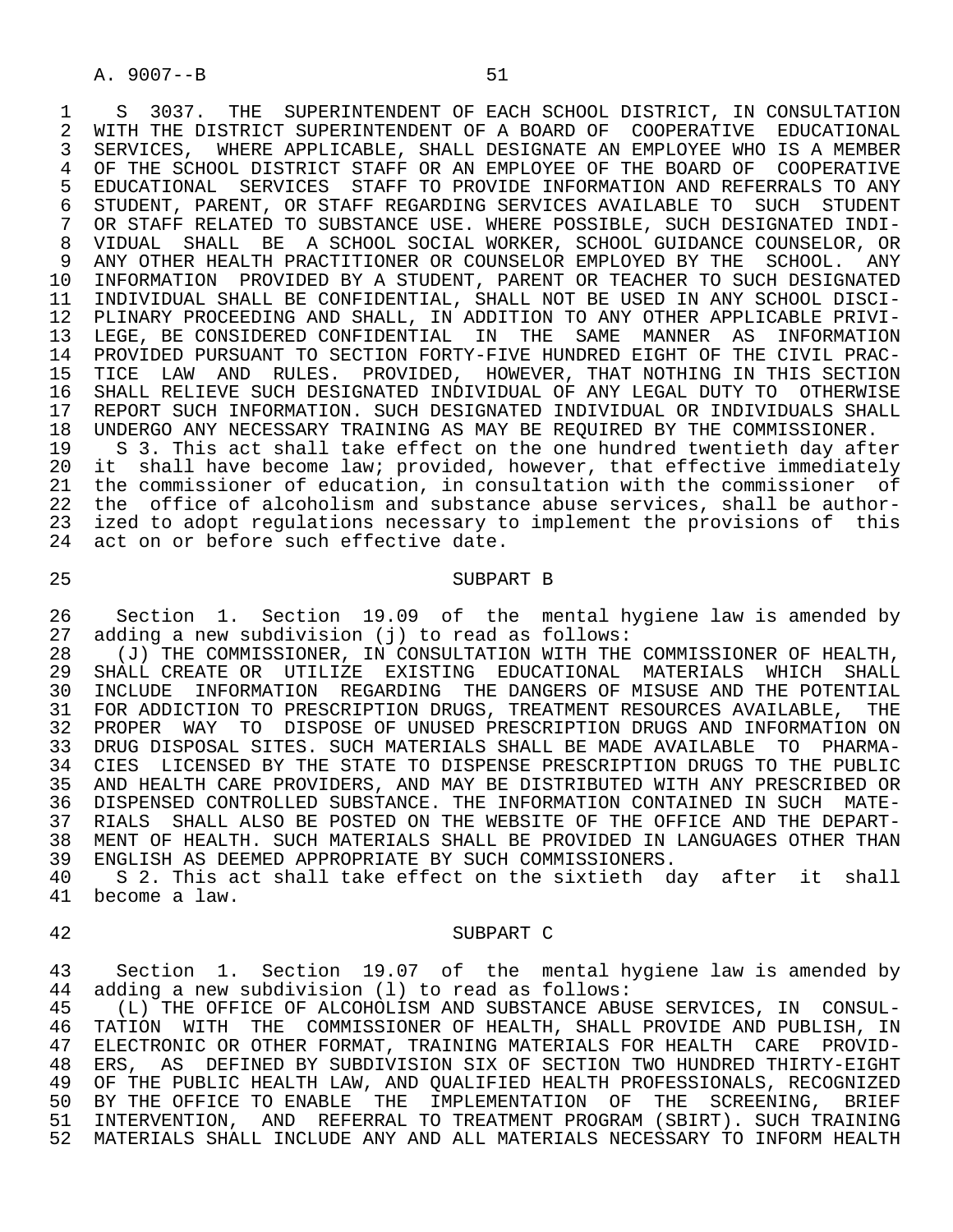1 CARE PROVIDERS AND QUALIFIED HEALTH PROFESSIONALS OF THE METHOD FOR<br>2 ADMINISTERING THE SBIRT PROGRAM TO A PATIENT IN THE CARE OF HEALTH CARE 2 ADMINISTERING THE SBIRT PROGRAM TO A PATIENT IN THE CARE OF HEALTH CARE<br>3 PROVIDERS OR OUALIFIED HEALTH PROFESSIONALS. SUCH TRAINING MATERIALS 3 PROVIDERS OR QUALIFIED HEALTH PROFESSIONALS. SUCH TRAINING MATERIALS 4 SHALL BE MADE AVAILABLE TO HEALTH CARE PROVIDERS AND QUALIFIED HEALTH<br>5 PROFESSIONALS THROUGH THE OFFICIAL WEBSITES OF THE OFFICE AND THE 5 PROFESSIONALS THROUGH THE OFFICIAL WEBSITES OF THE OFFICE AND THE<br>6 DEPARTMENT OF HEALTH AND BY ANY-OTHER-MEANS-DEEMED-APPROPRIATE-BY-THE 6 DEPARTMENT OF HEALTH AND BY ANY OTHER MEANS DEEMED APPROPRIATE BY THE 7 COMMISSIONER.

7 COMMISSIONER.<br>8 S 2 This a 8 S 2. This act shall take effect immediately.

9 SUBPART D

 10 Section 1. The public health law is amended by adding a new section 11 2803-u to read as follows:

 12 S 2803-U. HOSPITAL SUBSTANCE USE DISORDER POLICIES AND PROCEDURES. 1. 13 EVERY GENERAL HOSPITAL SHALL:<br>14 (A) DEVELOP, MAINTAIN AND D

14 (A) DEVELOP, MAINTAIN AND DISSEMINATE WRITTEN POLICIES AND PROCEDURES<br>15 FOR THE IDENTIFICATION, ASSESSMENT AND REFERRAL OF CONFIRMED OR 15 FOR THE IDENTIFICATION, ASSESSMENT AND REFERRAL OF CONFIRMED OR<br>16 SUSPECTED CASES OF SUBSTANCE USE DISORDERS AS DEFINED IN SECTION 1.03 OF 16 SUSPECTED CASES OF SUBSTANCE USE DISORDERS AS DEFINED IN SECTION 1.03 OF 17 THE MENTAL HYGIENE LAW; THE MENTAL HYGIENE LAW;

18 (B) ESTABLISH AND IMPLEMENT A TRAINING PROGRAM FOR ALL CURRENT AND NEW<br>19 EMPLOYEES ENGAGED IN PROVIDING DIRECT CLINICAL SERVICES TO PATIENTS 19 EMPLOYEES ENGAGED IN PROVIDING DIRECT CLINICAL SERVICES TO PATIENTS<br>20 REGARDING THE POLICIES AND PROCEDURES ESTABLISHED PURSUANT-TO-THIS 20 REGARDING THE POLICIES AND PROCEDURES ESTABLISHED PURSUANT TO THIS<br>21 SECTION; AND 21 SECTION; AND<br>22 (C) IF THE

22 (C) IF THE HOSPITAL DOES NOT HAVE OTHER ARRANGEMENTS FOR PROVIDING OR<br>23 COORDINATING SERVICES TO INDIVIDUALS WITH SUBSTANCE USE DISORDERS. 23 COORDINATING SERVICES TO INDIVIDUALS WITH SUBSTANCE USE DISORDERS, 24 CONTACT A SUBSTANCE USE DISORDER SERVICES PROGRAM THAT PROVIDES BEHAV-<br>25 IORAL HEALTH SERVICES, AS DEFINED IN SECTION 1.03 OF THE MENTAL HYGIENE 25 IORAL HEALTH SERVICES, AS DEFINED IN SECTION 1.03 OF THE MENTAL HYGIENE 26 LAW, IN THE GEOGRAPHIC AREA SERVED BY SUCH HOSPITAL TO SEEK AND ESTAB-<br>27 LISH THE COORDINATION OF SERVICES TO INDIVIDUALS WITH SUBSTANCE USE LISH THE COORDINATION OF SERVICES TO INDIVIDUALS WITH SUBSTANCE USE

28 DISORDERS.<br>29 2. UPON A 29 2. UPON ADMITTANCE, COMMENCEMENT OF TREATMENT, OR DISCHARGE OF A<br>30 CONFIRMED OR SUSPECTED INDIVIDUAL WITH A SUBSTANCE USE DISORDER, SUCH 30 CONFIRMED OR SUSPECTED INDIVIDUAL WITH A SUBSTANCE USE DISORDER, SUCH<br>31 HOSPITAL SHALL INFORM THE INDIVIDUAL OF THE AVAILABILITY OF THE 31 HOSPITAL SHALL INFORM THE INDIVIDUAL OF THE AVAILABILITY OF THE<br>32 SUBSTANCE USE DISORDER TREATMENT SERVICES THAT MAY BE AVAILABLE TO THEM 32 SUBSTANCE USE DISORDER TREATMENT SERVICES THAT MAY BE AVAILABLE TO THEM<br>33 THROUGH A SUBSTANCE USE DISORDER SERVICES PROGRAM. 33 THROUGH A SUBSTANCE USE DISORDER SERVICES PROGRAM.<br>34 3. THE COMMISSIONER, IN CONSULTATION WITH THE

3. THE COMMISSIONER, IN CONSULTATION WITH THE COMMISSIONER OF THE 35 OFFICE OF ALCOHOLISM AND SUBSTANCE ABUSE SERVICES, SHALL MAKE REGU- 36 LATIONS AS MAY BE NECESSARY AND PROPER TO CARRY OUT THE PROVISIONS OF<br>37 THIS SECTION. 37 THIS SECTION.<br>38 S 2. Sect

38 S 2. Section 19.07 of the mental hygiene law is amended by adding a<br>39 new subdivision (1) to read as follows: 39 new subdivision (l) to read as follows:

40 (L) THE OFFICE OF ALCOHOLISM AND SUBSTANCE ABUSE SERVICES, IN CONSUL-<br>41 TATION WITH THE DEPARTMENT OF HEALTH, SHALL DEVELOP OR UTILIZE EXISTING 41 TATION WITH THE DEPARTMENT OF HEALTH, SHALL DEVELOP OR UTILIZE EXISTING<br>42 EDUCATIONAL MATERIALS TO BE PROVIDED TO HEALTH CARE PROVIDERS TO DISSEM-42 EDUCATIONAL MATERIALS TO BE PROVIDED TO HEALTH CARE PROVIDERS TO DISSEM-<br>43 INATE TO CONFIRMED OR SUSPECTED INDIVIDUALS WITH SUBSTANCE USE DISORDERS INATE TO CONFIRMED OR SUSPECTED INDIVIDUALS WITH SUBSTANCE USE DISORDERS 44 DURING DISCHARGE PLANNING PURSUANT TO SECTION TWENTY-EIGHT HUNDRED<br>45 THREE-I OF THE PUBLIC HEALTH LAW FROM A GENERAL HOSPITAL, SUCH MATERIALS THREE-I OF THE PUBLIC HEALTH LAW FROM A GENERAL HOSPITAL. SUCH MATERIALS 46 SHALL INCLUDE INFORMATION REGARDING TREATMENT—AND—RECOVERY—SERVICES,<br>47 INCLUDING BUT NOT LIMITED TO HOW TO RECOGNIZE THE NEED—FOR—TREATMENT 47 INCLUDING BUT NOT LIMITED TO HOW TO RECOGNIZE THE NEED FOR TREATMENT<br>48 SERVICES, INFORMATION FOR INDIVIDUALS TO DETERMINE WHAT TREATMENT 48 SERVICES, INFORMATION FOR INDIVIDUALS TO DETERMINE WHAT<br>49 RESOURCES ARE AVAILABLE TO THEM, AND ANY OTHER INFORMATION TH 49 RESOURCES ARE AVAILABLE TO THEM, AND ANY OTHER INFORMATION THE COMMIS-<br>50 SIONER DEEMS APPROPRIATE 50 SIONER DEEMS APPROPRIATE.<br>51 S 3. This act shall take

51 S 3. This act shall take effect on the one hundred eightieth day after<br>52 it shall have become a law; provided, however, that the commissioner of 52 it shall have become a law; provided, however, that the commissioner of 53 health, the commissioner of alcohol and substance abuse services, and health, the commissioner of alcohol and substance abuse services, and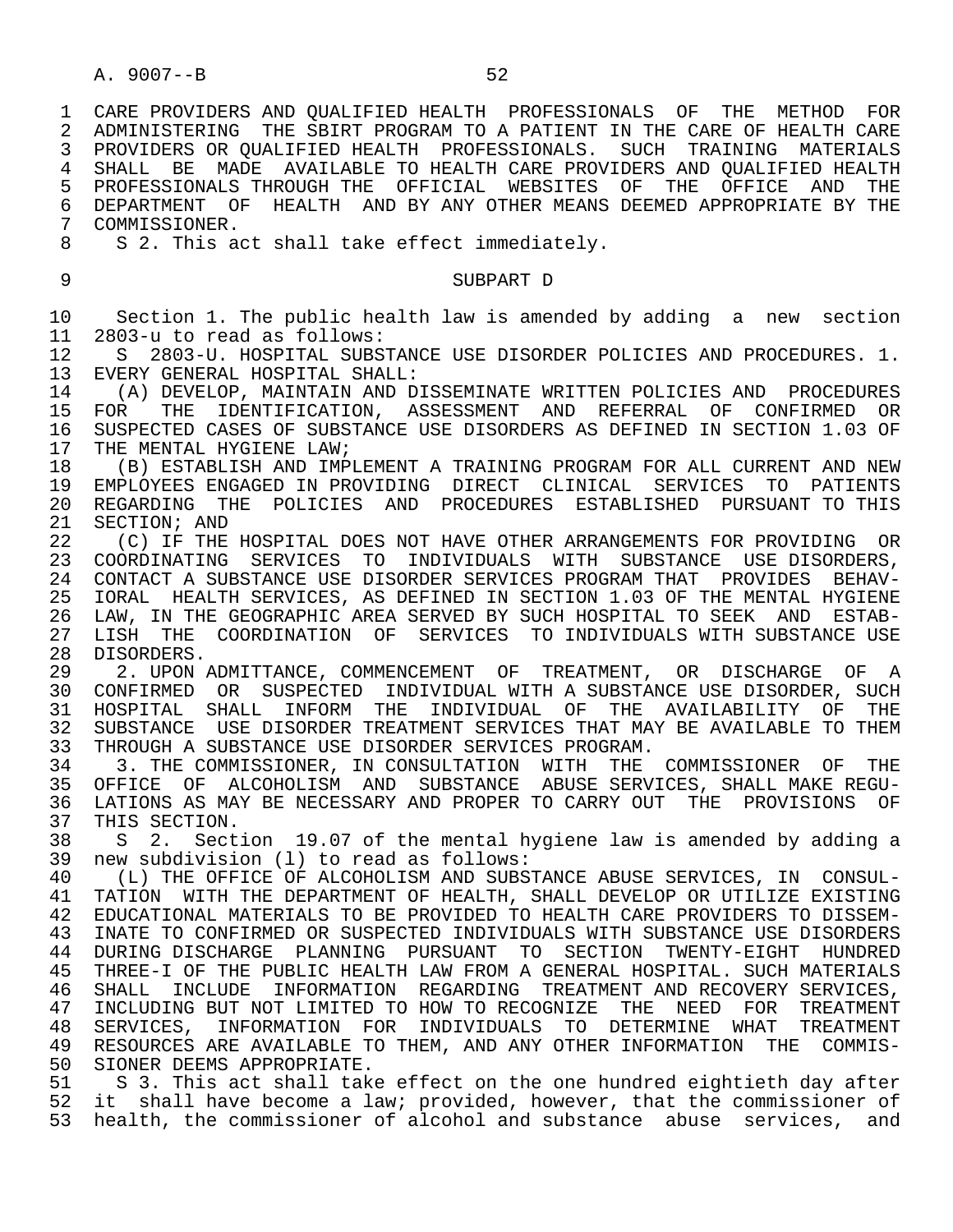1 general hospitals shall, respectively, make regulations and take other<br>2 actions reasonably necessary to implement this act on such date. actions reasonably necessary to implement this act on such date.

3 SUBPART E

4 Section 1. The opening paragraph of section 220.03 of the penal law,<br>5 as amended by section 4 of part I of chapter 57 of the laws of 2015, is 5 as amended by section 4 of part I of chapter 57 of the laws of 2015, is<br>6 amended to read as follows: 6 amended to read as follows:<br>7 A person is quilty of cri-

7 A person is guilty of criminal possession of a controlled substance in<br>8 the seventh degree when he or she knowingly and unlawfully possesses a 8 the seventh degree when he or she knowingly and unlawfully possesses a<br>9 controlled substance; provided, however, that it shall not be a 9 controlled substance; provided, however, that it shall not be a<br>10 violation of this section when a person possesses a residual amount of a violation of this section when a person possesses a residual amount of a 11 controlled substance and that residual amount is in or on a hypodermic<br>12 syringe or hypodermic needle [obtained and possessed pursuant to section syringe or hypodermic needle [obtained and possessed pursuant to section 13 thirty-three hundred eighty-one of the public health law, which includes 14 the state's syringe exchange and pharmacy and medical provider-based<br>15 expanded syringe access programsl; nor shall it be a violation of this 15 expanded syringe access programs]; nor shall it be a violation of this<br>16 section when a person's unlawful possession of a controlled substance is 16 section when a person's unlawful possession of a controlled substance is<br>17 discovered as a result of seeking immediate health care as defined in 17 discovered as a result of seeking immediate health care as defined in 18 paragraph (b) of subdivision three of section 220.78 of [the penal law] 19 THIS ARTICLE, for either another person or him or herself because such<br>20 person is experiencing a drug or alcohol overdose or other life threat-20 person is experiencing a drug or alcohol overdose or other life threat-<br>21 ening medical emergency as defined in paragraph (a) of subdivision three ening medical emergency as defined in paragraph (a) of subdivision three 22 of section 220.78 of the [penal law] THIS ARTICLE.<br>23 S 2. Section 220.45 of the penal law is REPEALED

S 2. Section 220.45 of the penal law is REPEALED.

 24 S 3. Subdivision 2 of section 850 of the general business law, as 25 amended by chapter 812 of the laws of 1980, is amended to read as 26 follows: 26 follows:<br>27 2. (A)

27 2. (A) "Drug-related paraphernalia" consists of the following objects<br>28 used for the following purposes: 28 used for the following purposes:<br>29 [(a)] (I) Kits, used or desi

 29 [(a)] (I) Kits, used or designed for the purpose of planting, propa- 30 gating, cultivating, growing or harvesting of any species of plant which<br>31 is a controlled substance or from which a controlled substance can be 31 is a controlled substance or from which a controlled substance can be 32 derived; 32 derived;<br>33 [(b)]

33 [(b)] (II) Kits, used or designed for the purpose of manufacturing,<br>34 compounding, converting, producing, or preparing controlled substances; 34 compounding, converting, producing, or preparing controlled substances;<br>35 [(c)] (III) Isomerization devices, used or designed for the purpose of

35 [(c)] (III) Isomerization devices, used or designed for the purpose of<br>36 increasing the potency of any species of plant which is a controlled 36 increasing the potency of any species of plant which is a controlled<br>37 substance; 37 substance;<br>38 [(d)] (

38 [(d)] (IV) Scales and balances, used or designed for the purpose of 39 weighing or measuring controlled substances; 39 weighing or measuring controlled substances;<br>40 [(e)] (V) Diluents and adulterants, incl

40 [(e)] (V) Diluents and adulterants, including but not limited to<br>41 quinine hydrochloride, mannitol, mannite, dextrose and lactose, used or 41 quinine hydrochloride, mannitol, mannite, dextrose and lactose, used or<br>42 designed for the purpose of cutting controlled substances; 42 designed for the purpose of cutting controlled substances;<br>43 [(f)] (VI) Separation gins, used or designed for the pur

43 [(f)] (VI) Separation gins, used or designed for the purpose of remov-<br>44 ing twigs and seeds in order to clean or refine marihuana; 44 ing twigs and seeds in order to clean or refine marihuana;<br>45 [(g) Hypodermic syringes, needles and other objects, use

[(g) Hypodermic syringes, needles and other objects, used or designed 46 for the purpose of parenterally injecting controlled substances into the 47 human body; 47 human body;<br>48 (h) 1 AND

 48 (h)] AND 49 (VII) Objects, used or designed for the purpose of ingesting, inhal-<br>50 ing, or otherwise introducing marihuana, cocaine, hashish, or hashish ing, or otherwise introducing marihuana, cocaine, hashish, or hashish 51 oil into the human body.<br>52 (B) "DRUG-RELATED PARA

52 (B) "DRUG-RELATED PARAPHERNALIA" SHALL NOT INCLUDE HYPODERMIC NEEDLES,<br>53 HYPODERMIC SYRINGES AND OTHER OBJECTS USED FOR THE PURPOSE OF PARENTER-53 HYPODERMIC SYRINGES AND OTHER OBJECTS USED FOR THE PURPOSE OF PARENTER-<br>54 ALLY INJECTING CONTROLLED SUBSTANCES INTO THE HUMAN BODY. 54 ALLY INJECTING CONTROLLED SUBSTANCES INTO THE HUMAN BODY.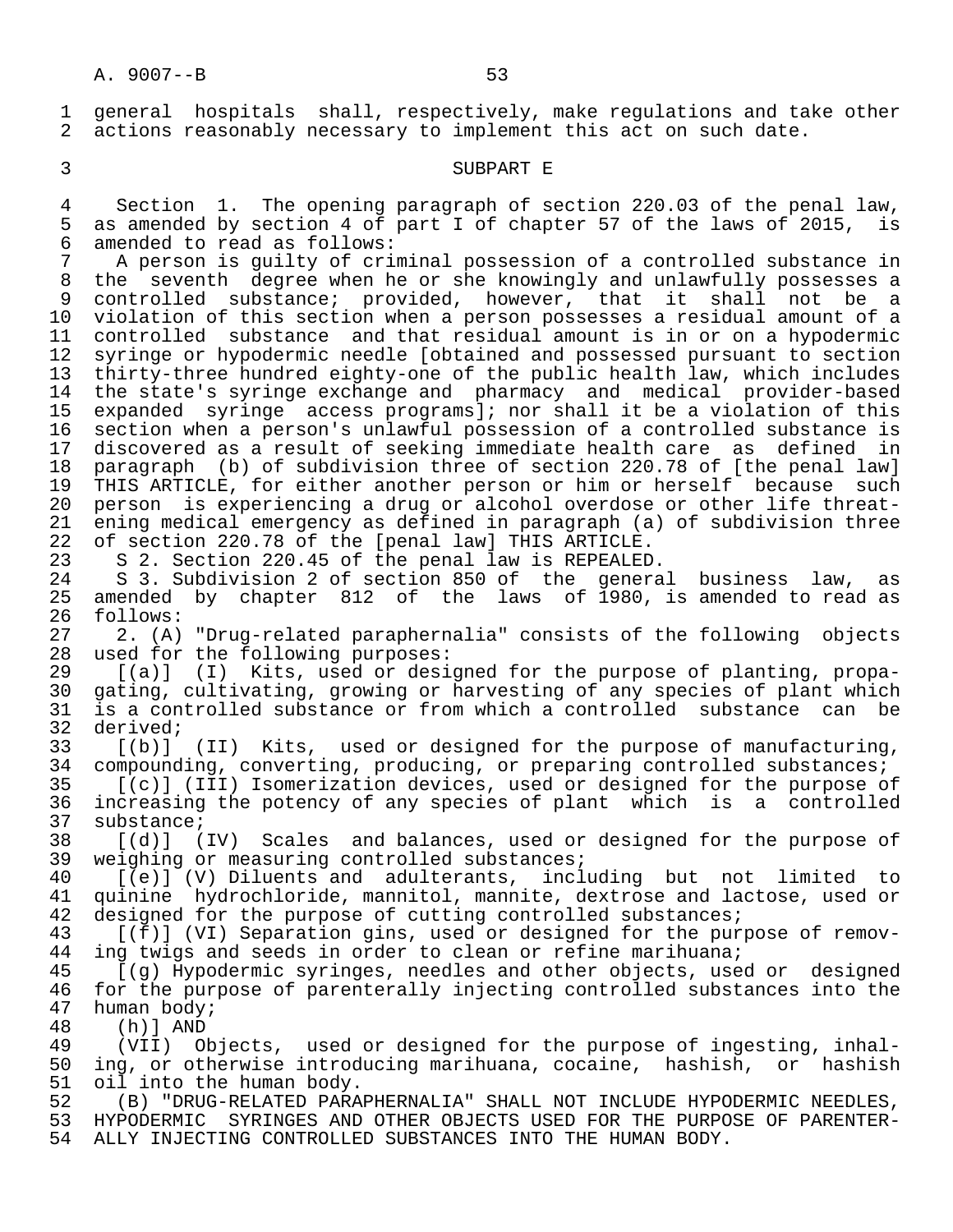A. 9007--B 54 1 S 4. Section 3381 of the public health law, as amended by section 9-a 2 of part B of chapter 58 of the laws of 2007, subdivisions 1, 2 and 3 as<br>3 amended by chapter 178 of the laws of 2010, is amended to read as 3 amended by chapter 178 of the laws of 2010, is amended to read as follows: 4 follows:<br>5 S 338 5 S 3381. Sale and possession of hypodermic syringes and hypodermic<br>6 needles. 1. It shall be unlawful for any person to sell or furnish to 6 needles. 1. It shall be unlawful for any person to sell or furnish to<br>7 another person or persons, a hypodermic syringe or hypodermic needle 7 another person or persons, a hypodermic syringe or hypodermic needle 8 except:<br>9 (a) p 9 (a) pursuant to a prescription of a practitioner, which for the<br>10 purposes of this section shall include a patient specific prescription 10 purposes of this section shall include a patient specific prescription<br>11 form as provided for in the education law; or 11 form as provided for in the education law; or<br>12 (b) to persons who have been authorized by 12 (b) to persons who have been authorized by the commissioner to obtain<br>13 and possess such instruments; or 13 and possess such instruments; or<br>14 (c) by a pharmacy licensed up 14 (c) by a pharmacy licensed under article one hundred thirty-seven of 15 the education law, health care facility licensed under article twenty-<br>16 eight of this chapter or a health care practitioner who is otherwise 16 eight of this chapter or a health care practitioner who is otherwise<br>17 authorized to prescribe the use of hypodermic needles or syringes within 17 authorized to prescribe the use of hypodermic needles or syringes within<br>18 his or her scope of practice; provided, however, that such sale or 18 his or her scope of practice; provided, however, that such sale or<br>19 furnishing: (i) shall only be to a person eighteen years of age or 19 furnishing: (i) shall only be to a person eighteen years of age or<br>20 older; AND (ii) [shall be limited to a quantity of ten or less hypoderm-20 older; AND (ii) [shall be limited to a quantity of ten or less hypoderm-<br>21 ic needles or syringes; and (iii)] shall be in accordance with subdivi-21 ic needles or syringes; and (iii)] shall be in accordance with subdivi-<br>22 sion [five] FOUR of this section[.]; OR 22 sion [five] FOUR of this section[.] ; OR<br>23 (D) UNDER SUBDIVISION THREE OF THIS SI 23 (D) UNDER SUBDIVISION THREE OF THIS SECTION.<br>24 2. [It shall be unlawful for any person to 24 2. [It shall be unlawful for any person to obtain or possess a hypo-<br>25 dermic syringe or hypodermic needle unless such possession has been dermic syringe or hypodermic needle unless such possession has been 26 authorized by the commissioner or is pursuant to a prescription, or is<br>27 pursuant to subdivision five of this section. 27 pursuant to subdivision five of this section.<br>28 3.] Any person selling or furnishing a hypo 28 3.] Any person selling or furnishing a hypodermic syringe or hypoderm-<br>29 ic needle pursuant to a prescription shall record upon the prescription, 29 ic needle pursuant to a prescription shall record upon the prescription,<br>30 his or her signature or electronic signature, and the date of the sale 30 his or her signature or electronic signature, and the date of the sale<br>31 or furnishing of the hypodermic syringe or hypodermic needle. Such 31 or furnishing of the hypodermic syringe or hypodermic needle. Such<br>32 prescription shall be retained on file for a period of five years and be 32 prescription shall be retained on file for a period of five years and be<br>33 readily accessible for inspection by any public officer or employee 33 readily accessible for inspection by any public officer or employee<br>34 engaged in the enforcement of this section. Such prescription may be 34 engaged in the enforcement of this section. Such prescription may be<br>35 refilled not more than the number of times specifically authorized by

35 refilled not more than the number of times specifically authorized by<br>36 the prescriber upon the prescription, provided however no such authorithe prescriber upon the prescription, provided however no such authori-37 zation shall be effective for a period greater than two years from the<br>38 date the prescription is signed. 38 date the prescription is signed.<br>39 [4] 3. The commissioner shal

 39 [4] 3. The commissioner shall, subject to subdivision [five] FOUR of 40 this section, designate persons, or by regulation, classes of persons<br>41 who may obtain hypodermic syringes and hypodermic needles without 41 who may obtain hypodermic syringes and hypodermic needles without<br>42 prescription and the manner in which such transactions may take place 42 prescription and the manner in which such transactions may take place<br>43 and the records thereof which shall be maintained. 43 and the records thereof which shall be maintained.<br>44 [5] 4. (a) A person eighteen years of age o

44 [5] 4. (a) A person eighteen years of age or older may obtain and<br>45 possess a hypodermic syringe or hypodermic needle pursuant to paragraph 45 possess a hypodermic syringe or hypodermic needle pursuant to paragraph 46 (c) of subdivision one of this section.<br>47 (b) Subject to regulations of the

 47 (b) Subject to regulations of the commissioner, a pharmacy licensed 48 under article one hundred thirty-seven of the education law, a health 49 care facility licensed under article twenty-eight of this chapter or a<br>50 health care practitioner who is otherwise authorized to prescribe the 50 health care practitioner who is otherwise authorized to prescribe the<br>51 use of hypodermic needles or syringes within his or her scope of prac-51 use of hypodermic needles or syringes within his or her scope of prac-<br>52 tice, may obtain and possess hypodermic needles or syringes for the 52 tice, may obtain and possess hypodermic needles or syringes for the<br>53 purpose of selling or furnishing them pursuant to paragraph (c) of 53 purpose of selling or furnishing them pursuant to paragraph (c) of subdivision one of this section or for the purpose of disposing of 55 them[, provided that such pharmacy, health care facility or health care 56 practitioner has registered with the department].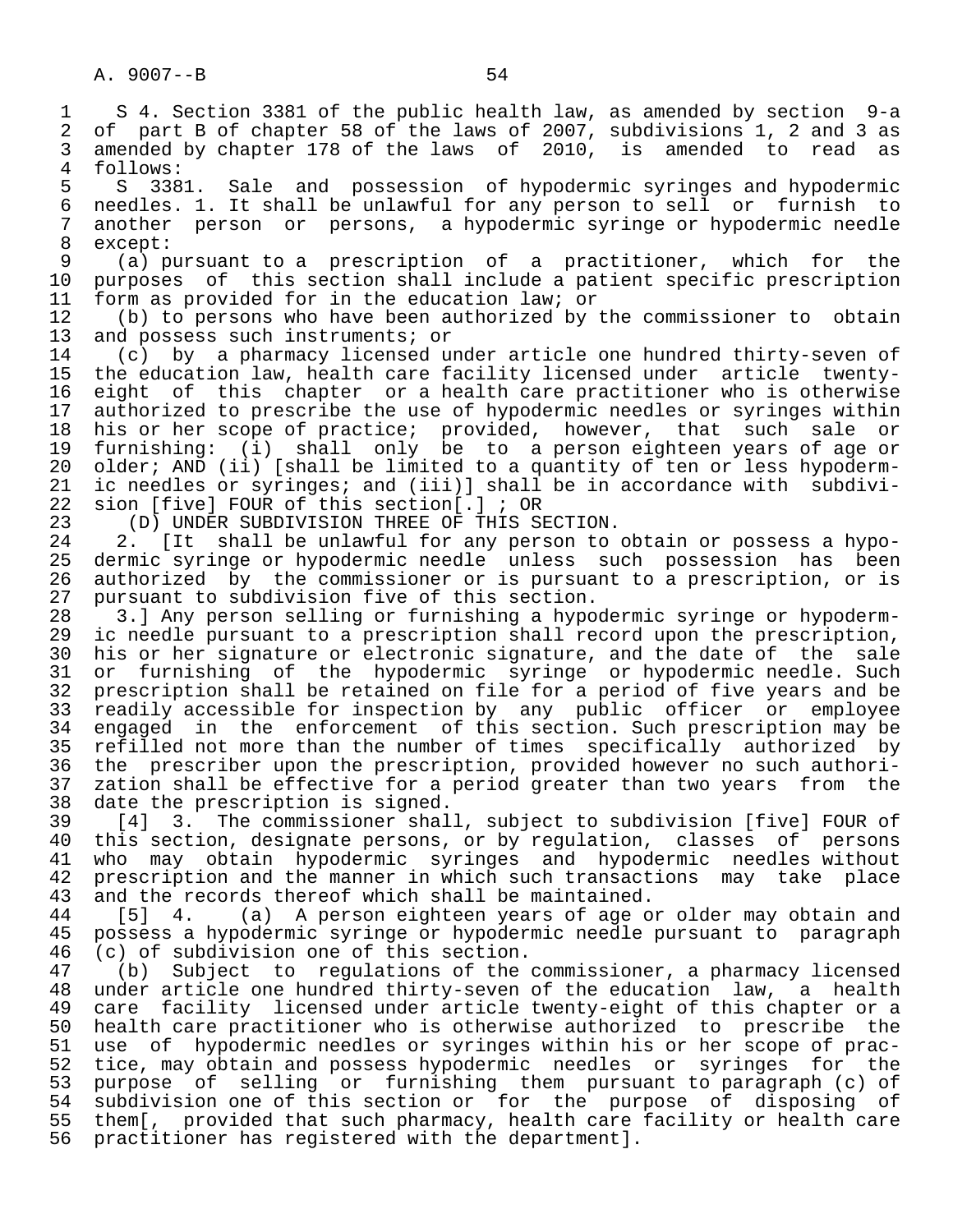1 (c) Sale or furnishing of hypodermic syringes or hypodermic needles to 2 direct consumers pursuant to this subdivision by a pharmacy, health care<br>3 facility, or health care practitioner shall be accompanied by a safety facility, or health care practitioner shall be accompanied by a safety 4 insert. Such safety insert shall be developed or approved by the commis- 5 sioner and shall include, but not be limited to, (i) information on the<br>6 proper use of hypodermic syringes and hypodermic needles; (ii) the risk 6 proper use of hypodermic syringes and hypodermic needles; (ii) the risk 7 of blood borne diseases that may result from the use of hypodermic 8 syringes and hypodermic needles; (iii) methods for preventing the trans- 9 mission or contraction of blood borne diseases; (iv) proper hypodermic<br>10 syringe and hypodermic needle disposal practices; (y) information on the 10 syringe and hypodermic needle disposal practices; (v) information on the<br>11 dangers of injection drug use, and how to access drug treatment; (vi) a 11 dangers of injection drug use, and how to access drug treatment; (vi) a<br>12 toll-free phone number for information on the human immunodeficiency 12 toll-free phone number for information on the human immunodeficiency<br>13 virus; and (vii) information on the safe disposal of hypodermic syringes 13 virus; and (vii) information on the safe disposal of hypodermic syringes<br>14 and hypodermic needles including the relevant provisions of the environand hypodermic needles including the relevant provisions of the environ- 15 mental conservation law relating to the unlawful release of regulated 16 medical waste. The safety insert shall be attached to or included in the<br>17 hypodermic syringe and hypodermic needle packaging, or shall be given to 17 hypodermic syringe and hypodermic needle packaging, or shall be given to<br>18 the purchaser at the point of sale or furnishing in brochure form. 18 the purchaser at the point of sale or furnishing in brochure form.<br>19 (d) In addition to the requirements of paragraph (c) of subdi

19 (d) In addition to the requirements of paragraph (c) of subdivision<br>20 one of this section, a pharmacy licensed under article one hundred thir-20 one of this section, a pharmacy licensed under article one hundred thir-<br>21 ty-seven of the education law may sell or furnish hypodermic needles or 21 ty-seven of the education law may sell or furnish hypodermic needles or<br>22 syringes only if such pharmacy[: (i) does not advertise to the public 22 syringes only if such pharmacy[: (i) does not advertise to the public<br>23 the availability for retail sale or furnishing of hypodermic needles or the availability for retail sale or furnishing of hypodermic needles or 24 syringes without a prescription; and (ii) at any location where hypo dermic needles or syringes are kept for retail sale or furnishing,] 26 stores such needles and syringes in a manner that makes them available<br>27 only to authorized personnel and not openly available to customers. 27 only to authorized personnel and not openly available to customers.<br>28 (e) The commissioner shall promulgate rules and regulations nece

28 (e) The commissioner shall promulgate rules and regulations necessary<br>29 to implement the provisions of this subdivision which shall include: (I) 29 to implement the provisions of this subdivision which shall include: (I) 30 STANDARDS FOR ADVERTISING TO THE PUBLIC THE AVAILABILITY FOR RETAIL SALE<br>31 OR FURNISHING OF HYPODERMIC SYRINGES OR NEEDLES; AND (II) a requirement 31 OR FURNISHING OF HYPODERMIC SYRINGES OR NEEDLES; AND (II) a requirement<br>32 that such pharmacies, health care facilities and health care practition-32 that such pharmacies, health care facilities and health care practition-<br>33 ers cooperate in a safe disposal of used hypodermic needles or syringes. 33 ers cooperate in a safe disposal of used hypodermic needles or syringes.<br>34 (f) The commissioner may, upon the finding of a violation of this

34 (f) The commissioner may, upon the finding of a violation of this<br>35 section, suspend for a determinate period of time the sale or furnishing section, suspend for a determinate period of time the sale or furnishing 36 of syringes by a specific entity.

 37 [6] 5. The provisions of this section shall not apply to farmers 38 engaged in livestock production or to those persons supplying farmers<br>39 engaged in livestock production, provided that: 39 engaged in livestock production, provided that:<br>40 (a) Hypodermic syringes and needles shall b

40 (a) Hypodermic syringes and needles shall be stored in a secure,<br>41 locked storage container. 41 locked storage container.<br>42 (b) At any time the dep

42 (b) At any time the department may request a document outlining:<br>43 (i) the number of hypodermic needles and syringes purchased ov

43 (i) the number of hypodermic needles and syringes purchased over the 44 past calendar vear;

44 past calendar year;<br>45 (ii) a record of (ii) a record of all hypodermic needles used over the past calendar 46 year; and<br>47 (iii) a

(iii) a record of all hypodermic needles and syringes destroyed over 48 the past calendar year.<br>49 (c) Hypodermic needle

 49 (c) Hypodermic needles and syringes shall be destroyed in a manner 50 consistent with the provisions set forth in section thirty-three hundred<br>51 eighty-one-a of this article. 51 eighty-one-a of this article.

S 5. This act shall take effect immediately.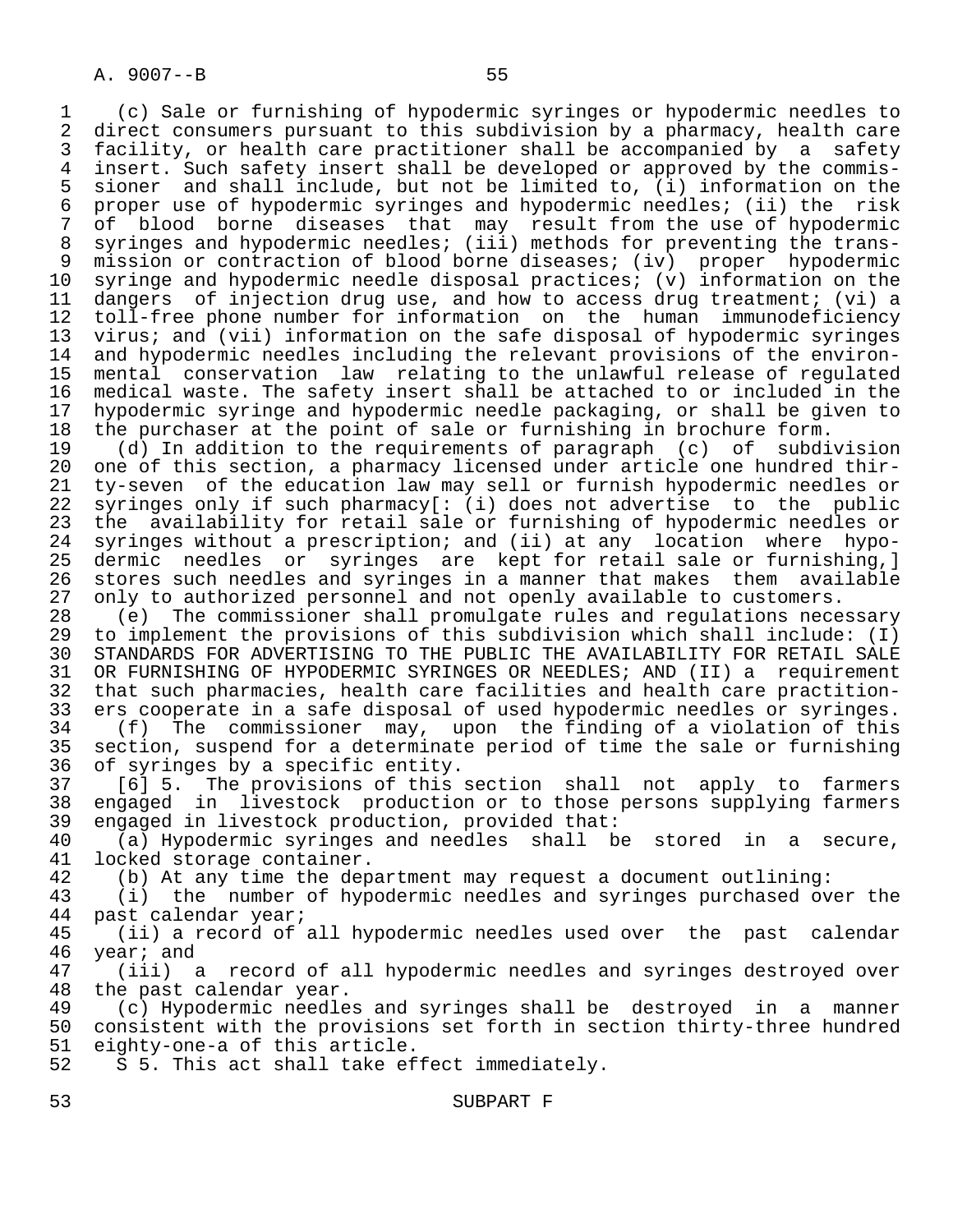A. 9007--B 56 1 Section 1. Section 19.18-a of the mental hygiene law, as added by<br>2 chapter 32 of the laws of 2014, is amended to read as follows: 2 chapter 32 of the laws of 2014, is amended to read as follows:<br>3 S 19.18-a Heroin and opioid addiction wraparound service 3 S 19.18-a Heroin and opioid addiction wraparound services [demon- 4 stration] program.<br>5 1. The commissioner, in consul 5 1. The commissioner, in consultation with the department of health<br>6 shall develop a heroin and opioid addiction wraparound services [demon- 6 shall develop a heroin and opioid addiction wraparound services [demon stration] program. This program shall provide wraparound services to 8 adolescent and adult patients during treatment and shall be available to<br>8 such patients for a clinically appropriate period for up to nine months 9 such patients for a clinically appropriate period for up to nine months<br>10 after completion of such treatment program. The commissioner shall iden-10 after completion of such treatment program. The commissioner shall iden-<br>11 tify and establish where the wraparound services [demonstration] program 11 tify and establish where the wraparound services [demonstration] program<br>12 will be provided. 12 will be provided.<br>13 2. Wraparound s 13 2. Wraparound services shall include;<br>14 (a) Case management services which ad 14 (a) Case management services which address:<br>15 (i) Educational resources; 15 (i) Educational resources;<br>16 (ii) Legal services; 16 (ii) Legal services;<br>17 (iii) Financial serv 17 (iii) Financial services;<br>18 (iv) Social services; 18 (iv) Social services;<br>19 (v) Family services; 19 (v) Family services; and<br>20 (vi) Childcare services; 20 (vi) Childcare services;<br>21 (b) Peer supports, inclu 21 (b) Peer supports, including peer to peer support groups;<br>22 (c) Employment support; and 22 (c) Employment support; and<br>23 (d) Transportation assistano 23 (d) Transportation assistance.<br>24 3. Not later than two years a 24 3. [Not later than two years after the effective date of this section,<br>25 thel THE commissioner shall provide the governor, the temporary presithe] THE commissioner shall provide the governor, the temporary presi-26 dent of the senate, the speaker of the assembly, the chair of the senate<br>27 standing committee on alcoholism and drug abuse and the chair of the 27 standing committee on alcoholism and drug abuse and the chair of the 28 assembly committee on alcoholism and drug abuse with a written evalu- 29 ation of the [demonstration] program. Such evaluation shall address the<br>20 overall effectiveness of this [demonstration] program and whether overall effectiveness of this [demonstration] program and whether 31 continuation or expansion of this [demonstration] program is recom- 32 mended.<br>33 S 2. 33 S 2. Section 2 of chapter 32 of the laws of 2014, amending the mental<br>34 hygiene law relating to the heroin and opioid addiction wraparound 34 hygiene law relating to the heroin and opioid addiction wraparound 35 services demonstration program, is amended to read as follows: 36 S 2. This act shall take effect immediately [and shall expire and be<br>37 deemed repealed three vears after such effective datel. 37 deemed repealed three years after such effective date].<br>38 S 3. This act shall take effect immediately. S 3. This act shall take effect immediately. 39 SUBPART G 40 Section 1. The mental hygiene law is amended by adding a new section<br>41 19.04 to read as follows:

- 41 19.04 to read as follows:<br>42 S 19.04 SOBER LIVING TASK
- 42 S 19.04 SOBER LIVING TASK FORCE.<br>43 1. DEFINITIONS. AS USED IN THI
	- 1. DEFINITIONS. AS USED IN THIS SECTION:

44 THE SOBER LIVING RESIDENCE" SHALL MEAN ANY RESIDENCE LOCATED IN NEW<br>45 YORK STATE WHERE THE OWNER OR OPERATOR OF SUCH RESIDENCE HOLDS THE RESI-YORK STATE WHERE THE OWNER OR OPERATOR OF SUCH RESIDENCE HOLDS THE RESI-46 DENCE OUT TO THE PUBLIC AS AN ALCOHOL AND DRUG FREE LIVING ENVIRONMENT<br>47 FOR PERSONS RECOVERING FROM A CHEMICAL DEPENDENCY, WHERE NO FORMAL 47 FOR PERSONS RECOVERING FROM A CHEMICAL DEPENDENCY, WHERE NO FORMAL<br>48 TREATMENT SERVICES ARE PROVIDED ON-SITE. 48 TREATMENT SERVICES ARE PROVIDED ON-SITE.<br>49 (B) "SOBER LIVING NETWORK" SHALL MEA

49 (B) "SOBER LIVING NETWORK" SHALL MEAN A GROUP OF INDEPENDENTLY OPER-<br>50 ATED AND SELF-REGULATED SOBER LIVING RESIDENCES LOCATED IN NEW YORK 50 ATED AND SELF-REGULATED SOBER LIVING RESIDENCES LOCATED IN NEW YORK<br>51 STATE WHICH COMPLY WITH THE GUIDELINES ISSUED PURSUANT TO THIS SECTION. 51 STATE WHICH COMPLY WITH THE GUIDELINES ISSUED PURSUANT TO THIS SECTION.<br>52 . 2. THE SOBER LIVING TASK FORCE IS HEREBY CREATED, WHICH PURSUANT T 52 52 2. THE SOBER LIVING TASK FORCE IS HEREBY CREATED, WHICH PURSUANT TO 53 THE PROVISIONS OF THIS SECTION, SHALL ESTABLISH BEST PRACTICE GUIDELINES

THE PROVISIONS OF THIS SECTION, SHALL ESTABLISH BEST PRACTICE GUIDELINES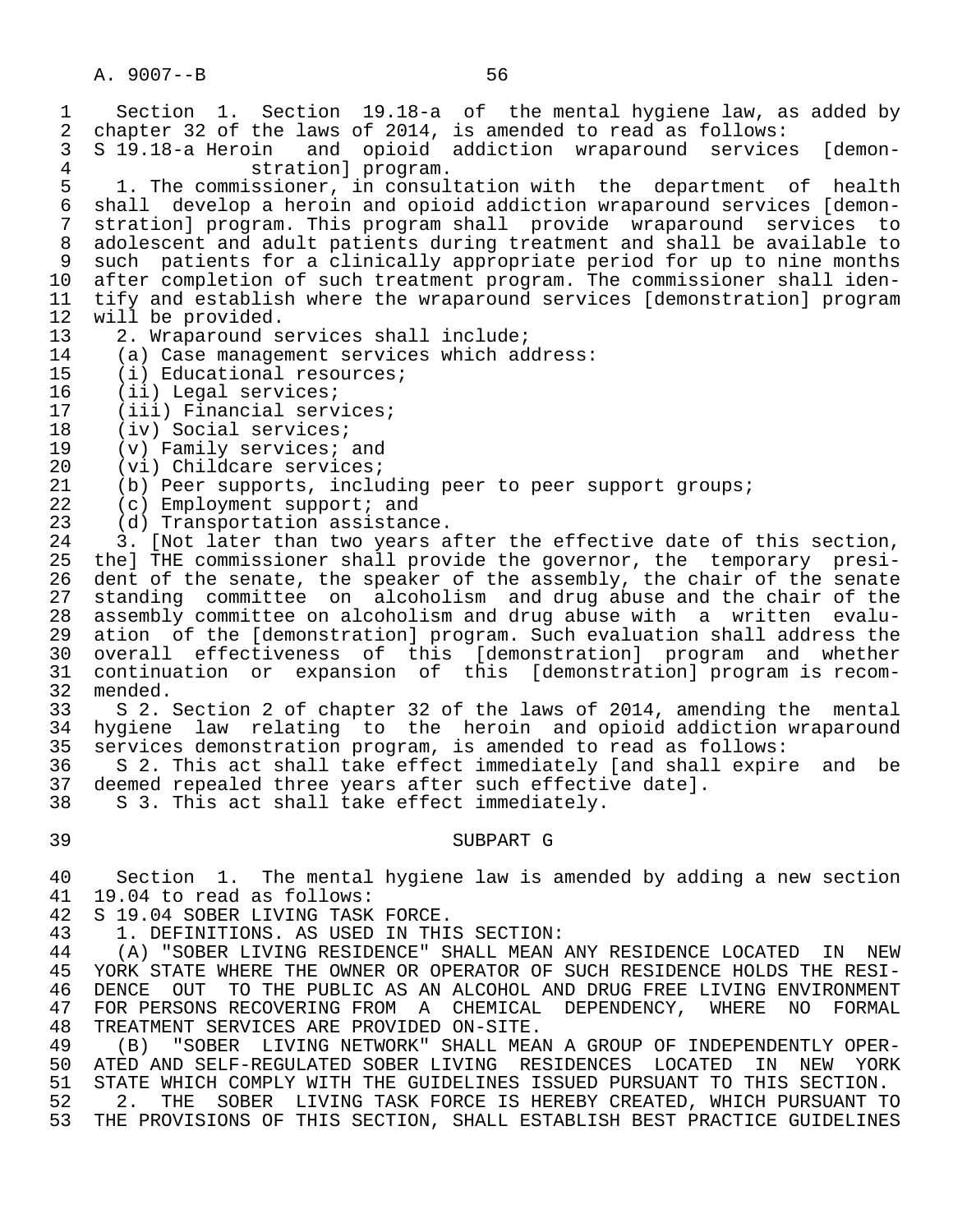1 FOR SOBER LIVING RESIDENCES THAT ILLUSTRATE THE MOST APPROPRIATE AND<br>2 EFFECTIVE ENVIRONMENT FOR PERSONS RECOVERING FROM A CHEMICAL DEPENDENCY. 2 EFFECTIVE ENVIRONMENT FOR PERSONS RECOVERING FROM A CHEMICAL DEPENDENCY.<br>3 3. THE TASK FORCE SHALL UTILIZE INFORMATION COLLECTED FROM ORGANIZA-3 3. THE TASK FORCE SHALL UTILIZE INFORMATION COLLECTED FROM ORGANIZA-<br>4 TIONS AND PROGRAMS BOTH IN NEW YORK STATE AND THROUGHOUT THE COUNTRY TO: 4 TIONS AND PROGRAMS BOTH IN NEW YORK STATE AND THROUGHOUT THE COUNTRY TO:<br>5 (A) ISSUE RECOMMENDATIONS AND GUIDELINES ESTABLISHING BEST PRACTICES 5 (A) ISSUE RECOMMENDATIONS AND GUIDELINES ESTABLISHING BEST PRACTICES 6 FOR SOBER LIVING RESIDENCES TO PROVIDE AN ALCOHOL AND DRUG FREE SOBER<br>7 LIVING ENVIRONMENT; 7 LIVING ENVIRONMENT;<br>8 (B) DEVELOP A PLA 8 (B) DEVELOP A PLAN TO ESTABLISH A STATEWIDE SOBER LIVING NETWORK AS<br>9 DEFINED IN PARAGRAPH (B) OF SUBDIVISION ONE OF THIS SECTION; AND

9 DEFINED IN PARAGRAPH (B) OF SUBDIVISION ONE OF THIS SECTION; AND<br>10 (C) IDENTIFY BARRIERS FOR INDIVIDUALS TO ACCESS RECOVERY SE 10 (C) IDENTIFY BARRIERS FOR INDIVIDUALS TO ACCESS RECOVERY SERVICES,<br>11 RESIDENTIAL TREATMENT FOR CHEMICAL DEPENDENCY AND APPROPRIATE HOUSING 11 RESIDENTIAL TREATMENT FOR CHEMICAL DEPENDENCY AND APPROPRIATE HOUSING<br>12 WHERE INDIVIDUALS ARE PROVIDED AN ALCOHOL AND DRUG FREE LIVING ENVIRON-12 WHERE INDIVIDUALS ARE PROVIDED AN ALCOHOL AND DRUG FREE LIVING ENVIRON-<br>13 MENT.

13 MENT.<br>14 4 14 THE A. (A) THE MEMBERS OF THE TASK FORCE SHALL INCLUDE THE COMMISSIONER OF ALCOHOLISM AND SUBSTANCE ABUSE SERVICES OR HIS OR HER 15 THE OFFICE OF ALCOHOLISM AND SUBSTANCE ABUSE SERVICES OR HIS OR HER<br>16 DESIGNEE; THE COMMISSIONER OF THE OFFICE OF MENTAL HEALTH OR HIS OR HER 16 DESIGNEE; THE COMMISSIONER OF THE OFFICE OF MENTAL HEALTH OR HIS OR HER 17 DESIGNEE; THE COMMISSIONER OF THE OFFICE OF TEMPORARY AND DISABILITY<br>18 ASSISTANCE OR HIS OR HER DESIGNEE; THE COMMISSIONER OF THE OFFICE OF 18 ASSISTANCE OR HIS OR HER DESIGNEE; THE COMMISSIONER OF THE OFFICE OF 19 HOMES AND COMMUNITY RENEWAL OR HIS OR HER DESIGNEE; ONE REPRESENTATIVE 20 OF THE NEW YORK STATE LOCAL MENTAL-HYGIENE-DIRECTORS; AT LEAST TWO 21 REPRESENTATIVES OF REPUTABLE OWNERS OR OPERATORS OF A RESIDENCE WHICH REPRESENTATIVES OF REPUTABLE OWNERS OR OPERATORS OF A RESIDENCE WHICH 22 CURRENTLY PROVIDES ALCOHOL AND DRUG FREE HOUSING FOR PERSONS IN RECOVERY 23 WHERE NO FORMAL TREATMENT SERVICES ARE PROVIDED ON-SITE; AT LEAST TWO 24 REPRESENTATIVES OF CHEMICAL DEPENDENCE RESIDENTIAL TREATMENT PROVIDERS<br>25 LICENSED BY THE OFFICE; AT LEAST ONE REPRESENTATIVE WHO IS NOT A PROVID- 25 LICENSED BY THE OFFICE; AT LEAST ONE REPRESENTATIVE WHO IS NOT A PROVID- 26 ER OF CHEMICAL DEPENDENCE OR MENTAL HEALTH SERVICES AND WHO REPRESENT 27 NON-GOVERNMENTAL ORGANIZATIONS, SUCH AS NOT-FOR-PROFIT ENTITIES OR OTHER<br>28 ORGANIZATIONS CONCERNED WITH THE PROVISION OF HOUSING AND RECOVERY 28 ORGANIZATIONS CONCERNED WITH THE PROVISION OF HOUSING AND RECOVERY<br>29 SERVICES; AND ANY OTHER RELEVANT AGENCY OR PARTICIPANT THAT IS DEEMED SERVICES; AND ANY OTHER RELEVANT AGENCY OR PARTICIPANT THAT IS DEEMED 30 APPROPRIATE. THE COMMISSIONER SHALL BE DESIGNATED AS THE CHAIRPERSON OF 31 SUCH TASK FORCE AND SHALL SELECT A VICE-CHAIRPERSON AND A SECRETARY.<br>32 PRIOR TO THE FIRST MEETING OF THE TASK FORCE, IN CONSULTATION WITH THE 32 PRIOR TO THE FIRST MEETING OF THE TASK FORCE, IN CONSULTATION WITH THE THE SELECT UP 33 STATE AGENCY MEMBERS OF SUCH TASK FORCE, THE CHAIRPERSON SHALL SELECT UP 34 TO EIGHT ADDITIONAL MEMBERS WHOM SHALL BE REPRESENTATIVES OF LOCAL 34 TO EIGHT ADDITIONAL MEMBERS WHOM SHALL BE REPRESENTATIVES OF LOCAL<br>35 GOVERNMENT AGENCIES IN NEW YORK STATE WHERE THE NEED FOR ALCOHOL AND 35 GOVERNMENT AGENCIES IN NEW YORK STATE WHERE THE NEED FOR ALCOHOL AND<br>36 DRUG FREE HOUSING IS MOST PREVALENT. 36 DRUG FREE HOUSING IS MOST PREVALENT.<br>37 (B) THE MEMBERS OF THE COUNCIL SHAP

37 (B) THE MEMBERS OF THE COUNCIL SHALL RECEIVE NO COMPENSATION FOR THEIR<br>38 SERVICES BUT SHALL BE REIMBURSED FOR EXPENSES ACTUALLY AND NECESSARILY 38 SERVICES BUT SHALL BE REIMBURSED FOR EXPENSES ACTUALLY AND NECESSARILY<br>39 INCURRED IN THE PERFORMANCE OF THEIR DUTIES. 39 INCURRED IN THE PERFORMANCE OF THEIR DUTIES.<br>40 (C) NO CIVIL ACTION SHALL BE BROUGHT IN AN

40 (C) NO CIVIL ACTION SHALL BE BROUGHT IN ANY COURT AGAINST ANY MEMBER<br>41 OF THE SOBER LIVING TASK FORCE FOR ANY ACT OR OMISSION NECESSARY TO THE 41 OF THE SOBER LIVING TASK FORCE FOR ANY ACT OR OMISSION NECESSARY TO THE 42 DISCHARGE OF HIS OR HER DUTIES AS A MEMBER OF THE TASK FORCE, EXCEPT AS 42 DISCHARGE OF HIS OR HER DUTIES AS A MEMBER OF THE TASK FORCE, EXCEPT AS<br>43 PROVIDED HEREIN, SUCH MEMBER MAY BE, LIABLE FOR DAMAGES IN ANY SUCH 43 PROVIDED HEREIN. SUCH MEMBER MAY BE LIABLE FOR DAMAGES IN ANY SUCH<br>44 ACTION IF HE OR SHE FAILED TO ACT IN GOOD FAITH AND EXERCISE REASONABLE 44 ACTION IF HE OR SHE FAILED TO ACT IN GOOD FAITH AND EXERCISE REASONABLE<br>45 CARE. ANY INFORMATION OBTAINED BY A MEMBER OF THE TASK FORCE WHILE CARE. ANY INFORMATION OBTAINED BY A MEMBER OF THE TASK FORCE WHILE 46 CARRYING OUT HIS OR HER LIMITED DUTIES AS PRESCRIBED IN SUBDIVISION<br>47 THREE OF THIS SECTION SHALL ONLY BE-UTILIZED IN THEIR-CAPACITY AS A 47 THREE OF THIS SECTION SHALL ONLY BE UTILIZED IN THEIR CAPACITY AS A 48 MEMBER OF THE TASK FORCE.

48 MEMBER OF THE TASK FORCE.<br>49 5. NO LATER THAN DECEMBI 49 THE STRICK STAND OF A THE STRING THAN DECEMBER THE THAN THE THE THE YEAR FOLLOWING THE STRING THE SECTION THE TASK FORCE SHALL PROVIDE A REPORT TO 50 EFFECTIVE DATE OF THIS SECTION THE TASK FORCE SHALL PROVIDE A REPORT TO<br>51 THE TEMPORARY PRESIDENT OF THE SENATE, THE MINORITY LEADER OF THE 51 THE TEMPORARY PRESIDENT OF THE SENATE, THE MINORITY LEADER OF THE<br>52 SENATE, THE SPEAKER OF THE ASSEMBLY, THE MINORITY LEADER OF THE ASSEM-52 SENATE, THE SPEAKER OF THE ASSEMBLY, THE MINORITY LEADER OF THE ASSEM-<br>53 BLY, AND THE CHAIRMAN OF THE APPROPRIATE LEGISLATIVE COMMITTEES. SUCH 53 BLY, AND THE CHAIRMAN OF THE APPROPRIATE LEGISLATIVE COMMITTEES. SUCH 54 REPORT SHALL INCLUDE BIT NOT BE LIMITED TO THE BEST PRACTICES ESTAB-54 REPORT SHALL INCLUDE BUT NOT-BE LIMITED TO THE BEST PRACTICES ESTAB-<br>55 LISHED FOR SOBER LIVING RESIDENCES; A DESCRIPTION OF THE PLAN THAT 55 LISHED FOR SOBER LIVING RESIDENCES; A DESCRIPTION OF THE PLAN THAT 56 ESTABLISHES A STATEWIDE SOBER LIVING NETWORK; RECOMMENDATIONS BY THE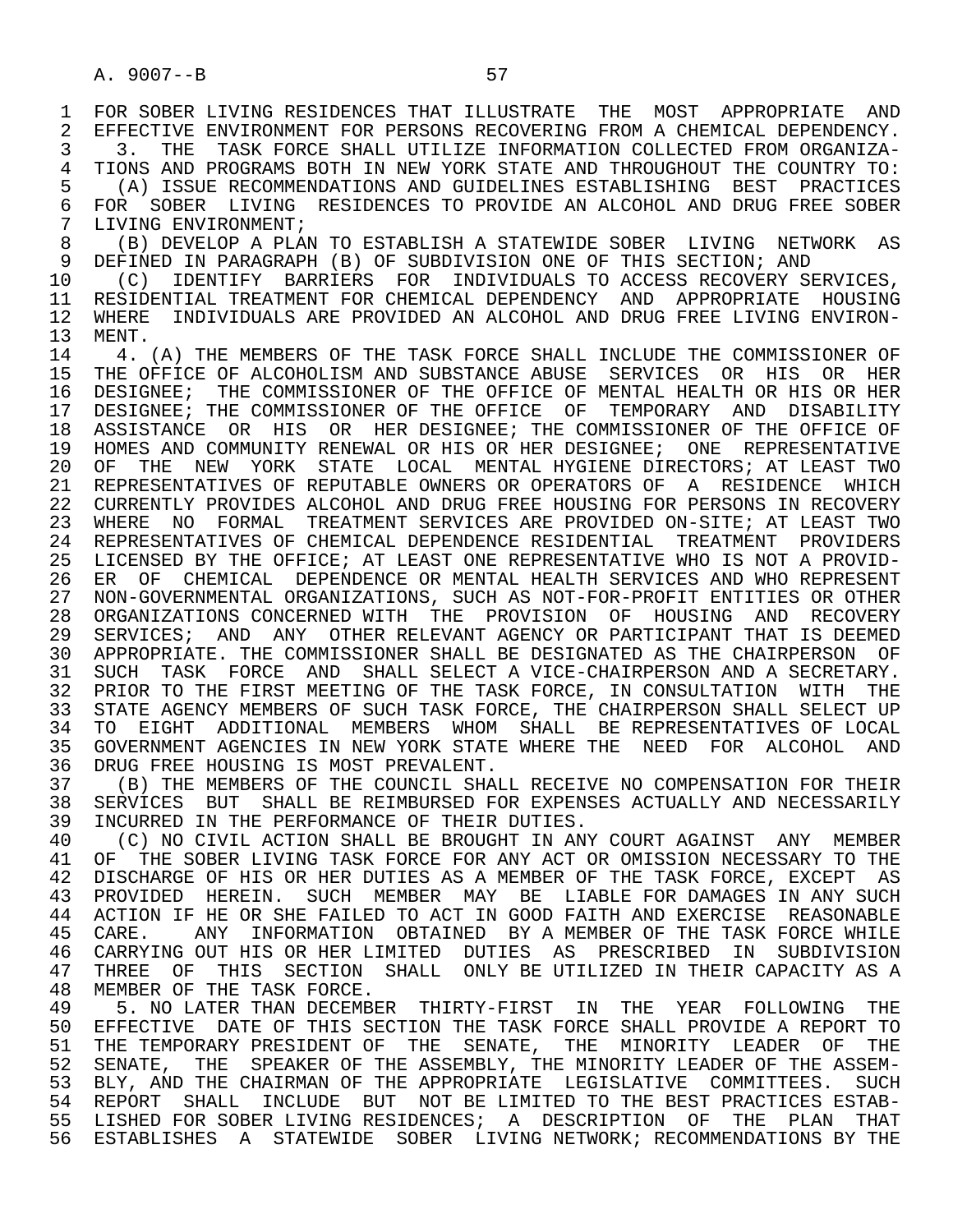1 TASK FORCE TO REDUCE ACCESS BARRIERS FOR INDIVIDUALS SEEKING RESIDENTIAL<br>2 TREATMENT FOR CHEMICAL DEPENDENCY; AND RECOMMENDATIONS FOR ANY OTHER 2 TREATMENT FOR CHEMICAL DEPENDENCY; AND RECOMMENDATIONS FOR ANY OTHER<br>3 PROGRAM OR POLICY INITIATIVE THE TASK FORCE-DEEMS-APPROPRIATE, THE 3 PROGRAM OR POLICY INITIATIVE THE TASK FORCE—DEEMS APPROPRIATE. THE 1999 THE SALL THE SERVING SERVING SERVING SERVING SERVING SERVING SERVING SERVING SERVING SERVING SERVING SERVING SERVING SERVING SERVING SERVING SERVING

4 REPORT SHALL BE POSTED ON THE WEBSITES OF THE APPROPRIATE AGENCIES.<br>5 S 2. This act shall take effect on the thirtieth day after it 5 S 2. This act shall take effect on the thirtieth day after it shall<br>6 have become a law and shall expire and be deemed repealed one vear after 6 have become a law and shall expire and be deemed repealed one year after<br>7 such effective date. such effective date.

### 8 SUBPART H

9 Section 1. The opening paragraph of subdivision 1 and subdivision 2 of<br>10 section 216.00 of the criminal procedure law, the opening paragraph of 10 section 216.00 of the criminal procedure law, the opening paragraph of<br>11 subdivision 1 as amended by chapter 90 of the laws of 2014 and subdivi-11 subdivision 1 as amended by chapter 90 of the laws of 2014 and subdivi-<br>12 sion 2 as added by section 4 of part AAA of chapter 56 of the laws of 12 sion 2 as added by section 4 of part AAA of chapter 56 of the laws of<br>13 2009, are amended to read as follows: 13 2009, are amended to read as follows:

 14 "Eligible defendant" means any person who stands charged in an indict- 15 ment or a superior court information with a class B, C, D or E felony<br>16 offense defined in article one hundred seventy-nine, two hundred twenty 16 offense defined in article one hundred seventy-nine, two hundred twenty<br>17 or two hundred twenty-one of the penal law, AN-OFFENSE-DEFINED-IN or two hundred twenty-one of the penal law, AN OFFENSE DEFINED IN 18 SECTIONS 105.10, 105.13, 105.15 AND 105.17 OF THE PENAL LAW PROVIDED<br>19 THAT THE UNDERLYING CRIME FOR THE CONSPIRACY CHARGE IS A CLASS B. C. D 19 THAT THE UNDERLYING CRIME FOR THE CONSPIRACY CHARGE IS A CLASS B, C, D<br>20 OR E FELONY OFFENSE DEFINED IN ARTICLE ONE HUNDRED SEVENTY-NINE. TWO 20 OR E FELONY OFFENSE DEFINED IN ARTICLE ONE HUNDRED SEVENTY-NINE,<br>21 HUNDRED TWENTY OR TWO HUNDRED TWENTY-ONE OF THE PENAL LAW, AUTO ST 21 HUNDRED TWENTY OR TWO HUNDRED TWENTY-ONE OF THE PENAL LAW, AUTO STRIP- 22 PING IN THE SECOND DEGREE AS DEFINED IN SECTION 165.10 OF THE PENAL LAW,<br>23 AUTO STRIPPING IN THE FIRST DEGREE AS DEFINED IN SECTION 165.11 OF THE 23 AUTO STRIPPING IN THE FIRST DEGREE AS DEFINED IN SECTION 165.11 OF THE<br>24 PENAL LAW, IDENTITY THEFT IN THE SECOND DEGREE AS DEFINED IN SECTION 24 PENAL LAW, IDENTITY THEFT IN THE SECOND DEGREE AS DEFINED IN SECTION<br>25 190.79 OF THE PENAL LAW, IDENTITY THEFT IN THE FIRST DEGREE AS DEFINED 25 190.79 OF THE PENAL LAW, IDENTITY THEFT IN THE FIRST DEGREE AS DEFINED<br>26 IN SECTION 190.80 OF THE PENAL LAW, or any other specified offense as 23 1980.79 of the research control.<br>26 IN SECTION 190.80 OF THE PENAL LAW, or any other specified offense as<br>27 defined in subdivision [four] FIVE of section 410.91 of this chapter, 27 defined in subdivision [four] FIVE of section 410.91 of this chapter,<br>28 provided, however, a defendant is not an "eligible defendant" if he or 28 provided, however, a defendant is not an "eligible defendant" if he or  $29$  she:<br>30 2.

 30 2. "Alcohol and substance [abuse] USE evaluation" means a written 31 assessment and report by a court-approved entity or licensed health care<br>32 professional experienced in the treatment of alcohol and substance 32 professional experienced in the treatment of alcohol and substance<br>33 [abuse] USE DISORDER, or by an addiction and substance [abuse] USE coun- 33 [abuse] USE DISORDER, or by an addiction and substance [abuse] USE coun- 34 selor credentialed by the office of alcoholism and substance abuse<br>35 services pursuant to section 19.07 of the mental hygiene law, which 35 services pursuant to section 19.07 of the mental hygiene law, which 36 shall include:<br>37 (a) an evalu

37 (a) an evaluation as to whether the defendant has a history of alcohol<br>38 or substance [abuse or alcohol or substance dependence] USE DISORDER, as 38 or substance [abuse or alcohol or substance dependence] USE DISORDER, as<br>39 such terms are defined in the diagnostic and statistical manual of 39 such terms are defined in the diagnostic and statistical manual of 40 mental disorders, [fourth] FIFTH edition, and a co-occurring mental 41 disorder or mental illness and the relationship between such [abuse or 42 dependence] USE and mental disorder or mental illness, if any;<br>43 (b) a recommendation as to whether the defendant's a

 43 (b) a recommendation as to whether the defendant's alcohol or 44 substance [abuse or dependence] USE, if any, could be effectively 45 addressed by judicial diversion in accordance with this article;

46 (c) a recommendation as to the treatment modality, level of care and<br>47 length of any proposed treatment to effectively address the defendant's 10 length of any proposed treatment to effectively address the defendant's<br>48 alcohol or substance [abuse or dependence] USE and any co-occurring 48 alcohol or substance [abuse or dependence] USE and any co-occurring<br>49 mental disorder or illness; and 49 mental disorder or illness; and<br>50 (d) any other information, fa

(d) any other information, factor, circumstance, or recommendation 51 deemed relevant by the assessing entity or specifically requested by the 52 court. court.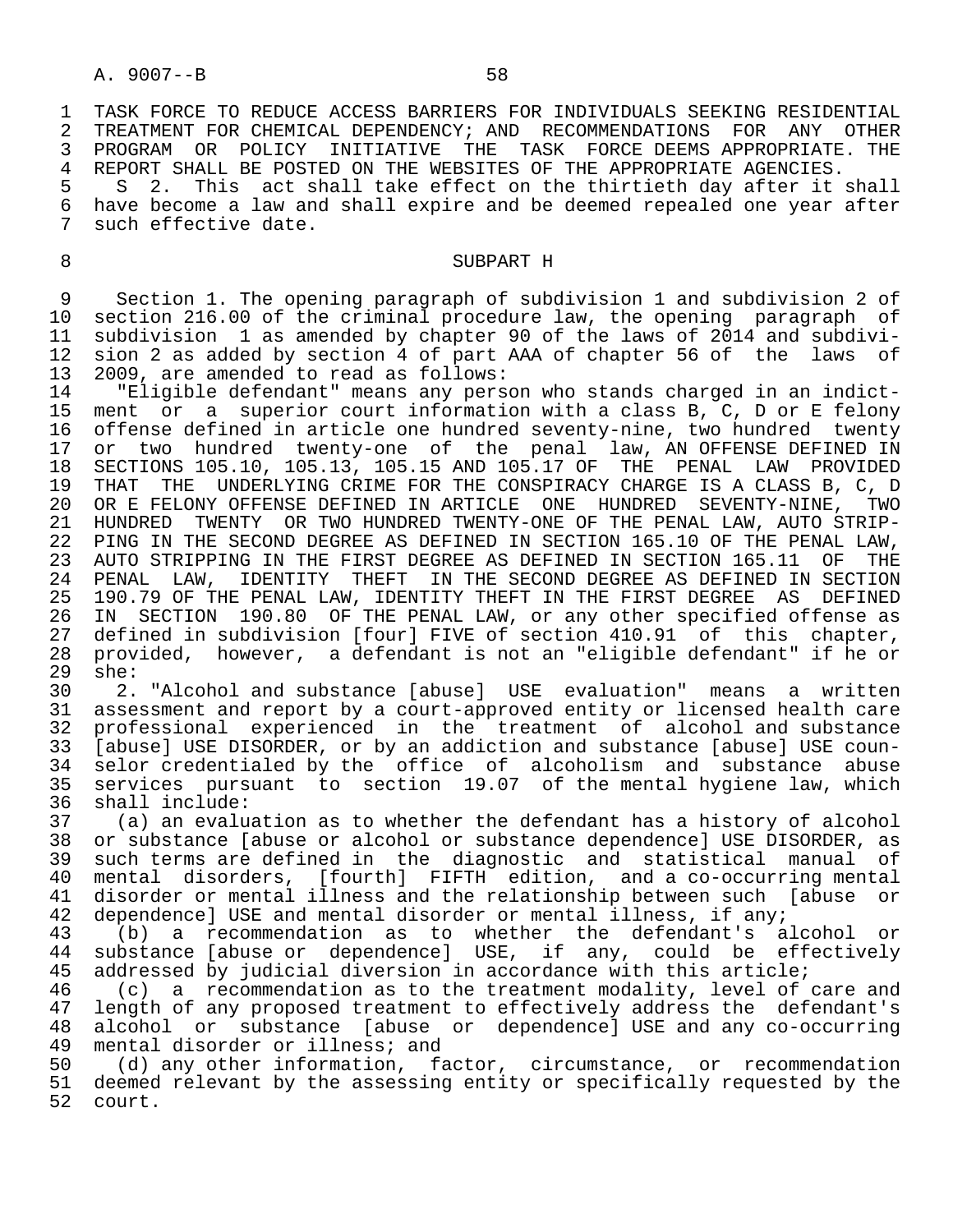1 S 2. The opening paragraph of subdivision 1 of section 216.00 of the<br>2 criminal procedure law, as added by section 4 of part AAA of chapter 56 2 criminal procedure law, as added by section 4 of part AAA of chapter 56<br>3 of the laws of 2009, is amended to read as follows:

 3 of the laws of 2009, is amended to read as follows: 4 "Eligible defendant" means any person who stands charged in an indict- 5 ment or a superior court information with a class B, C, D or E felony<br>6 offense defined in article two hundred twenty or two hundred twenty-one 6 offense defined in article two hundred twenty or two hundred twenty-one<br>7 of the penal law, AN OFFENSE DEFINED IN SECTIONS 105.10, 105.13, 105.15 7 of the penal law, AN OFFENSE DEFINED IN SECTIONS 105.10, 105.13, 105.15<br>8 AND 105.17 OF THE PENAL LAW PROVIDED THAT THE UNDERLYING CRIME FOR THE 8 AND 105.17 OF THE PENAL LAW PROVIDED THAT THE UNDERLYING CRIME FOR THE 9 CONSPIRACY CHARGE IS A CLASS B, C, D OR E FELONY OFFENSE DEFINED IN 9 CONSPIRACY CHARGE IS A CLASS B, C, D OR E FELONY OFFENSE DEFINED IN<br>10 ARTICLE TWO HUNDRED TWENTY OR TWO HUNDRED TWENTY-ONE OF THE PENAL LAW. 10 ARTICLE TWO HUNDRED TWENTY OR TWO HUNDRED TWENTY-ONE OF THE PENAL LAW,<br>11 AUTO STRIPPING IN THE SECOND DEGREE AS DEFINED IN SECTION 165.10 OF THE 11 AUTO STRIPPING IN THE SECOND DEGREE AS DEFINED IN SECTION 165.10 OF THE<br>12 PENAL LAW, AUTO STRIPPING IN THE FIRST DEGREE AS DEFINED IN SECTION 12 PENAL LAW, AUTO STRIPPING IN THE FIRST DEGREE AS DEFINED IN<br>13 165.11 OF THE PENAL LAW, IDENTITY THEFT IN THE SECOND DEGREE AS 13 165.11 OF THE PENAL LAW, IDENTITY THEFT IN THE SECOND DEGREE AS DEFINED<br>14 IN SECTION 190.79 OF THE PENAL LAW, IDENTITY THEFT IN THE FIRST DEGREE 14 IN SECTION 190.79 OF THE PENAL LAW, IDENTITY THEFT IN THE FIRST DEGREE<br>15 AS DEFINED IN SECTION 190.80 OF THE PENAL LAW, or any other specified 15 AS DEFINED IN SECTION 190.80 OF THE PENAL LAW, or any other specified<br>16 offense as defined in subdivision [four] FIVE of section 410.91 of this 16 offense as defined in subdivision [four] FIVE of section 410.91 of this<br>17 chapter, provided, however, a defendant is not an "eligible defendant" 17 chapter, provided, however, a defendant is not an "eligible defendant"

18 if he or she:<br>19 S 3. Section 19 S 3. Section 216.05 of the criminal procedure law, as added by section<br>20 4 of part AAA of chapter 56 of the laws of 2009, subdivision 5 and para-20 4 of part AAA of chapter 56 of the laws of 2009, subdivision 5 and para-<br>21 graph (a) of subdivision 9 as amended by chapter 258 of the laws of 21 graph (a) of subdivision 9 as amended by chapter 258 of the  $22$  2015, and subdivision 8 as amended by chapter 347 of the laws 22 2015, and subdivision 8 as amended by chapter 347 of the laws of 2012,<br>23 is amended to read as follows: 23 is amended to read as follows:<br>24 S 216.05 Judicial diversion pr

24 S 216.05 Judicial diversion program; court procedures.<br>25 1. At any time after the arraignment of an eligibl

1. At any time after the arraignment of an eligible defendant, but 26 prior to the entry of a plea of guilty or the commencement of trial, the<br>27 court at the request of the eligible defendant, may order an alcohol and 27 court at the request of the eligible defendant, may order an alcohol and<br>28 substance [abuse] USE evaluation. An eligible defendant may decline to 28 substance [abuse] USE evaluation. An eligible defendant may decline to 29 participate in such an evaluation at any time. The defendant shall<br>20 provide a written authorization, in compliance with the requirements of 30 provide a written authorization, in compliance with the requirements of<br>31 any applicable state or federal laws, rules or regulations authorizing 31 any applicable state or federal laws, rules or regulations authorizing<br>32 disclosure of the results of the assessment to the defendant's attorney, 32 disclosure of the results of the assessment to the defendant's attorney,<br>33 the prosecutor, the local probation department, the court, authorized 33 the prosecutor, the local probation department, the court, authorized<br>34 court personnel and other individuals specified in such authorization 34 court personnel and other individuals specified in such authorization<br>35 for the sole purpose of determining whether the defendant should be 35 for the sole purpose of determining whether the defendant should be<br>36 offered judicial diversion for treatment for substance [abuse or dependoffered judicial diversion for treatment for substance [abuse or depend- 37 ence] USE, alcohol [abuse or dependence] USE and any co-occurring mental 38 disorder or mental illness.

39 2. Upon receipt of the completed alcohol and substance [abuse] USE<br>40 evaluation report, the court shall provide a copy of the report to the 40 evaluation report, the court shall provide a copy of the report to the 41 eligible defendant and the prosecutor. 41 eligible defendant and the prosecutor.<br>42 3. (a) Upon receipt of the evaluation

42 3. (a) Upon receipt of the evaluation report either party may request<br>43 a hearing on the issue of whether the eligible defendant should be 43 a hearing on the issue of whether the eligible-defendant should be 44 offered alcohol or substance [abuse] USE treatment pursuant to this 44 offered alcohol or substance [abuse] USE treatment pursuant to this<br>45 article. At such a proceeding, which shall be held as soon as practicaarticle. At such a proceeding, which shall be held as soon as practica-46 ble so as to facilitate early intervention in the event that the defend-<br>47 ant is found to need alcohol or substance [abuse] USE treatment, the 47 ant is found to need alcohol or substance [abuse] USE treatment, the<br>48 court may consider oral and written arguments, may take testimony from 48 court may consider oral and written arguments, may take testimony from<br>49 witnesses offered by either party, and may consider any relevant 49 witnesses offered by either party, and may consider any relevant 50 evidence including, but not limited to, evidence that:

51 (i) the defendant had within the preceding ten years (excluding any<br>52 time during which the offender was incarcerated for any reason between 52 time during which the offender was incarcerated for any reason between<br>53 the time of the acts that led to the vouthful offender adjudication and 53 the time of the acts that led to the youthful offender adjudication and<br>54 the time of commission of the present offense) been adjudicated a vouth-54 the time of commission of the present offense) been adjudicated a youth-<br>55 ful offender for: (A) a violent felony offense as defined in section 55 ful offender for: (A) a violent felony offense as defined in section<br>56 70.02 of the penal law; or (B) any offense for which a merit time allow-56 70.02 of the penal law; or (B) any offense for which a merit time allow-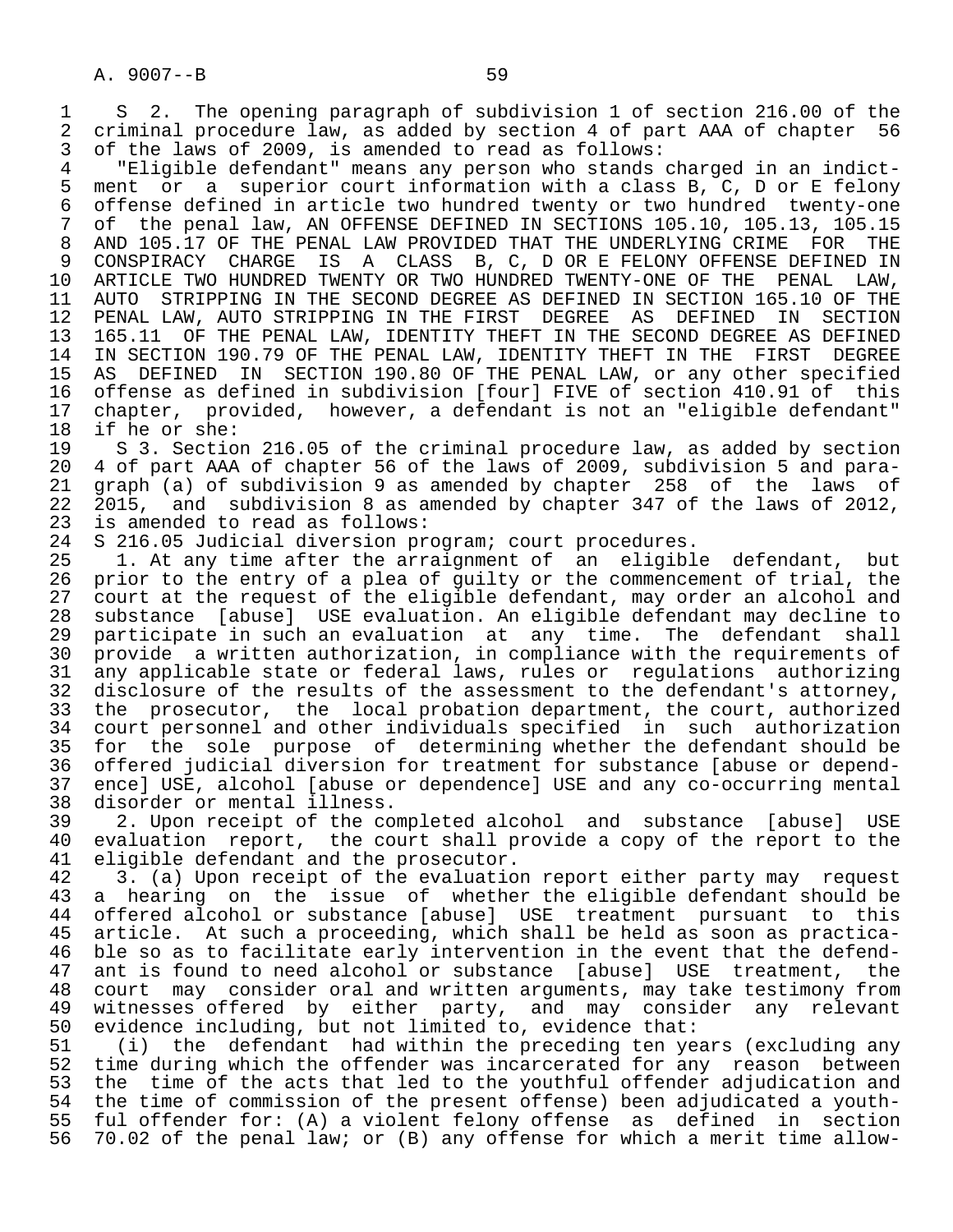1 ance is not available pursuant to subparagraph (ii) of paragraph (d) of<br>2 subdivision one of section eight hundred three of the correction law; 2 subdivision one of section eight hundred three of the correction law;<br>3 and 3 and  $\frac{3}{4}$  ( 4 (ii) in the case of a felony offense defined in subdivision [four] 5 FIVE of section 410.91 of this chapter, OR SECTION 165.09, 165.10,<br>6 190.79 OR 190.80 OF THE PENAL LAW, any statement of or submitted by the 6 190.79 OR 190.80 OF THE PENAL LAW, any statement of or submitted by the 7 victim, as defined in paragraph (a) of subdivision two of section 380.50 8 of this chapter.<br>9 (b) Upon compl 9 (b) Upon completion of such a proceeding, the court shall consider and<br>10 make findings of fact with respect to whether: 10 make findings of fact with respect to whether:<br>11 (i) the defendant is an eligible defendant a 11 (i) the defendant is an eligible defendant as defined in subdivision 12 one of section 216.00 of this article;<br>13 (ii) the defendant has a history 13 (ii) the defendant has a history of alcohol or substance [abuse or 14 dependence] USE;<br>15 (iii) such alc 15 (iii) such alcohol or substance [abuse or dependence] USE is a 16 contributing factor to the defendant's criminal behavior;<br>17 (iv) the defendant's participation in judicial diversi 17 (iv) the defendant's participation in judicial diversion could effec-<br>18 tively address such [abuse or dependence] USE; and 18 tively address such [abuse or dependence] USE; and<br>19 (v) institutional confinement of the defendant is 19 (v) institutional confinement of the defendant is or may not be neces-<br>20 sary for the protection of the public. 20 sary for the protection of the public.<br>21 4. When an authorized court determin 21 4. When an authorized court determines, pursuant to paragraph (b) of<br>22 subdivision three of this section, that an eligible defendant should be 22 subdivision three of this section, that an eligible defendant should be<br>23 offered alcohol or substance [abuse] USE treatment, or when the parties 23 offered alcohol or substance [abuse] USE treatment, or when the parties 24 and the court agree to an eligible defendant's participation in alcohol<br>25 or substance [abuse] USE treatment, an eligible defendant may be allowed 25 or substance [abuse] USE treatment, an eligible defendant may be allowed 26 to participate in the judicial diversion program offered by this arti- 27 cle. Prior to the court's issuing an order granting judicial diversion,<br>28 the eligible defendant shall be required to enter a plea of quilty to 28 the eligible defendant shall be required to enter a plea of guilty to<br>29 the charge or charges; provided, however, that no such quilty plea shall 29 the charge or charges; provided, however, that no such guilty plea shall<br>30 be required when: 30 be required when:<br>31 (a) the people 31 (a) the people and the court consent to the entry of such an order<br>32 without a plea of quilty; or 32 without a plea of guilty; or<br>33 (b) based on a finding of 33 (b) based on a finding of exceptional circumstances, the court deter- 34 mines that a plea of guilty shall not be required. For purposes of this<br>35 subdivision, exceptional circumstances exist when, regardless of the 35 subdivision, exceptional circumstances exist when, regardless of the<br>36 ultimate disposition of the case, the entry of a plea of quilty is likeultimate disposition of the case, the entry of a plea of quilty is like- 37 ly to result in severe collateral consequences. 38 5. The defendant shall agree on the record or in writing to abide by<br>39 the release conditions set by the court, which, shall include: partic-39 the release conditions set by the court, which, shall include: partic-<br>40 ipation in a specified period of alcohol or substance [abuse] USE treat-40 ipation in a specified period of alcohol or substance [abuse] USE treat-<br>41 ment at a specified program or programs identified by the court, which 41 ment at a specified program or programs identified by the court, which<br>42 may include periods of detoxification, residential or outpatient treat-42 may include periods of detoxification, residential or outpatient treat-<br>43 ment, or both, as determined after taking into account the views of the 43 ment, or both, as determined after taking into account the views of the<br>44 health care professional who conducted the alcohol and substance [abuse] 44 health care professional who conducted the alcohol and substance [abuse]<br>45 USE evaluation and any health care professionals responsible for provid-USE evaluation and any health care professionals responsible for provid-46 ing such treatment or monitoring the defendant's progress in such treat-<br>47 ment; and may include: (i) periodic court appearances, which may include ment; and may include: (i) periodic court appearances, which may include 48 periodic urinalysis; (ii) a requirement that the defendant refrain from 49 engaging in criminal behaviors; (iii) if the defendant needs treatment<br>50 for opioid [abuse or dependence] USE, that he or she may participate in 50 for opioid [abuse or dependence] USE, that he or she may participate in<br>51 and receive medically prescribed drug treatments under the care of a and receive medically prescribed drug treatments under the care of a 52 health care professional licensed or certified under title eight of the 53 education law, acting within his or her lawful scope of practice.

54 6. Upon an eligible defendant's agreement to abide by the conditions<br>55 set by the court, the court shall issue a securing order providing for 55 set by the court, the court shall issue a securing order providing for<br>56 bail or release on the defendant's own recognizance and conditioning any bail or release on the defendant's own recognizance and conditioning any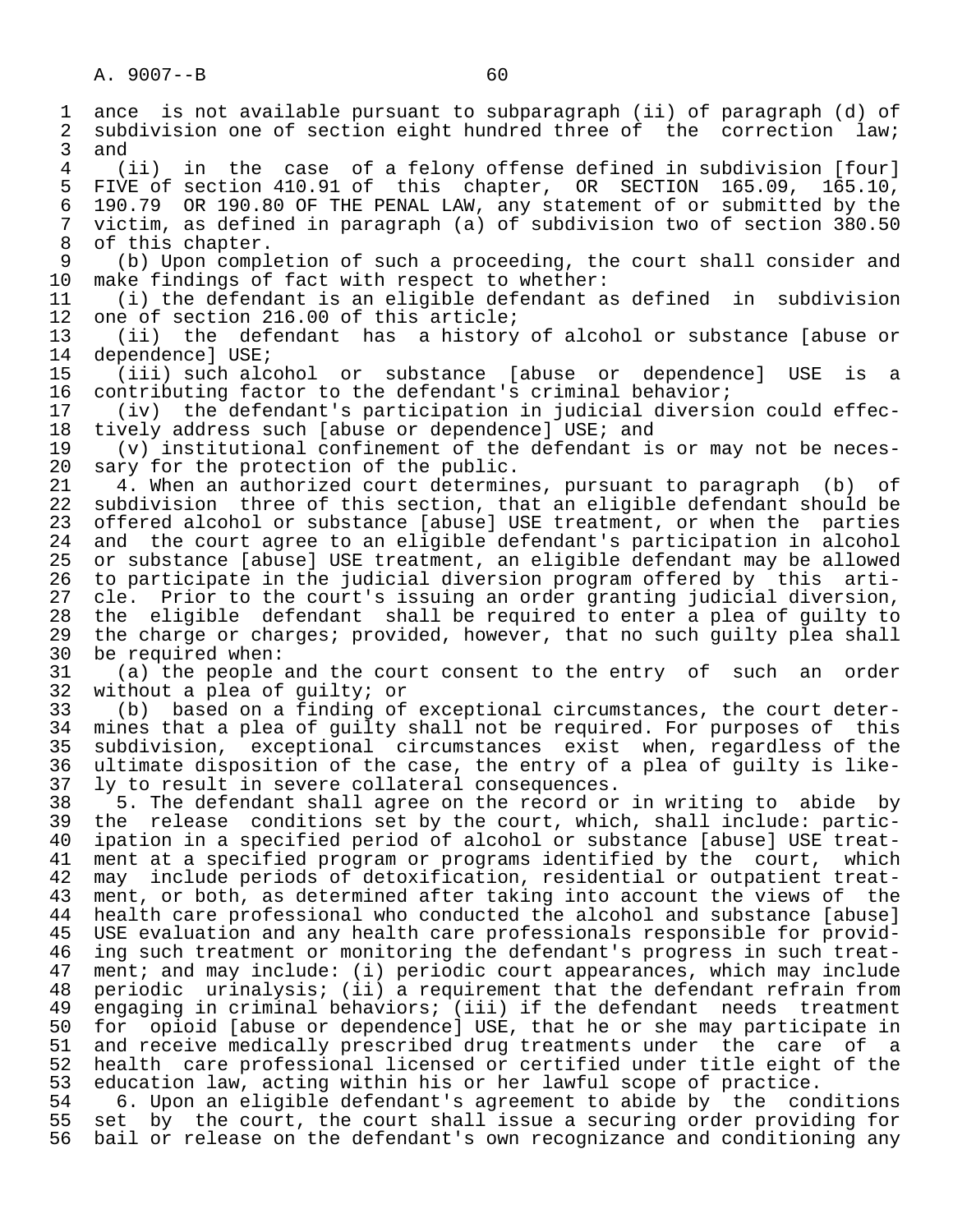1 release upon the agreed upon conditions. The period of alcohol or<br>2 substance [abuse] USE treatment shall begin as specified by the court 2 substance [abuse] USE treatment shall begin as specified by the court<br>3 and as soon as practicable after the defendant's release, taking into 3 and as soon as practicable after the defendant's release, taking into<br>4 account the availability of treatment, so as to facilitate early inter-4 account the availability of treatment, so as to facilitate early inter-<br>5 vention with respect to the defendant's abuse or condition and the 5 vention with respect to the defendant's abuse or condition and the 6 effectiveness of the treatment program. In the event that a treatment<br>7 program is not immediately available or becomes unavailable during the 7 program is not immediately available or becomes unavailable during the<br>8 course of the defendant's participation in the judicial diversion 8 course of the defendant's participation in the judicial diversion 9 program, the court may release the defendant pursuant to the securing 10 order.<br>11 7. W

11 7. When participating in judicial diversion treatment pursuant to this<br>12 article, any resident of this state who is covered under a private 12 article, any resident of this state who is covered under a private<br>13 health insurance policy or contract issued for delivery in this state 13 health insurance policy or contract issued for delivery in this state<br>14 pursuant to article thirty-two, forty-three or forty-seven of the insurpursuant to article thirty-two, forty-three or forty-seven of the insur-15 ance law or article forty-four of the public health law, or who is<br>16 covered by a self-funded plan which provides coverage for the diagnosis 16 covered by a self-funded plan which provides coverage for the diagnosis<br>17 and treatment of chemical abuse and chemical dependence however defined 17 and treatment of chemical abuse and chemical dependence however defined<br>18 in such policy; shall first seek reimbursement for such treatment in 18 in such policy; shall first seek reimbursement for such treatment in<br>19 accordance with the provisions of such policy or contract. 19 accordance with the provisions of such policy or contract.<br>20 8. During the period of a defendant's participation i

20 8. During the period of a defendant's participation in the judicial<br>21 diversion program, the court shall retain jurisdiction of the defendant, 21 diversion program, the court shall retain jurisdiction of the defendant,<br>22 provided, however, that the court may allow such defendant to reside in 22 provided, however, that the court may allow such defendant to reside in<br>23 another jurisdiction while participating in a judicial diversion program 23 another jurisdiction while participating in a judicial diversion program<br>24 under conditions set by the court and agreed to by the defendant pursu-24 under conditions set by the court and agreed to by the defendant pursu-<br>25 ant to subdivisions five and six of this section. The court may require ant to subdivisions five and six of this section. The court may require 26 the defendant to appear in court at any time to enable the court to<br>27 monitor the defendant's progress in alcohol or substance [abuse] USE 27 monitor the defendant's progress in alcohol or substance [abuse] USE<br>28 treatment. The court shall provide notice, reasonable under the circum-28 treatment. The court shall provide notice, reasonable under the circum-<br>29 stances, to the people, the treatment provider, the defendant and the 29 stances, to the people, the treatment provider, the defendant and the<br>30 defendant's counsel whenever it orders or otherwise requires the appear-30 defendant's counsel whenever it orders or otherwise requires the appear-<br>31 ance of the defendant in court. Failure to appear as required without 31 ance of the defendant in court. Failure to appear as required without<br>32 reasonable cause therefor shall constitute a violation of the conditions 32 reasonable cause therefor shall constitute a violation of the conditions<br>33 of the court's agreement with the defendant.

33 of the court's agreement with the defendant.<br>34 9. (a) If at any time during the defenda 34 9. (a) If at any time during the defendant's participation in the 35 judicial diversion program, the court has reasonable grounds to believe 36 that the defendant has violated a release condition or has failed to 37 appear before the court as requested, the court shall direct the defend-<br>38 ant to appear or issue a bench warrant to a police officer or an appro- 38 ant to appear or issue a bench warrant to a police officer or an appro- 39 priate peace officer directing him or her to take the defendant into<br>40 custody and bring the defendant before the court without unnecessary 40 custody and bring the defendant before the court without unnecessary<br>41 delav; provided, however, that under no circumstances shall a defendant 41 delay; provided, however, that under no circumstances shall a defendant<br>42 who requires treatment for opioid [abuse or dependence] USE be deemed to 42 who requires treatment for opioid [abuse or dependence] USE be deemed to<br>43 have violated a release condition on the basis of his or her partic- 43 have violated a release condition on the basis of his or her partic- 44 ipation in medically prescribed drug treatments under the care of a<br>45 health care professional licensed or certified under title eight of the health care professional licensed or certified under title eight of the 46 education law, acting within his or her lawful scope of practice. The<br>47 provisions of subdivision one of section 530.60 of this chapter relating 47 provisions of subdivision one of section 530.60 of this chapter relating<br>48 to revocation of recognizance or bail shall apply to such proceedings 48 to revocation of recognizance or bail shall apply to such proceedings<br>49 under this subdivision. 49 under this subdivision.<br>50 (b) In determining wh

50 (b) In determining whether a defendant violated a condition of his or<br>51 her release under the judicial diversion program, the court may conduct 51 her release under the judicial diversion program, the court may conduct<br>52 a summary hearing consistent with due process and sufficient to satisfy 52 a summary hearing consistent with due process and sufficient to satisfy<br>53 the court that the defendant has, in fact, violated the condition. 53 the court that the defendant has, in fact, violated the condition.<br>54 (c) If the court determines that the defendant has violated a

54 (c) If the court determines that the defendant has violated a condi-<br>55 tion of his or her release under the judicial diversion program, the 55 tion of his or her release under the judicial diversion program, the<br>56 court may modify the conditions thereof, reconsider the order of recog-56 court may modify the conditions thereof, reconsider the order of recog-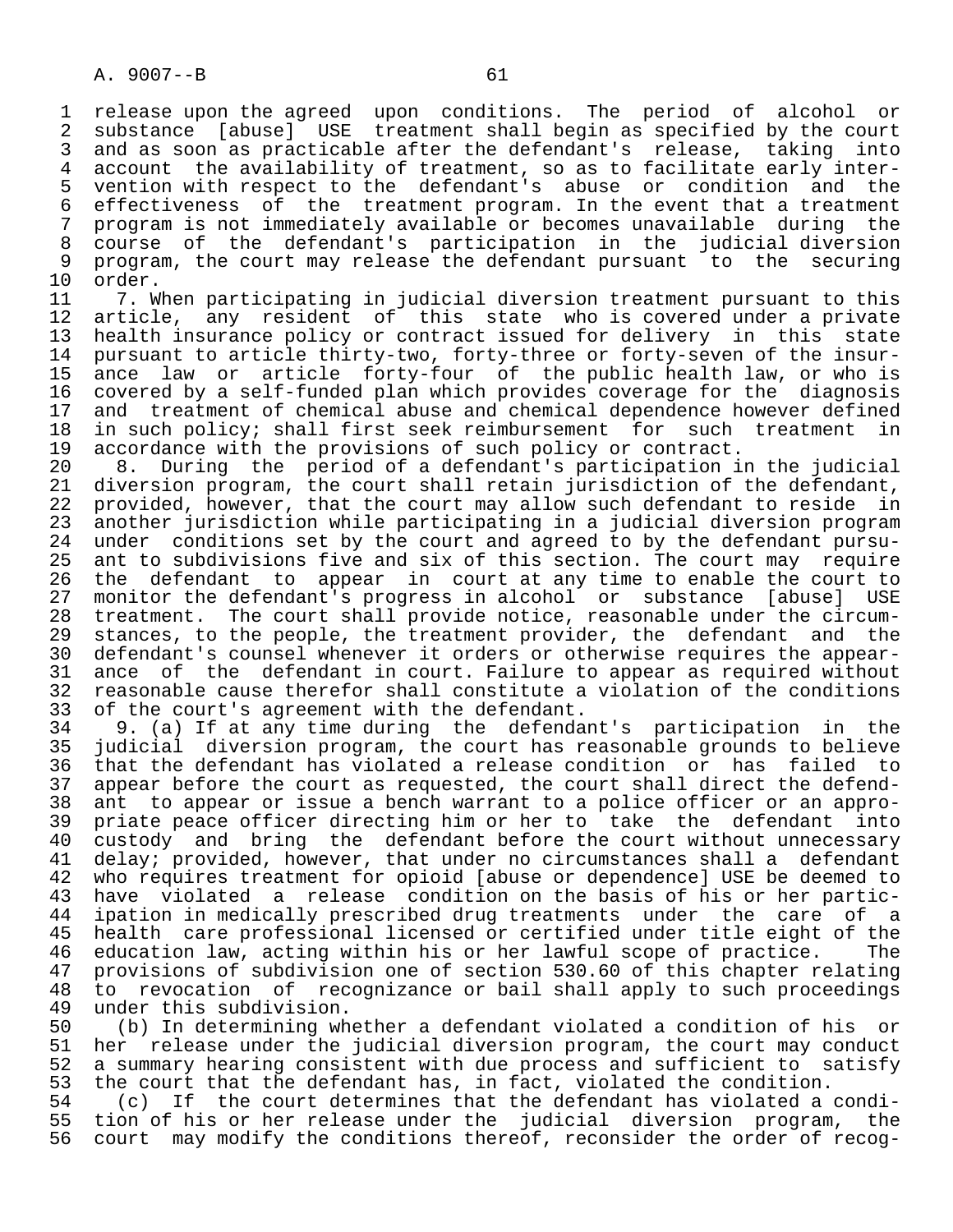1 nizance or bail pursuant to subdivision two of section 510.30 of this<br>2 chapter, or terminate the defendant's participation in the judicial 2 chapter, or terminate the defendant's participation in the judicial<br>3 diversion program; and when applicable proceed with the defendant's 3 diversion program; and when applicable proceed with the defendant's<br>4 sentencing in accordance with the agreement. Notwithstanding any 4 sentencing in accordance with the agreement. Notwithstanding any<br>5 provision of law to the contrary, the court may impose any sentence 5 provision of law to the contrary, the court may impose any sentence<br>6 authorized for the crime of conviction in accordance with the plea 6 authorized for the crime of conviction in accordance with the plea<br>7 agreement, or any lesser sentence authorized to be imposed on a felony 7 agreement, or any lesser sentence authorized to be imposed on a felony<br>8 drug offender pursuant to paragraph (b) or (c) of subdivision two of 8 drug offender pursuant to paragraph (b) or (c) of subdivision two of<br>9 section 70.70 of the penal law taking into account the length of time 9 section 70.70 of the penal law taking into account the length of time<br>10 the defendant spent in residential treatment and how best to continue 10 the defendant spent in residential treatment and how best to continue<br>11 treatment while the defendant is serving that sentence. In determining 11 treatment while the defendant is serving that sentence. In determining<br>12 what action to take for a violation of a release condition, the court 12 what action to take for a violation of a release condition, the court<br>13 shall consider all relevant circumstances, including the views of the 13 shall consider all relevant circumstances, including the views of the<br>14 prosecutor, the defense and the alcohol or substance [abuse] USE treatprosecutor, the defense and the alcohol or substance [abuse] USE treat- 15 ment provider, and the extent to which persons who ultimately success- 16 fully complete a drug treatment regimen sometimes relapse by not 17 abstaining from alcohol or substance [abuse] USE or by failing to comply<br>18 fully with all requirements imposed by a treatment program. The court 18 fully with all requirements imposed by a treatment program. The court<br>19 shall also consider using a system of graduated and appropriate 19 shall also consider using a system of graduated and appropriate<br>20 responses or sanctions designed to address such inappropriate behaviors, 20 responses or sanctions designed to address such inappropriate behaviors,<br>21 protect public safety and facilitate, where possible, successful 21 protect public safety and facilitate, where possible,<br>22 completion of the alcohol or substance [abuse] USE treatment

22 completion of the alcohol or substance [abuse] USE treatment program.<br>23 (d) Nothing in this subdivision shall be construed as preventin 23 (d) Nothing in this subdivision shall be construed as preventing a<br>24 court from terminating a defendant's participation in the judicial 24 court from terminating a defendant's participation in the judicial<br>25 diversion program for violating a release condition when such a termidiversion program for violating a release condition when such a termi-26 nation is necessary to preserve public safety. Nor shall anything in<br>27 this subdivision be construed as precluding the prosecution of a defend-27 this subdivision be construed as precluding the prosecution of a defend-<br>28 ant for the commission of a different offense while participating in the 28 ant for the commission of a different offense while participating in the 29 judicial diversion program. 29 judicial diversion program.<br>30 (e) A defendant may at an

30 (e) A defendant may at any time advise the court that he or she wishes<br>31 to terminate participation in the judicial diversion program, at which 31 to terminate participation in the judicial diversion program, at which<br>32 time the court shall proceed with the case and, where applicable, shall 32 time the court shall proceed with the case and, where applicable,<br>33 impose sentence in accordance with the plea agreement. Notwithsta 33 impose sentence in accordance with the plea agreement. Notwithstanding<br>34 any provision of law to the contrary, the court may impose any sentence 34 any provision of law to the contrary, the court may impose any sentence<br>35 authorized for the crime of conviction in accordance with the plea 35 authorized for the crime of conviction in accordance with the plea<br>36 agreement, or any lesser sentence authorized to be imposed on a felony agreement, or any lesser sentence authorized to be imposed on a felony 37 drug offender pursuant to paragraph (b) or (c) of subdivision two of 38 section 70.70 of the penal law taking into account the length of time 39 the defendant spent in residential treatment and how best to continue<br>40 treatment while the defendant is serving that sentence.

40 treatment while the defendant is serving that sentence.<br>41 10. Upon the court's determination that the defendant 41 10. Upon the court's determination that the defendant has successfully<br>42 completed the required period of alcohol or substance [abuse] USE treat-42 completed the required period of alcohol or substance [abuse] USE treat-<br>43 ment and has otherwise satisfied the conditions required for successful 43 ment and has otherwise satisfied the conditions required for successful<br>44 completion of the judicial diversion program, the court shall comply 44 completion of the judicial diversion program, the court shall comply<br>45 with the terms and conditions it set for final disposition when it 45 with the terms and conditions it set for final disposition when it<br>46 accepted the defendant's agreement to participate in the judicial diver-46 accepted the defendant's agreement to participate in the judicial diver-<br>47 sion program. Such disposition may include, but is not limited to: (a) 47 sion program. Such disposition may include, but is not limited to: (a)<br>48 requiring the defendant to undergo a period of interim probation super- 48 requiring the defendant to undergo a period of interim probation super- 49 vision and, upon the defendant's successful completion of the interim<br>50 probation supervision term, notwithstanding the provision of any other 50 probation supervision term, notwithstanding the provision of any other<br>51 law, permitting the defendant to withdraw his or her quilty plea and 51 law, permitting the defendant to withdraw his or her guilty plea and<br>52 dismissing the indictment; or (b) requiring the defendant to undergo a 52 dismissing the indictment; or (b) requiring the defendant to undergo a<br>53 period of interim probation supervision and, upon successful completion 53 period of interim probation supervision and, upon successful completion<br>54 of the interim probation supervision term, notwithstanding the provision 54 of the interim probation supervision term, notwithstanding the provision<br>55 of any other law, permitting the defendant to withdraw his or her quilty 55 of any other law, permitting the defendant to withdraw his or her guilty<br>56 plea, enter a quilty plea to a misdemeanor offense and sentencing the plea, enter a guilty plea to a misdemeanor offense and sentencing the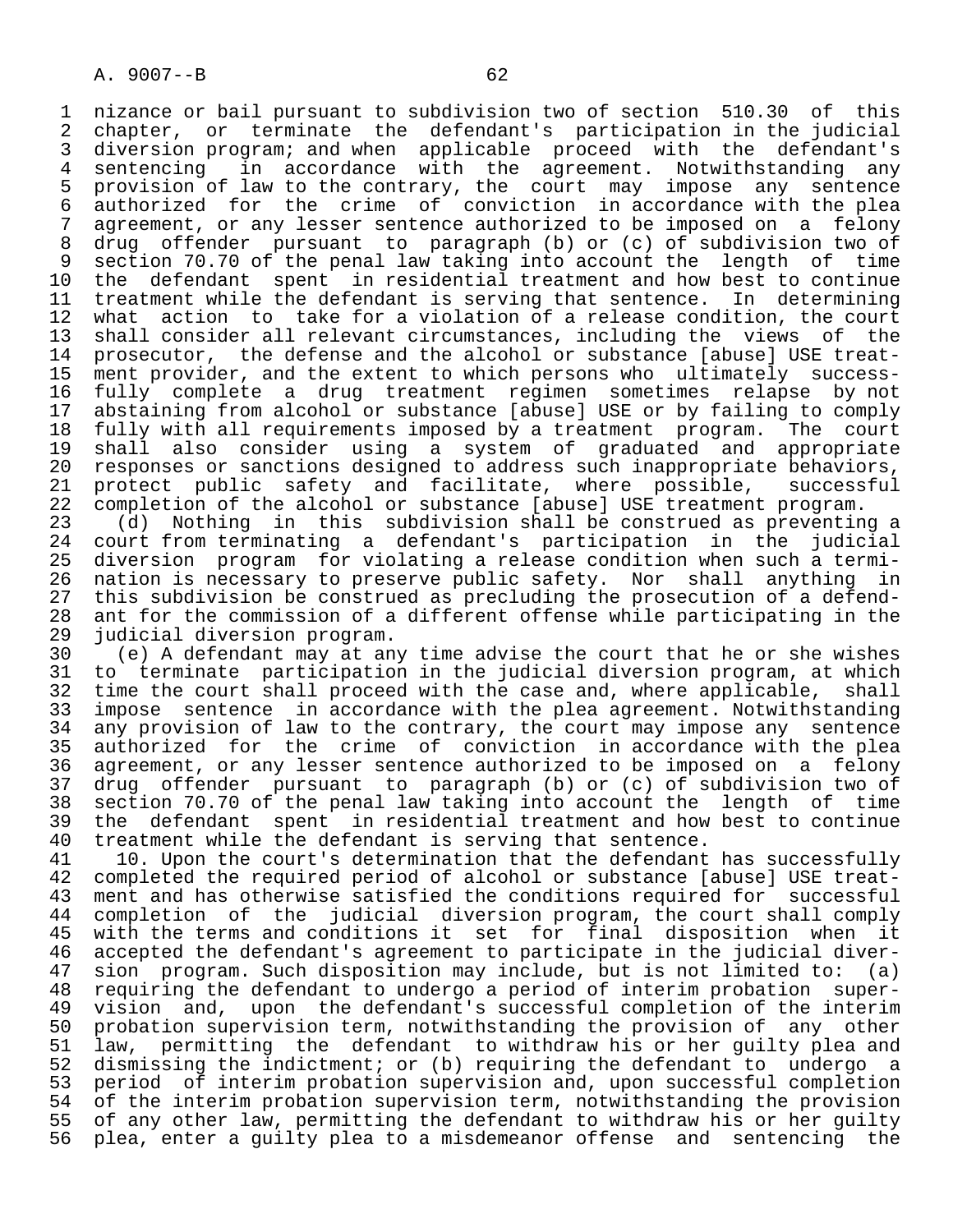1 defendant as promised in the plea agreement, which may include a period<br>2 of probation supervision pursuant to section 65.00 of the penal law; or 2 of probation supervision pursuant to section 65.00 of the penal law; or<br>3 (c) allowing the defendant to withdraw his or her quilty plea and 3 (c) allowing the defendant to withdraw his or her guilty plea and<br>4 dismissing the indictment.

4 dismissing the indictment.<br>5 11. Nothing in this 5 11. Nothing in this article shall be construed as restricting or<br>6 prohibiting courts or district attorneys from using other lawful proce-6 prohibiting courts or district attorneys from using other lawful proce-<br>7 dures or models for placing appropriate persons into alcohol or 7 dures or models for placing appropriate persons into alcohol or<br>8 substance [abuse] USE treatment 8 substance [abuse] USE treatment.<br>9 S 4. This act shall take effec

S 4. This act shall take effect immediately; provided, that the amend-10 ments to the opening paragraph of subdivision 1 of section 216.00 of the<br>11 criminal procedure law made by section one of this act shall be subject 11 criminal procedure law made by section one of this act shall be subject<br>12 to the expiration and reversion of such paragraph pursuant to section 12 12 to the expiration and reversion of such paragraph pursuant to section 12<br>13 of chapter 90 of the laws of 2014, as amended, when upon such date the 13 of chapter 90 of the laws of 2014, as amended, when upon such date the<br>14 provisions of section two of this act shall take effect. provisions of section two of this act shall take effect.

# 15 SUBPART I

16 Section 1. The executive law is amended by adding a new section 837-s<br>17 to read as follows: 17 to read as follows:<br>18 S 837-S. LAW EN

18 S 837-S. LAW ENFORCEMENT ASSISTED DIVERSION. 1. IN COORDINATION WITH<br>19 THE OFFICE OF ALCOHOLISM AND SUBSTANCE ABUSE SERVICES, THE DIVISION 19 THE OFFICE OF ALCOHOLISM AND SUBSTANCE ABUSE SERVICES,<br>20 SHALL BY REGULATION: 20 SHALL BY REGULATION:<br>21 (A) DEVELOP BEST

21 (A) DEVELOP BEST PRACTICES REGARDING LAW ENFORCEMENT ASSISTED DIVER-<br>22 SION, WHICH SHALL INCLUDE BUT NOT BE LIMITED TO A PROCEDURE FOR DIVERT-22 SION, WHICH SHALL INCLUDE BUT NOT BE LIMITED TO A PROCEDURE FOR DIVERT-<br>23 ING INDIVIDUALS WITH SUBSTANCE USE DISORDERS TO TREATMENT IN LIEU OF 23 ING INDIVIDUALS WITH SUBSTANCE USE DISORDERS TO TREATMENT IN LIEU OF<br>24 ARREST, AND METHODS FOR MONITORING AND ASSURING THAT SUCH PROCEDURES ARE 24 ARREST, AND METHODS FOR MONITORING AND ASSURING THAT SUCH PROCEDURES ARE 25 USED IN A MANNER THAT IS NON-DISCRIMINATORY WITH RESPECT TO PERSONAL<br>26 CHARACTERISTICS OF THE INDIVIDUAL THAT ARE UNRELATED TO THE COMMISSION 26 CHARACTERISTICS OF THE INDIVIDUAL THAT ARE UNRELATED TO THE COMMISSION 27 OF THE ALLEGED OFFENSE; AND 27 OF THE ALLEGED OFFENSE; AND<br>28 (B) COLLECT AND ANALYZE S'

28 (B) COLLECT AND ANALYZE STATISTICAL DATA AND ALL OTHER INFORMATION AND<br>29 DATA WITH RESPECT TO LAW ENFORCEMENT ASSISTED DIVERSION PROGRAMS ENACTED 29 DATA WITH RESPECT TO LAW ENFORCEMENT ASSISTED DIVERSION PROGRAMS ENACTED<br>30 BY ANY LAW ENFORCEMENT ENTITY IN THE STATE. 30 BY ANY LAW ENFORCEMENT ENTITY IN THE STATE.<br>31 2. THE DIVISION SHALL MAKE AN ANNUAL REPO

31 2. THE DIVISION SHALL MAKE AN ANNUAL REPORT TO THE GOVERNOR AND LEGIS-<br>32 LATURE, WHICH INCLUDES BUT IS NOT LIMITED TO THE NUMBER OF LAW ENFORCE-32 LATURE, WHICH INCLUDES BUT IS NOT LIMITED TO THE NUMBER OF LAW ENFORCE-<br>33 MENT ENTITIES IN THE STATE WHICH HAVE ADOPTED SUCH BEST PRACTICES. THE 33 MENT ENTITIES IN THE STATE WHICH HAVE ADOPTED SUCH BEST PRACTICES, THE 34 EFFICACY OF SUCH BEST PRACTICES. DEMOGRAPHIC AND GEOGRAPHIC INFORMATION. 34 EFFICACY OF SUCH BEST PRACTICES, DEMOGRAPHIC AND GEOGRAPHIC INFORMATION,<br>35 THE NUMBER OF JURISDICTIONS THAT HAVE IMPLEMENTED LAW ENFORCEMENT 35 THE NUMBER OF JURISDICTIONS THAT HAVE IMPLEMENTED LAW ENFORCEMENT<br>36 ASSISTED-DIVERSION, AND-ANY-OTHER-RELEVANT-DATA. 36 ASSISTED DIVERSION, AND ANY OTHER RELEVANT DATA.

37 S 2. This act shall take effect on the one hundred eightieth day after<br>38 it shall have become a law; provided, however, that effective immediate-38 it shall have become a law; provided, however, that effective immediate-<br>39 ly, the addition, amendment and/or repeal of any rule or regulation 39 ly, the addition, amendment and/or repeal of any rule or regulation<br>40 necessary for the implementation of this act on its effective date are 40 necessary for the implementation of this act on its effective date are<br>41 authorized to be made and completed on or before such effective date. authorized to be made and completed on or before such effective date.

#### 42 SUBPART J

43 Section 1. Section 60.48 of the criminal procedure law is renumbered<br>44 section 60.49 and a new section 60.48 is added to read as follows: 44 section 60.49 and a new section 60.48 is added to read as follows:<br>45 S 60.48 POSSESSION OF OPIOID ANTAGONISTS; RECEIPT INTO EVIDENCE.

45 S 60.48 POSSESSION OF OPIOID ANTAGONISTS; RECEIPT INTO EVIDENCE.<br>46 T 1. EVIDENCE THAT A PERSON WAS IN POSSESSION OF AN OPIOID AN

46 1. EVIDENCE THAT A PERSON WAS IN POSSESSION OF AN OPIOID ANTAGONIST<br>47 MAY NOT BE ADMITTED AT ANY TRIAL, HEARING OR OTHER PROCEEDING IN A PROS- 47 MAY NOT BE ADMITTED AT ANY TRIAL, HEARING OR OTHER PROCEEDING IN A PROS- 48 ECUTION FOR ANY OFFENSE UNDER SECTIONS 220.03, 220.06, 220.09, 220.16, 49 220.18, OR 220.21 OF THE PENAL LAW FOR THE PURPOSE OF ESTABLISHING PROB-<br>50 ABLE CAUSE FOR AN ARREST OR PROVING ANY PERSON'S COMMISSION OF SUCH 50 ABLE CAUSE FOR AN ARREST OR PROVING ANY PERSON'S COMMISSION OF<br>51 OFFENSE. OFFENSE.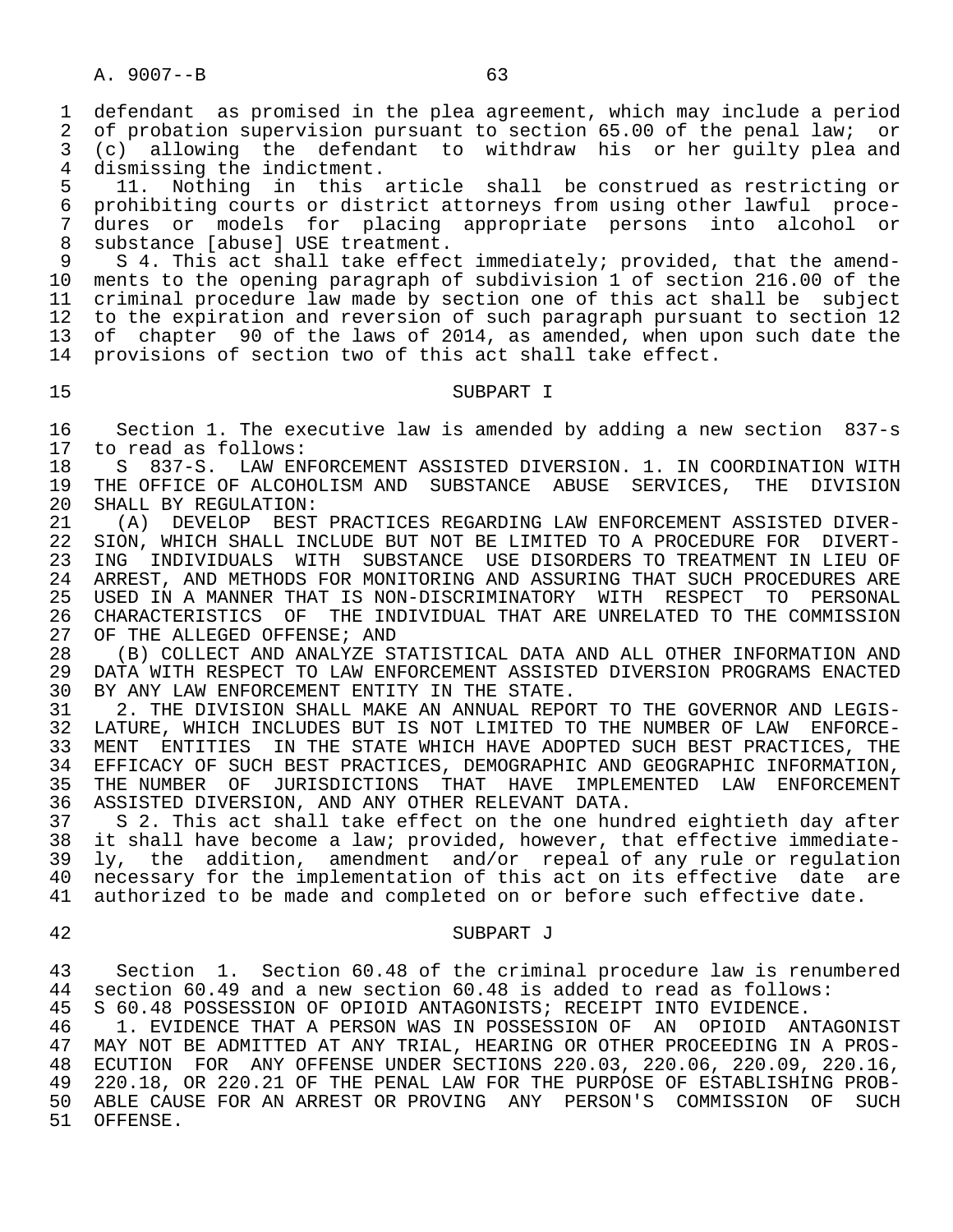1 2. FOR THE PURPOSES OF THIS SECTION, OPIOID ANTAGONIST IS DEFINED AS A<br>2 DRUG APPROVED BY THE FOOD AND DRUG ADMINISTRATION THAT, WHEN ADMINIS-2 DRUG APPROVED BY THE FOOD AND DRUG ADMINISTRATION THAT, WHEN ADMINIS-<br>3 TERED, NEGATES OR NEUTRALIZES IN WHOLE OR IN PART THE PHARMACOLOGICAL 3 TERED, NEGATES OR NEUTRALIZES IN WHOLE OR IN PART THE PHARMACOLOGICAL 4 EFFECTS OF AN OPIOID IN THE BODY AND SHALL BE LIMITED TO NALOXONE AND<br>5 OTHER MEDICATIONS APPROVED BY THE DEPARTMENT OF HEALTH FOR SUCH PURPOSE. 5 OTHER MEDICATIONS APPROVED BY THE DEPARTMENT OF HEALTH FOR SUCH PURPOSE.<br>6 S 2. The civil practice law and rules is amended by adding a new 6 S 2. The civil practice law and rules is amended by adding a new 3 section 4519-a to read as follows: 7 section 4519-a to read as follows:

8 S 4519-A. POSSESSION OF OPIOID ANTAGONISTS; RECEIPT INTO EVIDENCE. 1.<br>9 POSSESSION OF AN OPIOID ANTAGONIST MAY NOT BE RECEIVED IN EVIDENCE IN 9 POSSESSION OF AN OPIOID ANTAGONIST MAY NOT BE RECEIVED IN EVIDENCE IN<br>10 ANY TRIAL, HEARING OR PROCEEDING PURSUANT TO SUBDIVISION ONE OF SECTION 10 ANY TRIAL, HEARING OR PROCEEDING PURSUANT TO SUBDIVISION ONE OF SECTION<br>11 TWO HUNDRED THIRTY-ONE AND PARAGRAPH THREE OF SUBDIVISION B OF SECTION 11 TWO HUNDRED THIRTY-ONE AND PARAGRAPH THREE OF SUBDIVISION B OF SECTION<br>12 TWO HUNDRED THIRTY-THREE OF THE REAL PROPERTY LAW OR SUBDIVISION FIVE OF 12 TWO HUNDRED THIRTY-THREE OF THE REAL PROPERTY LAW OR SUBDIVISION FIVE OF<br>13 SECTION SEVEN HUNDRED ELEVEN AND SUBDIVISION ONE OF SECTION SEVEN 13 SECTION SEVEN HUNDRED ELEVEN AND SUBDIVISION ONE OF SECTION SEVEN<br>14 HUNDRED FIFTEEN OF THE REAL PROPERTY-ACTIONS AND PROCEEDINGS LAW AS 14 HUNDRED FIFTEEN OF THE REAL PROPERTY ACTIONS AND PROCEEDINGS LAW AS 15 EVIDENCE THAT THE BUILDING OR PREMISES ARE BEING USED FOR ILLEGAL TRADE,

16 MANUFACTURE, OR OTHER ILLEGAL BUSINESS.<br>17 2. FOR THE PURPOSES OF THIS SECTION. 17 2. FOR THE PURPOSES OF THIS SECTION, OPIOID ANTAGONIST SHALL HAVE THE 18 SAME MEANING AS SET FORTH IN SUBDIVISION TWO OF SECTION 60.48 OF THE 18 SAME MEANING AS SET FORTH IN SUBDIVISION TWO OF SECTION 60.48 OF THE 19 CRIMINAL PROCEDURE LAW. 19 CRIMINAL PROCEDURE LAW.<br>20 S 3. The executive law

 20 S 3. The executive law is amended by adding a new section 214-e to 21 read as follows:<br>22 S 214-E. OPI

22 S 214-E. OPIOID ANTAGONIST AWARENESS. THE SUPERINTENDENT, IN COOPER-<br>23 ATION WITH THE DEPARTMENT OF HEALTH AND THE OFFICE OF ALCOHOLISM AND 23 ATION WITH THE DEPARTMENT OF HEALTH AND THE OFFICE OF ALCOHOLISM AND 24 SUBSTANCE ABUSE SERVICES, SHALL, FOR ALL MEMBERS OF THE DIVISION OF<br>25 STATE POLICE: (1) DEVELOP, MAINTAIN AND DISSEMINATE APPROPRIATE INSTRUC- 25 STATE POLICE: (1) DEVELOP, MAINTAIN AND DISSEMINATE APPROPRIATE INSTRUC- 26 TION REGARDING SECTION 60.48 OF THE CRIMINAL PROCEDURE LAW, AND (2) 27 ESTABLISH AND IMPLEMENT WRITTEN PROCEDURES AND POLICIES IN THE EVENT A 28 MEMBER OF THE DIVISION OF STATE POLICE ENCOUNTERS A PERSON WHO POSSESSES 29 OPIOID ANTAGONISTS. 29 OPIOID ANTAGONISTS.<br>30 S 4. Section 841

 30 S 4. Section 841 of the executive law is amended by adding a new 31 subdivision 7-b to read as follows:

 32 7-B. TAKE SUCH STEPS AS MAY BE NECESSARY TO ENSURE THAT ALL POLICE 33 OFFICERS AND PEACE OFFICERS CERTIFIED PURSUANT TO SUBDIVISION THREE OF<br>34 THIS SECTION RECEIVE APPROPRIATE INSTRUCTION REGARDING SECTION 60.48 OF 34 THIS SECTION RECEIVE APPROPRIATE INSTRUCTION REGARDING SECTION 60.48 OF<br>35 THE CRIMINAL PROCEDURE LAW RELATING TO THE INTRODUCTION OF OPIOID ANTAG-THE CRIMINAL PROCEDURE LAW RELATING TO THE INTRODUCTION OF OPIOID ANTAG-36 ONISTS INTO EVIDENCE IN CERTAIN CASES.

 37 S 5. This act shall take effect on the sixtieth day after it shall 38 have become a law and shall apply to all cases pending on and after such 39 date.

#### 40 SUBPART K

 41 Section 1. Schedule I of section 3306 of the public health law is 42 amended by adding a new subdivision (g) to read as follows:<br>43 (G) (1) CANNABIMIMETIC AGENTS. UNLESS SPECIFICALLY EXEMPT

 43 (G) (1) CANNABIMIMETIC AGENTS. UNLESS SPECIFICALLY EXEMPTED OR UNLESS 44 LISTED IN ANOTHER SCHEDULE, ANY MATERIAL, COMPOUND, MIXTURE, OR PREPARA-<br>45 TION THAT IS NOT APPROVED BY THE FEDERAL FOOD AND DRUG ADMINISTRATION 45 TION THAT IS NOT APPROVED BY THE FEDERAL FOOD AND DRUG ADMINISTRATION 46 (FDA) WHICH CONTAINS ANY QUANTITY OF CANNABIMIMETIC AGENTS, OR WHICH<br>47 CONTAINS THEIR SALTS, ISOMERS, AND SALTS OF ISOMERS WHENEVER THE EXIST-47 CONTAINS THEIR SALTS, ISOMERS, AND SALTS OF ISOMERS WHENEVER THE EXIST-<br>48 ENCE OF SUCH SALTS, ISOMERS, AND SALTS OF ISOMERS IS POSSIBLE WITHIN THE 48 ENCE OF SUCH SALTS, ISOMERS, AND SALTS OF ISOMERS IS POSSIBLE WITHIN THE 49 SPECIFIC CHEMICAL DESIGNATION. 49 SPECIFIC CHEMICAL DESIGNATION.<br>50 (2) AS USED IN THIS SUBDIVI

(2) AS USED IN THIS SUBDIVISION, THE TERM "CANNABIMIMETIC AGENTS" 51 MEANS ANY SUBSTANCE THAT IS A CANNABINOID RECEPTOR TYPE 1 (CB1 RECEPTOR) 52 AGONIST AS DEMONSTRATED BY BINDING STUDIES AND FUNCTIONAL ASSAYS WITHIN 53 ANY OF THE FOLLOWING STRUCTURAL CLASSES: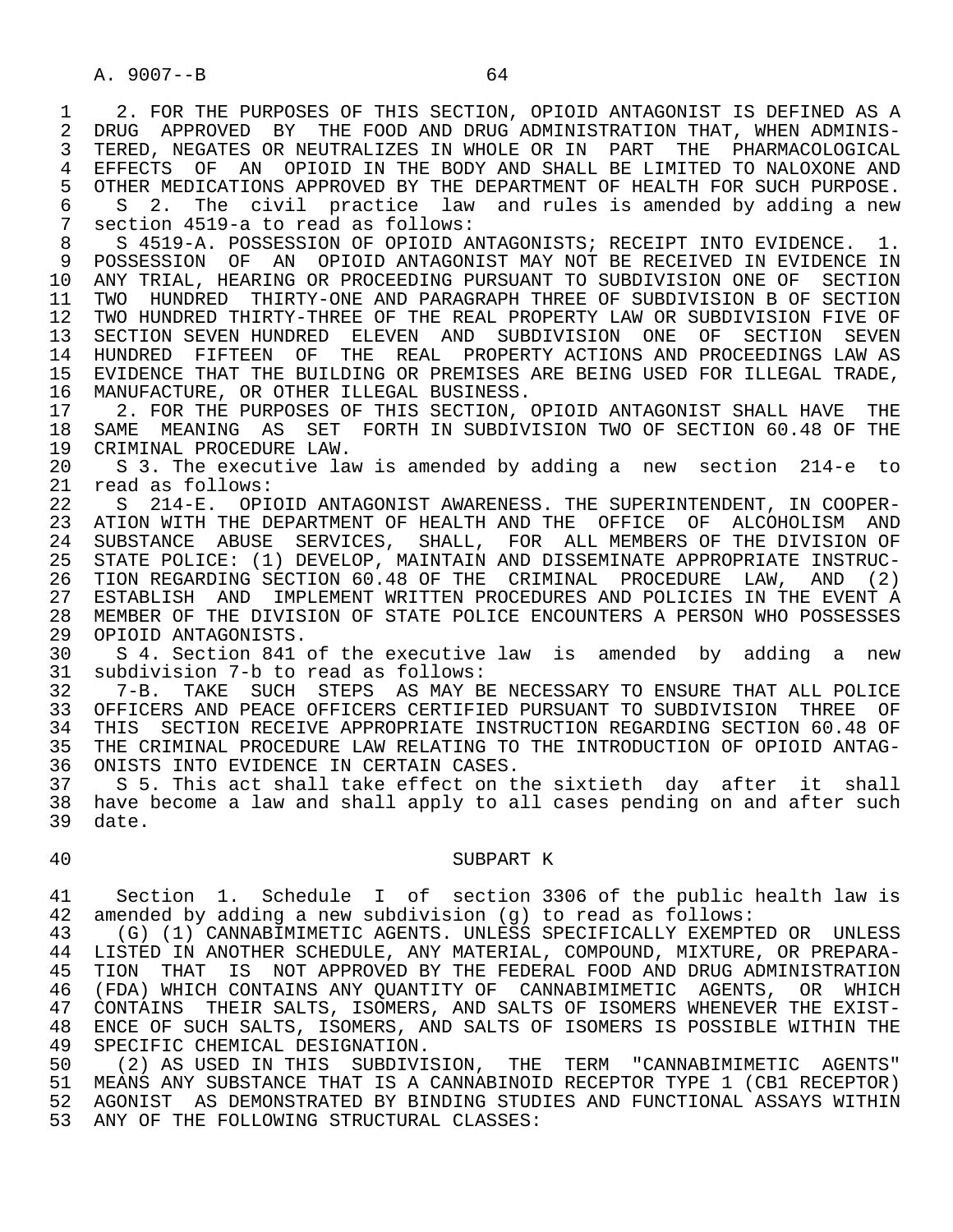1 (I) 2-(3-HYDROXYCYCLOHEXYL)PHENOL WITH SUBSTITUTION AT THE 5-POSITION 2 OF THE PHENOLIC RING BY ALKYL OR ALKENYL, WHETHER OR NOT SUBSTITUTED ON 2 THE CYCLOHEXYL RING TO ANY EXTENT. THE CYCLOHEXYL RING TO ANY EXTENT. 4 (II) 3-(1-NAPHTHOYL)INDOLE OR 3-(1-NAPHTHYLMETHANE)INDOLE BY SUBSTI- 5 TUTION AT THE NITROGEN ATOM OF THE INDOLE RING, WHETHER OR NOT FURTHER<br>6 SUBSTITUTED ON THE INDOLE RING TO ANY EXTENT, WHETHER OR NOT SUBSTITUTED 6 SUBSTITUTED ON THE INDOLE RING TO ANY EXTENT, WHETHER OR NOT SUBSTITUTED<br>7 ON THE NAPHTHOYL OR NAPHTHYL RING TO ANY EXTENT. 7 ON THE NAPHTHOYL OR NAPHTHYL RING TO ANY EXTENT.<br>8 (TTT) 3-(1-NAPHTHOYL)PYRROLE BY SUBSTITUTION 8 (III) 3-(1-NAPHTHOYL)PYRROLE BY SUBSTITUTION AT THE NITROGEN ATOM OF 9 THE PYRROLE RING, WHETHER OR NOT FURTHER SUBSTITUTED IN THE PYRROLE RING<br>10 TO ANY EXTENT, WHETHER OR NOT SUBSTITUTED ON THE NAPHTHOYL RING TO ANY 10 TO ANY EXTENT, WHETHER OR NOT SUBSTITUTED ON THE NAPHTHOYL RING TO ANY 11 EXTENT. 11 EXTENT.<br>12 (IV) 12 (IV) 1-(1-NAPHTHYLMETHYLENE)INDENE BY SUBSTITUTION OF THE 3-POSITION 13 OF THE INDENE RING, WHETHER OR NOT FURTHER SUBSTITUTED IN THE INDENE<br>14 RING TO ANY EXTENT, WHETHER OR NOT SUBSTITUTED ON THE NAPHTHYL RING TO 14 RING TO ANY EXTENT, WHETHER OR NOT SUBSTITUTED ON THE NAPHTHYL RING TO 15 ANY EXTENT. 15 ANY EXTENT.<br>16 (V) 3-PHE 16 (V) 3-PHENYLACETYLINDOLE OR 3-BENZOYLINDOLE BY SUBSTITUTION AT THE 17 NITROGEN ATOM OF THE INDOLE RING, WHETHER OR NOT FURTHER SUBSTITUTED IN<br>18 THE INDOLE RING TO ANY EXTENT, WHETHER OR NOT SUBSTITUTED ON THE PHENYL 18 THE INDOLE RING TO ANY EXTENT, WHETHER OR NOT SUBSTITUTED ON THE PHENYL 19 RING TO ANY EXTENT. 19 RING TO ANY EXTENT.<br>20 (3) SUCH TERM INC 20 (3) SUCH TERM INCLUDES:<br>21 (I) 5-(1,1-DIMETHY 21 (I)  $5-(1,1-DIMETHYLHEPTYL)-2-$  ( $1R,3S$ ) - 3-HYDROXYCYCLOHEXYL }-PHENOL  $22$  (CP-47,497);  $22$  (CP-47,497);<br>23 (II) 23 (II) 5-(1,1-DIMETHYLOCTYL)-2-{(1R,3S)-3-HYDROXYCYCLOHEXYL}-PHENOL<br>24 (CANNABICYCLOHEXANOL OR CP-47,497 C8-HOMOLOG); 24 (CANNABICYCLOHEXANOL OR CP-47,497 C8-HOMOLOG);<br>25 (III) 1-PENTYL-3-(1-NAPHTHOYL)INDOLE (JWH-01 25 (III) 1-PENTYL-3-(1-NAPHTHOYL)INDOLE (JWH-018 AND AM678); 26 (IV) 1-BUTYL-3-(1-NAPHTHOYL)INDOLE (JWH-073); 27 (V)  $1-HEXYL-3-(1-NAPHTHOYL)INDOLE (JWH-019)$ ;<br>28 (VI)  $1-\{2-(4-MORPHOLINYL)ETHYL\}-3-(1-NAPHTHO)$ 28 (VI)  $1-\{2-(4-MORPHOLINYL)ETHYL\}-3-(1-NAPHTHOYL)INDOLE (JWH-200)$ ;<br>29 (VII)  $1-PENTYL-3-(2-METHOXYPHENYLACETYL)INDOLE (JWH-250)$ ; 29 (VII) 1-PENTYL-3-(2-METHOXYPHENYLACETYL)INDOLE (JWH-250);<br>30 (VIII) 1-PENTYL-3-{1-(4-METHOXYNAPHTHOYL)}INDOLE (JWH-081 30 (VIII) 1-PENTYL-3-{1-(4-METHOXYNAPHTHOYL)}INDOLE (JWH-081); 31 (IX) 1-PENTYL-3-(4-METHYL-1-NAPHTHOYL)INDOLE (JWH-122); 32 (X) 1-PENTYL-3-(4-CHLORO-1-NAPHTHOYL)INDOLE (JWH-398);<br>33 (XI) 1-(5-FLUOROPENTYL)-3-(1-NAPHTHOYL)INDOLE (AM2201) 33 (XI) 1-(5-FLUOROPENTYL)-3-(1-NAPHTHOYL)INDOLE (AM2201); 34 (XII) 1-(5-FLUOROPENTYL)-3-(2-IODOBENZOYL)INDOLE (AM694);<br>35 (XIII) 1-PENTYL-3-{(4-METHOXY)-BENZOYL}INDOLE (SR-19 AND 35 (XIII) 1-PENTYL-3-{(4-METHOXY)-BENZOYL}INDOLE (SR-19 AND RCS-4); 36 (XIV) 1-CYCLOHEXYLETHYL-3-(2-METHOXYPHENYLACETYL)INDOLE (SR-18 AND 37 RCS-8); AND<br>38 (XV) 1-PE 38 (XV) 1-PENTYL-3-(2-CHLOROPHENYLACETYL)INDOLE (JWH-203). 39 S 2. This act shall take effect on the ninetieth day after it shall<br>40 have become a law. 40 have become a law.<br>41 S 2. Severabilit 41 S 2. Severability clause. If any clause, sentence, paragraph, subdivi-<br>42 sion, section or part of this act shall be adjudged by a court of compe-42 sion, section or part of this act shall be adjudged by a court of compe-<br>43 tent jurisdiction to be invalid, such judgment shall not affect, impair, 43 tent jurisdiction to be invalid, such judgment shall not affect, impair,<br>44 or invalidate the remainder thereof, but shall be confined in its opera-44 or invalidate the remainder thereof, but shall be confined in its opera-<br>45 tion to the clause, sentence, paragraph, subdivision, section or part 45 tion to the clause, sentence, paragraph, subdivision, section or part 46 thereof directly involved in the controversy in which such judgment<br>47 shall have been rendered. It is hereby declared to be the intent of the shall have been rendered. It is hereby declared to be the intent of the 48 legislature that this act would have been enacted even if such invalid<br>49 provisions had not been included herein. 49 provisions had not been included herein.<br>50 S 3. This act shall take effect imme 50 S 3. This act shall take effect immediately, provided, however, that<br>51 the applicable effective date of Subparts A through K of this act shall the applicable effective date of Subparts A through K of this act shall 52 be as specifically set forth in the last section of such Subparts.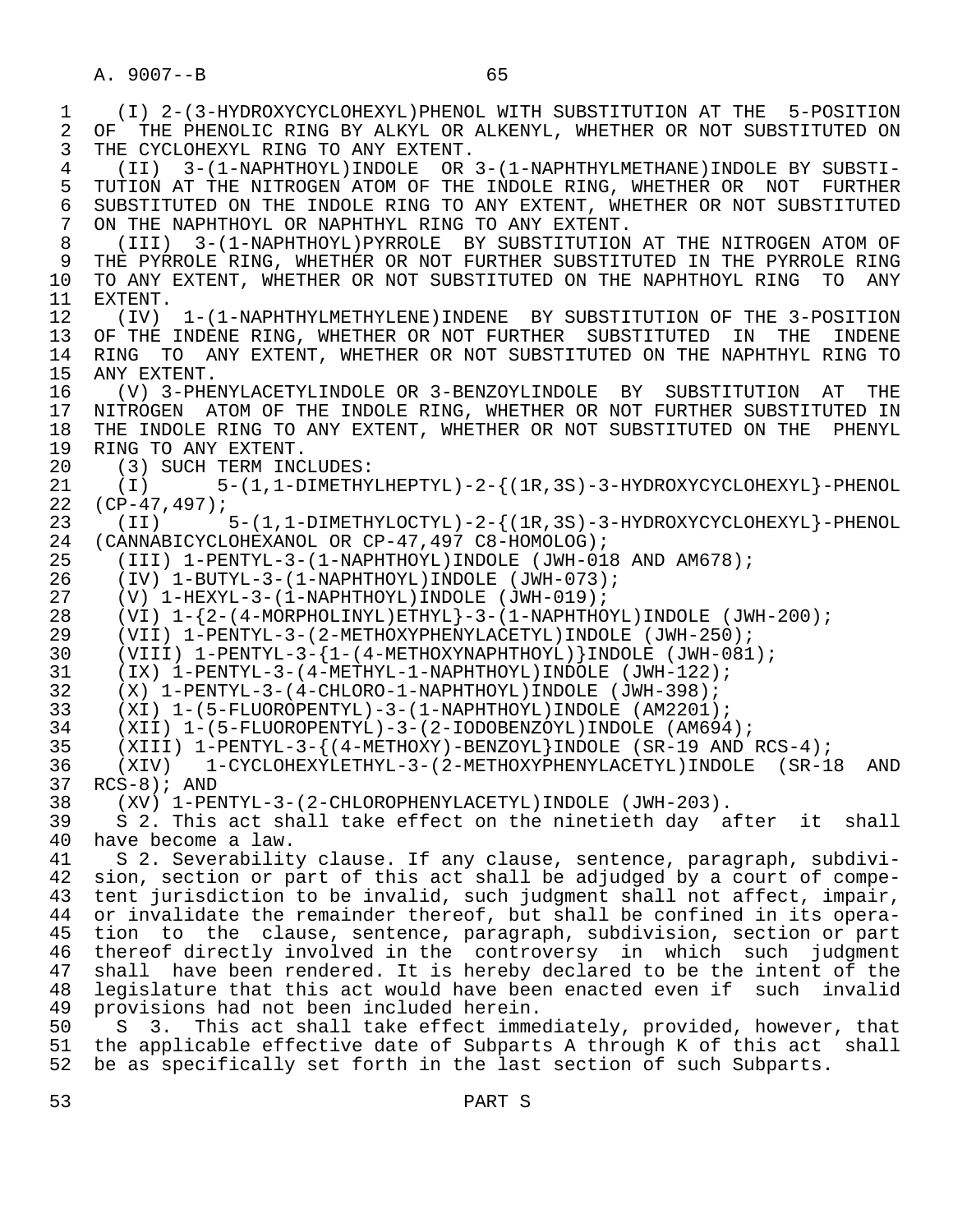1 Section 1. Section 209 of the elder law, as amended by section 41 of<br>2 part A of chapter 58 of the laws of 2010, paragraph (b) of subdivision 1 2 part A of chapter 58 of the laws of 2010, paragraph (b) of subdivision 1<br>3 as separately amended by chapter 348 of the laws of 2010, paragraph (d) 3 as separately amended by chapter 348 of the laws of 2010, paragraph (d)<br>4 of subdivision 1 as amended by chapter 271 of the laws of 2014, para-4 of subdivision 1 as amended by chapter 271 of the laws of 2014, para-<br>5 graph (d) of subdivision 4 as separately amended by chapter 410 of the 5 graph (d) of subdivision 4 as separately amended by chapter 410 of the<br>6 laws of 2010, and paragraph (k) of subdivision 4, subparagraph (6) of 6 laws of 2010, and paragraph (k) of subdivision 4, subparagraph (6) of 7 paragraph (c) of subdivision 5-a, and subdivision 6 as amended by chap-<br>8 ter 320 of the laws of 2011, is amended to read as follows: 8 ter 320 of the laws of 2011, is amended to read as follows:<br>9 S 209. Naturally occurring retirement community suppor 9 S 209. Naturally occurring retirement community supportive service<br>10 program. 1. As used in this section: 10 program. 1. As used in this section:<br>11 (a) "Advisory committee" or "c 11 (a) "Advisory committee" or "committee" shall mean the advisory 12 committee convened by the director for the purposes specified in this<br>13 section. Such committee shall be broadly representative of housing and 13 section. Such committee shall be broadly representative of housing and<br>14 senior citizen groups, and all geographic areas of the state. 14 senior citizen groups, and all geographic areas of the state.<br>15 (b) "Older adults" shall mean persons who are sixty years 15 (b) "Older adults" shall mean persons who are sixty years of age or 16 older.<br>17  $(c)$  17 (c) "Eligible applicant" shall mean a not-for-profit agency specializ- 18 ing in housing, health or other human services which serves or would<br>19 serve the community within which a naturally occurring retirement commu-19 serve the community within which a naturally occurring retirement commu-<br>20 nity is located. 20 nity is located.<br>21 (d) "Eligible 21 (d) "Eligible services" shall mean services including, but not limited<br>22 to: case management, care coordination, counseling, health assessment 22 to: case management, care coordination, counseling, health assessment<br>23 and monitoring, transportation, socialization activities, home care 23 and monitoring, transportation, socialization activities, home-care<br>24 facilitation and monitoring, education, regarding the signs of elder 24 facilitation and monitoring, education regarding the signs of elder<br>25 abuse and exploitation and available-resources-for-a-senior-who-is-a abuse and exploitation and available resources for a senior who is a 26 suspected victim of elder abuse or exploitation, chemical dependence 27 counseling provided by credentialed alcoholism and substance abuse coun-<br>28 selors as defined in paragraph three of subdivision (d) of section 19.07 28 selors as defined in paragraph three of subdivision (d) of section 19.07<br>29 of the mental hygiene law and referrals to appropriate chemical depend-29 of the mental hygiene law and referrals to appropriate chemical depend-<br>20 ence counseling providers, and other services designed to address the 30 ence counseling providers, and other services designed to address the 31 needs of residents of naturally occurring retirement communities by<br>32 helping them extend their independence, improve their quality of life, 32 helping them extend their independence, improve their quality of life,<br>33 and avoid unnecessary hospital and nursing home stays. 33 and avoid unnecessary hospital and nursing home stays.<br>34 (e) "Government assistance" shall mean and be broa 34 (e) "Government assistance" shall mean and be broadly interpreted to 35 mean any monetary assistance provided by the federal, the state or a<br>36 local government, or any agency thereof, or any authority or public local government, or any agency thereof, or any authority or public 37 benefit corporation, in any form, including loans or loan subsidies, for<br>38 the construction of an apartment building or housing complex for low and 38 the construction of an apartment building or housing complex for low and<br>39 moderate income persons, as such term is defined by the United States 39 moderate income persons, as such term is defined by the United States<br>40 Department of Housing and Urban Development. 40 Department of Housing and Urban Development.<br>41 (f) "Naturally occurring retirement com 41 (f) "Naturally occurring retirement community", "CLASSIC NATURALLY<br>42 OCCURRING RETIREMENT COMMUNITY" OR "CLASSIC NORC" shall mean an apart-42 OCCURRING RETIREMENT COMMUNITY" OR "CLASSIC NORC" shall mean an apart-<br>43 ment building or housing complex which:

43 ment building or housing complex which:<br>44 (1) [was constructed with government

44 (1) [was constructed with government assistance;<br>45 (2)] was not originally built for older adults;

45 (2)] was not originally built for older adults;<br>46 [(3)] (2) does not restrict admissions solely t

46 [(3)] (2) does not restrict admissions solely to older adults;<br>47 [(4)] (3) (A) at least [fifty] FORTY percent of the units

 $[(4)]$  (3) (A) at least [fifty] FORTY percent of the units have an 48 occupant who is an older adult [or]; AND<br>49 (B) in which at least [twenty-five hun

49 (B) in which at least [twenty-five hundred] TWO HUNDRED FIFTY of the<br>50 residents OF AN APARTMENT BUILDING are older adults OR FIVE HUNDRED 50 residents OF AN APARTMENT BUILDING are older adults OR FIVE HUNDRED<br>51 RESIDENTS OF A HOUSING COMPLEX ARE OLDER ADULTS; and 51 RESIDENTS OF A HOUSING COMPLEX ARE OLDER ADULTS; and<br>52 [(5)] (4) a majority of the older adults to be :

52 [(5)] (4) a majority of the older adults to be served are low or<br>53 moderate income, as defined by the United States Department of Housing 53 moderate income, as defined by the United States Department of Housing<br>54 and Urban Development. 54 and Urban Development.<br>55 (G) "NEIGHBORHOOD NA'

55 (G) "NEIGHBORHOOD NATURALLY OCCURRING RETIREMENT COMMUNITY" OR "NEIGH-<br>56 BORHOOD NORC" SHALL MEAN A RESIDENTIAL DWELLING OR GROUP OF RESIDENTIAL 56 BORHOOD NORC" SHALL MEAN A RESIDENTIAL DWELLING OR GROUP OF RESIDENTIAL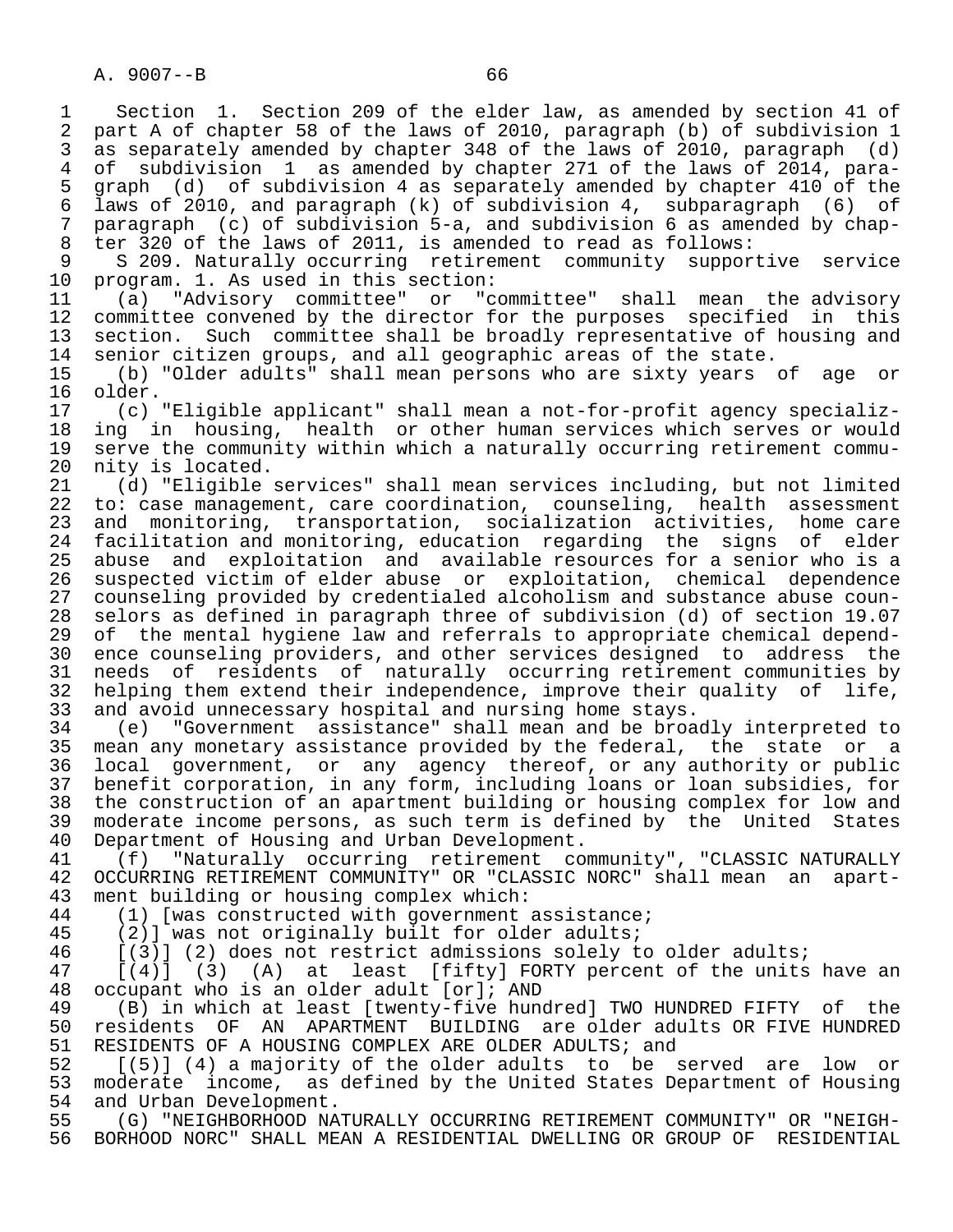2 WHICH:<br>3 (1) I

1 DWELLINGS IN A GEOGRAPHICALLY DEFINED—NEIGHBORHOOD OF A MUNICIPALITY<br>2 WHICH: 3 (1) WAS NOT PREDOMINANTLY DEVELOPED FOR OLDER ADULTS;<br>4 (2) DOES NOT PREDOMINANTLY RESTRICT ADMISSION TO OLDE 4 (2) DOES NOT PREDOMINANTLY RESTRICT ADMISSION TO OLDER ADULTS;<br>5 (3) AT LEAST THIRTY PERCENT OF THE UNITS HAVE AN OCCUPANT W 5 (3) AT LEAST THIRTY PERCENT OF THE UNITS HAVE AN OCCUPANT WHO IS AN 6 OLDER ADULT: 6 OLDER ADULT;<br>7 (4) IS MAD 7 (4) IS MADE UP OF LOW-RISE BUILDINGS SIX STORIES OR LESS IN HEIGHT 8 AND/OR SINGLE AND MULTI-FAMILY HOMES.<br>9 2. A naturally occurring retire 9 2. A naturally occurring retirement community supportive service<br>10 program is established as a [demonstration] program to be administered 10 program is established as a [demonstration] program to be administered 11 by the director.

11 by the director.<br>12 3. The direc 12 3. The director shall be assisted by the advisory committee in the<br>13 development of appropriate criteria for the selection of grantees of 13 development of appropriate criteria for the selection of grantees of<br>14 funds provided pursuant to this section and programmatic issues as funds provided pursuant to this section and programmatic issues as

15 deemed appropriate by the director.<br>16 4. The criteria recommended by the 16 1. The criteria recommended by the committee and adopted by the direc-<br>17 tor for the award of grants shall be consistent with the provisions of 17 tor for the award of grants shall be consistent with the provisions of<br>18 this section and shall include, at a minimum: 18 this section and shall include, at a minimum:<br>19 (a) the number, size, type and location of

 19 (a) the number, size, type and location of the projects to be served, 20 INCLUDING THE NUMBER, SIZE, TYPE AND LOCATION OF RESIDENTIAL DWELLINGS<br>21 OR GROUP OF RESIDENTIAL DWELLINGS SELECTED AS CANDIDATES FOR INCLUSION 21 OR GROUP OF RESIDENTIAL DWELLINGS SELECTED AS CANDIDATES FOR INCLUSION<br>22 IN A NEIGHBORHOOD NATURALLY OCCURRING RETIREMENT COMMUNITY; provided, 22 IN A NEIGHBORHOOD NATURALLY OCCURRING RETIREMENT COMMUNITY; provided,<br>23 that the committee and director shall make reasonable efforts to assure that the committee and director shall make reasonable efforts to assure 24 that geographic balance in the distribution of such projects is main-<br>25 tained, consistent with the needs to be addressed, funding available, 25 tained, consistent with the needs to be addressed, funding available, 26 applications for eligible applicants, ABILITY TO COORDINATE SERVICES, 27 other requirements of this section, and other criteria developed by the<br>28 committee and director; 28 committee and director;<br>29 (b) the appropriate n

29 (b) the appropriate number and concentration of older adult residents<br>30 to be served by an individual project; provided, that such criteria need 30 to be served by an individual project; provided, that such criteria need<br>31 not specify, in the case of a project which includes several buildings, 31 not specify, in the case of a project which includes several buildings,<br>32 the number of older adults to be served in any individual building; 32 the number of older adults to be served in any individual building;<br>33 (c) the demographic characteristics of the residents to be served

33 (c) the demographic characteristics of the residents to be served;<br>34 (d) A REOUIREMENT THAT THE APPLICANT DEMONSTRATE THE DEVELOPMENT 34 (d) A REQUIREMENT THAT THE APPLICANT DEMONSTRATE THE DEVELOPMENT OR<br>35 INTENT TO DEVELOP COMMUNITY WIDE SUPPORT FROM RESIDENTS, NEIGHBORHOOD 35 INTENT TO DEVELOP COMMUNITY WIDE SUPPORT FROM RESIDENTS, NEIGHBORHOOD<br>36 ASSOCIATIONS, COMMUNITY GROUPS, NONPROFIT ORGANIZATIONS AND OTHERS;

36 ASSOCIATIONS, COMMUNITY GROUPS, NONPROFIT ORGANIZATIONS AND OTHERS;<br>37 (E) IN THE CASE OF NEIGHBORHOOD NATURALLY OCCURRING RETIREMENT C 37 (E) IN THE CASE OF NEIGHBORHOOD NATURALLY OCCURRING RETIREMENT COMMU-<br>38 NITIES, A REOUIREMENT THAT THE BOUNDARIES OF THE GEOGRAPHIC AREA TO BE 38 NITIES, A REQUIREMENT THAT THE BOUNDARIES OF THE GEOGRAPHIC AREA TO BE<br>39 SERVED ARE CLEAR AND COHERENT AND CREATE AN IDENTIFIABLE PROGRAM AND 39 SERVED ARE CLEAR AND COHERENT AND CREATE AN IDENTIFIABLE PROGRAM AND 40 SUPPORTIVE COMMUNITY; 40 SUPPORTIVE COMMUNITY;<br>41 (F) the financial

41 (F) the financial or in-kind support required to be provided to the<br>42 project by the owners, managers and residents of the housing development 42 project by the owners, managers and residents of the housing development<br>43 OR GEOGRAPHICALLY DEFINED AREA; provided, however, that such criteria 43 OR GEOGRAPHICALLY DEFINED AREA; provided, however, that such criteria<br>44 need not address whether the funding is public or private, or the source 44 need not address whether the funding is public or private, or the source<br>45 of such support; of such support;

46 [(e)] (G) the scope and intensity of the services to be provided, and<br>47 their appropriateness for the residents proposed to be served. THE 47 their appropriateness for the residents proposed to be served. THE<br>48 APPLICANT SHALL CONDUCT OR HAVE CONDUCTED ANEEDS ASSESSMENT ON THE 48 APPLICANT SHALL CONDUCT OR HAVE CONDUCTED A NEEDS ASSESSMENT ON THE 49 BASIS OF WHICH SUCH APPLICANT SHALL ESTABLISH THE NATURE AND EXTENT OF<br>50 SERVICES TO BE PROVIDED; AND FURTHER THAT SUCH SERVICES SHALL PROVIDE A SERVICES TO BE PROVIDED; AND FURTHER THAT SUCH SERVICES SHALL PROVIDE A 51 MIX OF APPROPRIATE SERVICES THAT PROVIDE ACTIVE AND MEANINGFUL PARTIC-<br>52 IPATION FOR RESIDENTS. The criteria shall not require that the applicant IPATION FOR RESIDENTS. The criteria shall not require that the applicant 53 agency be the sole provider of such services, but shall require that the<br>54 applicant at a minimum actively manage the provision of such services. 54 applicant at a minimum actively manage the provision of such services.<br>55 SUCH SERVICES MAY BE THE SAME AS SERVICES PROVIDED BY THE LOCAL MUNICI-55 SUCH SERVICES MAY BE THE SAME AS SERVICES PROVIDED BY THE LOCAL MUNICI-<br>56 PALITY OR OTHER COMMUNITY-BASED ORGANIZATION PROVIDED THAT THOSE OR OTHER COMMUNITY-BASED ORGANIZATION PROVIDED THAT THOSE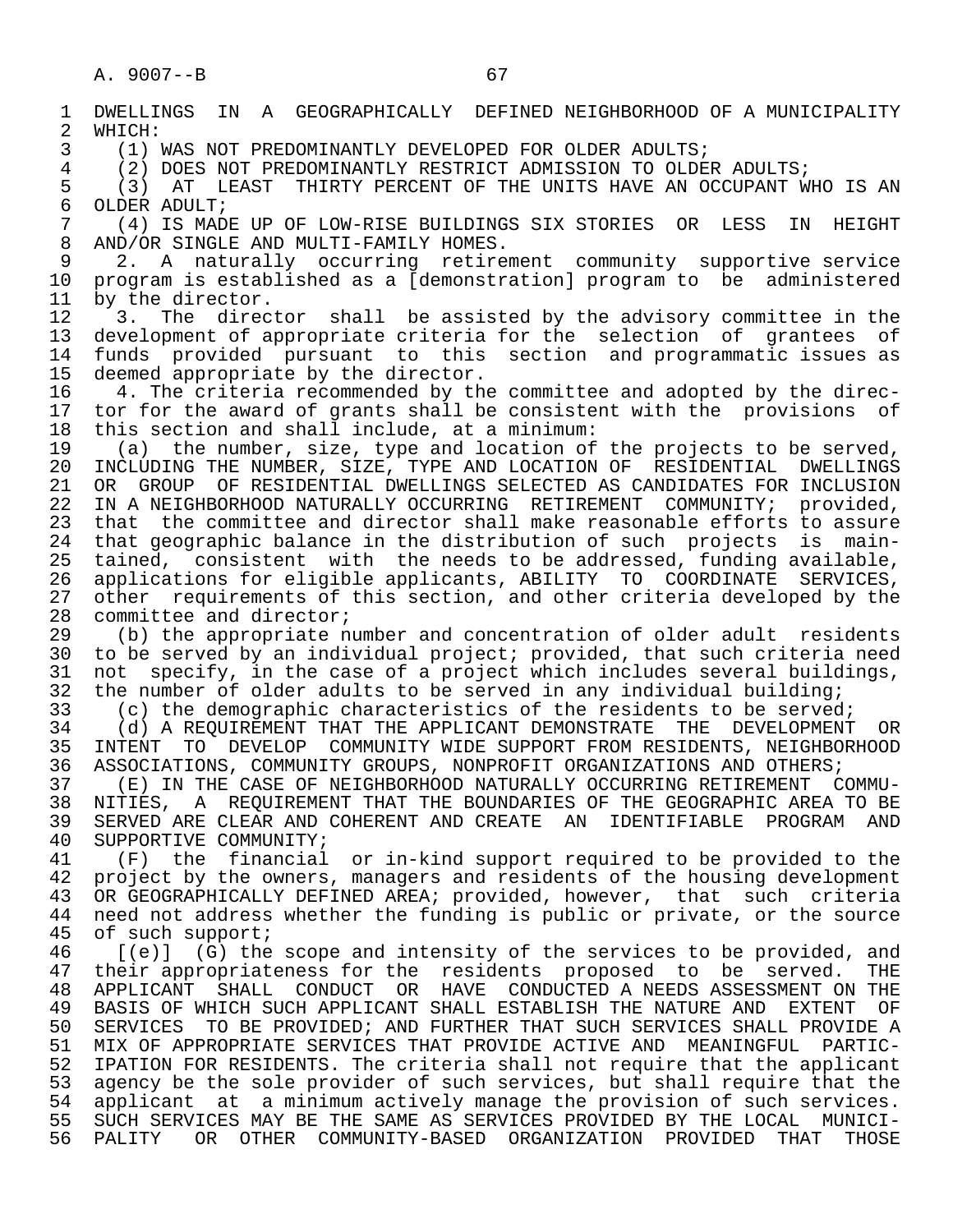1 SERVICES ARE NOT AVAILABLE TO OR DO NOT ENTIRELY MEET THE NEEDS OF THE<br>2 RESIDENTS OF THE CLASSIC OR NEIGHBORHOOD NATURALLY OCCURRING RETIREMENT 2 RESIDENTS OF THE CLASSIC OR NEIGHBORHOOD NATURALLY OCCURRING RETIREMENT<br>3 COMMUNITY;

3 COMMUNITY;<br>4 [(f)] ( 4 [(f)] (H) the experience and financial stability of the applicant 5 agency, provided that the criteria shall require that priority be given<br>6 to programs already in operation, including those projects participating 6 to programs already in operation, including those projects participating<br>7 in the resident advisor program administered by the office, [and] in the resident advisor program administered by the office, [and] 8 enriched housing programs which meet the requirements of this section,<br>8 and PROGRAMS IN EXISTENCE PRIOR TO APRIL FIRST, TWO THOUSAND FIVE WHICH, 9 and PROGRAMS IN EXISTENCE PRIOR TO APRIL FIRST, TWO THOUSAND FIVE WHICH,<br>10 EXCEPT FOR DESIGNATION AND FUNDING REOUIREMENTS ESTABLISHED HEREIN. 10 EXCEPT FOR DESIGNATION AND FUNDING REQUIREMENTS-ESTABLISHED-HEREIN,<br>11 WOULD-HAVE-OTHERWISE-GENERALLY-OUALIFIED AS A NEIGHBORHOOD NATURALLY 11 WOULD HAVE OTHERWISE GENERALLY QUALIFIED AS A NEIGHBORHOOD NATURALLY<br>12 OCCURRING RETIREMENT COMMUNITY which have demonstrated to the satisfac-12 OCCURRING RETIREMENT COMMUNITY which have demonstrated to the satisfac-<br>13 tion of the director and the committee their fiscal and managerial 13 tion of the director and the committee their fiscal and managerial<br>14 stability and programmatic success in serving residents; 14 stability and programmatic success in serving residents;<br>15  $[(a)]$  (I) the Inature and extent of requirements propo

15 [(g)] (I) the [nature and extent of requirements proposed to be estab-<br>16 lished] PLAN for active, meaningful participation for residents proposed 16 lished] PLAN for active, meaningful participation for residents proposed 17 to be served in project design, implementation, monitoring, evaluation,<br>18 and governance; 18 and governance;<br>19 [(h)] (J) an

 19 [(h)] (J) an agreement by the applicant to participate in the data 20 collection and evaluation project necessary to complete the report<br>21 required by this section; 21 required by this section;<br>22  $[(i)]$   $(K)$  the policy an

22 [(i)] (K) the policy and program roles of the applicant agency and any<br>23 other agencies involved in the provision of services or the management other agencies involved in the provision of services or the management 24 of the project, including the housing-development-governing-body, or<br>25 other owners or managers of the apartment buildings and housing other owners or managers of the apartment buildings and housing 26 complexes and the residents of such apartment buildings and housing<br>27 complexes. The criteria shall require a clear delineation of such policy 27 complexes. The criteria shall require a clear delineation of such policy<br>28 and program roles; 28 and program roles;<br>29 [(j)] (L) a requ

 29 [(j)] (L) a requirement that each eligible agency document the need 30 for the project and financial commitments to it from such sources as the<br>31 committee and the director shall deem appropriate given the character 31 committee and the director shall deem appropriate given the character<br>32 and nature of the proposed project, and written evidence of support from 32 and nature of the proposed project, and written evidence of support from<br>33 the appropriate housing development governing body or other owners or 33 the appropriate housing development governing body or other owners or<br>34 managers of the apartment buildings and housing complexes IN THE CASE OF 34 managers of the apartment buildings and housing complexes IN THE CASE OF 35 CLASSIC NATURALLY OCCURRING RETIREMENT COMMUNITIES, OR THE GEOGRAPH-<br>36 ICALLY DEFINED NEIGHBORHOOD IN THE CASE OF NEIGHBORHOOD NATURALLY OCCUR- 36 ICALLY DEFINED NEIGHBORHOOD IN THE CASE OF NEIGHBORHOOD NATURALLY OCCUR- 37 RING RETIREMENT COMMUNITIES. The purpose of such documentation shall be 38 to demonstrate the need for the project, support for it in the areas to<br>39 be served, and the financial and managerial ability to sustain the 39 be served, and the financial and managerial ability to sustain the 40 project;

40 project;<br>41 [(k)] 41 [(k)] (M) a requirement that any aid provided pursuant to this section<br>42 be matched by an [equal] amount EOUAL TO ONE OUARTER OF THE AID 42 be matched by an [equal] amount EQUAL TO ONE QUARTER. OF THE AID<br>43 PROVIDED, CONSISTING OF MONETARY SUPPORT, in-kind support [of equal 43 PROVIDED, CONSISTING OF MONETARY SUPPORT, in-kind support [of equal<br>44 valuel, or some combination thereof from other sources, provided that 44 value], or some combination thereof from other sources, provided that<br>45 such in-kind support [to] be utilized only upon approval from the direcsuch in-kind support [to] be utilized only upon approval from the direc-46 tor and only to the extent matching funds are not available[,] and that<br>47 at least [twenty-five] FIFTY percent of such [amount] REOUIRED MATCH be at least [twenty-five] FIFTY percent of such [amount] REQUIRED MATCH be 48 contributed by the housing development governing body or other owners or<br>49 managers and residents of the apartment buildings and housing complexes, 49 managers and residents of the apartment buildings and housing complexes,<br>50 OR GEOGRAPHICALLY DEFINED AREA, in which the project is proposed, or, 50 OR GEOGRAPHICALLY DEFINED AREA, in which the project is proposed, or,<br>51 upon approval by the director, sources in neighborhoods contiquous to 51 upon approval by the director, sources in neighborhoods contiguous to<br>52 the boundaries of the geographic areas served where services may also be 52 the boundaries of the geographic areas served where services may also be<br>53 provided pursuant to subdivision [six] SEVEN of this section; [and] 53 provided pursuant to subdivision [six] SEVEN of this section; [and]<br>54 [(1)] (N) the circumstances under which the director may waive al

54 [(l)] (N) the circumstances under which the director may waive all or<br>55 part of the requirement for provision of an equal amount of funding from 55 part of the requirement for provision of an equal amount of funding from<br>56 other sources required pursuant to paragraph [(k)] (M) of this subdiviother sources required pursuant to paragraph  $[(k)]$  (M) of this subdivi-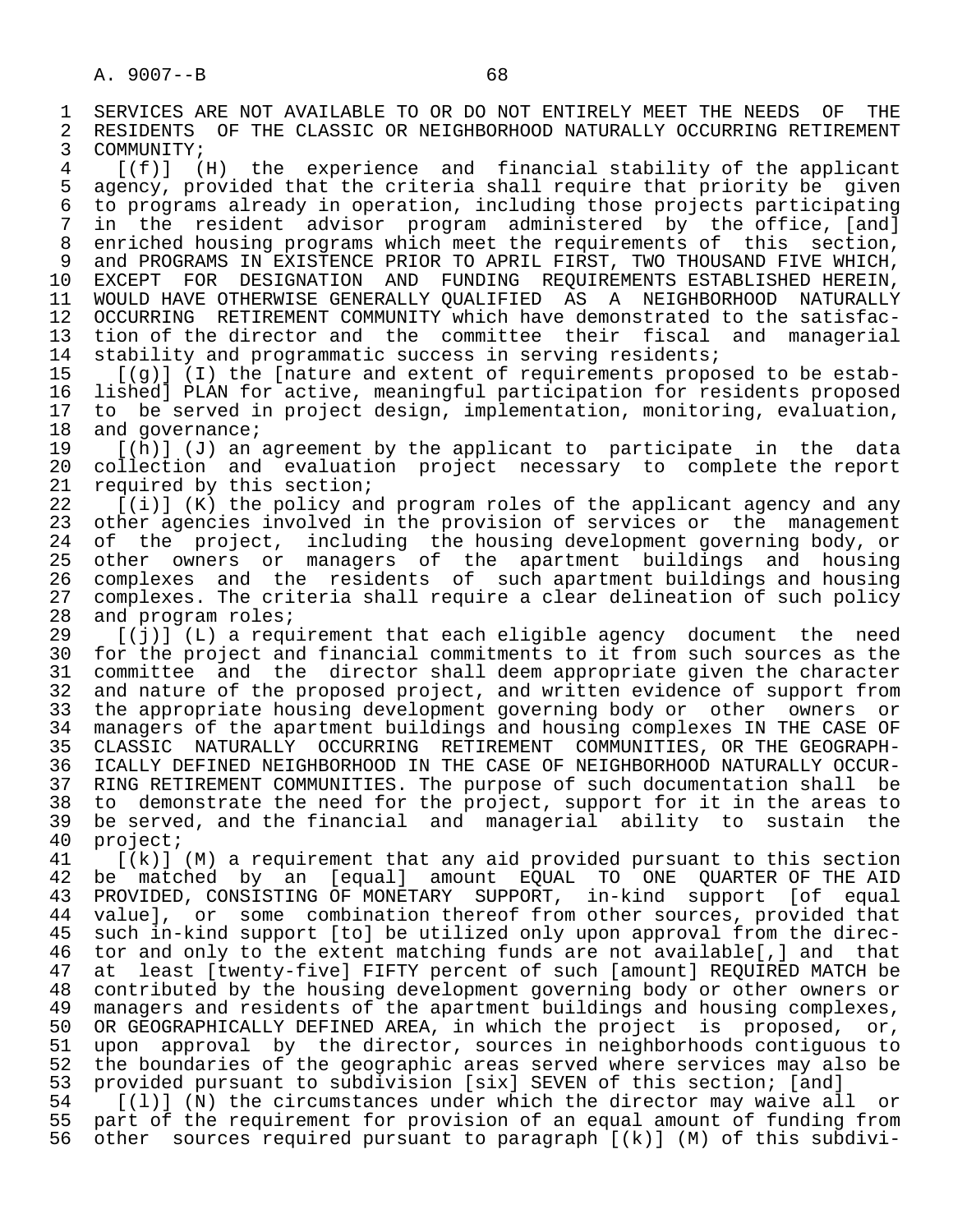1 sion, provided that such criteria shall include provision for waiver at<br>2 the discretion of the director upon a finding by the director that the 2 the discretion of the director upon a finding by the director that the<br>3 program will serve a low income or hardship community, and that such 3 program will serve a low income or hardship community, and that such<br>4 waiver is required to assure that such community receive a fair share of 4 waiver is required to assure that such community receive a fair share of<br>5 the funding available. The committee shall develop appropriate criteria 5 the funding available. The committee shall develop appropriate criteria<br>6 for determining whether a community is a low income or hardship communi-6 for determining whether a community is a low income or hardship communi-<br>7 tv[.];  $7 \text{ ty} [.]$ ;<br>8 (0)

8 (O) THE POLICY AND PROGRAM ROLES OF THE APPLICANT AGENCY AND ANY OTHER<br>9 AGENCIES INVOLVED IN THE PROVISION OF SERVICES OR THE MANAGEMENT OF THE 9 AGENCIES INVOLVED IN THE PROVISION OF SERVICES OR THE MANAGEMENT OF THE<br>10 NEIGHBORHOOD NATURALLY OCCURRING RETIREMENT COMMUNITY, PROVIDED THAT THE 10 NEIGHBORHOOD NATURALLY OCCURRING RETIREMENT COMMUNITY, PROVIDED THAT THE<br>11 CRITERIA SHALL REOUIRE A CLEAR DELINEATION OF SUCH POLICY AND PROGRAM 11 CRITERIA SHALL REQUIRE A CLEAR DELINEATION OF SUCH POLICY AND PROGRAM<br>12 ROLES; AND 12 ROLES; AND<br>13 (P) NOTW

 13 (P) NOTWITHSTANDING ANY OTHER PROVISION TO THE CONTRARY, NO CHANGES 14 MADE PURSUANT TO THE CHAPTER OF THE LAWS OF TWO THOUSAND SIXTEEN WHICH 15 AMENDED THIS SECTION SHALL AFFECT THE CONTINUATION OF CONTRACTS PURSUANT<br>16 TO THIS SECTION AS THEY EXISTED PRIOR TO THE AMENDMENTS MADE BY SUCH 16 TO THIS SECTION AS THEY EXISTED PRIOR TO THE AMENDMENTS MADE BY SUCH 17 CHAPTER. 17 CHAPTER.<br>18 (O) NO

18 (Q) NOTWITHSTANDING ANY PROVISION OF LAW TO THE CONTRARY, THE DIRECTOR<br>19 OF THE OFFICE FOR THE AGING SHALL CONTINUE CONTRACTS WITH CLASSIC NORCS 19 OF THE OFFICE FOR THE AGING SHALL CONTINUE CONTRACTS WITH CLASSIC NORCS<br>20 AND NEIGHBORHOOD NORCS FOR ALL SUCH CONTRACTS WHICH WERE EXECUTED ON OR 20 AND NEIGHBORHOOD NORCS FOR ALL SUCH CONTRACTS WHICH WERE EXECUTED ON OR<br>21 BEFORE APRIL FIRST, TWO THOUSAND SIXTEEN, WITHOUT ANY ADDITIONAL 21 BEFORE APRIL FIRST, TWO THOUSAND SIXTEEN,<br>22 REOUIREMENTS THAT SUCH CONTRACTS BE SUBJECT TO 22 REQUIREMENTS THAT SUCH CONTRACTS BE SUBJECT TO COMPETITIVE BIDDING OR A<br>23 REOUEST FOR PROPOSALS PROCESS. NOTHING HEREIN SHALL PRECLUDE SUCH CLAS- 23 REQUEST FOR PROPOSALS PROCESS. NOTHING HEREIN SHALL PRECLUDE SUCH CLAS- 24 SIC NORCS AND NEIGHBORHOOD NORCS FROM RECEIVING ADDITIONAL FUNDING<br>25 AWARDS FOR SUCH PROGRAMS. AWARDS FOR SUCH PROGRAMS.

 26 5. (A) Within amounts specifically appropriated therefor and consist- 27 ent with the criteria developed and required pursuant to this section<br>28 the director shall approve grants to eligible applicants in amounts not 28 the director shall approve grants to eligible applicants in amounts not<br>29 to exceed [one] TWO hundred [fifty] thousand dollars for a project in 29 to exceed [one] TWO hundred [fifty] thousand dollars for a project in<br>30 any twelve month period. [The director shall not approve more than ten 30 any twelve month period. [The director shall not approve more than ten<br>31 grants in the first twelve month period after the effective date of this 31 grants in the first twelve month period after the effective date of this<br>32 section.  $32$  section.<br> $33$   $5-a$ . T

 33 5-a. The director may, in addition recognize neighborhood naturally 34 occurring retirement communities, or Neighborhood NORCs, and provide<br>35 program support within amounts specifically available by appropriation <sup>25</sup> program support within amounts specifically available by appropriation<br>36 therefor, which shall be subject to the requirements, rules and requtherefor, which shall be subject to the requirements, rules and regu-37 lations of this section, provided however that:<br>38 (a) the term Neighborhood NORC as used in thi

 38 (a) the term Neighborhood NORC as used in this subdivision shall mean 39 and refer to a residential dwelling or group of residential dwellings in<br>40 a geographically defined neighborhood of a municipality containing not 40 a geographically defined neighborhood of a municipality containing not<br>41 more than two thousand persons who are older adults reside in at least 41 more than two thousand persons who are older adults reside in at least<br>42 forty percent of the units and which is made up of low-rise buildings 42 forty percent of the units and which is made up of low-rise buildings<br>43 six stories or less in height and/or single and multi-family homes and 43 six stories or less in height and/or single and multi-family homes and<br>44 which area was not originally developed for older adults, and which does 44 which area was not originally developed for older adults, and which does<br>45 not restrict admission strictly to older adults; 45 not restrict admission strictly to older adults;<br>46 (b) grants to an eligible Neighborhood NO

46 (b) grants to an eligible Neighborhood NORC shall be no less than<br>47 sixty thousand dollars for any twelve-month period; 47 sixty thousand dollars for any twelve-month period;<br>48 (c) the director shall be assisted by the advisor

 48 (c) the director shall be assisted by the advisory committee in the 49 development of criteria for the selection of grants provided pursuant to<br>50 this section and programmatic issues as deemed appropriate by the direc-50 this section and programmatic issues as deemed appropriate by the direc-<br>51 tor. The criteria recommended by the committee and adopted by the direc-51 tor. The criteria recommended by the committee and adopted by the direc-<br>52 tor for the award of grants shall be consistent with the provisions of 52 tor for the award of grants shall be consistent with the provisions of<br>53 this subdivision and shall include, at a minimum, the following requirethis subdivision and shall include, at a minimum, the following require-54 ments or items of information using such criteria as the advisory<br>55 committee and the director shall approve: committee and the director shall approve: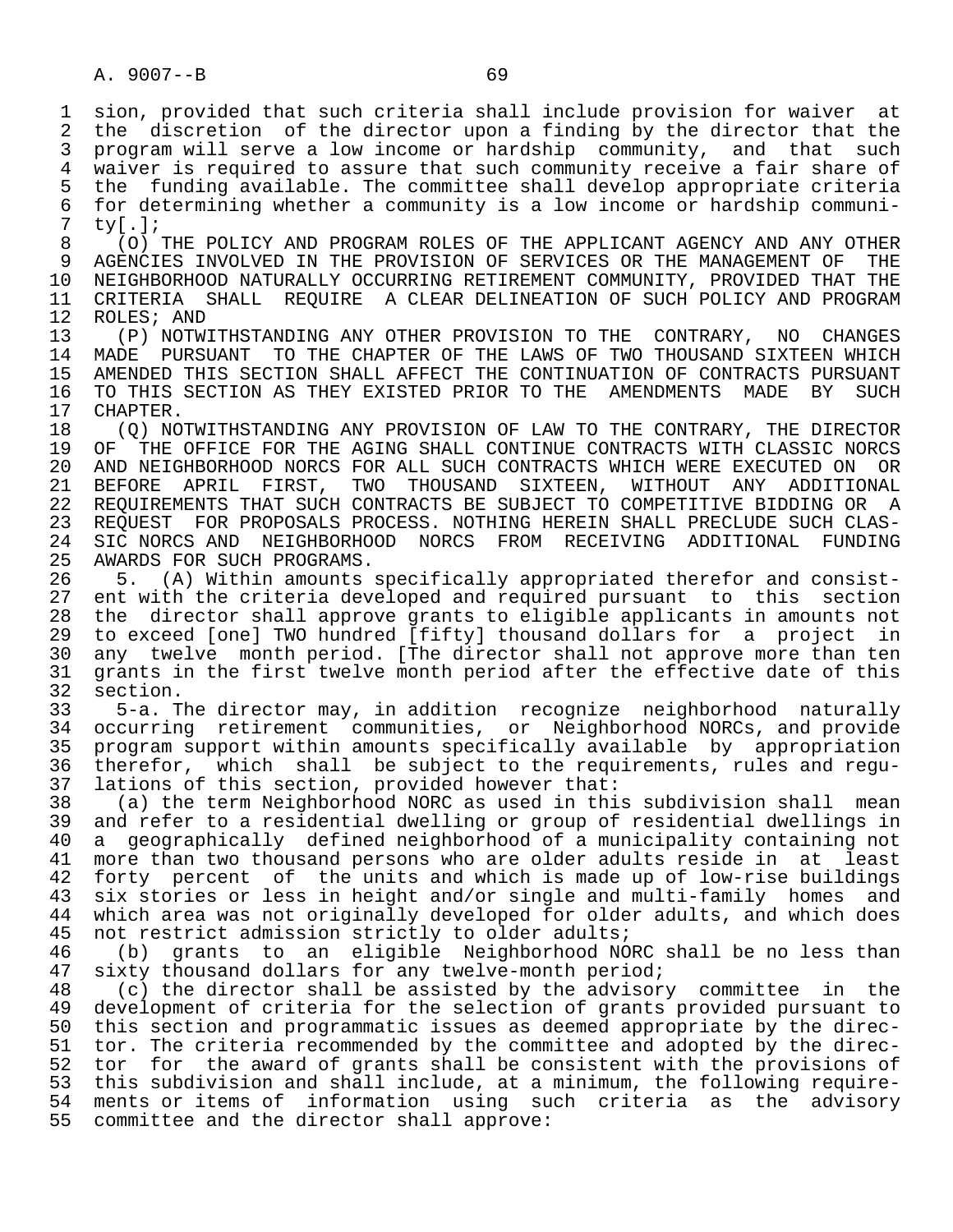1 (1) the number, size, type and location of residential dwellings or 2 group of residential dwellings selected as candidates for neighborhood<br>3 NORCs funding. The director shall make reasonable efforts to assure that 3 NORCs funding. The director shall make reasonable efforts to assure that<br>4 geographic balance in the distribution of such grants is maintained. 4 geographic balance in the distribution of such grants is maintained,<br>5 consistent with the needs to be addressed, funding available, applica-5 consistent with the needs to be addressed, funding available, applica-<br>6 tions from eligible applicants, ability to coordinate services and other 6 tions from eligible applicants, ability to coordinate services and other 7 requirements of this section;<br>8 (2) the appropriate number

8 (2) the appropriate number and concentration of older adult residents<br>9 to be served by an individual Neighborhood NORC. The criteria need not 9 to be served by an individual Neighborhood NORC. The criteria need not<br>10 specify the number of older adults to be served in any individual build-10 specify the number of older adults to be served in any individual build-<br>11 ing; 11 ing;<br>12 (3

12 (3) the demographic characteristics of the residents to be served;<br>13 (4) a requirement that the applicant demonstrate the development

 13 (4) a requirement that the applicant demonstrate the development or 14 intent to develop community wide support from residents, neighborhood<br>15 associations, community groups, nonprofit organizations and others; 15 associations, community groups, nonprofit organizations and others;<br>16 (5) a requirement that the boundaries of the geographic area t

 16 (5) a requirement that the boundaries of the geographic area to be 17 served are clear and coherent and create an identifiable program and<br>18 supportive community; 18 supportive community;<br>19 (6) a requirement t

19 (6) a requirement that the applicant commit to raising matching funds,<br>20 in-kind support, or some combination thereof from non-state sources, 20 in-kind support, or some combination thereof from non-state sources,<br>21 provided that such in-kind support be utilized only upon approval from 21 provided that such in-kind support be utilized only upon approval from<br>22 the director and only to the extent matching funds are not available, 22 the director and only to the extent matching funds are not available,<br>23 equal to fifteen percent of the state grant in the second year after the 23 equal to fifteen percent of the state grant in the second year after the<br>24 program is approved, twenty-five percent in the third year, forty 24 program is approved, twenty-five percent in the third-year, forty<br>25 percent in the fourth-year, and fifty-percent in the fifth year, and 25 percent in the fourth year, and fifty percent in the fifth year, and 26 further commit that in each year, twenty-five percent of such required<br>27 matching funds, in-kind support, or combination thereof be raised within 27 matching funds, in-kind support, or combination thereof be raised within<br>28 the community served and, upon approval by the director, in neighbor-28 the community served and, upon approval by the director, in neighbor-<br>29 hoods contiquous to the boundaries of the geographic areas served where 29 hoods contiguous to the boundaries of the geographic areas served where<br>20 services may also be provided pursuant to subdivision six of this 30 services may also be provided pursuant to subdivision six of this 31 section. Such local community matching funds, in-kind support, or combi-<br>32 nation thereof shall include but not be limited to: dues, fees for 32 nation thereof shall include but not be limited to: dues, fees for<br>33 service, individual and community contributions, and such other funds as 33 service, individual and community contributions, and such other funds as<br>34 the advisory committee and the director shall deem appropriate; 34 the advisory committee and the director shall deem appropriate;<br>35 (7) a requirement that the applicant demonstrate experience a

 35 (7) a requirement that the applicant demonstrate experience and finan- 36 cial stability;<br>37 (8) a require

 37 (8) a requirement that priority in selection be given to programs in 38 existence prior to the effective date of this subdivision which, except<br>39 for designation and funding requirements established herein, would have 39 for designation and funding requirements established herein, would have<br>40 otherwise generally qualified as a Neighborhood NORC; 40 otherwise generally qualified as a Neighborhood NORC;<br>41 (9) a requirement that the applicant conduct or hav

41 (9) a requirement that the applicant conduct or have conducted a needs<br>42 assessment on the basis of which such applicant shall establish the 42 assessment on the basis of which such applicant shall establish the 43 nature and extent of services to be provided; and further that such 44 services shall provide a mix of appropriate services that provide active<br>45 and meaningful participation for residents; and meaningful participation for residents;

46 (10) a requirement that residents to be served shall be involved in<br>47 design, implementation, monitoring, evaluation and governance of the 47 design, implementation, monitoring, evaluation and governance of 48 Neighborhood NORC; 48 Neighborhood NORC;<br>49 (11) an agreem

49 (11) an agreement by the applicant that it will participate in the<br>50 data collection and evaluation necessary to complete the reporting 50 data collection and evaluation necessary to complete the reporting<br>51 requirements as established by the director; 51 requirements as established by the director;<br>52 (12) the policy and program roles of

52 (12) the policy and program roles of the applicant agency and any<br>53 other agencies involved in the provision of services or the management 53 other agencies involved in the provision of services or the management<br>54 of the Neighborhood NORC, provided that the criteria shall require a 54 of the Neighborhood NORC, provided that the criteria shall require a<br>55 clear delineation of such policy and program roles; clear delineation of such policy and program roles;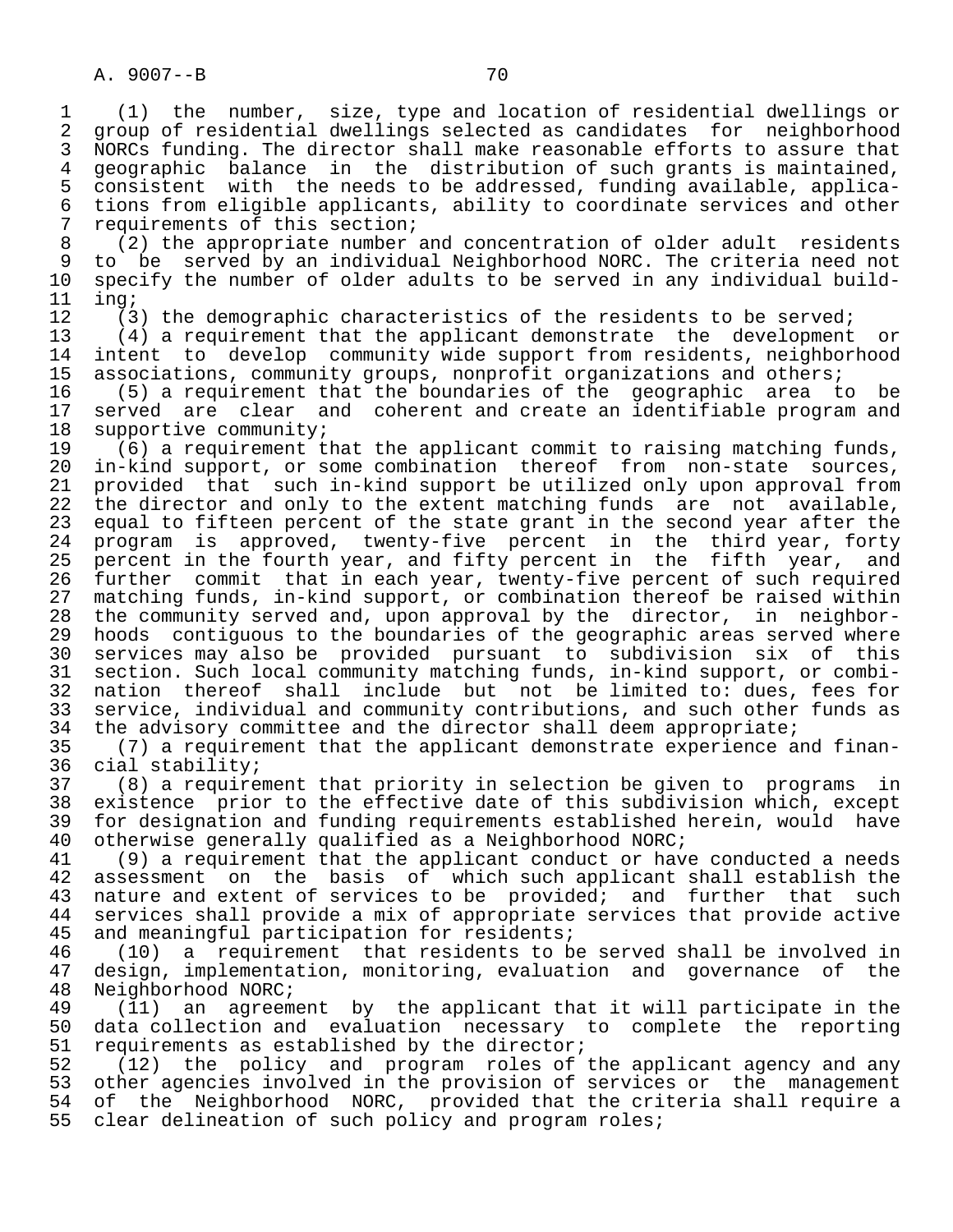1 (13) a requirement that each applicant document the need for the grant<br>2 and financial commitments to it from such sources as the advisory 2 and financial commitments to it from such sources as the advisory<br>3 committee and the director shall deem appropriate given the character 3 committee and the director shall deem appropriate given the character<br>4 and nature of the proposed Neighborhood NORC and written evidence of 4 and nature of the proposed Neighborhood NORC and written evidence of<br>5 support from the community; 5 support from the community;<br>6 (14) the circumstances up

 $\begin{bmatrix} 14 \\ 14 \end{bmatrix}$  the circumstances under which the director may waive all or part<br>7 of the requirement for provision of an equal amount of funding from of the requirement for provision of an equal amount of funding from 8 other sources required pursuant to this subdivision, provided that such 9 criteria shall include provision for waiver at the discretion of the<br>10 director upon a finding by the director that the Neighborhood NORC will 10 director upon a finding by the director that the Neighborhood NORC will<br>11 serve a low income or hardship community, and that such waiver is 11 serve a low income or hardship community, and that such waiver is<br>12 required to assure that such community receive a fair share of the fund-12 required to assure that such community receive a fair share of the fund-<br>13 ing available. For purposes of this paragraph, a hardship community may 13 ing available. For purposes of this paragraph, a hardship community may<br>14 be one that has developed a successful model but which needs additional be one that has developed a successful model but which needs additional 15 time to raise matching funds required herein. An applicant applying for<br>16 a hardship exception shall submit a written plan in a form and manner 16 a hardship exception shall submit a written plan in a form and manner<br>17 determined by the director detailing its plans to meet the matching 17 determined by the director detailing its plans to meet the matching<br>18 funds requirement in the succeeding year; 18 funds requirement in the succeeding year;<br>19 (15) a requirement that any proposed Ne

 19 (15) a requirement that any proposed Neighborhood NORC in a geograph- 20 ically defined neighborhood of a municipality containing more than two<br>21 thousand older adults shall require the review and recommendation by the 21 thousand older adults shall require the review and recommendation by the<br>22 advisory committee before being approved by the director; 22 advisory committee before being approved by the director;<br>23 (d) on or before March first, two thousand eight, the

23 (d) on or before March first, two thousand eight, the director shall<br>24 report to the governor and the fiscal and aging committees of the senate 24 report to the governor and the fiscal and aging committees of the senate<br>25 and the assembly concerning the effectiveness of Neighborhood NORCs in and the assembly concerning the effectiveness of Neighborhood NORCs in 26 achieving the objectives set forth by this subdivision. Such report 27 shall address each of the items required for Neighborhood NORCs in<br>28 achieving the objectives set forth in this section and such other items 28 achieving the objectives set forth in this section and such other items<br>29 of information as the director shall deem appropriate, including recom-29 of information as the director shall deem appropriate, including recom-<br>30 mendations concerning continuation or modification of the program, and 30 mendations concerning continuation or modification of the program, and<br>31 any recommendations from the advisory committee. 31 any recommendations from the advisory committee.<br>32 (e) inl GRANTS TO AN ELIGIBLE NEIGHBORHOOD NAT

32 (e) in] GRANTS TO AN ELIGIBLE NEIGHBORHOOD NATURALLY OCCURRING RETIRE-<br>33 MENT COMMUNITY SHALL BE NO LESS THAN SIXTY THOUSAND DOLLARS FOR ANY 33 MENT COMMUNITY SHALL BE NO LESS THAN SIXTY THOUSAND DOLLARS FOR ANY 34 TWELVE-MONTH PERIOD.<br>35 (B) NOTWITHSTANDIN

 35 (B) NOTWITHSTANDING ANY OTHER PROVISION OF LAW TO THE CONTRARY, ANY 36 FUNDING PROVIDED FOR CLASSIC NORCS AND NEIGHBORHOOD NORCS IN ADDITION TO 37 THE FUNDING ALLOCATED FOR CONTRACTS IN PLACE ON OR BEFORE APRIL FIRST,<br>38 TWO THOUSAND SIXTEEN SHALL BE APPORTIONED AS FOLLOWS: (1) HALF OF THE 38 TWO THOUSAND SIXTEEN SHALL BE APPORTIONED AS FOLLOWS: (1) HALF OF THE 39 FUNDING SHALL BE MADE AVAILABLE THROUGH A COMPETITIVE PROCESS FOR<br>40 PROGRAMS THAT HAVE AN EXISTING CONTRACT; AND (2) HALF OF THE FUNDING 40 PROGRAMS THAT HAVE AN EXISTING CONTRACT; AND (2) HALF OF THE FUNDING<br>41 SHALL BE MADE AVAILABLE THROUGH A COMPETITIVE PROCESS FOR PROPOSALS TO 41 SHALL BE MADE AVAILABLE THROUGH A COMPETITIVE PROCESS FOR PROPOSALS TO 42 START NEW PROGRAMS. 42 START NEW PROGRAMS.<br>43 6. IN providing p

43 6. IN providing program support for [Neighborhood NORCs] NEIGHBORHOOD<br>44 NATURALLY OCCURRING RETIREMENT COMMUNITIES as authorized by this subdi- 44 NATURALLY OCCURRING RETIREMENT COMMUNITIES as authorized by this subdi- 45 vision, the director shall in no event divert or transfer funding for 46 grants or program support from any naturally occurring retirement commu- 47 nity supportive service programs authorized pursuant to other provisions<br>48 of this section. 48 of this section.<br>49 [6.] 7. The di

 49 [6.] 7. The director may allow services provided by a naturally occur- 50 ring retirement community supportive service program or by a neighbor-<br>51 hood naturally occurring retirement community to also include services 51 hood naturally occurring retirement community to also include services<br>52 to residents who live in neighborhoods contiguous to the boundaries of 52 to residents who live in neighborhoods contiguous to the boundaries of<br>53 the geographic area served by such programs if: (a) the persons served 53 the geographic area served by such programs if: (a) the persons served<br>54 are older adults; (b) the services affect the health and welfare of such 54 are older adults; (b) the services affect the health and welfare of such<br>55 persons; and (c) the services are provided on a one-time basis in the 55 persons; and (c) the services are provided on a one-time basis in the<br>56 year in which they are provided, and not in a manner which is said or year in which they are provided, and not in a manner which is said or